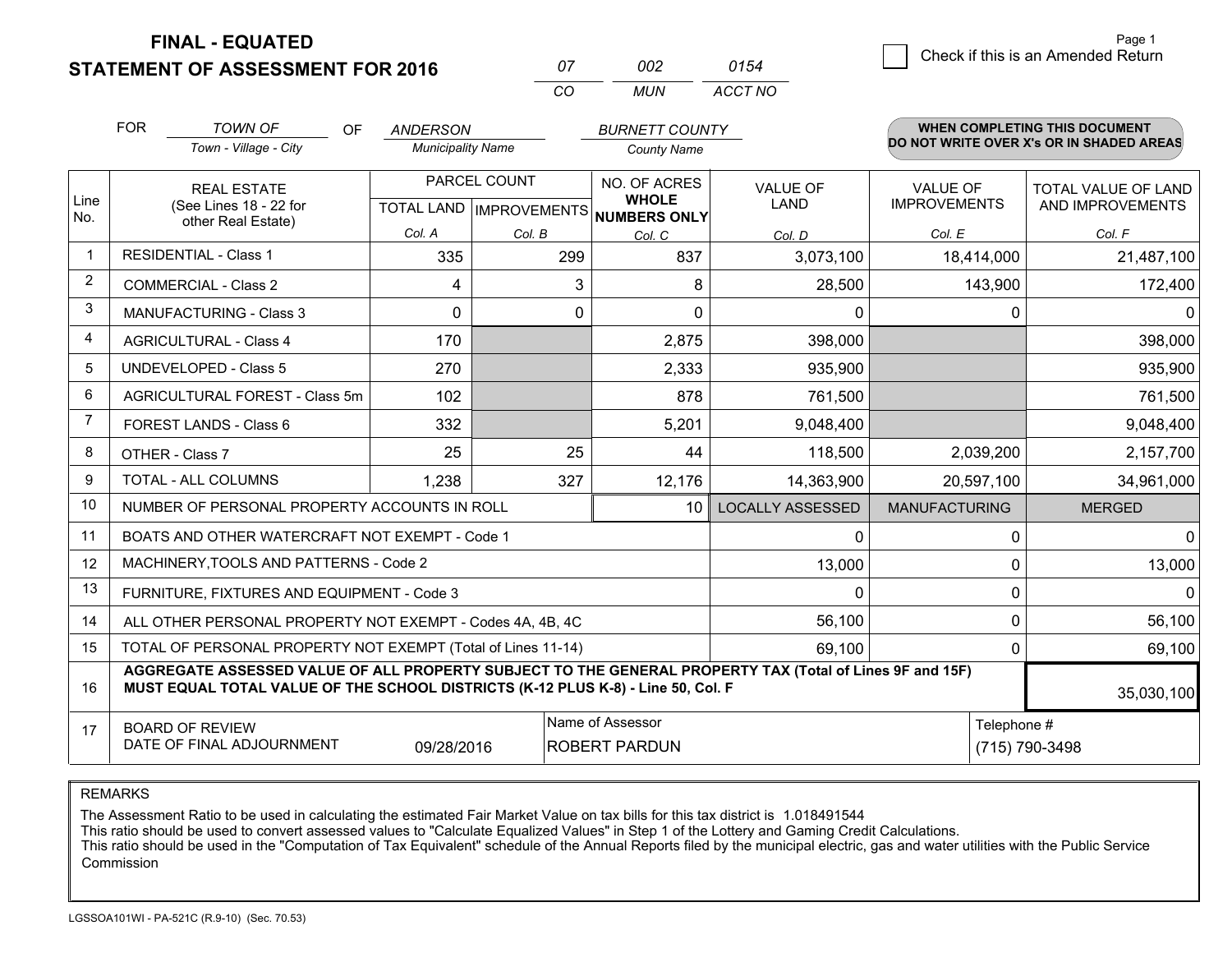*YEAR CO MUN ACCT NO* 2016 07 002 0154

Do not confuse FOREST LANDS (Line 7) with FOREST CROPS (in this section) - They are **NOT** the same

|    |                                                                                |                 |  | Private Forest Crop - Reg Class @ 10¢ per acre                   |                 | Private Forest Crop - Reg Class @ \$2.52 per acre |                                                                    |                                                                              |                    |  |
|----|--------------------------------------------------------------------------------|-----------------|--|------------------------------------------------------------------|-----------------|---------------------------------------------------|--------------------------------------------------------------------|------------------------------------------------------------------------------|--------------------|--|
| 18 | (a) PARCELS                                                                    | (b) ACRES       |  | (c) ASSESSED VALUE                                               |                 | (d) PARCELS                                       | (e) ACRES                                                          |                                                                              | (f) ASSESSED VALUE |  |
|    |                                                                                |                 |  |                                                                  |                 |                                                   |                                                                    |                                                                              |                    |  |
|    | Private Forest Crop - Special Class @ 20¢ per acre                             |                 |  |                                                                  |                 |                                                   |                                                                    | Entered Before 2005 Managed Forest - Ferrous Mining CLOSED @ \$8.27 per acre |                    |  |
| 19 | (a) PARCELS                                                                    | (b) ACRES       |  | (c) ASSESSED VALUE                                               |                 | (d) PARCELS                                       | (e) ACRES                                                          |                                                                              | (f) ASSESSED VALUE |  |
|    |                                                                                |                 |  |                                                                  |                 |                                                   |                                                                    |                                                                              |                    |  |
|    |                                                                                |                 |  | Entered Before 2005 Managed Forest - OPEN @ \$.79 per acre       |                 |                                                   | Entered Before 2005 Managed Forest - CLOSED @ \$1.87 per acre      |                                                                              |                    |  |
| 20 | (a) PARCELS                                                                    | (b) ACRES       |  | (c) ASSESSED VALUE                                               |                 | (d) PARCELS                                       | (e) ACRES                                                          |                                                                              | (f) ASSESSED VALUE |  |
|    | 5                                                                              | 200             |  | 334.000                                                          |                 | 363<br>11                                         |                                                                    |                                                                              | 584,200            |  |
|    | Entered After 2004 Managed Forest - OPEN @                                     |                 |  |                                                                  | \$2.14 per acre |                                                   | Entered After 2004 Managed Forest - CLOSED @ \$10.68 per acre      |                                                                              |                    |  |
| 21 | (a) PARCELS                                                                    | (b) ACRES       |  | (c) ASSESSED VALUE                                               |                 | (d) PARCELS<br>(e) ACRES                          |                                                                    | (f) ASSESSED VALUE                                                           |                    |  |
|    |                                                                                |                 |  |                                                                  |                 |                                                   |                                                                    |                                                                              |                    |  |
|    | 11                                                                             | 201.65          |  | 312,900                                                          |                 | 181.16<br>6                                       |                                                                    |                                                                              | 281,900            |  |
| 22 | (a) County Forest Cropland Acres                                               |                 |  | (b) Federal Acres                                                | (c) State Acres |                                                   | (d) County (NOT FOREST CROP) Acres                                 |                                                                              | (e) Other Acres    |  |
|    | 14,234.08                                                                      |                 |  | 372.26<br>12,265.4                                               |                 |                                                   | 9.78                                                               |                                                                              | 575.05             |  |
|    |                                                                                |                 |  | Assessed Value of Omitted Property From Prior Years (Sec. 70.44) |                 |                                                   | Assessed Value of Sec. 70.43 Corrections of Errors by Assessors    |                                                                              |                    |  |
| 23 |                                                                                | (a) REAL ESTATE |  | (b) PERSONAL                                                     |                 |                                                   | (c1) REAL ESTATE                                                   |                                                                              | (c2) PERSONAL      |  |
|    |                                                                                |                 |  |                                                                  |                 |                                                   |                                                                    |                                                                              |                    |  |
|    | Manufacturing Equated Value of Omitted Property From Prior Years (Sec. 70.995) |                 |  |                                                                  |                 |                                                   | Mfg. Equated Value of Sec.70.43 Corrections of Errors by Assessors |                                                                              |                    |  |
|    | (d) REAL ESTATE                                                                |                 |  | (e) PERSONAL                                                     |                 | (f1) REAL ESTATE                                  |                                                                    |                                                                              | (f2) PERSONAL      |  |
|    |                                                                                |                 |  |                                                                  |                 |                                                   |                                                                    |                                                                              |                    |  |

## **SPECIAL DISTRICTS**

| Line<br>No. | Enter 6-digit<br>Special District<br>Code (Col. A) | <b>Account</b><br><b>Number</b> | <b>Special District Name</b> | <b>Locally Assessed Value</b><br>of Real Estate and | Mfg Value of Real Estate<br>and Personal Property | <b>Merged Value of</b><br><b>Real Estate and</b><br>Personal Property (Col. F) |
|-------------|----------------------------------------------------|---------------------------------|------------------------------|-----------------------------------------------------|---------------------------------------------------|--------------------------------------------------------------------------------|
|             |                                                    | (Col. B)                        | (Col. C)                     | Personal Property (Col. D)                          | (Col. E)                                          |                                                                                |
| 24          |                                                    |                                 |                              |                                                     |                                                   |                                                                                |
| 25          |                                                    |                                 |                              |                                                     |                                                   |                                                                                |
| 26          |                                                    |                                 |                              |                                                     |                                                   |                                                                                |
| 27          |                                                    |                                 |                              |                                                     |                                                   |                                                                                |
| 28          |                                                    |                                 |                              |                                                     |                                                   |                                                                                |
| 29          |                                                    |                                 |                              |                                                     |                                                   |                                                                                |
| 30          |                                                    |                                 |                              |                                                     |                                                   |                                                                                |
| 31          |                                                    |                                 |                              |                                                     |                                                   |                                                                                |
| 32          |                                                    |                                 |                              |                                                     |                                                   |                                                                                |
| 33          |                                                    |                                 |                              |                                                     |                                                   |                                                                                |
| 34          |                                                    |                                 |                              |                                                     |                                                   |                                                                                |
| 35          |                                                    |                                 |                              |                                                     |                                                   |                                                                                |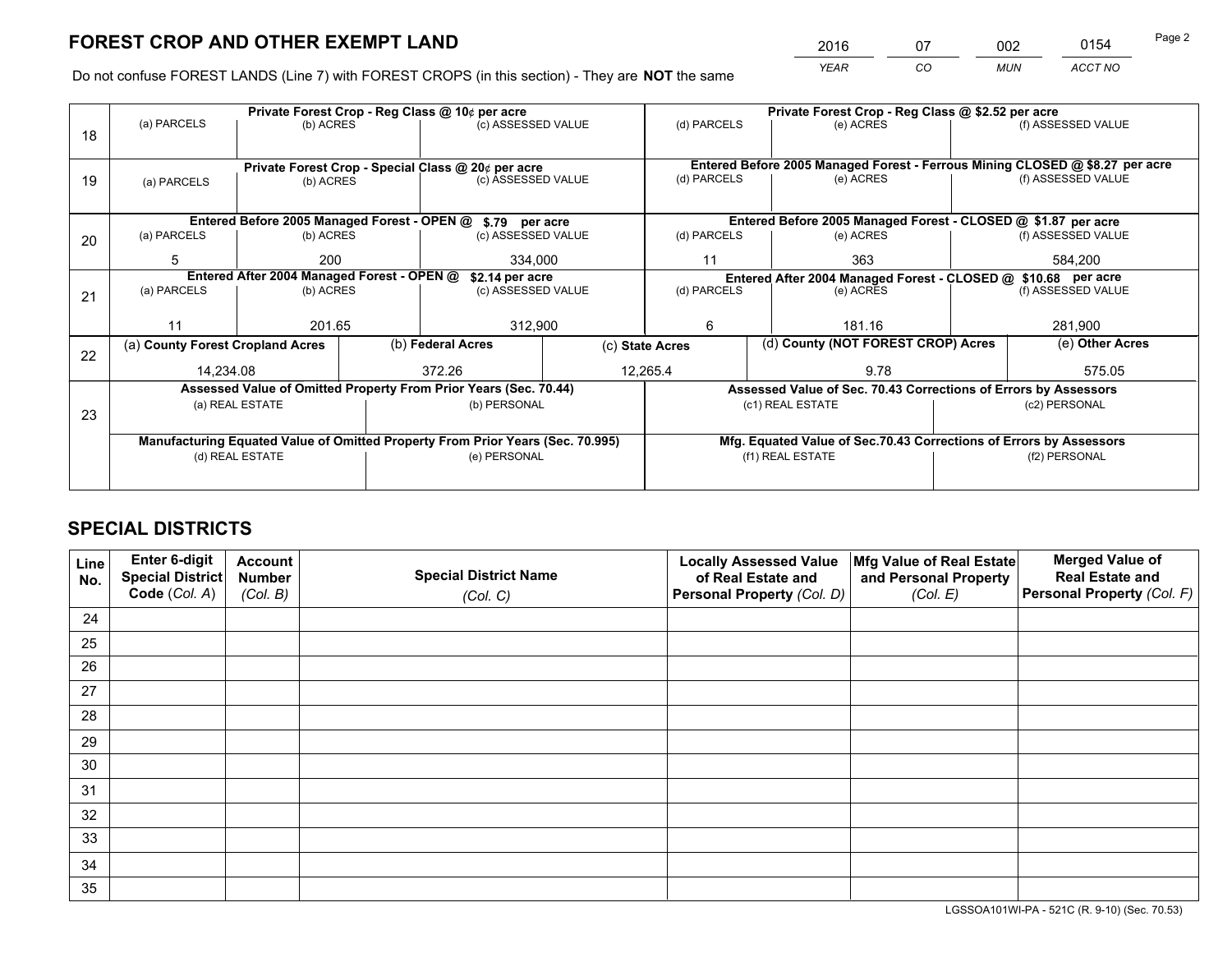|             |                                                                 |                                             |                                                         | <b>YEAR</b>                                                                       | CO<br><b>MUN</b>                                              | ACCT NO                                                                        |
|-------------|-----------------------------------------------------------------|---------------------------------------------|---------------------------------------------------------|-----------------------------------------------------------------------------------|---------------------------------------------------------------|--------------------------------------------------------------------------------|
| Line<br>No. | <b>Enter 6-digit</b><br><b>School District</b><br>Code (Col. A) | <b>Account</b><br><b>Number</b><br>(Col. B) | <b>School District Name</b><br>(Col. C)                 | <b>Locally Assessed Value</b><br>of Real Estate and<br>Personal Property (Col. D) | Mfg Value of Real Estate<br>and Personal Property<br>(Col. E) | <b>Merged Value of</b><br><b>Real Estate and</b><br>Personal Property (Col. F) |
|             | A. SCHOOL DISTRICTS (K-8 and K-12)                              |                                             |                                                         |                                                                                   |                                                               |                                                                                |
| 36          | 072233                                                          | 0045                                        | SCH D OF GRANTSBURG                                     | 35,030,100                                                                        |                                                               | 35,030,100                                                                     |
| 37          |                                                                 |                                             |                                                         |                                                                                   |                                                               |                                                                                |
| 38          |                                                                 |                                             |                                                         |                                                                                   |                                                               |                                                                                |
| 39          |                                                                 |                                             |                                                         |                                                                                   |                                                               |                                                                                |
| 40          |                                                                 |                                             |                                                         |                                                                                   |                                                               |                                                                                |
| 41<br>42    |                                                                 |                                             |                                                         |                                                                                   |                                                               |                                                                                |
| 43          |                                                                 |                                             |                                                         |                                                                                   |                                                               |                                                                                |
| 44          |                                                                 |                                             |                                                         |                                                                                   |                                                               |                                                                                |
| 45          |                                                                 |                                             |                                                         |                                                                                   |                                                               |                                                                                |
| 46          |                                                                 |                                             |                                                         |                                                                                   |                                                               |                                                                                |
| 47          |                                                                 |                                             |                                                         |                                                                                   |                                                               |                                                                                |
| 48          |                                                                 |                                             |                                                         |                                                                                   |                                                               |                                                                                |
| 49          |                                                                 |                                             |                                                         |                                                                                   |                                                               |                                                                                |
| 50          |                                                                 |                                             | TOTAL ASSESSED VALUE OF SCHOOL DISTRICTS (K-8 and K-12) | 35,030,100                                                                        |                                                               | 35,030,100                                                                     |
|             | <b>B.</b><br><b>UNION HIGH SCHOOL DISTRICTS</b>                 |                                             |                                                         |                                                                                   |                                                               |                                                                                |
| 51          |                                                                 |                                             |                                                         |                                                                                   |                                                               |                                                                                |
| 52          |                                                                 |                                             |                                                         |                                                                                   |                                                               |                                                                                |
| 53          |                                                                 |                                             |                                                         |                                                                                   |                                                               |                                                                                |
| 54          |                                                                 |                                             | TOTAL ASSESSED VALUE OF UNION HIGH SCHOOLS              |                                                                                   |                                                               |                                                                                |
| 55          |                                                                 |                                             |                                                         |                                                                                   |                                                               |                                                                                |
| 56          | <b>TECHNICAL COLLEGE DISTRICTS</b><br>C.                        |                                             |                                                         |                                                                                   |                                                               |                                                                                |
| 57          | 001700                                                          | 0016                                        | WISCONSIN INDIANHEAD TECH COLLEGE SHEL                  | 35,030,100                                                                        |                                                               | 35,030,100                                                                     |
| 58          |                                                                 |                                             |                                                         |                                                                                   |                                                               |                                                                                |
| 59          |                                                                 |                                             | TOTAL ASSESSED VALUE OF TECHNICAL COLLEGES              | 35,030,100                                                                        |                                                               | 35,030,100                                                                     |

07

002

## *I hereby certify, to the best of my knowledge and belief, this form is complete and correct.*

**SCHOOL DISTRICTS**

| Print name of preparer | Title                    |                | Date (MM / DD / CCYY) |
|------------------------|--------------------------|----------------|-----------------------|
|                        |                          |                |                       |
| Signature of preparer  | Contact Telephone Number | E-mail address |                       |
|                        | $\sim$                   |                |                       |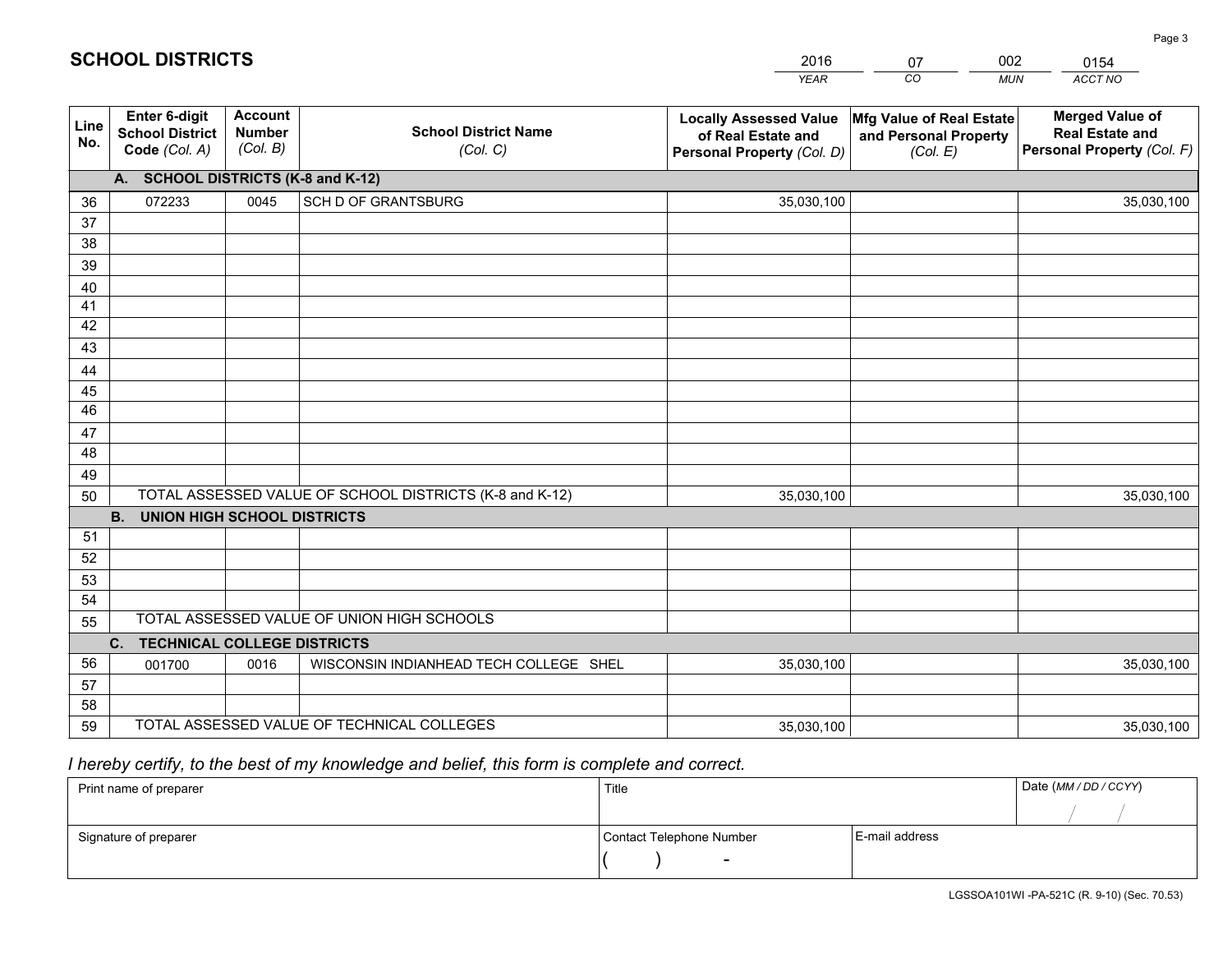#### **HIGHLIGHTS**

- 1. Complete the Statement of Assessment after the Board of Review. Reflect any changes made there.
- 2. Use black ink to complete.
- 3. Line 16 must equal Line 50, Col D.
- 4. Line 55 must equal the total of K-8 schools listed on lines 36-49. Do not include K-12 schools in this comparision.
- 5. Line 59, Col. D must equal Line 16.
- 6. Special District, School District and Technical College District values must include both real estate and personal property. Examples of Special districts are: town sanitary districts, public inland lake protection and rehabilitation districts, and metropolitan sewerage districts.
- 7. DO NOT INCLUDE Manufacturing property values.DOR will print these values on the final SOA.

PATSY TUCKER TOWN OF ANDERSON 22200 COUNTY RD Y

PATSY TUCKER

TOWN OF ANDERSON 22200 COUNTY RD Y GRANTSBURG, WI 54840 - 8817

GRANTSBURG, WI 54840 - 8817

 8. Accuracy of this form is very important. The values reported directly affect the equalized value DOR calculates for school and special districts.

#### **Page 1:**

 If not prefilled, enter the tax year,county and municipal code,municipal type, municipal name and county name on the top of form.

Check the Amended box, if filing an amended / corrected SOA.

 Report the parcel count, acres and assessed value of taxable general property, total parcel count, (real and personal), total acres, and values from final figures set by the Board of Review.

- A. Real Estate land and improvements (buildings, etc.) is reported on lines 1 8, total line 9.
- B. Personal Property is reported on lines 11 14, Column D, total line 15.
- C. To complete this report, use the computer produced summary of the assessment roll that shows these amounts.
- D. Use whole numbers only.
- E. Add each line across and each column down to verify entries.

#### **Page 2:**

- A. Report Special Items (not subject to general property tax).
- 1. Private Forest Croplands and Managed Forest Lands are reported on lines 18,19, 20 and 21. Be sure to report assessed values **NOT** taxes.
- 2. You should have copies of the orders of entry, orders of withdrawal, etc., to update your assessment roll.
	- 3. Show hundredths of acres (e.g. 39.75).
- 4. Tax exempt lands are reported on line 22.
- 5. Omitted property and sec. 70.43, Wis. Stats., corrections of errors by assessor are reported on line 23. Report real estate and personal property separately. These should be for **prior years**, not something found on the current assessment roll after the board of review.
- B. Special District (Lines 24-35) Include the value of both real and personal property.
- The Department of Revenue (DOR) preprints much of the information regarding names and codes for schools, special districts,etc. If a district is not listed, enter the name and value only, DOR will enter the proper code.

### **Page 3 School Districts:**

Include the value of both real and personal property.

Report School District (regular, elementary, union high school, and technical college).

- 1. Regular (K-12) and Elementary (K-8) school values are reported on lines 36-49, total on line 50.
- 2. Union High School (UHS) (use only if elementary schools are listed on lines 36-49) are reported on lines 51-54. UHS total value (line 55) must equal to the total **elementary school** values reported on lines 36-49. Do notinclude K-12 schools in this comparison.
- 3. Technical College values are reported on lines 56-58, total on line 59.
- 4. Use the computer summary that shows these amounts to complete this report.

#### **This form is due the second Monday in June. File this report only after your Board of Review is complete.**

 *If you have questions: Return forms to:*

Fax number: (608) 264-6887 PO Box 8971

 Email: lgs@revenue.wi.gov Wisconsin Department of Revenue Call: (608) 261-5341 Local Government Services Section 6-97Madison WI 53708-8971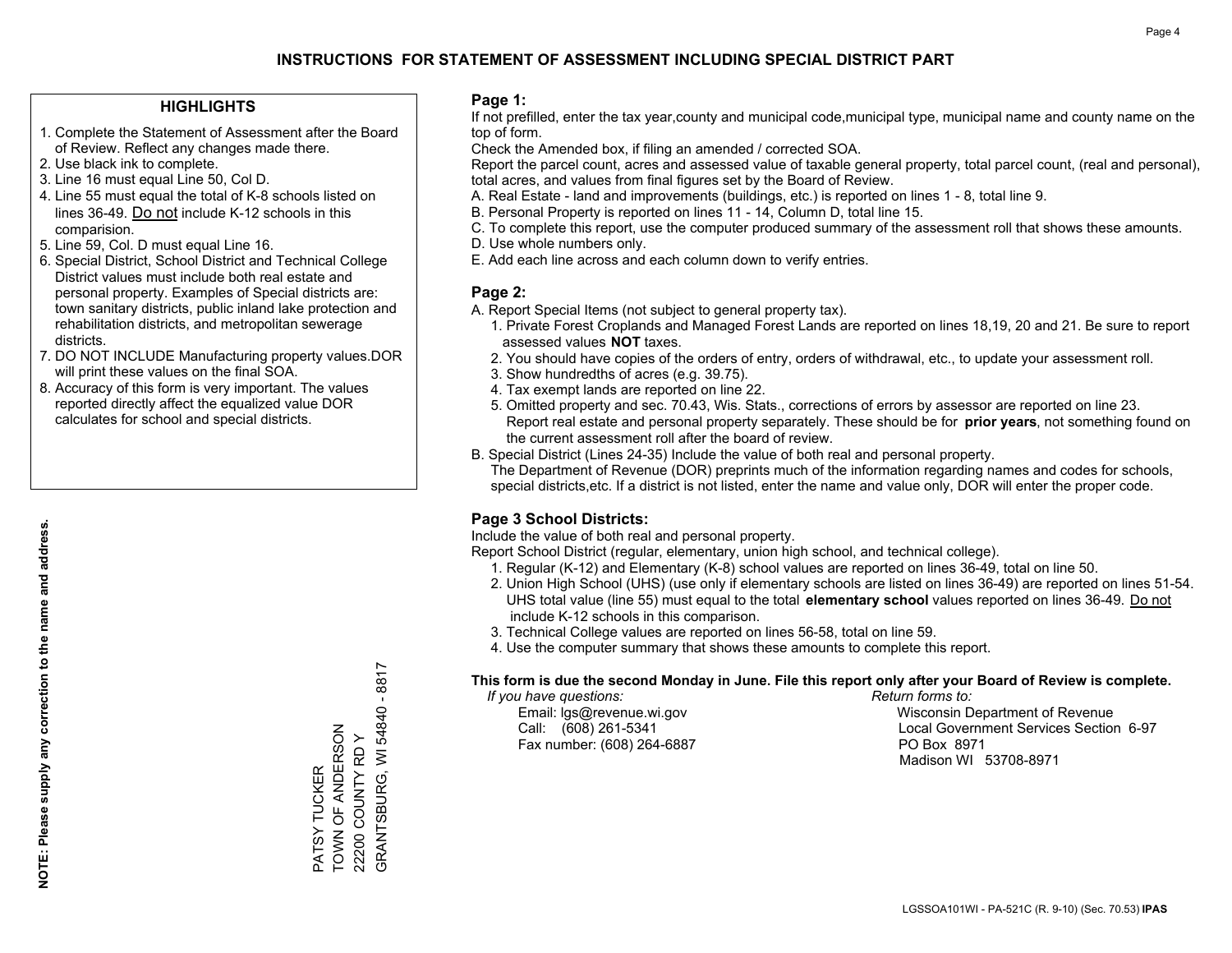**STATEMENT OF ASSESSMENT FOR 2016** 

**FINAL - EQUATED**

| 07  | በበ4 | 0155    |
|-----|-----|---------|
| -CO | MUN | ACCT NO |

|                | <b>FOR</b>                                                                                                                                                                                   | <b>TOWN OF</b><br><b>OF</b>                                  | <b>BLAINE</b>                                            |        | <b>BURNETT COUNTY</b>        |                                |                                        | WHEN COMPLETING THIS DOCUMENT<br>DO NOT WRITE OVER X's OR IN SHADED AREAS |
|----------------|----------------------------------------------------------------------------------------------------------------------------------------------------------------------------------------------|--------------------------------------------------------------|----------------------------------------------------------|--------|------------------------------|--------------------------------|----------------------------------------|---------------------------------------------------------------------------|
|                |                                                                                                                                                                                              | Town - Village - City                                        | <b>Municipality Name</b>                                 |        | <b>County Name</b>           |                                |                                        |                                                                           |
| Line           |                                                                                                                                                                                              | <b>REAL ESTATE</b><br>(See Lines 18 - 22 for                 | PARCEL COUNT<br>TOTAL LAND   IMPROVEMENTS   NUMBERS ONLY |        | NO. OF ACRES<br><b>WHOLE</b> | <b>VALUE OF</b><br><b>LAND</b> | <b>VALUE OF</b><br><b>IMPROVEMENTS</b> | TOTAL VALUE OF LAND<br>AND IMPROVEMENTS                                   |
| No.            |                                                                                                                                                                                              | other Real Estate)                                           | Col. A                                                   | Col. B | Col. C                       | Col. D                         | Col. E                                 | Col. F                                                                    |
|                | <b>RESIDENTIAL - Class 1</b>                                                                                                                                                                 |                                                              | 338                                                      | 271    | 773                          | 12,842,700                     | 20,361,200                             | 33,203,900                                                                |
| 2              |                                                                                                                                                                                              | <b>COMMERCIAL - Class 2</b>                                  | 5                                                        | 5      | 18                           | 69,800                         | 709,700                                | 779,500                                                                   |
| 3              |                                                                                                                                                                                              | <b>MANUFACTURING - Class 3</b>                               | 0                                                        | 0      | $\Omega$                     | 0                              | 0                                      | 0                                                                         |
| 4              |                                                                                                                                                                                              | <b>AGRICULTURAL - Class 4</b>                                | 77                                                       |        | 1,911                        | 152,100                        |                                        | 152,100                                                                   |
| 5              |                                                                                                                                                                                              | <b>UNDEVELOPED - Class 5</b>                                 | 139                                                      |        | 1,127                        | 507,000                        |                                        | 507,000                                                                   |
| 6              | AGRICULTURAL FOREST - Class 5m                                                                                                                                                               |                                                              | 31                                                       |        | 592                          | 553,800                        |                                        | 553,800                                                                   |
| $\overline{7}$ |                                                                                                                                                                                              | FOREST LANDS - Class 6                                       | 183                                                      |        | 3,795                        | 6,805,200                      |                                        | 6,805,200                                                                 |
| 8              |                                                                                                                                                                                              | OTHER - Class 7                                              | 4                                                        | 4      | 6                            | 16,200                         | 219,300                                | 235,500                                                                   |
| 9              |                                                                                                                                                                                              | TOTAL - ALL COLUMNS                                          | 777                                                      | 280    | 8,222                        | 20,946,800                     | 21,290,200                             | 42,237,000                                                                |
| 10             |                                                                                                                                                                                              | NUMBER OF PERSONAL PROPERTY ACCOUNTS IN ROLL                 |                                                          |        | 8                            | <b>LOCALLY ASSESSED</b>        | <b>MANUFACTURING</b>                   | <b>MERGED</b>                                                             |
| 11             |                                                                                                                                                                                              | BOATS AND OTHER WATERCRAFT NOT EXEMPT - Code 1               |                                                          |        |                              | 0                              | 0                                      | 0                                                                         |
| 12             |                                                                                                                                                                                              | MACHINERY, TOOLS AND PATTERNS - Code 2                       |                                                          |        |                              | $\Omega$                       | $\Omega$                               | $\mathbf{0}$                                                              |
| 13             |                                                                                                                                                                                              | FURNITURE, FIXTURES AND EQUIPMENT - Code 3                   |                                                          |        |                              | 10,000                         | $\Omega$                               | 10,000                                                                    |
| 14             |                                                                                                                                                                                              | ALL OTHER PERSONAL PROPERTY NOT EXEMPT - Codes 4A, 4B, 4C    |                                                          |        |                              | 37,400                         | 0                                      | 37,400                                                                    |
| 15             |                                                                                                                                                                                              | TOTAL OF PERSONAL PROPERTY NOT EXEMPT (Total of Lines 11-14) |                                                          | 47,400 | $\Omega$                     | 47,400                         |                                        |                                                                           |
| 16             | AGGREGATE ASSESSED VALUE OF ALL PROPERTY SUBJECT TO THE GENERAL PROPERTY TAX (Total of Lines 9F and 15F)<br>MUST EQUAL TOTAL VALUE OF THE SCHOOL DISTRICTS (K-12 PLUS K-8) - Line 50, Col. F |                                                              |                                                          |        |                              |                                |                                        | 42,284,400                                                                |
| 17             | Name of Assessor<br>Telephone #<br><b>BOARD OF REVIEW</b><br>DATE OF FINAL ADJOURNMENT<br><b>ROBERT PARDUN</b><br>05/24/2016                                                                 |                                                              |                                                          |        |                              | (715) 790-3498                 |                                        |                                                                           |

REMARKS

The Assessment Ratio to be used in calculating the estimated Fair Market Value on tax bills for this tax district is 1.094696401

This ratio should be used to convert assessed values to "Calculate Equalized Values" in Step 1 of the Lottery and Gaming Credit Calculations.<br>This ratio should be used in the "Computation of Tax Equivalent" schedule of the Commission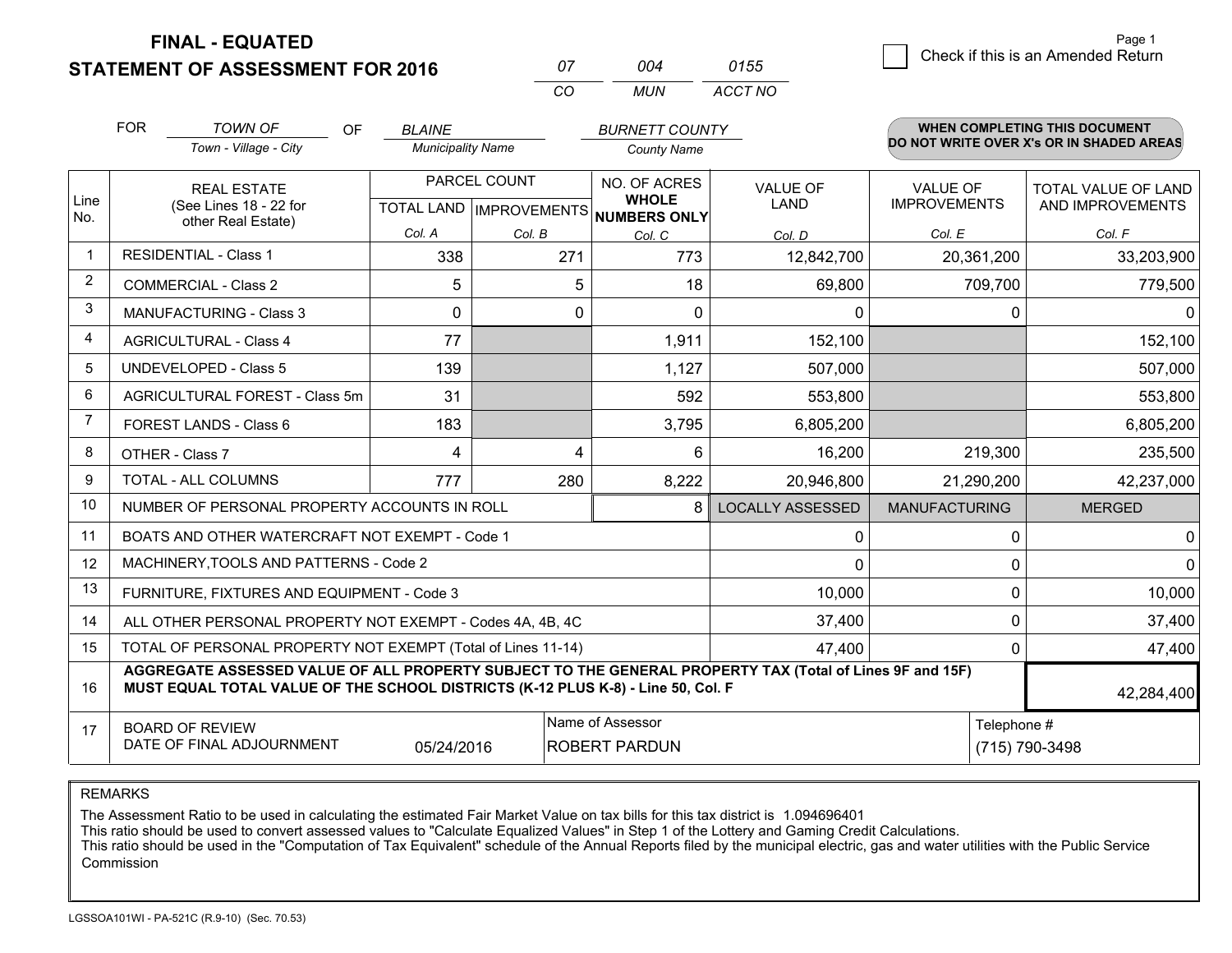*YEAR CO MUN ACCT NO* <sup>2016</sup> <sup>07</sup> <sup>004</sup> <sup>0155</sup>

Do not confuse FOREST LANDS (Line 7) with FOREST CROPS (in this section) - They are **NOT** the same

|    |                                                                                |                 |  | Private Forest Crop - Reg Class @ 10¢ per acre                   |                 | Private Forest Crop - Reg Class @ \$2.52 per acre                            |                                                                    |                                                               |                    |  |
|----|--------------------------------------------------------------------------------|-----------------|--|------------------------------------------------------------------|-----------------|------------------------------------------------------------------------------|--------------------------------------------------------------------|---------------------------------------------------------------|--------------------|--|
| 18 | (a) PARCELS                                                                    | (b) ACRES       |  | (c) ASSESSED VALUE                                               |                 | (d) PARCELS                                                                  | (e) ACRES                                                          |                                                               | (f) ASSESSED VALUE |  |
|    |                                                                                |                 |  |                                                                  |                 |                                                                              |                                                                    |                                                               |                    |  |
|    | Private Forest Crop - Special Class @ 20¢ per acre                             |                 |  |                                                                  |                 | Entered Before 2005 Managed Forest - Ferrous Mining CLOSED @ \$8.27 per acre |                                                                    |                                                               |                    |  |
| 19 | (a) PARCELS                                                                    | (b) ACRES       |  | (c) ASSESSED VALUE                                               |                 | (d) PARCELS                                                                  | (e) ACRES                                                          |                                                               | (f) ASSESSED VALUE |  |
|    |                                                                                |                 |  |                                                                  |                 |                                                                              |                                                                    |                                                               |                    |  |
|    |                                                                                |                 |  | Entered Before 2005 Managed Forest - OPEN @ \$.79 per acre       |                 |                                                                              | Entered Before 2005 Managed Forest - CLOSED @ \$1.87 per acre      |                                                               |                    |  |
| 20 | (a) PARCELS                                                                    | (b) ACRES       |  | (c) ASSESSED VALUE                                               |                 | (d) PARCELS                                                                  | (e) ACRES                                                          |                                                               | (f) ASSESSED VALUE |  |
|    | 3                                                                              | 88<br>158.400   |  |                                                                  |                 | 239.1                                                                        |                                                                    | 430,500                                                       |                    |  |
|    | Entered After 2004 Managed Forest - OPEN @<br>\$2.14 per acre                  |                 |  |                                                                  |                 |                                                                              |                                                                    | Entered After 2004 Managed Forest - CLOSED @ \$10.68 per acre |                    |  |
| 21 | (a) PARCELS                                                                    | (b) ACRES       |  | (c) ASSESSED VALUE                                               |                 | (d) PARCELS<br>(e) ACRES                                                     |                                                                    |                                                               | (f) ASSESSED VALUE |  |
|    |                                                                                |                 |  |                                                                  |                 |                                                                              |                                                                    |                                                               | 410,300            |  |
|    |                                                                                | 36              |  | 64,800                                                           |                 | 8                                                                            | 235                                                                |                                                               |                    |  |
| 22 | (a) County Forest Cropland Acres                                               |                 |  | (b) Federal Acres                                                | (c) State Acres |                                                                              | (d) County (NOT FOREST CROP) Acres                                 |                                                               | (e) Other Acres    |  |
|    | 28,251.8                                                                       |                 |  | 1.642.92                                                         |                 | 5,026.81                                                                     | 660.12                                                             |                                                               | 23.46              |  |
|    |                                                                                |                 |  | Assessed Value of Omitted Property From Prior Years (Sec. 70.44) |                 |                                                                              | Assessed Value of Sec. 70.43 Corrections of Errors by Assessors    |                                                               |                    |  |
| 23 |                                                                                | (a) REAL ESTATE |  | (b) PERSONAL                                                     |                 |                                                                              | (c1) REAL ESTATE                                                   |                                                               | (c2) PERSONAL      |  |
|    |                                                                                |                 |  |                                                                  |                 |                                                                              |                                                                    |                                                               |                    |  |
|    | Manufacturing Equated Value of Omitted Property From Prior Years (Sec. 70.995) |                 |  |                                                                  |                 |                                                                              | Mfg. Equated Value of Sec.70.43 Corrections of Errors by Assessors |                                                               |                    |  |
|    |                                                                                | (d) REAL ESTATE |  | (e) PERSONAL                                                     |                 |                                                                              | (f1) REAL ESTATE                                                   |                                                               | (f2) PERSONAL      |  |
|    |                                                                                |                 |  |                                                                  |                 |                                                                              |                                                                    |                                                               |                    |  |

## **SPECIAL DISTRICTS**

| Line<br>No. | Enter 6-digit<br><b>Special District</b> | <b>Account</b><br><b>Number</b> | <b>Special District Name</b> | <b>Locally Assessed Value</b><br>of Real Estate and | Mfg Value of Real Estate<br>and Personal Property | <b>Merged Value of</b><br><b>Real Estate and</b> |
|-------------|------------------------------------------|---------------------------------|------------------------------|-----------------------------------------------------|---------------------------------------------------|--------------------------------------------------|
|             | Code (Col. A)                            | (Col. B)                        | (Col. C)                     | Personal Property (Col. D)                          | (Col. E)                                          | Personal Property (Col. F)                       |
| 24          |                                          |                                 |                              |                                                     |                                                   |                                                  |
| 25          |                                          |                                 |                              |                                                     |                                                   |                                                  |
| 26          |                                          |                                 |                              |                                                     |                                                   |                                                  |
| 27          |                                          |                                 |                              |                                                     |                                                   |                                                  |
| 28          |                                          |                                 |                              |                                                     |                                                   |                                                  |
| 29          |                                          |                                 |                              |                                                     |                                                   |                                                  |
| 30          |                                          |                                 |                              |                                                     |                                                   |                                                  |
| 31          |                                          |                                 |                              |                                                     |                                                   |                                                  |
| 32          |                                          |                                 |                              |                                                     |                                                   |                                                  |
| 33          |                                          |                                 |                              |                                                     |                                                   |                                                  |
| 34          |                                          |                                 |                              |                                                     |                                                   |                                                  |
| 35          |                                          |                                 |                              |                                                     |                                                   |                                                  |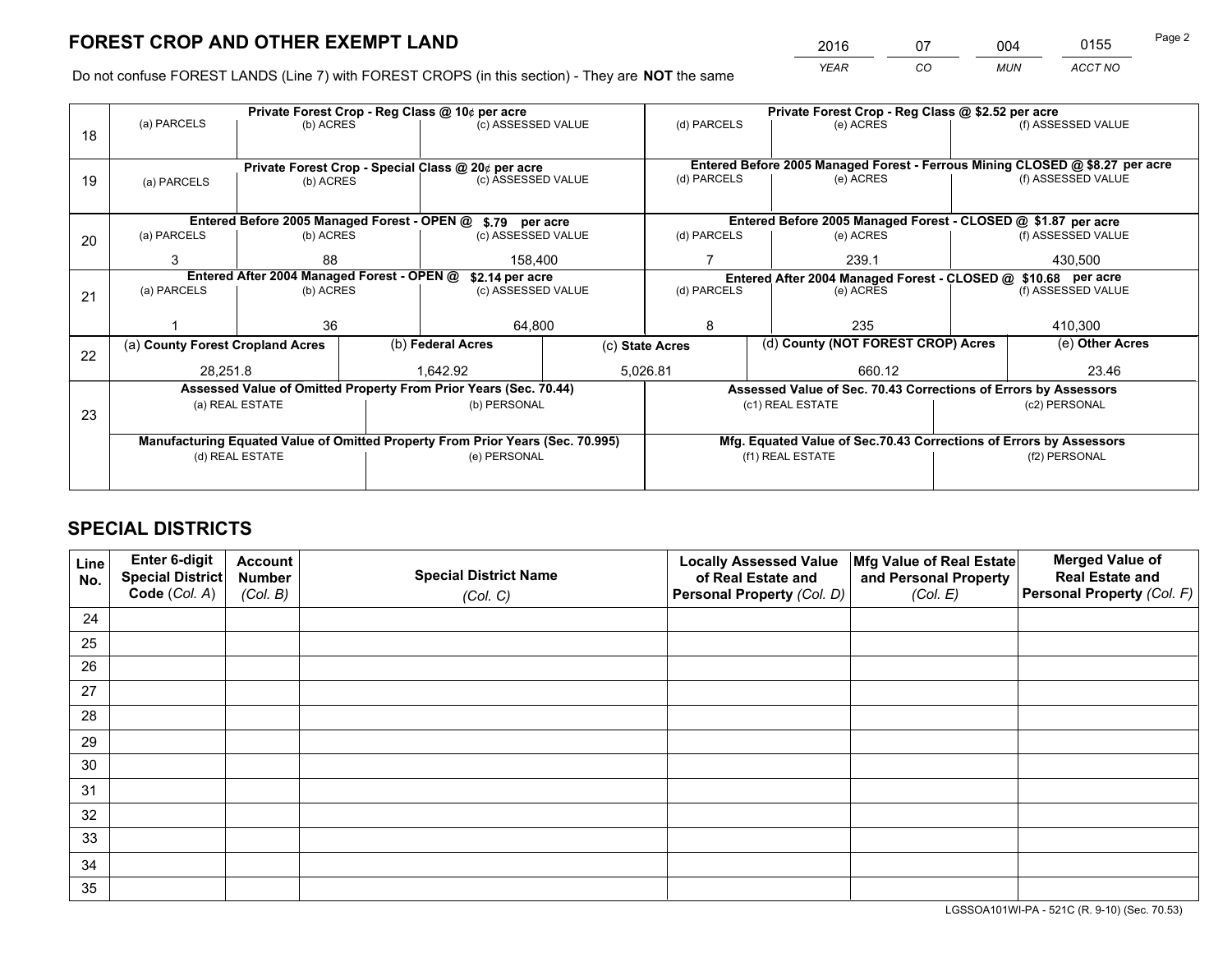|             |                                                                 |                                             |                                                         | <b>YEAR</b>                                                                       | CO<br><b>MUN</b>                                              | ACCT NO                                                                        |
|-------------|-----------------------------------------------------------------|---------------------------------------------|---------------------------------------------------------|-----------------------------------------------------------------------------------|---------------------------------------------------------------|--------------------------------------------------------------------------------|
| Line<br>No. | <b>Enter 6-digit</b><br><b>School District</b><br>Code (Col. A) | <b>Account</b><br><b>Number</b><br>(Col. B) | <b>School District Name</b><br>(Col. C)                 | <b>Locally Assessed Value</b><br>of Real Estate and<br>Personal Property (Col. D) | Mfg Value of Real Estate<br>and Personal Property<br>(Col. E) | <b>Merged Value of</b><br><b>Real Estate and</b><br>Personal Property (Col. F) |
|             | A. SCHOOL DISTRICTS (K-8 and K-12)                              |                                             |                                                         |                                                                                   |                                                               |                                                                                |
| 36          | 076293                                                          | 0047                                        | <b>SCH D OF WEBSTER</b>                                 | 40,976,100                                                                        |                                                               | 40,976,100                                                                     |
| 37          | 653654                                                          | 0391                                        | SCH D OF NORTHWOOD (MINONG)                             | 1,308,300                                                                         |                                                               | 1,308,300                                                                      |
| 38          |                                                                 |                                             |                                                         |                                                                                   |                                                               |                                                                                |
| 39          |                                                                 |                                             |                                                         |                                                                                   |                                                               |                                                                                |
| 40          |                                                                 |                                             |                                                         |                                                                                   |                                                               |                                                                                |
| 41          |                                                                 |                                             |                                                         |                                                                                   |                                                               |                                                                                |
| 42          |                                                                 |                                             |                                                         |                                                                                   |                                                               |                                                                                |
| 43          |                                                                 |                                             |                                                         |                                                                                   |                                                               |                                                                                |
| 44          |                                                                 |                                             |                                                         |                                                                                   |                                                               |                                                                                |
| 45<br>46    |                                                                 |                                             |                                                         |                                                                                   |                                                               |                                                                                |
| 47          |                                                                 |                                             |                                                         |                                                                                   |                                                               |                                                                                |
| 48          |                                                                 |                                             |                                                         |                                                                                   |                                                               |                                                                                |
| 49          |                                                                 |                                             |                                                         |                                                                                   |                                                               |                                                                                |
| 50          |                                                                 |                                             | TOTAL ASSESSED VALUE OF SCHOOL DISTRICTS (K-8 and K-12) | 42,284,400                                                                        |                                                               | 42,284,400                                                                     |
|             | <b>B.</b><br><b>UNION HIGH SCHOOL DISTRICTS</b>                 |                                             |                                                         |                                                                                   |                                                               |                                                                                |
| 51          |                                                                 |                                             |                                                         |                                                                                   |                                                               |                                                                                |
| 52          |                                                                 |                                             |                                                         |                                                                                   |                                                               |                                                                                |
| 53          |                                                                 |                                             |                                                         |                                                                                   |                                                               |                                                                                |
| 54          |                                                                 |                                             |                                                         |                                                                                   |                                                               |                                                                                |
| 55          |                                                                 |                                             | TOTAL ASSESSED VALUE OF UNION HIGH SCHOOLS              |                                                                                   |                                                               |                                                                                |
|             | <b>TECHNICAL COLLEGE DISTRICTS</b><br>C.                        |                                             |                                                         |                                                                                   |                                                               |                                                                                |
| 56          | 001700                                                          | 0016                                        | WISCONSIN INDIANHEAD TECH COLLEGE SHEL                  | 42,284,400                                                                        |                                                               | 42,284,400                                                                     |
| 57          |                                                                 |                                             |                                                         |                                                                                   |                                                               |                                                                                |
| 58          |                                                                 |                                             |                                                         |                                                                                   |                                                               |                                                                                |
| 59          |                                                                 |                                             | TOTAL ASSESSED VALUE OF TECHNICAL COLLEGES              | 42,284,400                                                                        |                                                               | 42,284,400                                                                     |

07

004

 *I hereby certify, to the best of my knowledge and belief, this form is complete and correct.*

**SCHOOL DISTRICTS**

| Print name of preparer | Title                    |                | Date (MM / DD / CCYY) |
|------------------------|--------------------------|----------------|-----------------------|
|                        |                          |                |                       |
| Signature of preparer  | Contact Telephone Number | E-mail address |                       |
|                        | $\sim$                   |                |                       |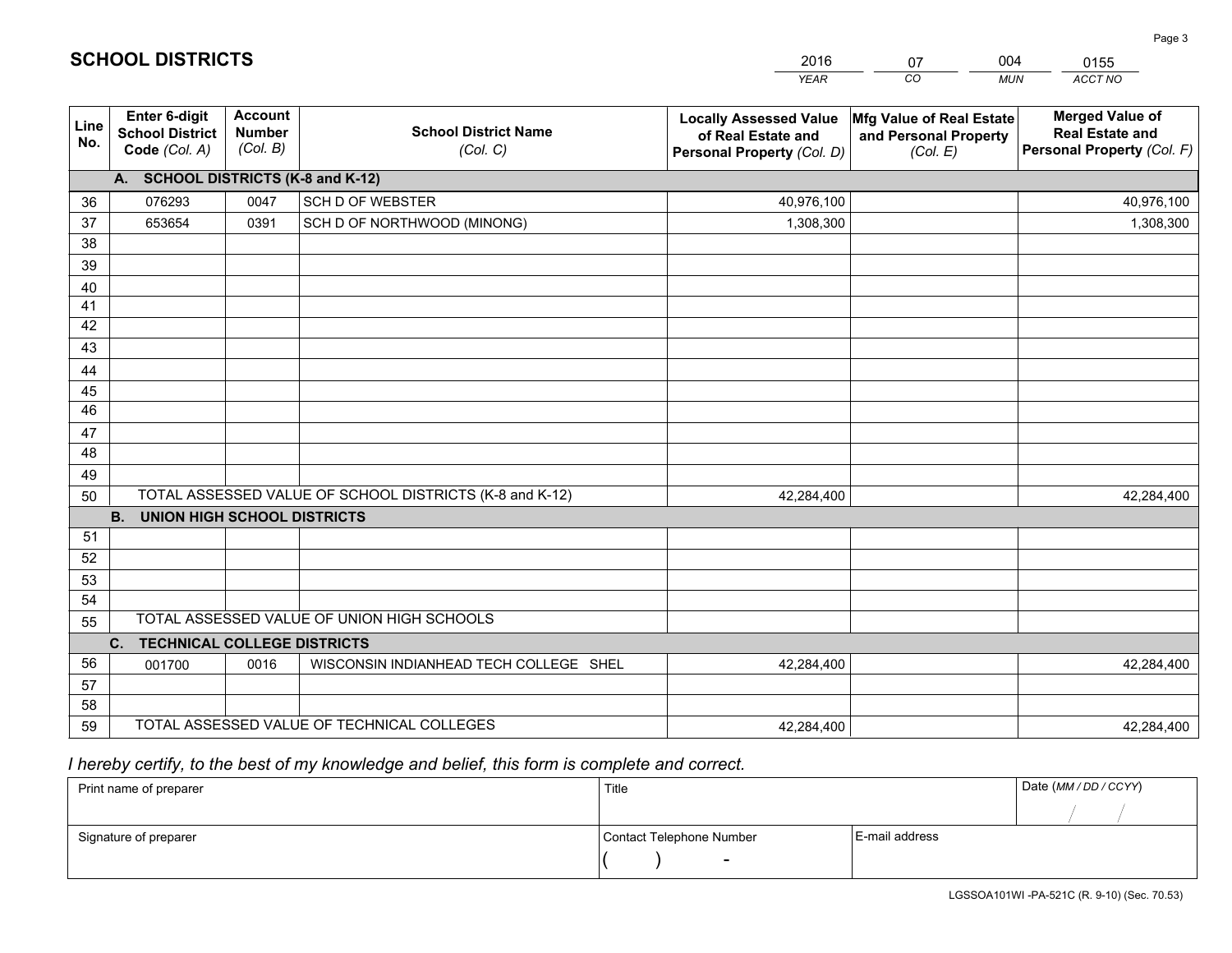#### **HIGHLIGHTS**

- 1. Complete the Statement of Assessment after the Board of Review. Reflect any changes made there.
- 2. Use black ink to complete.
- 3. Line 16 must equal Line 50, Col D.
- 4. Line 55 must equal the total of K-8 schools listed on lines 36-49. Do not include K-12 schools in this comparision.
- 5. Line 59, Col. D must equal Line 16.
- 6. Special District, School District and Technical College District values must include both real estate and personal property. Examples of Special districts are: town sanitary districts, public inland lake protection and rehabilitation districts, and metropolitan sewerage districts.
- 7. DO NOT INCLUDE Manufacturing property values.DOR will print these values on the final SOA.

STEPHANIE ASKIN TOWN OF BLAINE

STEPHANIE ASKIN<br>TOWN OF BLAINE

33249 LITTLE MCGRAW LAKE RD

33249 LITTLE MCGRAW LAKE RD

DANBURY, WI 54830

DANBURY, WI 54830

 8. Accuracy of this form is very important. The values reported directly affect the equalized value DOR calculates for school and special districts.

#### **Page 1:**

 If not prefilled, enter the tax year,county and municipal code,municipal type, municipal name and county name on the top of form.

Check the Amended box, if filing an amended / corrected SOA.

 Report the parcel count, acres and assessed value of taxable general property, total parcel count, (real and personal), total acres, and values from final figures set by the Board of Review.

- A. Real Estate land and improvements (buildings, etc.) is reported on lines 1 8, total line 9.
- B. Personal Property is reported on lines 11 14, Column D, total line 15.
- C. To complete this report, use the computer produced summary of the assessment roll that shows these amounts.
- D. Use whole numbers only.
- E. Add each line across and each column down to verify entries.

#### **Page 2:**

- A. Report Special Items (not subject to general property tax).
- 1. Private Forest Croplands and Managed Forest Lands are reported on lines 18,19, 20 and 21. Be sure to report assessed values **NOT** taxes.
- 2. You should have copies of the orders of entry, orders of withdrawal, etc., to update your assessment roll.
	- 3. Show hundredths of acres (e.g. 39.75).
- 4. Tax exempt lands are reported on line 22.
- 5. Omitted property and sec. 70.43, Wis. Stats., corrections of errors by assessor are reported on line 23. Report real estate and personal property separately. These should be for **prior years**, not something found on the current assessment roll after the board of review.
- B. Special District (Lines 24-35) Include the value of both real and personal property.
- The Department of Revenue (DOR) preprints much of the information regarding names and codes for schools, special districts,etc. If a district is not listed, enter the name and value only, DOR will enter the proper code.

### **Page 3 School Districts:**

Include the value of both real and personal property.

Report School District (regular, elementary, union high school, and technical college).

- 1. Regular (K-12) and Elementary (K-8) school values are reported on lines 36-49, total on line 50.
- 2. Union High School (UHS) (use only if elementary schools are listed on lines 36-49) are reported on lines 51-54. UHS total value (line 55) must equal to the total **elementary school** values reported on lines 36-49. Do notinclude K-12 schools in this comparison.
- 3. Technical College values are reported on lines 56-58, total on line 59.
- 4. Use the computer summary that shows these amounts to complete this report.

#### **This form is due the second Monday in June. File this report only after your Board of Review is complete.**

 *If you have questions: Return forms to:*

Fax number: (608) 264-6887 PO Box 8971

 Email: lgs@revenue.wi.gov Wisconsin Department of Revenue Call: (608) 261-5341 Local Government Services Section 6-97Madison WI 53708-8971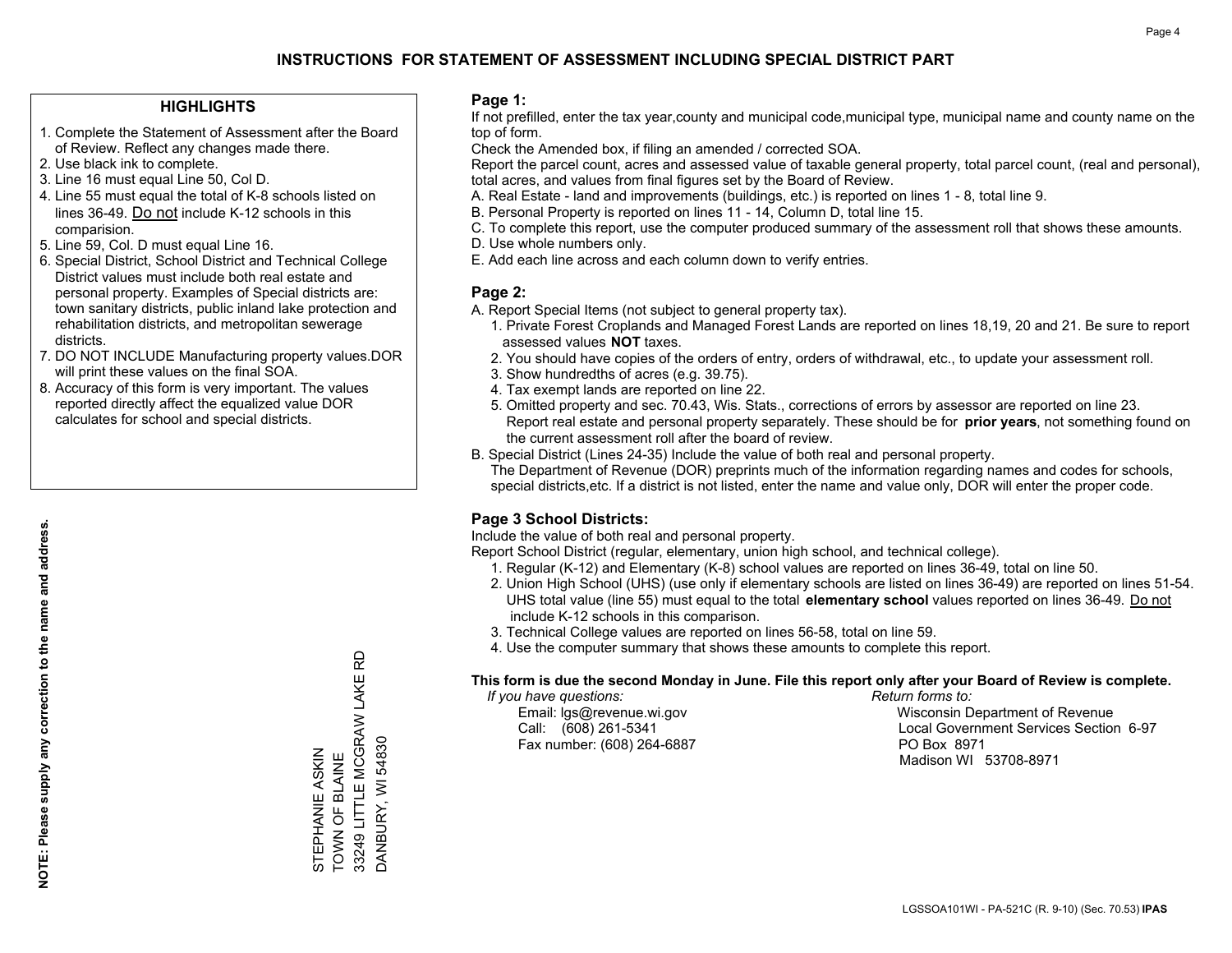**STATEMENT OF ASSESSMENT FOR 2016** 

**FINAL - EQUATED**

|                         | <b>FOR</b> | <b>TOWN OF</b><br>OF                                                                                                                                                                         | <b>DANIELS</b>           |              | <b>BURNETT COUNTY</b>                                      |                         |                                        |             | <b>WHEN COMPLETING THIS DOCUMENT</b>     |
|-------------------------|------------|----------------------------------------------------------------------------------------------------------------------------------------------------------------------------------------------|--------------------------|--------------|------------------------------------------------------------|-------------------------|----------------------------------------|-------------|------------------------------------------|
|                         |            | Town - Village - City                                                                                                                                                                        | <b>Municipality Name</b> |              | <b>County Name</b>                                         |                         |                                        |             | DO NOT WRITE OVER X's OR IN SHADED AREAS |
| Line                    |            | <b>REAL ESTATE</b><br>(See Lines 18 - 22 for                                                                                                                                                 |                          | PARCEL COUNT | NO. OF ACRES<br><b>WHOLE</b>                               | VALUE OF<br><b>LAND</b> | <b>VALUE OF</b><br><b>IMPROVEMENTS</b> |             | TOTAL VALUE OF LAND<br>AND IMPROVEMENTS  |
| No.                     |            | other Real Estate)                                                                                                                                                                           | Col. A                   | Col. B       | TOTAL LAND IMPROVEMENTS NUMBERS ONLY<br>Col. C             | Col. D                  | Col. E                                 |             | Col. F                                   |
| -1                      |            | <b>RESIDENTIAL - Class 1</b>                                                                                                                                                                 | 575                      | 481          | 1,030                                                      | 21,932,300              | 43,814,600                             |             | 65,746,900                               |
| 2                       |            | <b>COMMERCIAL - Class 2</b>                                                                                                                                                                  | 23                       |              | 316<br>17                                                  | 541,400                 | 1,710,600                              |             | 2,252,000                                |
| 3                       |            | <b>MANUFACTURING - Class 3</b>                                                                                                                                                               |                          |              | 6                                                          | 29,800                  |                                        | 56,200      | 86,000                                   |
| $\overline{\mathbf{4}}$ |            | <b>AGRICULTURAL - Class 4</b>                                                                                                                                                                | 248                      |              | 4,353                                                      | 538,800                 |                                        |             | 538,800                                  |
| 5                       |            | <b>UNDEVELOPED - Class 5</b>                                                                                                                                                                 | 383                      |              | 4,462                                                      | 1,551,000               |                                        |             | 1,551,000                                |
| 6                       |            | AGRICULTURAL FOREST - Class 5m                                                                                                                                                               | 121                      |              | 1,826                                                      | 1,522,200               |                                        |             | 1,522,200                                |
| $\overline{7}$          |            | FOREST LANDS - Class 6                                                                                                                                                                       | 353                      |              | 6,679                                                      | 10,757,600              |                                        |             | 10,757,600                               |
| 8                       |            | OTHER - Class 7                                                                                                                                                                              | 37                       |              | 36<br>58                                                   | 249,600                 | 2,882,600                              |             | 3,132,200                                |
| $\mathbf{Q}$            |            | TOTAL - ALL COLUMNS                                                                                                                                                                          | 1,741                    | 535          | 18,730                                                     | 37,122,700              | 48,464,000                             |             | 85,586,700                               |
| 10                      |            | NUMBER OF PERSONAL PROPERTY ACCOUNTS IN ROLL                                                                                                                                                 |                          |              | 26                                                         | <b>LOCALLY ASSESSED</b> | <b>MANUFACTURING</b>                   |             | <b>MERGED</b>                            |
| 11                      |            | BOATS AND OTHER WATERCRAFT NOT EXEMPT - Code 1                                                                                                                                               |                          |              |                                                            | $\Omega$                |                                        | 0           | $\Omega$                                 |
| 12                      |            | MACHINERY, TOOLS AND PATTERNS - Code 2                                                                                                                                                       |                          |              |                                                            | 117,900                 |                                        | 500         | 118,400                                  |
| 13                      |            | FURNITURE, FIXTURES AND EQUIPMENT - Code 3                                                                                                                                                   |                          |              |                                                            | 135,700                 |                                        | 200         | 135,900                                  |
| 14                      |            | ALL OTHER PERSONAL PROPERTY NOT EXEMPT - Codes 4A, 4B, 4C                                                                                                                                    |                          |              |                                                            | 33,500                  |                                        | 100         | 33,600                                   |
| 15                      |            | TOTAL OF PERSONAL PROPERTY NOT EXEMPT (Total of Lines 11-14)                                                                                                                                 |                          | 287,100      |                                                            | 800                     | 287,900                                |             |                                          |
| 16                      |            | AGGREGATE ASSESSED VALUE OF ALL PROPERTY SUBJECT TO THE GENERAL PROPERTY TAX (Total of Lines 9F and 15F)<br>MUST EQUAL TOTAL VALUE OF THE SCHOOL DISTRICTS (K-12 PLUS K-8) - Line 50, Col. F |                          |              |                                                            |                         |                                        |             | 85,874,600                               |
| 17                      |            | <b>BOARD OF REVIEW</b>                                                                                                                                                                       |                          |              | Name of Assessor                                           |                         |                                        | Telephone # |                                          |
|                         |            | DATE OF FINAL ADJOURNMENT                                                                                                                                                                    | 11/17/2016               |              | (888) 457-4720<br>ASSOCIATAED APPRAISAL - MARK G HAFFERMAN |                         |                                        |             |                                          |

*CO*

*MUN*

*ACCT NO0156*

*<sup>07</sup> <sup>006</sup>*

REMARKS

The Assessment Ratio to be used in calculating the estimated Fair Market Value on tax bills for this tax district is .994367924<br>This ratio should be used to convert assessed values to "Calculate Equalized Values" in Step 1 Commission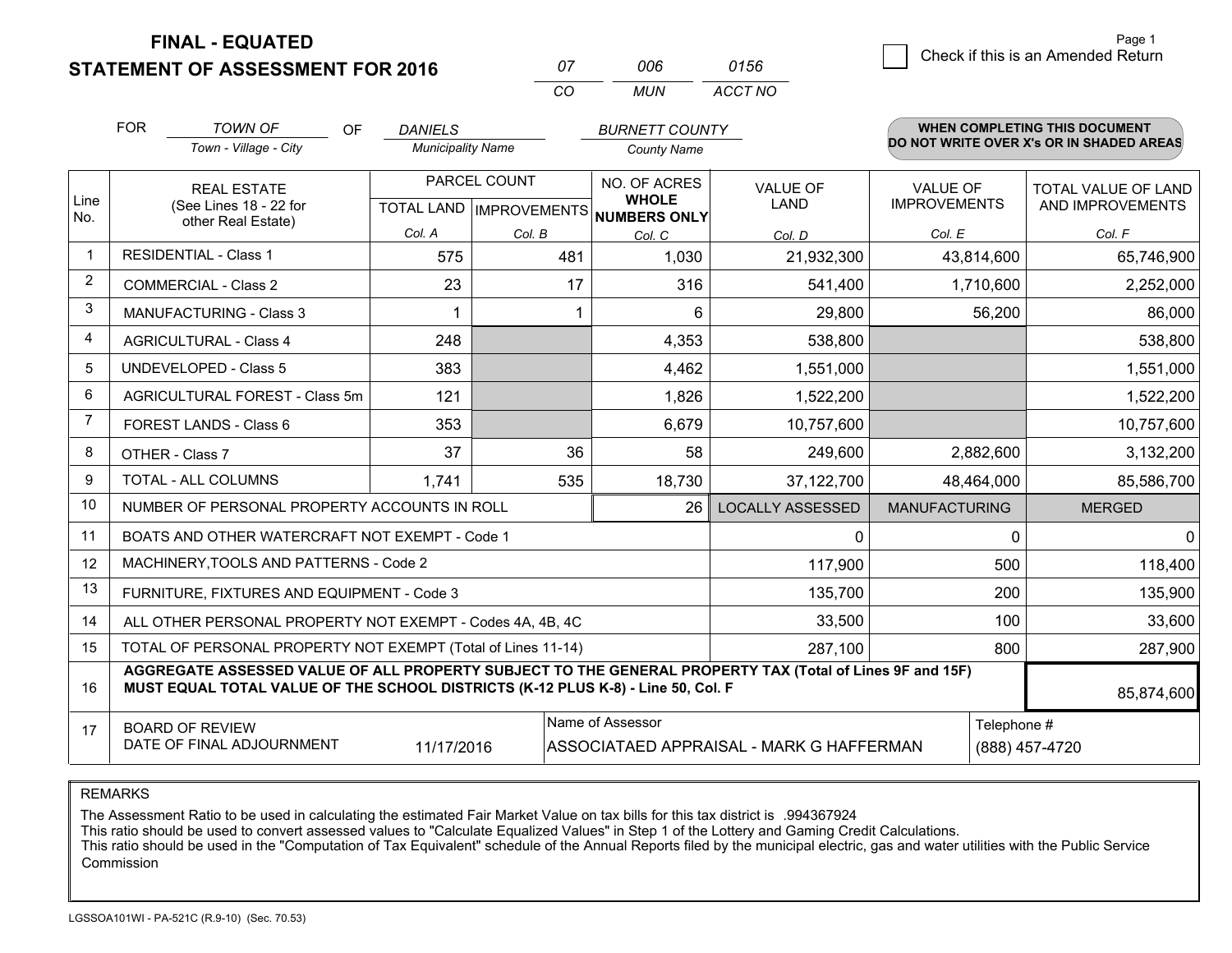*YEAR CO MUN ACCT NO* <sup>2016</sup> <sup>07</sup> <sup>006</sup> <sup>0156</sup>

Do not confuse FOREST LANDS (Line 7) with FOREST CROPS (in this section) - They are **NOT** the same

|    |                                                                                |                                                               |  | Private Forest Crop - Reg Class @ 10¢ per acre                   |  | Private Forest Crop - Reg Class @ \$2.52 per acre                            |                                                                    |                    |                    |  |
|----|--------------------------------------------------------------------------------|---------------------------------------------------------------|--|------------------------------------------------------------------|--|------------------------------------------------------------------------------|--------------------------------------------------------------------|--------------------|--------------------|--|
| 18 | (a) PARCELS                                                                    | (b) ACRES                                                     |  | (c) ASSESSED VALUE                                               |  | (d) PARCELS                                                                  | (e) ACRES                                                          |                    | (f) ASSESSED VALUE |  |
|    |                                                                                |                                                               |  |                                                                  |  |                                                                              |                                                                    |                    |                    |  |
|    |                                                                                |                                                               |  | Private Forest Crop - Special Class @ 20¢ per acre               |  | Entered Before 2005 Managed Forest - Ferrous Mining CLOSED @ \$8.27 per acre |                                                                    |                    |                    |  |
| 19 | (a) PARCELS                                                                    | (b) ACRES                                                     |  | (c) ASSESSED VALUE                                               |  | (d) PARCELS                                                                  | (e) ACRES                                                          |                    | (f) ASSESSED VALUE |  |
|    |                                                                                |                                                               |  |                                                                  |  |                                                                              |                                                                    |                    |                    |  |
|    | Entered Before 2005 Managed Forest - OPEN @ \$.79 per acre                     |                                                               |  |                                                                  |  | Entered Before 2005 Managed Forest - CLOSED @ \$1.87 per acre                |                                                                    |                    |                    |  |
| 20 | (a) PARCELS                                                                    | (b) ACRES                                                     |  | (c) ASSESSED VALUE                                               |  | (d) PARCELS                                                                  | (e) ACRES                                                          |                    | (f) ASSESSED VALUE |  |
|    | 2                                                                              | 45                                                            |  | 24.900                                                           |  | 17                                                                           | 431.53                                                             |                    | 652.000            |  |
|    |                                                                                | Entered After 2004 Managed Forest - OPEN @<br>\$2.14 per acre |  |                                                                  |  |                                                                              | Entered After 2004 Managed Forest - CLOSED @ \$10.68 per acre      |                    |                    |  |
| 21 | (a) PARCELS                                                                    | (b) ACRES                                                     |  | (c) ASSESSED VALUE                                               |  | (d) PARCELS<br>(e) ACRES                                                     |                                                                    | (f) ASSESSED VALUE |                    |  |
|    |                                                                                |                                                               |  |                                                                  |  |                                                                              |                                                                    |                    |                    |  |
|    |                                                                                | 40                                                            |  | 66,600                                                           |  | 22<br>639.56                                                                 |                                                                    |                    | 971,200            |  |
|    | (a) County Forest Cropland Acres                                               |                                                               |  | (b) Federal Acres                                                |  | (d) County (NOT FOREST CROP) Acres<br>(c) State Acres                        |                                                                    | (e) Other Acres    |                    |  |
| 22 |                                                                                |                                                               |  |                                                                  |  |                                                                              |                                                                    |                    |                    |  |
|    |                                                                                |                                                               |  |                                                                  |  | 1,348.24                                                                     | 600.7                                                              |                    | 86.19              |  |
|    |                                                                                |                                                               |  | Assessed Value of Omitted Property From Prior Years (Sec. 70.44) |  |                                                                              | Assessed Value of Sec. 70.43 Corrections of Errors by Assessors    |                    |                    |  |
| 23 |                                                                                | (a) REAL ESTATE                                               |  | (b) PERSONAL                                                     |  |                                                                              | (c1) REAL ESTATE                                                   |                    | (c2) PERSONAL      |  |
|    |                                                                                |                                                               |  |                                                                  |  |                                                                              |                                                                    |                    |                    |  |
|    | Manufacturing Equated Value of Omitted Property From Prior Years (Sec. 70.995) |                                                               |  |                                                                  |  |                                                                              | Mfg. Equated Value of Sec.70.43 Corrections of Errors by Assessors |                    |                    |  |
|    |                                                                                | (d) REAL ESTATE                                               |  | (e) PERSONAL                                                     |  | (f1) REAL ESTATE                                                             |                                                                    |                    | (f2) PERSONAL      |  |
|    |                                                                                |                                                               |  |                                                                  |  |                                                                              |                                                                    |                    |                    |  |
|    |                                                                                |                                                               |  |                                                                  |  |                                                                              |                                                                    |                    |                    |  |

## **SPECIAL DISTRICTS**

| Line<br>No. | Enter 6-digit<br><b>Special District</b><br>Code (Col. A) | <b>Account</b><br><b>Number</b><br>(Col. B) | <b>Special District Name</b><br>(Col. C) | <b>Locally Assessed Value</b><br>of Real Estate and<br>Personal Property (Col. D) | Mfg Value of Real Estate<br>and Personal Property<br>(Col. E) | <b>Merged Value of</b><br><b>Real Estate and</b><br>Personal Property (Col. F) |
|-------------|-----------------------------------------------------------|---------------------------------------------|------------------------------------------|-----------------------------------------------------------------------------------|---------------------------------------------------------------|--------------------------------------------------------------------------------|
| 24          | 078030                                                    | 0046                                        | MUD HEN LAKE REHABILITATION DISTRICT     | 23,706,300                                                                        |                                                               | 23,706,300                                                                     |
| 25          |                                                           |                                             |                                          |                                                                                   |                                                               |                                                                                |
| 26          |                                                           |                                             |                                          |                                                                                   |                                                               |                                                                                |
| 27          |                                                           |                                             |                                          |                                                                                   |                                                               |                                                                                |
| 28          |                                                           |                                             |                                          |                                                                                   |                                                               |                                                                                |
| 29          |                                                           |                                             |                                          |                                                                                   |                                                               |                                                                                |
| 30          |                                                           |                                             |                                          |                                                                                   |                                                               |                                                                                |
| 31          |                                                           |                                             |                                          |                                                                                   |                                                               |                                                                                |
| 32          |                                                           |                                             |                                          |                                                                                   |                                                               |                                                                                |
| 33          |                                                           |                                             |                                          |                                                                                   |                                                               |                                                                                |
| 34          |                                                           |                                             |                                          |                                                                                   |                                                               |                                                                                |
| 35          |                                                           |                                             |                                          |                                                                                   |                                                               |                                                                                |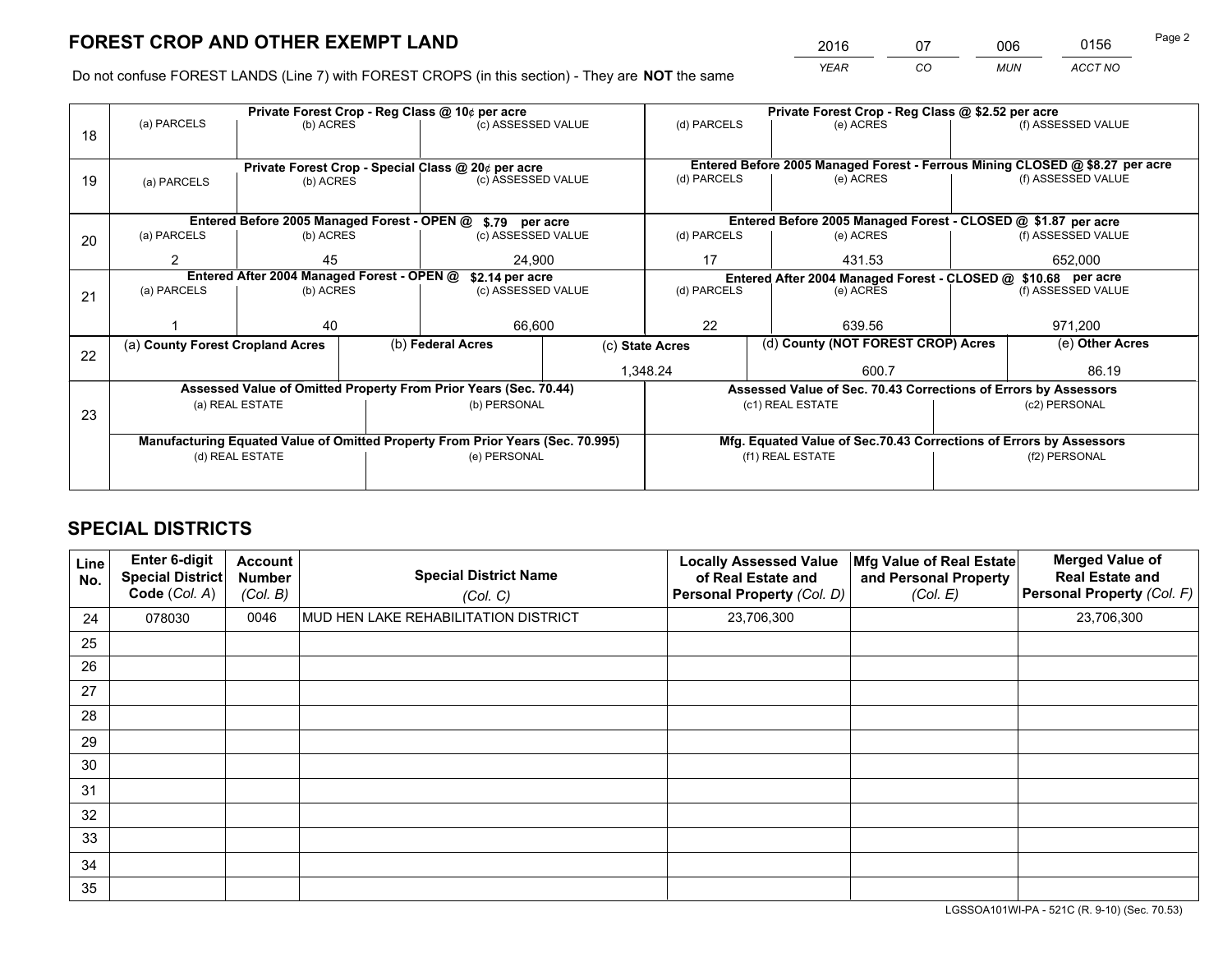|             |                                                          |                                             |                                                         | <b>YEAR</b>                                                                       | CO<br><b>MUN</b>                                              | ACCT NO                                                                        |
|-------------|----------------------------------------------------------|---------------------------------------------|---------------------------------------------------------|-----------------------------------------------------------------------------------|---------------------------------------------------------------|--------------------------------------------------------------------------------|
| Line<br>No. | Enter 6-digit<br><b>School District</b><br>Code (Col. A) | <b>Account</b><br><b>Number</b><br>(Col. B) | <b>School District Name</b><br>(Col. C)                 | <b>Locally Assessed Value</b><br>of Real Estate and<br>Personal Property (Col. D) | Mfg Value of Real Estate<br>and Personal Property<br>(Col. E) | <b>Merged Value of</b><br><b>Real Estate and</b><br>Personal Property (Col. F) |
|             | A. SCHOOL DISTRICTS (K-8 and K-12)                       |                                             |                                                         |                                                                                   |                                                               |                                                                                |
| 36          | 072233                                                   | 0045                                        | SCH D OF GRANTSBURG                                     | 22,282,000                                                                        |                                                               | 22,282,000                                                                     |
| 37          | 075376                                                   | 0046                                        | SCH D OF SIREN                                          | 51,949,700                                                                        | 86,800                                                        | 52,036,500                                                                     |
| 38          | 481939                                                   | 0290                                        | <b>SCH D OF FREDERIC</b>                                | 11,556,100                                                                        |                                                               | 11,556,100                                                                     |
| 39          |                                                          |                                             |                                                         |                                                                                   |                                                               |                                                                                |
| 40          |                                                          |                                             |                                                         |                                                                                   |                                                               |                                                                                |
| 41          |                                                          |                                             |                                                         |                                                                                   |                                                               |                                                                                |
| 42          |                                                          |                                             |                                                         |                                                                                   |                                                               |                                                                                |
| 43          |                                                          |                                             |                                                         |                                                                                   |                                                               |                                                                                |
| 44          |                                                          |                                             |                                                         |                                                                                   |                                                               |                                                                                |
| 45<br>46    |                                                          |                                             |                                                         |                                                                                   |                                                               |                                                                                |
|             |                                                          |                                             |                                                         |                                                                                   |                                                               |                                                                                |
| 47<br>48    |                                                          |                                             |                                                         |                                                                                   |                                                               |                                                                                |
| 49          |                                                          |                                             |                                                         |                                                                                   |                                                               |                                                                                |
| 50          |                                                          |                                             | TOTAL ASSESSED VALUE OF SCHOOL DISTRICTS (K-8 and K-12) | 85,787,800                                                                        | 86,800                                                        | 85,874,600                                                                     |
|             | <b>B.</b><br><b>UNION HIGH SCHOOL DISTRICTS</b>          |                                             |                                                         |                                                                                   |                                                               |                                                                                |
| 51          |                                                          |                                             |                                                         |                                                                                   |                                                               |                                                                                |
| 52          |                                                          |                                             |                                                         |                                                                                   |                                                               |                                                                                |
| 53          |                                                          |                                             |                                                         |                                                                                   |                                                               |                                                                                |
| 54          |                                                          |                                             |                                                         |                                                                                   |                                                               |                                                                                |
| 55          |                                                          |                                             | TOTAL ASSESSED VALUE OF UNION HIGH SCHOOLS              |                                                                                   |                                                               |                                                                                |
|             | C.<br><b>TECHNICAL COLLEGE DISTRICTS</b>                 |                                             |                                                         |                                                                                   |                                                               |                                                                                |
| 56          | 001700                                                   | 0016                                        | WISCONSIN INDIANHEAD TECH COLLEGE SHEL                  | 85,787,800                                                                        | 86,800                                                        | 85,874,600                                                                     |
| 57          |                                                          |                                             |                                                         |                                                                                   |                                                               |                                                                                |
| 58          |                                                          |                                             |                                                         |                                                                                   |                                                               |                                                                                |
| 59          |                                                          |                                             | TOTAL ASSESSED VALUE OF TECHNICAL COLLEGES              | 85,787,800                                                                        | 86,800                                                        | 85,874,600                                                                     |

07

006

 *I hereby certify, to the best of my knowledge and belief, this form is complete and correct.*

**SCHOOL DISTRICTS**

| Print name of preparer | Title                    |                | Date (MM / DD / CCYY) |
|------------------------|--------------------------|----------------|-----------------------|
|                        |                          |                |                       |
| Signature of preparer  | Contact Telephone Number | E-mail address |                       |
|                        |                          |                |                       |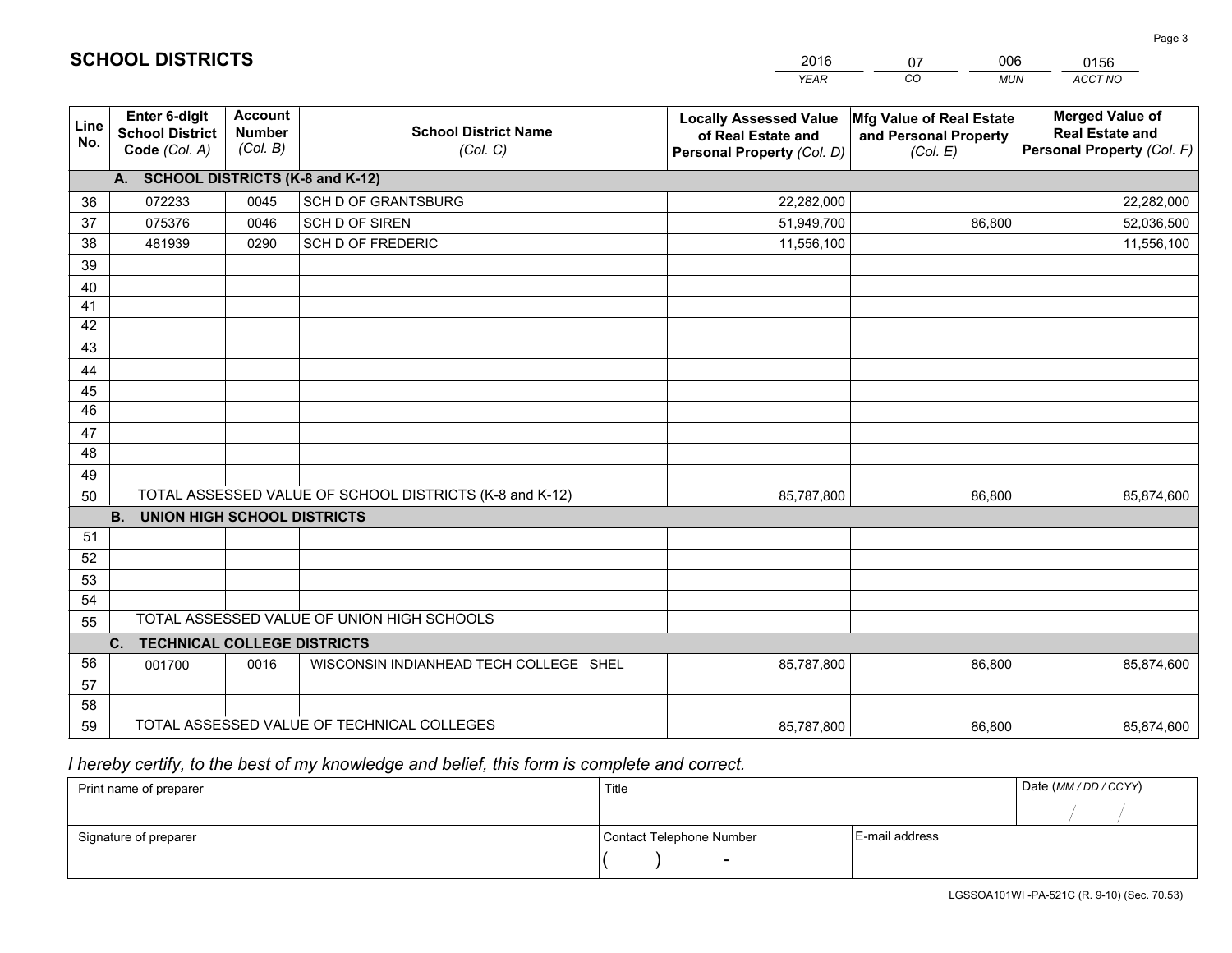#### **HIGHLIGHTS**

- 1. Complete the Statement of Assessment after the Board of Review. Reflect any changes made there.
- 2. Use black ink to complete.
- 3. Line 16 must equal Line 50, Col D.
- 4. Line 55 must equal the total of K-8 schools listed on lines 36-49. Do not include K-12 schools in this comparision.
- 5. Line 59, Col. D must equal Line 16.
- 6. Special District, School District and Technical College District values must include both real estate and personal property. Examples of Special districts are: town sanitary districts, public inland lake protection and rehabilitation districts, and metropolitan sewerage districts.
- 7. DO NOT INCLUDE Manufacturing property values.DOR will print these values on the final SOA.

LIZ SIMONSEN TOWN OF DANIELS

LIZ SIMONSEN<br>TOWN OF DANIE

ELS

PO BOX 190

PO BOX 190

SIREN, WI 54872 - 0190

SIREN, WI 54872

 $-0190$ 

 8. Accuracy of this form is very important. The values reported directly affect the equalized value DOR calculates for school and special districts.

#### **Page 1:**

 If not prefilled, enter the tax year,county and municipal code,municipal type, municipal name and county name on the top of form.

Check the Amended box, if filing an amended / corrected SOA.

 Report the parcel count, acres and assessed value of taxable general property, total parcel count, (real and personal), total acres, and values from final figures set by the Board of Review.

- A. Real Estate land and improvements (buildings, etc.) is reported on lines 1 8, total line 9.
- B. Personal Property is reported on lines 11 14, Column D, total line 15.
- C. To complete this report, use the computer produced summary of the assessment roll that shows these amounts.
- D. Use whole numbers only.
- E. Add each line across and each column down to verify entries.

#### **Page 2:**

- A. Report Special Items (not subject to general property tax).
- 1. Private Forest Croplands and Managed Forest Lands are reported on lines 18,19, 20 and 21. Be sure to report assessed values **NOT** taxes.
- 2. You should have copies of the orders of entry, orders of withdrawal, etc., to update your assessment roll.
	- 3. Show hundredths of acres (e.g. 39.75).
- 4. Tax exempt lands are reported on line 22.
- 5. Omitted property and sec. 70.43, Wis. Stats., corrections of errors by assessor are reported on line 23. Report real estate and personal property separately. These should be for **prior years**, not something found on the current assessment roll after the board of review.
- B. Special District (Lines 24-35) Include the value of both real and personal property.
- The Department of Revenue (DOR) preprints much of the information regarding names and codes for schools, special districts,etc. If a district is not listed, enter the name and value only, DOR will enter the proper code.

### **Page 3 School Districts:**

Include the value of both real and personal property.

Report School District (regular, elementary, union high school, and technical college).

- 1. Regular (K-12) and Elementary (K-8) school values are reported on lines 36-49, total on line 50.
- 2. Union High School (UHS) (use only if elementary schools are listed on lines 36-49) are reported on lines 51-54. UHS total value (line 55) must equal to the total **elementary school** values reported on lines 36-49. Do notinclude K-12 schools in this comparison.
- 3. Technical College values are reported on lines 56-58, total on line 59.
- 4. Use the computer summary that shows these amounts to complete this report.

#### **This form is due the second Monday in June. File this report only after your Board of Review is complete.**

 *If you have questions: Return forms to:*

Fax number: (608) 264-6887 PO Box 8971

 Email: lgs@revenue.wi.gov Wisconsin Department of Revenue Call: (608) 261-5341 Local Government Services Section 6-97Madison WI 53708-8971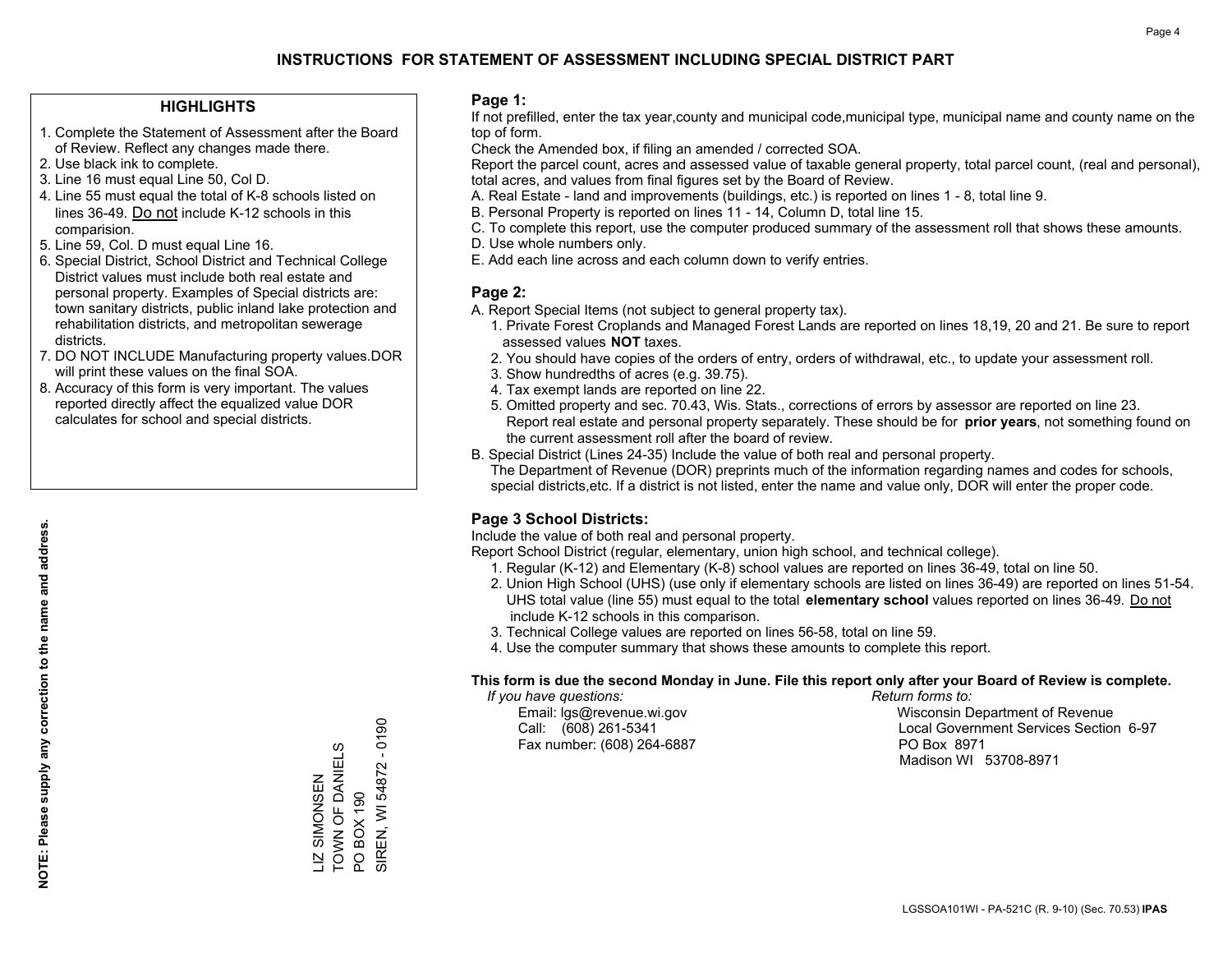**STATEMENT OF ASSESSMENT FOR 2016** 

**FINAL - EQUATED**

| 07 | nnr   | 0157    |
|----|-------|---------|
| cо | MI IN | ACCT NO |

|                | <b>FOR</b>                                                                                                                                                                                   | <b>TOWN OF</b><br><b>OF</b>                                  | <b>DEWEY</b>             |                                           | <b>BURNETT COUNTY</b>        |                                |                                        | WHEN COMPLETING THIS DOCUMENT                  |
|----------------|----------------------------------------------------------------------------------------------------------------------------------------------------------------------------------------------|--------------------------------------------------------------|--------------------------|-------------------------------------------|------------------------------|--------------------------------|----------------------------------------|------------------------------------------------|
|                |                                                                                                                                                                                              | Town - Village - City                                        | <b>Municipality Name</b> |                                           | <b>County Name</b>           |                                |                                        | DO NOT WRITE OVER X's OR IN SHADED AREAS       |
| Line           |                                                                                                                                                                                              | <b>REAL ESTATE</b><br>(See Lines 18 - 22 for                 |                          | PARCEL COUNT<br>TOTAL LAND   IMPROVEMENTS | NO. OF ACRES<br><b>WHOLE</b> | <b>VALUE OF</b><br><b>LAND</b> | <b>VALUE OF</b><br><b>IMPROVEMENTS</b> | <b>TOTAL VALUE OF LAND</b><br>AND IMPROVEMENTS |
| No.            |                                                                                                                                                                                              | other Real Estate)                                           | Col. A                   | Col. B                                    | NUMBERS ONLY                 | Col. D                         | Col. E                                 | Col. F                                         |
| $\mathbf{1}$   |                                                                                                                                                                                              | <b>RESIDENTIAL - Class 1</b>                                 | 360                      | 283                                       | Col. C<br>701                | 9,357,600                      | 22,911,100                             | 32,268,700                                     |
| 2              |                                                                                                                                                                                              | <b>COMMERCIAL - Class 2</b>                                  | 8                        |                                           | 38                           | 461,200                        | 570,200                                | 1,031,400                                      |
| 3              |                                                                                                                                                                                              | <b>MANUFACTURING - Class 3</b>                               | 0                        | 0                                         | $\mathbf{0}$                 | 0                              | 0                                      | $\mathbf{0}$                                   |
| 4              |                                                                                                                                                                                              | <b>AGRICULTURAL - Class 4</b>                                | 415                      |                                           | 9,769                        | 1,152,100                      |                                        | 1,152,100                                      |
| 5              |                                                                                                                                                                                              | <b>UNDEVELOPED - Class 5</b>                                 | 370                      |                                           | 2,462                        | 803,300                        |                                        | 803,300                                        |
| 6              |                                                                                                                                                                                              | AGRICULTURAL FOREST - Class 5m                               | 239                      |                                           | 3,715                        | 3,356,100                      |                                        | 3,356,100                                      |
| $\overline{7}$ |                                                                                                                                                                                              | FOREST LANDS - Class 6                                       | 225                      |                                           | 4,455                        | 6,993,500                      |                                        | 6,993,500                                      |
| 8              |                                                                                                                                                                                              | OTHER - Class 7                                              | 47                       | 47                                        | 114                          | 337,100                        | 4,687,900                              | 5,025,000                                      |
| 9              |                                                                                                                                                                                              | TOTAL - ALL COLUMNS                                          | 1,664                    | 337                                       | 21,254                       | 22,460,900                     | 28,169,200                             | 50,630,100                                     |
| 10             |                                                                                                                                                                                              | NUMBER OF PERSONAL PROPERTY ACCOUNTS IN ROLL                 |                          |                                           | 12                           | <b>LOCALLY ASSESSED</b>        | <b>MANUFACTURING</b>                   | <b>MERGED</b>                                  |
| 11             |                                                                                                                                                                                              | BOATS AND OTHER WATERCRAFT NOT EXEMPT - Code 1               |                          |                                           |                              | 0                              | $\Omega$                               | 0                                              |
| 12             |                                                                                                                                                                                              | MACHINERY, TOOLS AND PATTERNS - Code 2                       |                          |                                           |                              | 35,200                         | $\Omega$                               | 35,200                                         |
| 13             |                                                                                                                                                                                              | FURNITURE, FIXTURES AND EQUIPMENT - Code 3                   |                          |                                           |                              | 7,800                          | $\Omega$                               | 7,800                                          |
| 14             |                                                                                                                                                                                              | ALL OTHER PERSONAL PROPERTY NOT EXEMPT - Codes 4A, 4B, 4C    |                          |                                           | 199,800                      | 0                              | 199,800                                |                                                |
| 15             |                                                                                                                                                                                              | TOTAL OF PERSONAL PROPERTY NOT EXEMPT (Total of Lines 11-14) |                          | 242,800                                   | $\Omega$                     | 242,800                        |                                        |                                                |
| 16             | AGGREGATE ASSESSED VALUE OF ALL PROPERTY SUBJECT TO THE GENERAL PROPERTY TAX (Total of Lines 9F and 15F)<br>MUST EQUAL TOTAL VALUE OF THE SCHOOL DISTRICTS (K-12 PLUS K-8) - Line 50, Col. F |                                                              |                          |                                           |                              |                                |                                        | 50,872,900                                     |
| 17             |                                                                                                                                                                                              | <b>BOARD OF REVIEW</b>                                       |                          |                                           | Name of Assessor             |                                | Telephone #                            |                                                |
|                | DATE OF FINAL ADJOURNMENT<br>05/21/2016<br><b>STEVE NORDQUIST</b>                                                                                                                            |                                                              |                          |                                           |                              |                                |                                        | (715) 934-2902                                 |

REMARKS

The Assessment Ratio to be used in calculating the estimated Fair Market Value on tax bills for this tax district is 1.022961533<br>This ratio should be used to convert assessed values to "Calculate Equalized Values" in Step Commission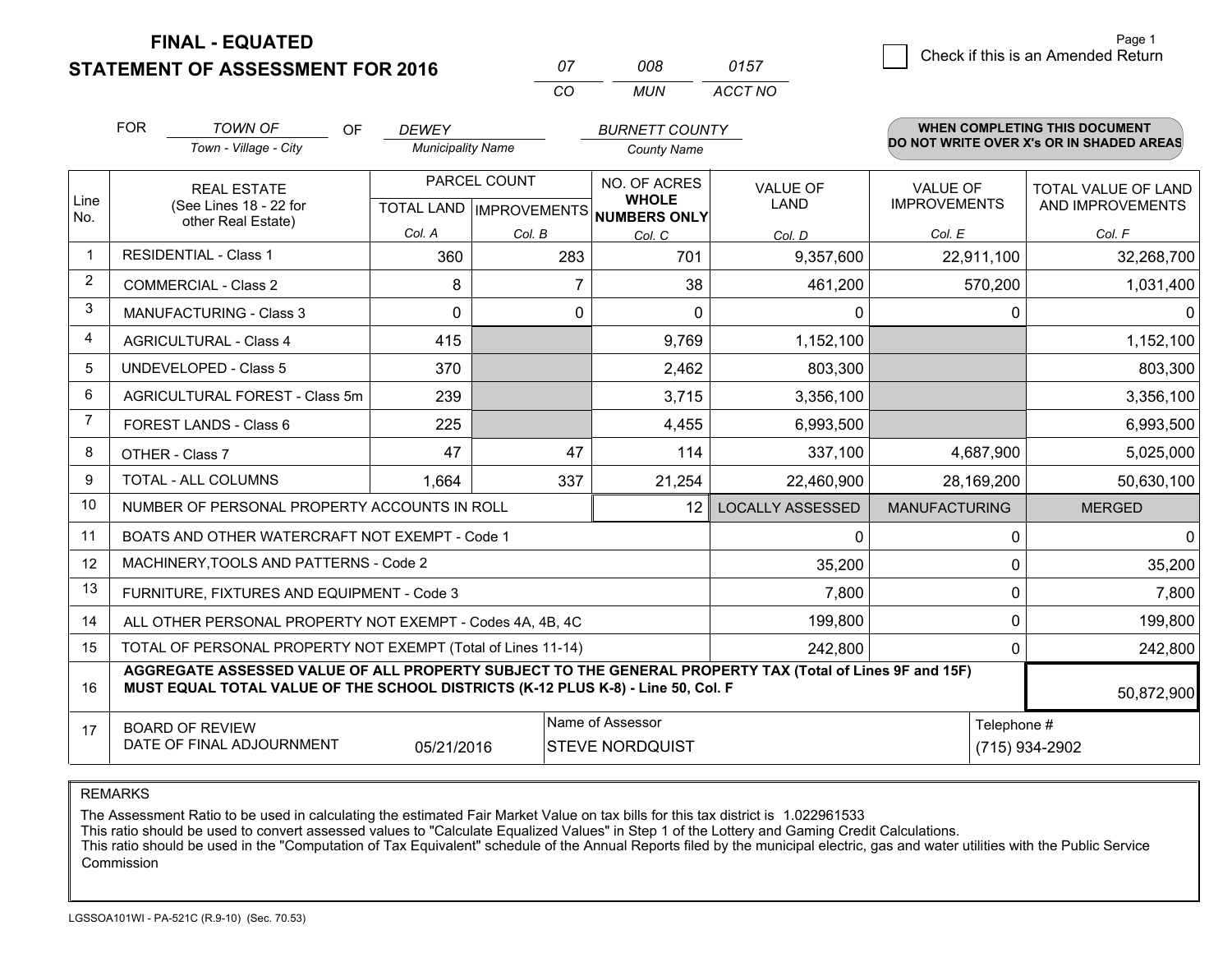*YEAR CO MUN ACCT NO* <sup>2016</sup> <sup>07</sup> <sup>008</sup> <sup>0157</sup>

Do not confuse FOREST LANDS (Line 7) with FOREST CROPS (in this section) - They are **NOT** the same

|    | Private Forest Crop - Reg Class @ 10¢ per acre                                 |                                                                                       |  |                                                                  |                                                                    | Private Forest Crop - Reg Class @ \$2.52 per acre                        |                                                                              |                    |                    |  |
|----|--------------------------------------------------------------------------------|---------------------------------------------------------------------------------------|--|------------------------------------------------------------------|--------------------------------------------------------------------|--------------------------------------------------------------------------|------------------------------------------------------------------------------|--------------------|--------------------|--|
| 18 | (a) PARCELS                                                                    | (b) ACRES                                                                             |  | (c) ASSESSED VALUE                                               |                                                                    | (d) PARCELS                                                              | (e) ACRES                                                                    |                    | (f) ASSESSED VALUE |  |
|    |                                                                                |                                                                                       |  |                                                                  |                                                                    |                                                                          | Entered Before 2005 Managed Forest - Ferrous Mining CLOSED @ \$8.27 per acre |                    |                    |  |
| 19 | (a) PARCELS                                                                    | Private Forest Crop - Special Class @ 20¢ per acre<br>(c) ASSESSED VALUE<br>(b) ACRES |  |                                                                  | (d) PARCELS<br>(e) ACRES                                           |                                                                          |                                                                              | (f) ASSESSED VALUE |                    |  |
|    |                                                                                |                                                                                       |  |                                                                  |                                                                    |                                                                          |                                                                              |                    |                    |  |
|    |                                                                                |                                                                                       |  |                                                                  |                                                                    |                                                                          |                                                                              |                    |                    |  |
|    | Entered Before 2005 Managed Forest - OPEN @ \$.79 per acre                     |                                                                                       |  |                                                                  | Entered Before 2005 Managed Forest - CLOSED @ \$1.87 per acre      |                                                                          |                                                                              |                    |                    |  |
| 20 | (a) PARCELS                                                                    | (b) ACRES                                                                             |  | (c) ASSESSED VALUE                                               |                                                                    | (d) PARCELS                                                              | (e) ACRES                                                                    |                    | (f) ASSESSED VALUE |  |
|    | 6                                                                              | 148.3                                                                                 |  | 192,800                                                          |                                                                    | 9                                                                        | 314.7                                                                        |                    | 477.600            |  |
|    |                                                                                | Entered After 2004 Managed Forest - OPEN @<br>\$2.14 per acre                         |  |                                                                  |                                                                    | Entered After 2004 Managed Forest - CLOSED @ \$10.68 per acre            |                                                                              |                    |                    |  |
| 21 | (a) PARCELS                                                                    | (b) ACRES                                                                             |  | (c) ASSESSED VALUE                                               |                                                                    | (d) PARCELS<br>(e) ACRES                                                 |                                                                              |                    | (f) ASSESSED VALUE |  |
|    |                                                                                |                                                                                       |  |                                                                  |                                                                    |                                                                          |                                                                              |                    |                    |  |
|    |                                                                                | 112.03                                                                                |  | 173,000                                                          |                                                                    | 19<br>588                                                                |                                                                              |                    | 990,600            |  |
|    | (a) County Forest Cropland Acres                                               |                                                                                       |  | (b) Federal Acres                                                |                                                                    | (d) County (NOT FOREST CROP) Acres<br>(e) Other Acres<br>(c) State Acres |                                                                              |                    |                    |  |
| 22 |                                                                                |                                                                                       |  |                                                                  |                                                                    |                                                                          |                                                                              |                    |                    |  |
|    |                                                                                |                                                                                       |  | 83.48                                                            |                                                                    | 582.26                                                                   | 14.06                                                                        |                    | 45.85              |  |
|    |                                                                                |                                                                                       |  | Assessed Value of Omitted Property From Prior Years (Sec. 70.44) |                                                                    | Assessed Value of Sec. 70.43 Corrections of Errors by Assessors          |                                                                              |                    |                    |  |
| 23 |                                                                                | (a) REAL ESTATE                                                                       |  | (b) PERSONAL                                                     |                                                                    |                                                                          | (c1) REAL ESTATE<br>(c2) PERSONAL                                            |                    |                    |  |
|    |                                                                                |                                                                                       |  |                                                                  |                                                                    |                                                                          |                                                                              |                    |                    |  |
|    | Manufacturing Equated Value of Omitted Property From Prior Years (Sec. 70.995) |                                                                                       |  |                                                                  | Mfg. Equated Value of Sec.70.43 Corrections of Errors by Assessors |                                                                          |                                                                              |                    |                    |  |
|    | (d) REAL ESTATE                                                                |                                                                                       |  | (e) PERSONAL                                                     |                                                                    | (f1) REAL ESTATE                                                         |                                                                              |                    | (f2) PERSONAL      |  |
|    |                                                                                |                                                                                       |  |                                                                  |                                                                    |                                                                          |                                                                              |                    |                    |  |
|    |                                                                                |                                                                                       |  |                                                                  |                                                                    |                                                                          |                                                                              |                    |                    |  |

## **SPECIAL DISTRICTS**

| Line<br>No. | Enter 6-digit<br>Special District<br>Code (Col. A) | <b>Account</b><br><b>Number</b> | <b>Special District Name</b> | <b>Locally Assessed Value</b><br>of Real Estate and | Mfg Value of Real Estate<br>and Personal Property | <b>Merged Value of</b><br><b>Real Estate and</b><br>Personal Property (Col. F) |
|-------------|----------------------------------------------------|---------------------------------|------------------------------|-----------------------------------------------------|---------------------------------------------------|--------------------------------------------------------------------------------|
|             |                                                    | (Col. B)                        | (Col. C)                     | Personal Property (Col. D)                          | (Col. E)                                          |                                                                                |
| 24          |                                                    |                                 |                              |                                                     |                                                   |                                                                                |
| 25          |                                                    |                                 |                              |                                                     |                                                   |                                                                                |
| 26          |                                                    |                                 |                              |                                                     |                                                   |                                                                                |
| 27          |                                                    |                                 |                              |                                                     |                                                   |                                                                                |
| 28          |                                                    |                                 |                              |                                                     |                                                   |                                                                                |
| 29          |                                                    |                                 |                              |                                                     |                                                   |                                                                                |
| 30          |                                                    |                                 |                              |                                                     |                                                   |                                                                                |
| 31          |                                                    |                                 |                              |                                                     |                                                   |                                                                                |
| 32          |                                                    |                                 |                              |                                                     |                                                   |                                                                                |
| 33          |                                                    |                                 |                              |                                                     |                                                   |                                                                                |
| 34          |                                                    |                                 |                              |                                                     |                                                   |                                                                                |
| 35          |                                                    |                                 |                              |                                                     |                                                   |                                                                                |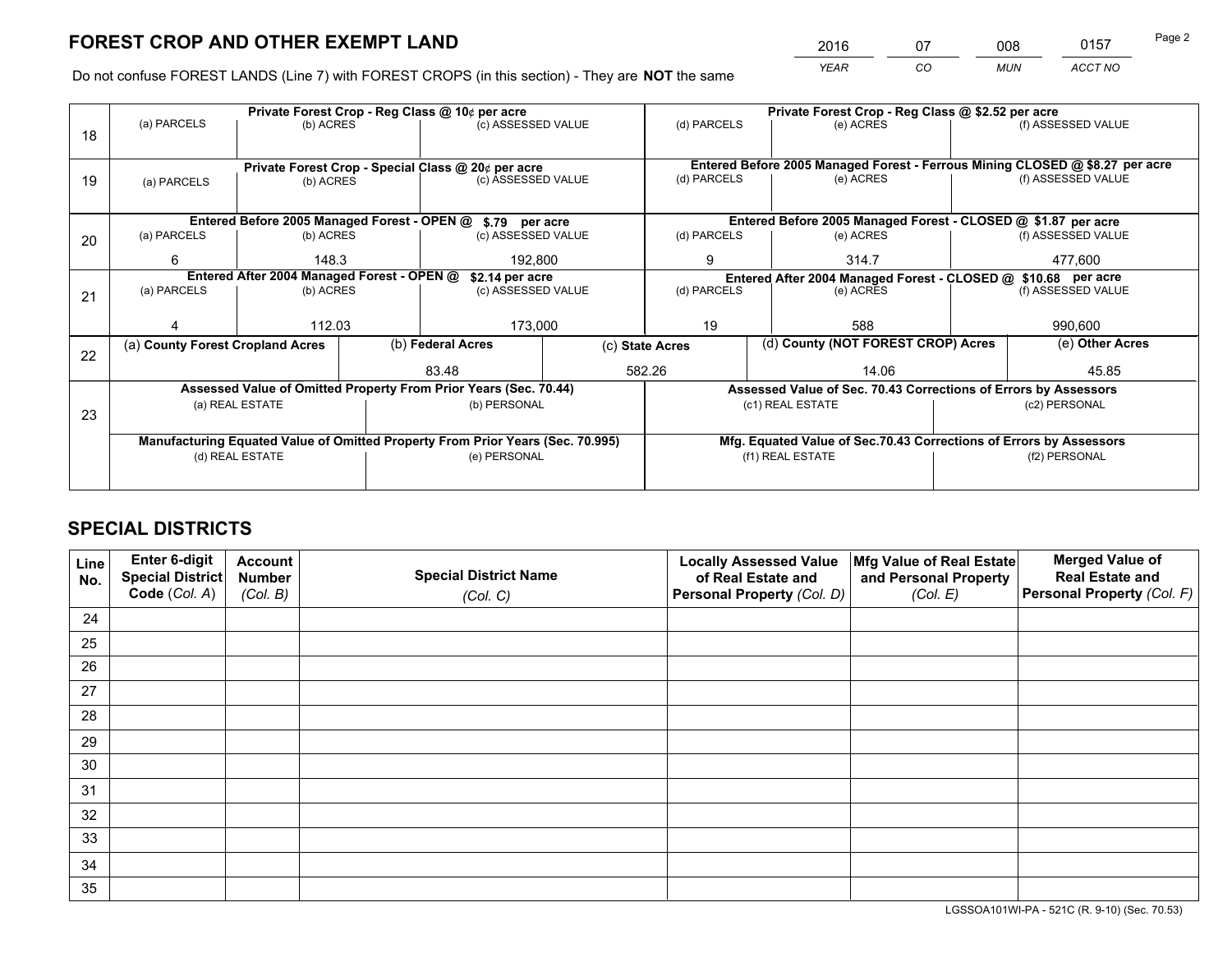|             |                                                          |                                             |                                                         | <b>YEAR</b>                                                                       | CO<br><b>MUN</b>                                              | ACCT NO                                                                        |
|-------------|----------------------------------------------------------|---------------------------------------------|---------------------------------------------------------|-----------------------------------------------------------------------------------|---------------------------------------------------------------|--------------------------------------------------------------------------------|
| Line<br>No. | Enter 6-digit<br><b>School District</b><br>Code (Col. A) | <b>Account</b><br><b>Number</b><br>(Col. B) | <b>School District Name</b><br>(Col. C)                 | <b>Locally Assessed Value</b><br>of Real Estate and<br>Personal Property (Col. D) | Mfg Value of Real Estate<br>and Personal Property<br>(Col. E) | <b>Merged Value of</b><br><b>Real Estate and</b><br>Personal Property (Col. F) |
|             | A. SCHOOL DISTRICTS (K-8 and K-12)                       |                                             |                                                         |                                                                                   |                                                               |                                                                                |
| 36          | 655306                                                   | 0392                                        | SCH D OF SHELL LAKE                                     | 38,753,700                                                                        |                                                               | 38,753,700                                                                     |
| 37          | 655474                                                   | 0393                                        | SCH D OF SPOONER                                        | 12,119,200                                                                        |                                                               | 12,119,200                                                                     |
| 38          |                                                          |                                             |                                                         |                                                                                   |                                                               |                                                                                |
| 39          |                                                          |                                             |                                                         |                                                                                   |                                                               |                                                                                |
| 40          |                                                          |                                             |                                                         |                                                                                   |                                                               |                                                                                |
| 41          |                                                          |                                             |                                                         |                                                                                   |                                                               |                                                                                |
| 42          |                                                          |                                             |                                                         |                                                                                   |                                                               |                                                                                |
| 43          |                                                          |                                             |                                                         |                                                                                   |                                                               |                                                                                |
| 44          |                                                          |                                             |                                                         |                                                                                   |                                                               |                                                                                |
| 45          |                                                          |                                             |                                                         |                                                                                   |                                                               |                                                                                |
| 46          |                                                          |                                             |                                                         |                                                                                   |                                                               |                                                                                |
| 47          |                                                          |                                             |                                                         |                                                                                   |                                                               |                                                                                |
| 48          |                                                          |                                             |                                                         |                                                                                   |                                                               |                                                                                |
| 49          |                                                          |                                             | TOTAL ASSESSED VALUE OF SCHOOL DISTRICTS (K-8 and K-12) |                                                                                   |                                                               |                                                                                |
| 50          | <b>B.</b><br><b>UNION HIGH SCHOOL DISTRICTS</b>          |                                             |                                                         | 50,872,900                                                                        |                                                               | 50,872,900                                                                     |
| 51          |                                                          |                                             |                                                         |                                                                                   |                                                               |                                                                                |
| 52          |                                                          |                                             |                                                         |                                                                                   |                                                               |                                                                                |
| 53          |                                                          |                                             |                                                         |                                                                                   |                                                               |                                                                                |
| 54          |                                                          |                                             |                                                         |                                                                                   |                                                               |                                                                                |
| 55          |                                                          |                                             | TOTAL ASSESSED VALUE OF UNION HIGH SCHOOLS              |                                                                                   |                                                               |                                                                                |
|             | C. TECHNICAL COLLEGE DISTRICTS                           |                                             |                                                         |                                                                                   |                                                               |                                                                                |
| 56          | 001700                                                   | 0016                                        | WISCONSIN INDIANHEAD TECH COLLEGE SHEL                  | 50,872,900                                                                        |                                                               | 50,872,900                                                                     |
| 57          |                                                          |                                             |                                                         |                                                                                   |                                                               |                                                                                |
| 58          |                                                          |                                             |                                                         |                                                                                   |                                                               |                                                                                |
| 59          |                                                          |                                             | TOTAL ASSESSED VALUE OF TECHNICAL COLLEGES              | 50,872,900                                                                        |                                                               | 50,872,900                                                                     |

07

008

 *I hereby certify, to the best of my knowledge and belief, this form is complete and correct.*

**SCHOOL DISTRICTS**

| Print name of preparer | Title                    |                | Date (MM / DD / CCYY) |
|------------------------|--------------------------|----------------|-----------------------|
|                        |                          |                |                       |
| Signature of preparer  | Contact Telephone Number | E-mail address |                       |
|                        | $\sim$                   |                |                       |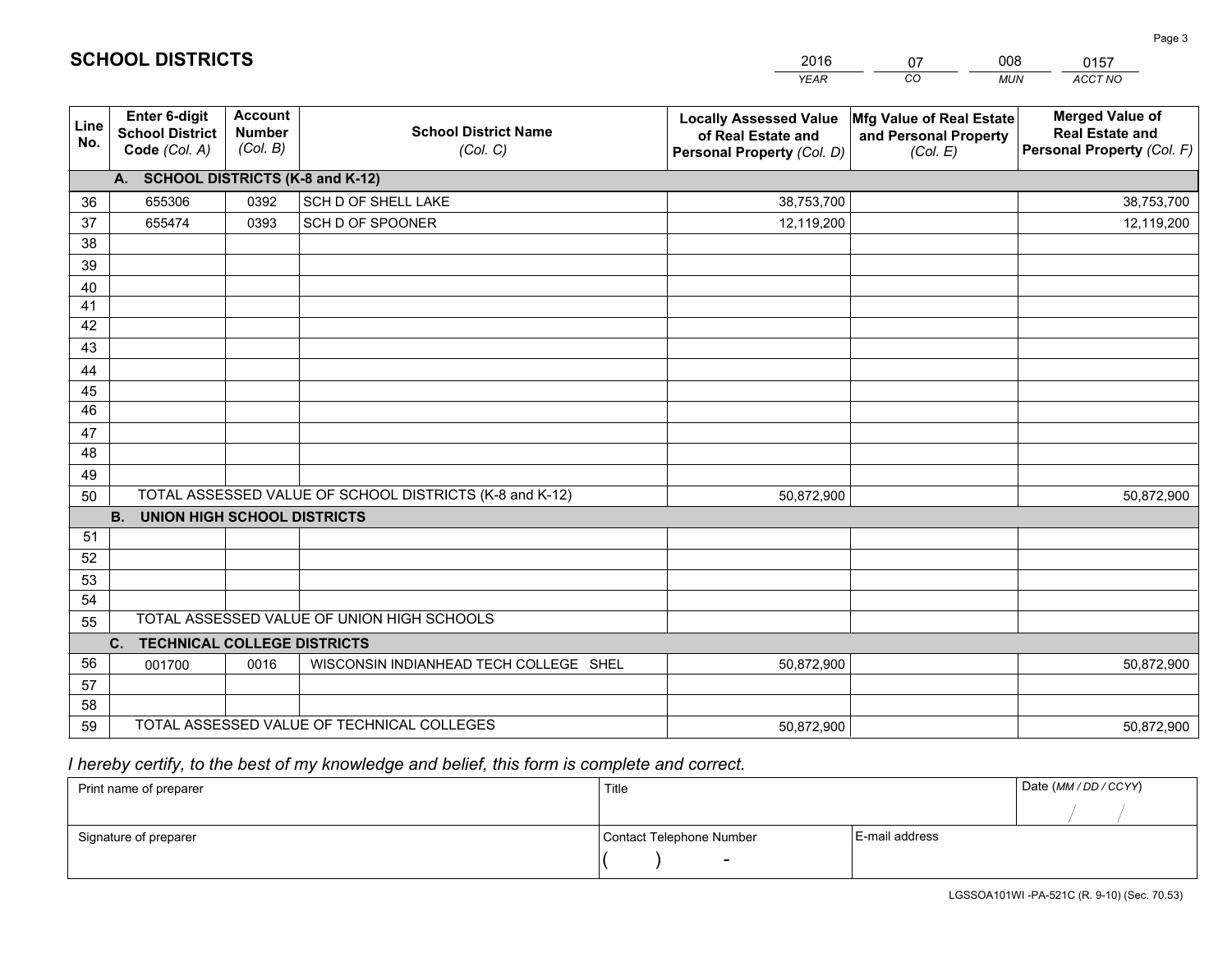#### **HIGHLIGHTS**

- 1. Complete the Statement of Assessment after the Board of Review. Reflect any changes made there.
- 2. Use black ink to complete.
- 3. Line 16 must equal Line 50, Col D.
- 4. Line 55 must equal the total of K-8 schools listed on lines 36-49. Do not include K-12 schools in this comparision.
- 5. Line 59, Col. D must equal Line 16.
- 6. Special District, School District and Technical College District values must include both real estate and personal property. Examples of Special districts are: town sanitary districts, public inland lake protection and rehabilitation districts, and metropolitan sewerage districts.
- 7. DO NOT INCLUDE Manufacturing property values.DOR will print these values on the final SOA.

PAMELA BROWN TOWN OF DEWEY 1148 SWISS CHALET RD SHELL LAKE, WI 54871

PAMELA BROWN<br>TOWN OF DEWEY

1148 SWISS CHALET RD SHELL LAKE, WI 54871

 8. Accuracy of this form is very important. The values reported directly affect the equalized value DOR calculates for school and special districts.

#### **Page 1:**

 If not prefilled, enter the tax year,county and municipal code,municipal type, municipal name and county name on the top of form.

Check the Amended box, if filing an amended / corrected SOA.

 Report the parcel count, acres and assessed value of taxable general property, total parcel count, (real and personal), total acres, and values from final figures set by the Board of Review.

- A. Real Estate land and improvements (buildings, etc.) is reported on lines 1 8, total line 9.
- B. Personal Property is reported on lines 11 14, Column D, total line 15.
- C. To complete this report, use the computer produced summary of the assessment roll that shows these amounts.
- D. Use whole numbers only.
- E. Add each line across and each column down to verify entries.

#### **Page 2:**

- A. Report Special Items (not subject to general property tax).
- 1. Private Forest Croplands and Managed Forest Lands are reported on lines 18,19, 20 and 21. Be sure to report assessed values **NOT** taxes.
- 2. You should have copies of the orders of entry, orders of withdrawal, etc., to update your assessment roll.
	- 3. Show hundredths of acres (e.g. 39.75).
- 4. Tax exempt lands are reported on line 22.
- 5. Omitted property and sec. 70.43, Wis. Stats., corrections of errors by assessor are reported on line 23. Report real estate and personal property separately. These should be for **prior years**, not something found on the current assessment roll after the board of review.
- B. Special District (Lines 24-35) Include the value of both real and personal property.
- The Department of Revenue (DOR) preprints much of the information regarding names and codes for schools, special districts,etc. If a district is not listed, enter the name and value only, DOR will enter the proper code.

### **Page 3 School Districts:**

Include the value of both real and personal property.

Report School District (regular, elementary, union high school, and technical college).

- 1. Regular (K-12) and Elementary (K-8) school values are reported on lines 36-49, total on line 50.
- 2. Union High School (UHS) (use only if elementary schools are listed on lines 36-49) are reported on lines 51-54. UHS total value (line 55) must equal to the total **elementary school** values reported on lines 36-49. Do notinclude K-12 schools in this comparison.
- 3. Technical College values are reported on lines 56-58, total on line 59.
- 4. Use the computer summary that shows these amounts to complete this report.

#### **This form is due the second Monday in June. File this report only after your Board of Review is complete.**

 *If you have questions: Return forms to:*

Fax number: (608) 264-6887 PO Box 8971

 Email: lgs@revenue.wi.gov Wisconsin Department of Revenue Call: (608) 261-5341 Local Government Services Section 6-97Madison WI 53708-8971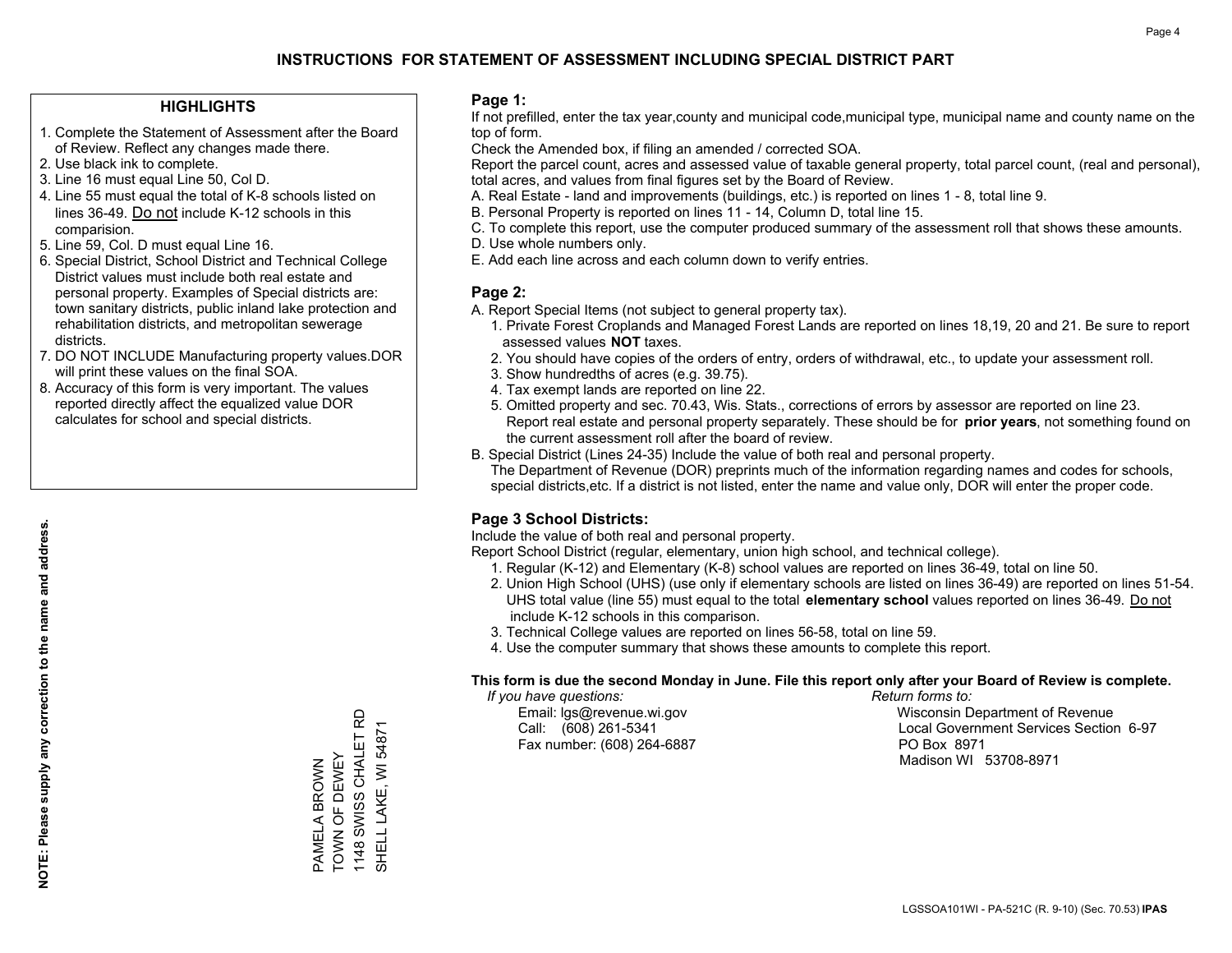**STATEMENT OF ASSESSMENT FOR 2016** 

**FINAL - EQUATED**

| 07  | 010   | 0158    |
|-----|-------|---------|
| -CO | MI IN | ACCT NO |

|                | <b>FOR</b>                                                   | <b>TOWN OF</b><br>OF<br>Town - Village - City                                                                                                                                                | <b>GRANTSBURG</b><br><b>Municipality Name</b> |              | <b>BURNETT COUNTY</b><br><b>County Name</b> |                                |                                        | WHEN COMPLETING THIS DOCUMENT<br>DO NOT WRITE OVER X's OR IN SHADED AREAS |
|----------------|--------------------------------------------------------------|----------------------------------------------------------------------------------------------------------------------------------------------------------------------------------------------|-----------------------------------------------|--------------|---------------------------------------------|--------------------------------|----------------------------------------|---------------------------------------------------------------------------|
|                |                                                              |                                                                                                                                                                                              |                                               |              |                                             |                                |                                        |                                                                           |
| Line           |                                                              | <b>REAL ESTATE</b>                                                                                                                                                                           |                                               | PARCEL COUNT | NO. OF ACRES<br><b>WHOLE</b>                | <b>VALUE OF</b><br><b>LAND</b> | <b>VALUE OF</b><br><b>IMPROVEMENTS</b> | TOTAL VALUE OF LAND                                                       |
| No.            |                                                              | (See Lines 18 - 22 for<br>other Real Estate)                                                                                                                                                 |                                               |              | TOTAL LAND IMPROVEMENTS NUMBERS ONLY        |                                |                                        | AND IMPROVEMENTS                                                          |
| $\mathbf 1$    |                                                              |                                                                                                                                                                                              | Col. A                                        | Col. B       | Col. C                                      | Col. D                         | Col. E                                 | Col. F                                                                    |
|                | <b>RESIDENTIAL - Class 1</b>                                 |                                                                                                                                                                                              | 630                                           | 547          | 1,752                                       | 8,138,100                      | 43,334,200                             | 51,472,300                                                                |
| $\overline{2}$ |                                                              | <b>COMMERCIAL - Class 2</b>                                                                                                                                                                  | 21                                            | 18           | 126                                         | 381,700                        | 1,109,900                              | 1,491,600                                                                 |
| 3              |                                                              | <b>MANUFACTURING - Class 3</b>                                                                                                                                                               | 4                                             | 2            | 82                                          | 364,900                        | 650,700                                | 1,015,600                                                                 |
| $\overline{4}$ |                                                              | <b>AGRICULTURAL - Class 4</b>                                                                                                                                                                | 168                                           |              | 3,479                                       | 502,300                        |                                        | 502,300                                                                   |
| 5              |                                                              | <b>UNDEVELOPED - Class 5</b>                                                                                                                                                                 | 218                                           |              | 1,611                                       | 543,600                        |                                        | 543,600                                                                   |
| 6              |                                                              | AGRICULTURAL FOREST - Class 5m                                                                                                                                                               | 40                                            |              | 323                                         | 251,500                        |                                        | 251,500                                                                   |
| 7              |                                                              | <b>FOREST LANDS - Class 6</b>                                                                                                                                                                | 447                                           |              | 7,371                                       | 12,871,800                     |                                        | 12,871,800                                                                |
| 8              |                                                              | OTHER - Class 7                                                                                                                                                                              | 28                                            | 26           | 46                                          | 110,900                        | 1,429,600                              | 1,540,500                                                                 |
| 9              |                                                              | TOTAL - ALL COLUMNS                                                                                                                                                                          | 1,556                                         | 593          | 14,790                                      | 23,164,800                     | 46,524,400                             | 69,689,200                                                                |
| 10             |                                                              | NUMBER OF PERSONAL PROPERTY ACCOUNTS IN ROLL                                                                                                                                                 |                                               |              | 23                                          | <b>LOCALLY ASSESSED</b>        | <b>MANUFACTURING</b>                   | <b>MERGED</b>                                                             |
| 11             |                                                              | BOATS AND OTHER WATERCRAFT NOT EXEMPT - Code 1                                                                                                                                               |                                               |              |                                             | 3,400                          | 0                                      | 3,400                                                                     |
| 12             |                                                              | MACHINERY, TOOLS AND PATTERNS - Code 2                                                                                                                                                       |                                               |              |                                             | 22,000                         | 128,100                                | 150,100                                                                   |
| 13             |                                                              | FURNITURE, FIXTURES AND EQUIPMENT - Code 3                                                                                                                                                   |                                               |              |                                             | 3,700                          | 6,900                                  | 10,600                                                                    |
| 14             |                                                              | ALL OTHER PERSONAL PROPERTY NOT EXEMPT - Codes 4A, 4B, 4C                                                                                                                                    |                                               |              |                                             | 118,800                        | 46,000                                 | 164,800                                                                   |
| 15             | TOTAL OF PERSONAL PROPERTY NOT EXEMPT (Total of Lines 11-14) |                                                                                                                                                                                              |                                               |              |                                             | 147,900                        | 181,000                                | 328,900                                                                   |
| 16             |                                                              | AGGREGATE ASSESSED VALUE OF ALL PROPERTY SUBJECT TO THE GENERAL PROPERTY TAX (Total of Lines 9F and 15F)<br>MUST EQUAL TOTAL VALUE OF THE SCHOOL DISTRICTS (K-12 PLUS K-8) - Line 50, Col. F |                                               |              |                                             |                                |                                        | 70,018,100                                                                |
| 17             |                                                              | <b>BOARD OF REVIEW</b>                                                                                                                                                                       |                                               |              | Name of Assessor                            |                                | Telephone #                            |                                                                           |
|                |                                                              | DATE OF FINAL ADJOURNMENT                                                                                                                                                                    | 09/26/2016                                    |              | <b>ROBERT PARDUN</b>                        |                                |                                        | (715) 790-3498                                                            |

REMARKS

The Assessment Ratio to be used in calculating the estimated Fair Market Value on tax bills for this tax district is 1.048074536

This ratio should be used to convert assessed values to "Calculate Equalized Values" in Step 1 of the Lottery and Gaming Credit Calculations.

 This ratio should be used in the "Computation of Tax Equivalent" schedule of the Annual Reports filed by the municipal electric, gas and water utilities with the Public Service Commission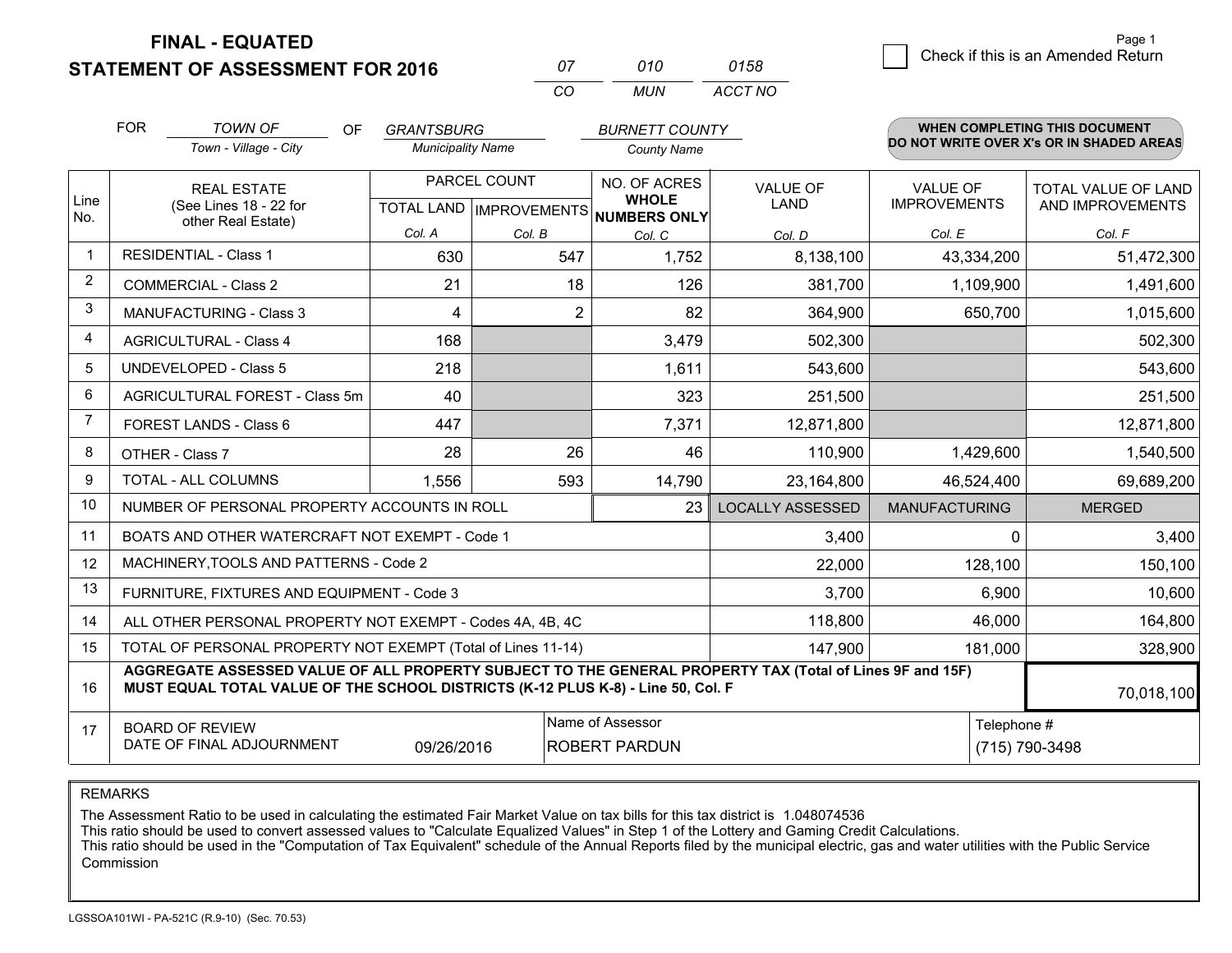*YEAR CO MUN ACCT NO* <sup>2016</sup> <sup>07</sup> <sup>010</sup> <sup>0158</sup>

Do not confuse FOREST LANDS (Line 7) with FOREST CROPS (in this section) - They are **NOT** the same

|    |                                  |                                                               |  | Private Forest Crop - Reg Class @ 10¢ per acre                                 |              | Private Forest Crop - Reg Class @ \$2.52 per acre                            |                                                                    |  |                    |  |
|----|----------------------------------|---------------------------------------------------------------|--|--------------------------------------------------------------------------------|--------------|------------------------------------------------------------------------------|--------------------------------------------------------------------|--|--------------------|--|
| 18 | (a) PARCELS                      | (b) ACRES                                                     |  | (c) ASSESSED VALUE                                                             |              | (d) PARCELS                                                                  | (e) ACRES                                                          |  | (f) ASSESSED VALUE |  |
|    |                                  |                                                               |  |                                                                                |              |                                                                              |                                                                    |  |                    |  |
|    |                                  |                                                               |  | Private Forest Crop - Special Class @ 20¢ per acre                             |              | Entered Before 2005 Managed Forest - Ferrous Mining CLOSED @ \$8.27 per acre |                                                                    |  |                    |  |
| 19 | (a) PARCELS                      | (b) ACRES                                                     |  | (c) ASSESSED VALUE                                                             |              | (d) PARCELS                                                                  | (e) ACRES                                                          |  | (f) ASSESSED VALUE |  |
|    |                                  |                                                               |  |                                                                                |              |                                                                              |                                                                    |  |                    |  |
|    |                                  |                                                               |  | Entered Before 2005 Managed Forest - OPEN @ \$.79 per acre                     |              |                                                                              | Entered Before 2005 Managed Forest - CLOSED @ \$1.87 per acre      |  |                    |  |
| 20 | (a) PARCELS                      | (b) ACRES                                                     |  | (c) ASSESSED VALUE                                                             |              | (d) PARCELS                                                                  | (e) ACRES                                                          |  | (f) ASSESSED VALUE |  |
|    | 9                                | 330                                                           |  | 572,000                                                                        |              | 3                                                                            | 99.5                                                               |  | 129.600            |  |
|    |                                  | Entered After 2004 Managed Forest - OPEN @<br>\$2.14 per acre |  |                                                                                |              | Entered After 2004 Managed Forest - CLOSED @ \$10.68 per acre                |                                                                    |  |                    |  |
| 21 | (a) PARCELS                      | (b) ACRES                                                     |  | (c) ASSESSED VALUE                                                             |              | (d) PARCELS<br>(e) ACRES                                                     |                                                                    |  | (f) ASSESSED VALUE |  |
|    |                                  |                                                               |  |                                                                                |              |                                                                              |                                                                    |  |                    |  |
|    |                                  | 78.2                                                          |  | 120,900                                                                        |              | 11                                                                           | 383.33                                                             |  | 571,600            |  |
|    | (a) County Forest Cropland Acres |                                                               |  | (b) Federal Acres                                                              |              | (d) County (NOT FOREST CROP) Acres<br>(c) State Acres                        |                                                                    |  | (e) Other Acres    |  |
| 22 |                                  |                                                               |  |                                                                                |              |                                                                              |                                                                    |  |                    |  |
|    |                                  |                                                               |  | 617.88                                                                         |              | 6.106.63                                                                     | 20.6                                                               |  | 210.88             |  |
|    |                                  |                                                               |  | Assessed Value of Omitted Property From Prior Years (Sec. 70.44)               |              |                                                                              | Assessed Value of Sec. 70.43 Corrections of Errors by Assessors    |  |                    |  |
| 23 |                                  | (a) REAL ESTATE                                               |  |                                                                                | (b) PERSONAL |                                                                              | (c1) REAL ESTATE                                                   |  | (c2) PERSONAL      |  |
|    |                                  |                                                               |  |                                                                                |              |                                                                              |                                                                    |  |                    |  |
|    |                                  |                                                               |  | Manufacturing Equated Value of Omitted Property From Prior Years (Sec. 70.995) |              |                                                                              | Mfg. Equated Value of Sec.70.43 Corrections of Errors by Assessors |  |                    |  |
|    |                                  | (d) REAL ESTATE                                               |  | (e) PERSONAL                                                                   |              |                                                                              | (f1) REAL ESTATE                                                   |  | (f2) PERSONAL      |  |
|    |                                  |                                                               |  |                                                                                |              |                                                                              |                                                                    |  |                    |  |
|    |                                  |                                                               |  |                                                                                |              |                                                                              |                                                                    |  |                    |  |

## **SPECIAL DISTRICTS**

| Line<br>No. | Enter 6-digit<br><b>Special District</b> | <b>Account</b><br><b>Number</b> | <b>Special District Name</b> | <b>Locally Assessed Value</b><br>of Real Estate and | Mfg Value of Real Estate<br>and Personal Property | <b>Merged Value of</b><br><b>Real Estate and</b> |
|-------------|------------------------------------------|---------------------------------|------------------------------|-----------------------------------------------------|---------------------------------------------------|--------------------------------------------------|
|             | Code (Col. A)                            | (Col. B)                        | (Col. C)                     | Personal Property (Col. D)                          | (Col. E)                                          | Personal Property (Col. F)                       |
| 24          |                                          |                                 |                              |                                                     |                                                   |                                                  |
| 25          |                                          |                                 |                              |                                                     |                                                   |                                                  |
| 26          |                                          |                                 |                              |                                                     |                                                   |                                                  |
| 27          |                                          |                                 |                              |                                                     |                                                   |                                                  |
| 28          |                                          |                                 |                              |                                                     |                                                   |                                                  |
| 29          |                                          |                                 |                              |                                                     |                                                   |                                                  |
| 30          |                                          |                                 |                              |                                                     |                                                   |                                                  |
| 31          |                                          |                                 |                              |                                                     |                                                   |                                                  |
| 32          |                                          |                                 |                              |                                                     |                                                   |                                                  |
| 33          |                                          |                                 |                              |                                                     |                                                   |                                                  |
| 34          |                                          |                                 |                              |                                                     |                                                   |                                                  |
| 35          |                                          |                                 |                              |                                                     |                                                   |                                                  |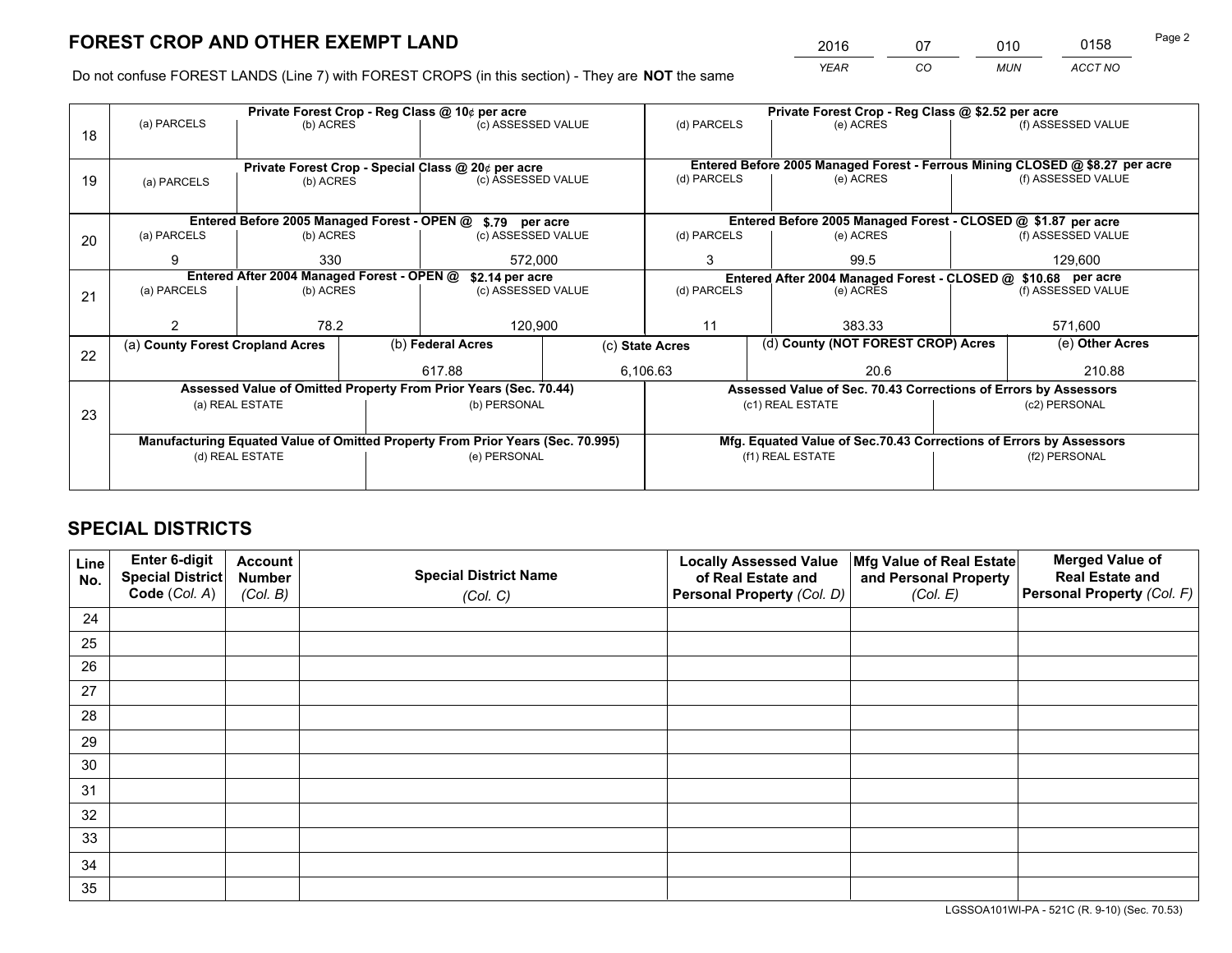|             |                                                                 |                                             |                                                         | <b>YEAR</b>                                                                       | CO<br><b>MUN</b>                                              | ACCT NO                                                                        |
|-------------|-----------------------------------------------------------------|---------------------------------------------|---------------------------------------------------------|-----------------------------------------------------------------------------------|---------------------------------------------------------------|--------------------------------------------------------------------------------|
| Line<br>No. | <b>Enter 6-digit</b><br><b>School District</b><br>Code (Col. A) | <b>Account</b><br><b>Number</b><br>(Col. B) | <b>School District Name</b><br>(Col. C)                 | <b>Locally Assessed Value</b><br>of Real Estate and<br>Personal Property (Col. D) | Mfg Value of Real Estate<br>and Personal Property<br>(Col. E) | <b>Merged Value of</b><br><b>Real Estate and</b><br>Personal Property (Col. F) |
|             | A. SCHOOL DISTRICTS (K-8 and K-12)                              |                                             |                                                         |                                                                                   |                                                               |                                                                                |
| 36          | 072233                                                          | 0045                                        | SCH D OF GRANTSBURG                                     | 68,821,500                                                                        | 1,196,600                                                     | 70,018,100                                                                     |
| 37          |                                                                 |                                             |                                                         |                                                                                   |                                                               |                                                                                |
| 38          |                                                                 |                                             |                                                         |                                                                                   |                                                               |                                                                                |
| 39          |                                                                 |                                             |                                                         |                                                                                   |                                                               |                                                                                |
| 40          |                                                                 |                                             |                                                         |                                                                                   |                                                               |                                                                                |
| 41          |                                                                 |                                             |                                                         |                                                                                   |                                                               |                                                                                |
| 42          |                                                                 |                                             |                                                         |                                                                                   |                                                               |                                                                                |
| 43          |                                                                 |                                             |                                                         |                                                                                   |                                                               |                                                                                |
| 44          |                                                                 |                                             |                                                         |                                                                                   |                                                               |                                                                                |
| 45<br>46    |                                                                 |                                             |                                                         |                                                                                   |                                                               |                                                                                |
|             |                                                                 |                                             |                                                         |                                                                                   |                                                               |                                                                                |
| 47<br>48    |                                                                 |                                             |                                                         |                                                                                   |                                                               |                                                                                |
| 49          |                                                                 |                                             |                                                         |                                                                                   |                                                               |                                                                                |
| 50          |                                                                 |                                             | TOTAL ASSESSED VALUE OF SCHOOL DISTRICTS (K-8 and K-12) | 68,821,500                                                                        | 1,196,600                                                     | 70,018,100                                                                     |
|             | <b>B.</b><br><b>UNION HIGH SCHOOL DISTRICTS</b>                 |                                             |                                                         |                                                                                   |                                                               |                                                                                |
| 51          |                                                                 |                                             |                                                         |                                                                                   |                                                               |                                                                                |
| 52          |                                                                 |                                             |                                                         |                                                                                   |                                                               |                                                                                |
| 53          |                                                                 |                                             |                                                         |                                                                                   |                                                               |                                                                                |
| 54          |                                                                 |                                             |                                                         |                                                                                   |                                                               |                                                                                |
| 55          |                                                                 |                                             | TOTAL ASSESSED VALUE OF UNION HIGH SCHOOLS              |                                                                                   |                                                               |                                                                                |
|             | C.<br><b>TECHNICAL COLLEGE DISTRICTS</b>                        |                                             |                                                         |                                                                                   |                                                               |                                                                                |
| 56          | 001700                                                          | 0016                                        | WISCONSIN INDIANHEAD TECH COLLEGE SHEL                  | 68,821,500                                                                        | 1,196,600                                                     | 70,018,100                                                                     |
| 57          |                                                                 |                                             |                                                         |                                                                                   |                                                               |                                                                                |
| 58          |                                                                 |                                             |                                                         |                                                                                   |                                                               |                                                                                |
| 59          |                                                                 |                                             | TOTAL ASSESSED VALUE OF TECHNICAL COLLEGES              | 68,821,500                                                                        | 1,196,600                                                     | 70,018,100                                                                     |

07

010

## *I hereby certify, to the best of my knowledge and belief, this form is complete and correct.*

**SCHOOL DISTRICTS**

| Print name of preparer | Title                    |                | Date (MM / DD / CCYY) |
|------------------------|--------------------------|----------------|-----------------------|
|                        |                          |                |                       |
| Signature of preparer  | Contact Telephone Number | E-mail address |                       |
|                        | $\sim$                   |                |                       |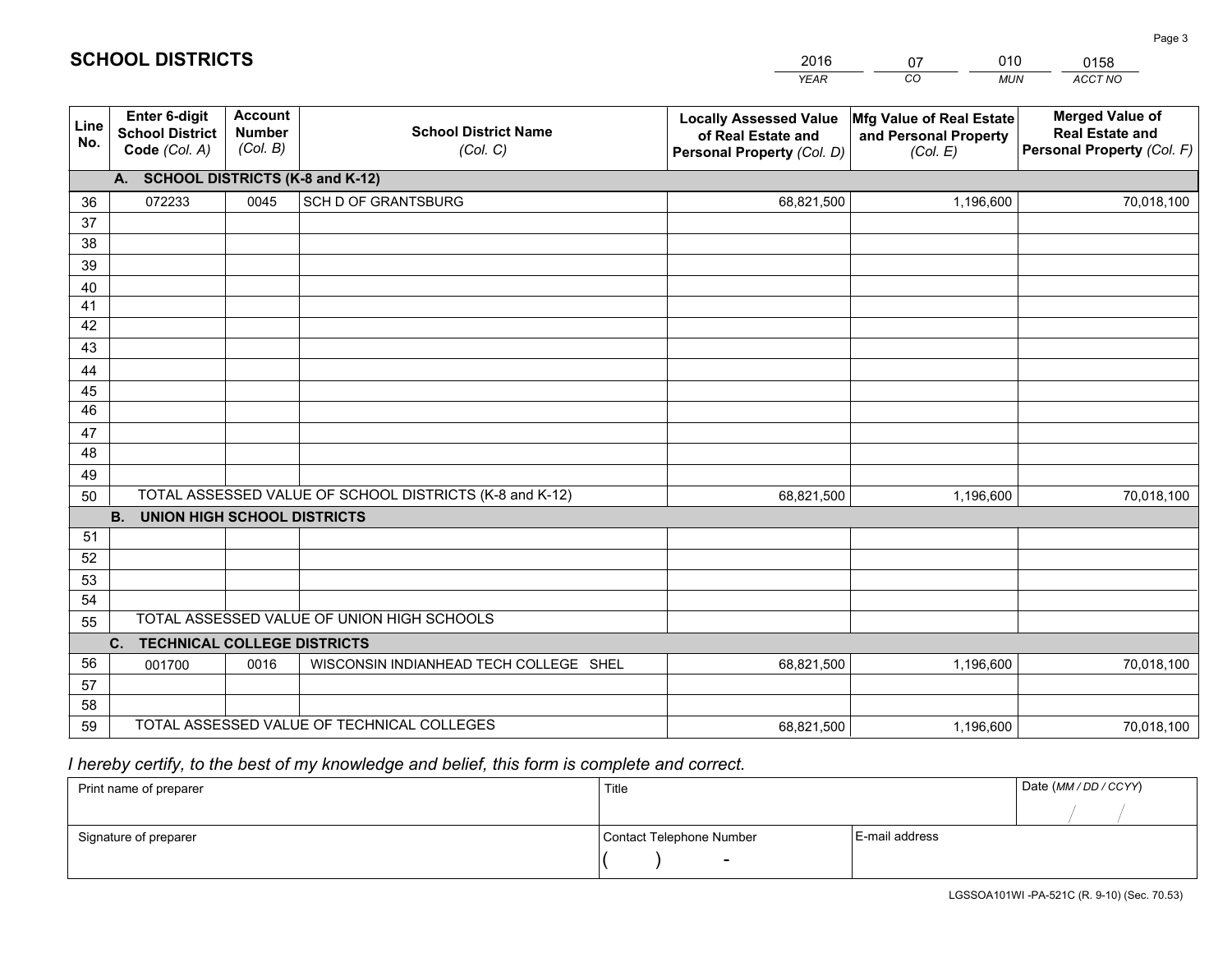#### **HIGHLIGHTS**

- 1. Complete the Statement of Assessment after the Board of Review. Reflect any changes made there.
- 2. Use black ink to complete.
- 3. Line 16 must equal Line 50, Col D.
- 4. Line 55 must equal the total of K-8 schools listed on lines 36-49. Do not include K-12 schools in this comparision.
- 5. Line 59, Col. D must equal Line 16.
- 6. Special District, School District and Technical College District values must include both real estate and personal property. Examples of Special districts are: town sanitary districts, public inland lake protection and rehabilitation districts, and metropolitan sewerage districts.
- 7. DO NOT INCLUDE Manufacturing property values.DOR will print these values on the final SOA.

ROMEY NELSON

TOWN OF GRANTSBURG

ROMEY NELSON<br>TOWN OF GRANTSBURG

PO BOX 642

PO BOX 642

GRANTSBURG, WI 54840 - 0642

GRANTSBURG, WI 54840 - 0642

 8. Accuracy of this form is very important. The values reported directly affect the equalized value DOR calculates for school and special districts.

#### **Page 1:**

 If not prefilled, enter the tax year,county and municipal code,municipal type, municipal name and county name on the top of form.

Check the Amended box, if filing an amended / corrected SOA.

 Report the parcel count, acres and assessed value of taxable general property, total parcel count, (real and personal), total acres, and values from final figures set by the Board of Review.

- A. Real Estate land and improvements (buildings, etc.) is reported on lines 1 8, total line 9.
- B. Personal Property is reported on lines 11 14, Column D, total line 15.
- C. To complete this report, use the computer produced summary of the assessment roll that shows these amounts.
- D. Use whole numbers only.
- E. Add each line across and each column down to verify entries.

#### **Page 2:**

- A. Report Special Items (not subject to general property tax).
- 1. Private Forest Croplands and Managed Forest Lands are reported on lines 18,19, 20 and 21. Be sure to report assessed values **NOT** taxes.
- 2. You should have copies of the orders of entry, orders of withdrawal, etc., to update your assessment roll.
	- 3. Show hundredths of acres (e.g. 39.75).
- 4. Tax exempt lands are reported on line 22.
- 5. Omitted property and sec. 70.43, Wis. Stats., corrections of errors by assessor are reported on line 23. Report real estate and personal property separately. These should be for **prior years**, not something found on the current assessment roll after the board of review.
- B. Special District (Lines 24-35) Include the value of both real and personal property.
- The Department of Revenue (DOR) preprints much of the information regarding names and codes for schools, special districts,etc. If a district is not listed, enter the name and value only, DOR will enter the proper code.

### **Page 3 School Districts:**

Include the value of both real and personal property.

Report School District (regular, elementary, union high school, and technical college).

- 1. Regular (K-12) and Elementary (K-8) school values are reported on lines 36-49, total on line 50.
- 2. Union High School (UHS) (use only if elementary schools are listed on lines 36-49) are reported on lines 51-54. UHS total value (line 55) must equal to the total **elementary school** values reported on lines 36-49. Do notinclude K-12 schools in this comparison.
- 3. Technical College values are reported on lines 56-58, total on line 59.
- 4. Use the computer summary that shows these amounts to complete this report.

#### **This form is due the second Monday in June. File this report only after your Board of Review is complete.**

 *If you have questions: Return forms to:*

Fax number: (608) 264-6887 PO Box 8971

 Email: lgs@revenue.wi.gov Wisconsin Department of Revenue Call: (608) 261-5341 Local Government Services Section 6-97Madison WI 53708-8971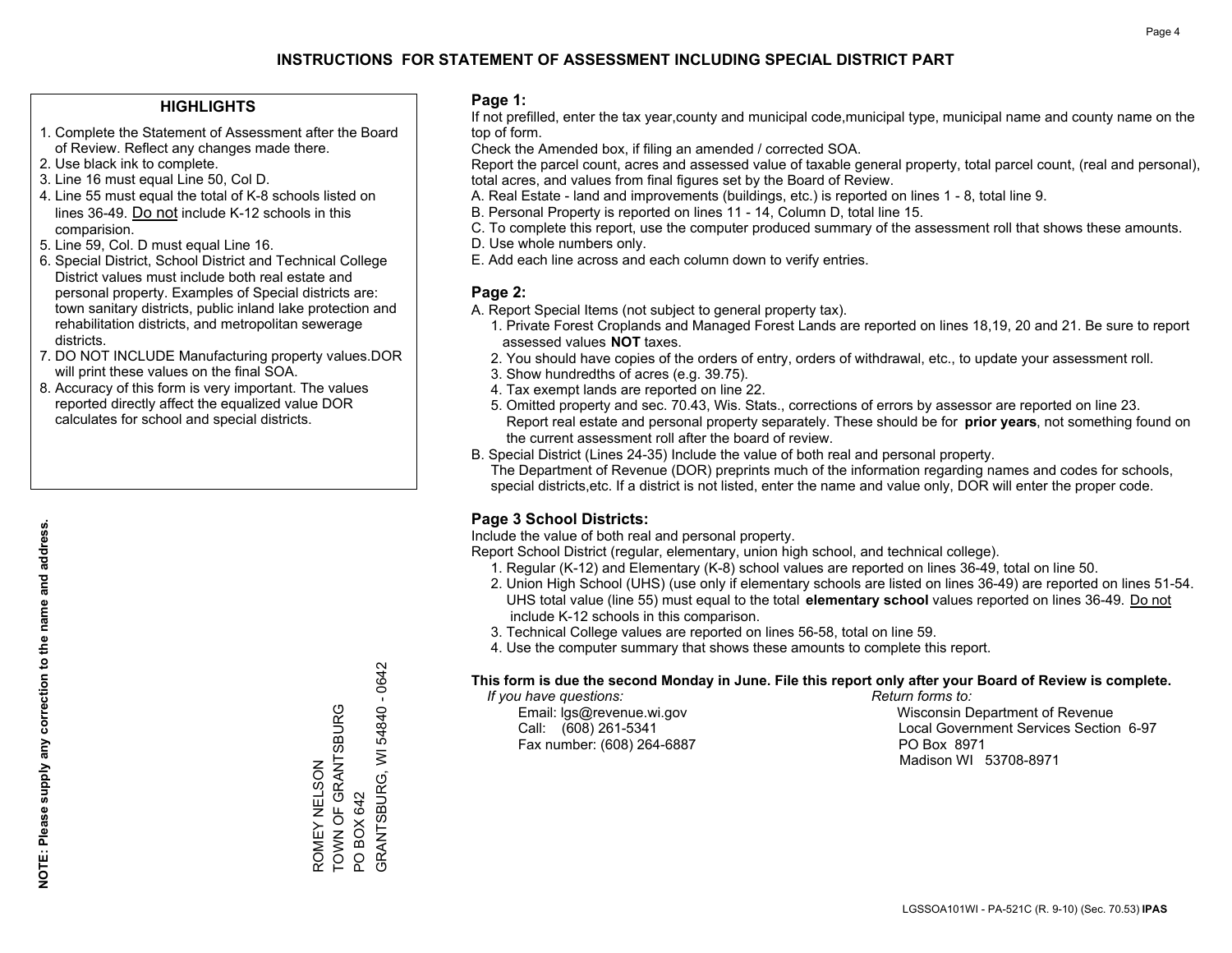**FINAL - EQUATED**

**STATEMENT OF ASSESSMENT FOR 2016** 

| $^{\prime\prime}$ | N12   | 0159    |
|-------------------|-------|---------|
| $\cdots$          | MI IN | ACCT NO |

|                | <b>FOR</b> | <b>TOWN OF</b><br>OF                                                                                                                                                                         | <b>JACKSON</b>           |              | <b>BURNETT COUNTY</b>                                                |                         |                                        | <b>WHEN COMPLETING THIS DOCUMENT</b>     |
|----------------|------------|----------------------------------------------------------------------------------------------------------------------------------------------------------------------------------------------|--------------------------|--------------|----------------------------------------------------------------------|-------------------------|----------------------------------------|------------------------------------------|
|                |            | Town - Village - City                                                                                                                                                                        | <b>Municipality Name</b> |              | <b>County Name</b>                                                   |                         |                                        | DO NOT WRITE OVER X's OR IN SHADED AREAS |
| Line<br>No.    |            | <b>REAL ESTATE</b><br>(See Lines 18 - 22 for                                                                                                                                                 |                          | PARCEL COUNT | NO. OF ACRES<br><b>WHOLE</b><br>TOTAL LAND IMPROVEMENTS NUMBERS ONLY | VALUE OF<br>LAND        | <b>VALUE OF</b><br><b>IMPROVEMENTS</b> | TOTAL VALUE OF LAND<br>AND IMPROVEMENTS  |
|                |            | other Real Estate)                                                                                                                                                                           | Col. A                   | Col. B       | Col. C                                                               | Col. D                  | Col. E                                 | Col. F                                   |
| $\mathbf 1$    |            | <b>RESIDENTIAL - Class 1</b>                                                                                                                                                                 | 3,711                    | 1,345        | 1,941                                                                | 100,289,900             | 130,487,300                            | 230,777,200                              |
| 2              |            | <b>COMMERCIAL - Class 2</b>                                                                                                                                                                  | 21                       | 13           | 53                                                                   | 162,400                 | 627,600                                | 790,000                                  |
| 3              |            | MANUFACTURING - Class 3                                                                                                                                                                      | $\Omega$                 | 0            | $\Omega$                                                             | 0                       | 0                                      | $\Omega$                                 |
| 4              |            | <b>AGRICULTURAL - Class 4</b>                                                                                                                                                                | 28                       |              | 401                                                                  | 42,800                  |                                        | 42,800                                   |
| 5              |            | <b>UNDEVELOPED - Class 5</b>                                                                                                                                                                 | 142                      |              | 1,425                                                                | 380,000                 |                                        | 380,000                                  |
| 6              |            | AGRICULTURAL FOREST - Class 5m                                                                                                                                                               | 16                       |              | 255                                                                  | 214,900                 |                                        | 214,900                                  |
| $\overline{7}$ |            | FOREST LANDS - Class 6                                                                                                                                                                       | 333                      |              | 6,408                                                                | 11,099,300              |                                        | 11,099,300                               |
| 8              |            | OTHER - Class 7                                                                                                                                                                              | $\Omega$                 | $\Omega$     | 0                                                                    | $\mathbf{0}$            | $\Omega$                               | 0                                        |
| 9              |            | TOTAL - ALL COLUMNS                                                                                                                                                                          | 4,251                    | 1,358        | 10,483                                                               | 112,189,300             | 131,114,900                            | 243,304,200                              |
| 10             |            | NUMBER OF PERSONAL PROPERTY ACCOUNTS IN ROLL                                                                                                                                                 |                          |              | 11                                                                   | <b>LOCALLY ASSESSED</b> | <b>MANUFACTURING</b>                   | <b>MERGED</b>                            |
| 11             |            | BOATS AND OTHER WATERCRAFT NOT EXEMPT - Code 1                                                                                                                                               |                          |              |                                                                      | $\mathbf 0$             | 0                                      | $\Omega$                                 |
| 12             |            | MACHINERY, TOOLS AND PATTERNS - Code 2                                                                                                                                                       |                          |              |                                                                      | $\Omega$                | 48,900                                 | 48,900                                   |
| 13             |            | FURNITURE, FIXTURES AND EQUIPMENT - Code 3                                                                                                                                                   |                          |              |                                                                      | 2,200                   | 1,000                                  | 3,200                                    |
| 14             |            | ALL OTHER PERSONAL PROPERTY NOT EXEMPT - Codes 4A, 4B, 4C                                                                                                                                    |                          |              |                                                                      | 300,100                 | 600                                    | 300,700                                  |
| 15             |            | TOTAL OF PERSONAL PROPERTY NOT EXEMPT (Total of Lines 11-14)                                                                                                                                 |                          |              |                                                                      | 302,300                 | 50,500                                 | 352,800                                  |
| 16             |            | AGGREGATE ASSESSED VALUE OF ALL PROPERTY SUBJECT TO THE GENERAL PROPERTY TAX (Total of Lines 9F and 15F)<br>MUST EQUAL TOTAL VALUE OF THE SCHOOL DISTRICTS (K-12 PLUS K-8) - Line 50, Col. F |                          |              |                                                                      |                         |                                        | 243,657,000                              |
| 17             |            | <b>BOARD OF REVIEW</b><br>DATE OF FINAL ADJOURNMENT                                                                                                                                          | 05/26/2016               |              | Name of Assessor<br><b>STEVE NORDQUIST</b>                           |                         | Telephone #                            | (715) 934-2902                           |

REMARKS

The Assessment Ratio to be used in calculating the estimated Fair Market Value on tax bills for this tax district is .968314387<br>This ratio should be used to convert assessed values to "Calculate Equalized Values" in Step 1 Commission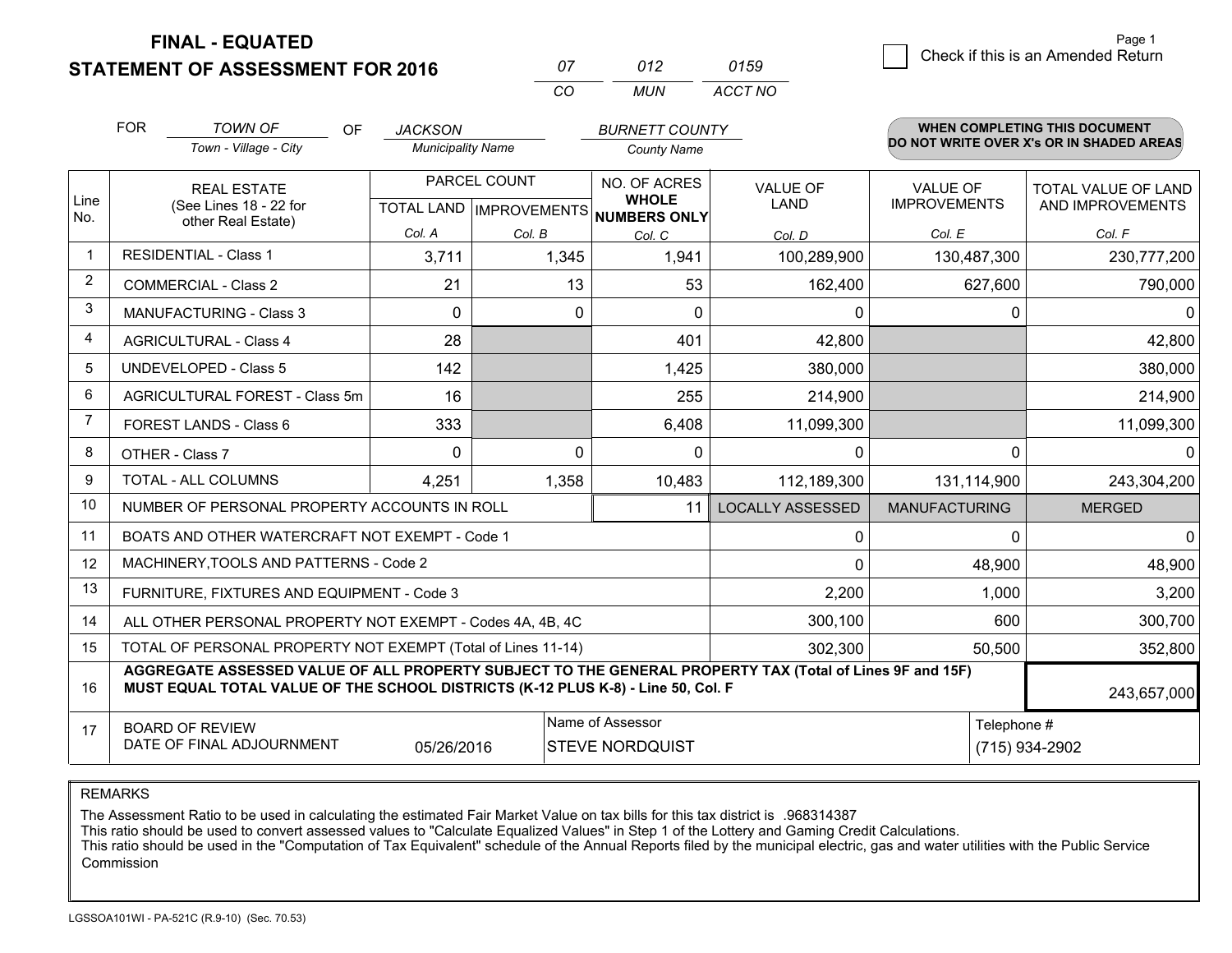*YEAR CO MUN ACCT NO* <sup>2016</sup> <sup>07</sup> <sup>012</sup> <sup>0159</sup>

Do not confuse FOREST LANDS (Line 7) with FOREST CROPS (in this section) - They are **NOT** the same

|    |                                                               |                 |  | Private Forest Crop - Reg Class @ 10¢ per acre                                 |                                                                              |                  | Private Forest Crop - Reg Class @ \$2.52 per acre               |         |                                                                    |  |
|----|---------------------------------------------------------------|-----------------|--|--------------------------------------------------------------------------------|------------------------------------------------------------------------------|------------------|-----------------------------------------------------------------|---------|--------------------------------------------------------------------|--|
| 18 | (a) PARCELS                                                   | (b) ACRES       |  | (c) ASSESSED VALUE                                                             | (d) PARCELS                                                                  |                  | (e) ACRES                                                       |         | (f) ASSESSED VALUE                                                 |  |
|    |                                                               |                 |  |                                                                                | 6                                                                            |                  | 221.65                                                          |         | 451,200                                                            |  |
|    |                                                               |                 |  | Private Forest Crop - Special Class @ 20¢ per acre                             | Entered Before 2005 Managed Forest - Ferrous Mining CLOSED @ \$8.27 per acre |                  |                                                                 |         |                                                                    |  |
| 19 | (a) PARCELS                                                   | (b) ACRES       |  | (c) ASSESSED VALUE                                                             | (d) PARCELS                                                                  |                  | (e) ACRES                                                       |         | (f) ASSESSED VALUE                                                 |  |
|    |                                                               |                 |  |                                                                                |                                                                              |                  |                                                                 |         |                                                                    |  |
|    |                                                               |                 |  | Entered Before 2005 Managed Forest - OPEN @ \$.79 per acre                     |                                                                              |                  | Entered Before 2005 Managed Forest - CLOSED @ \$1.87 per acre   |         |                                                                    |  |
| 20 | (a) PARCELS                                                   | (b) ACRES       |  | (c) ASSESSED VALUE                                                             | (d) PARCELS                                                                  |                  | (e) ACRES                                                       |         | (f) ASSESSED VALUE                                                 |  |
|    | 9                                                             | 155.57          |  | 348.900                                                                        | 31                                                                           |                  | 1,013.49                                                        |         | 1,673,800                                                          |  |
|    | Entered After 2004 Managed Forest - OPEN @<br>\$2.14 per acre |                 |  | Entered After 2004 Managed Forest - CLOSED @ \$10.68 per acre                  |                                                                              |                  |                                                                 |         |                                                                    |  |
| 21 | (a) PARCELS                                                   | (b) ACRES       |  | (c) ASSESSED VALUE                                                             | (d) PARCELS<br>(e) ACRES                                                     |                  | (f) ASSESSED VALUE                                              |         |                                                                    |  |
|    |                                                               |                 |  |                                                                                |                                                                              |                  |                                                                 |         |                                                                    |  |
|    | 3                                                             | 113.8           |  | 304,500                                                                        | 20                                                                           |                  | 442.97                                                          | 677,300 |                                                                    |  |
| 22 | (a) County Forest Cropland Acres                              |                 |  | (b) Federal Acres                                                              | (c) State Acres                                                              |                  | (d) County (NOT FOREST CROP) Acres                              |         | (e) Other Acres                                                    |  |
|    | 2.754.94                                                      |                 |  |                                                                                | 249.01                                                                       |                  | 1.199.35                                                        |         | 161.61                                                             |  |
|    |                                                               |                 |  | Assessed Value of Omitted Property From Prior Years (Sec. 70.44)               |                                                                              |                  | Assessed Value of Sec. 70.43 Corrections of Errors by Assessors |         |                                                                    |  |
|    |                                                               | (a) REAL ESTATE |  | (b) PERSONAL                                                                   | (c1) REAL ESTATE                                                             |                  |                                                                 |         | (c2) PERSONAL                                                      |  |
| 23 |                                                               |                 |  |                                                                                |                                                                              |                  |                                                                 |         |                                                                    |  |
|    |                                                               |                 |  | Manufacturing Equated Value of Omitted Property From Prior Years (Sec. 70.995) |                                                                              |                  |                                                                 |         | Mfg. Equated Value of Sec.70.43 Corrections of Errors by Assessors |  |
|    |                                                               | (d) REAL ESTATE |  | (e) PERSONAL                                                                   |                                                                              | (f1) REAL ESTATE |                                                                 |         | (f2) PERSONAL                                                      |  |
|    |                                                               |                 |  |                                                                                |                                                                              |                  |                                                                 |         |                                                                    |  |

## **SPECIAL DISTRICTS**

| Line<br>No. | Enter 6-digit<br>Special District<br>Code (Col. A) | <b>Account</b><br><b>Number</b> | <b>Special District Name</b> | <b>Locally Assessed Value</b><br>of Real Estate and | Mfg Value of Real Estate<br>and Personal Property | <b>Merged Value of</b><br><b>Real Estate and</b><br>Personal Property (Col. F) |
|-------------|----------------------------------------------------|---------------------------------|------------------------------|-----------------------------------------------------|---------------------------------------------------|--------------------------------------------------------------------------------|
|             |                                                    | (Col. B)                        | (Col. C)                     | Personal Property (Col. D)                          | (Col. E)                                          |                                                                                |
| 24          |                                                    |                                 |                              |                                                     |                                                   |                                                                                |
| 25          |                                                    |                                 |                              |                                                     |                                                   |                                                                                |
| 26          |                                                    |                                 |                              |                                                     |                                                   |                                                                                |
| 27          |                                                    |                                 |                              |                                                     |                                                   |                                                                                |
| 28          |                                                    |                                 |                              |                                                     |                                                   |                                                                                |
| 29          |                                                    |                                 |                              |                                                     |                                                   |                                                                                |
| 30          |                                                    |                                 |                              |                                                     |                                                   |                                                                                |
| 31          |                                                    |                                 |                              |                                                     |                                                   |                                                                                |
| 32          |                                                    |                                 |                              |                                                     |                                                   |                                                                                |
| 33          |                                                    |                                 |                              |                                                     |                                                   |                                                                                |
| 34          |                                                    |                                 |                              |                                                     |                                                   |                                                                                |
| 35          |                                                    |                                 |                              |                                                     |                                                   |                                                                                |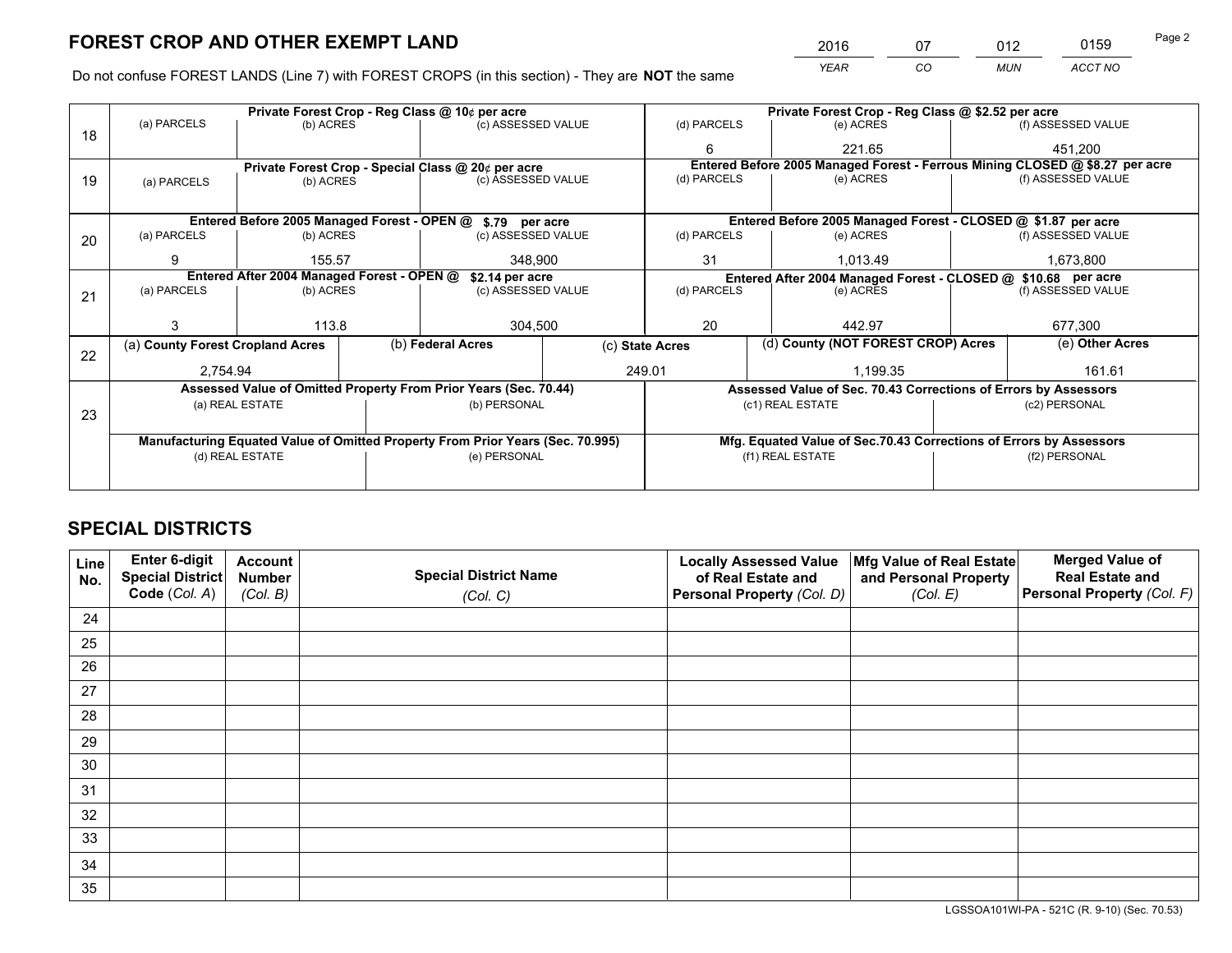|                 |                                                                 |                                             |                                                         | <b>YEAR</b>                                                                       | CO<br><b>MUN</b>                                              | ACCT NO                                                                        |
|-----------------|-----------------------------------------------------------------|---------------------------------------------|---------------------------------------------------------|-----------------------------------------------------------------------------------|---------------------------------------------------------------|--------------------------------------------------------------------------------|
| Line<br>No.     | <b>Enter 6-digit</b><br><b>School District</b><br>Code (Col. A) | <b>Account</b><br><b>Number</b><br>(Col. B) | <b>School District Name</b><br>(Col. C)                 | <b>Locally Assessed Value</b><br>of Real Estate and<br>Personal Property (Col. D) | Mfg Value of Real Estate<br>and Personal Property<br>(Col. E) | <b>Merged Value of</b><br><b>Real Estate and</b><br>Personal Property (Col. F) |
|                 | A. SCHOOL DISTRICTS (K-8 and K-12)                              |                                             |                                                         |                                                                                   |                                                               |                                                                                |
| 36              | 076293                                                          | 0047                                        | <b>SCH D OF WEBSTER</b>                                 | 243,606,500                                                                       | 50,500                                                        | 243,657,000                                                                    |
| 37              |                                                                 |                                             |                                                         |                                                                                   |                                                               |                                                                                |
| 38              |                                                                 |                                             |                                                         |                                                                                   |                                                               |                                                                                |
| 39              |                                                                 |                                             |                                                         |                                                                                   |                                                               |                                                                                |
| 40              |                                                                 |                                             |                                                         |                                                                                   |                                                               |                                                                                |
| 41              |                                                                 |                                             |                                                         |                                                                                   |                                                               |                                                                                |
| 42              |                                                                 |                                             |                                                         |                                                                                   |                                                               |                                                                                |
| 43              |                                                                 |                                             |                                                         |                                                                                   |                                                               |                                                                                |
| 44<br>45        |                                                                 |                                             |                                                         |                                                                                   |                                                               |                                                                                |
| $\overline{46}$ |                                                                 |                                             |                                                         |                                                                                   |                                                               |                                                                                |
| 47              |                                                                 |                                             |                                                         |                                                                                   |                                                               |                                                                                |
| 48              |                                                                 |                                             |                                                         |                                                                                   |                                                               |                                                                                |
| 49              |                                                                 |                                             |                                                         |                                                                                   |                                                               |                                                                                |
| 50              |                                                                 |                                             | TOTAL ASSESSED VALUE OF SCHOOL DISTRICTS (K-8 and K-12) | 243,606,500                                                                       | 50,500                                                        | 243,657,000                                                                    |
|                 | <b>B.</b><br><b>UNION HIGH SCHOOL DISTRICTS</b>                 |                                             |                                                         |                                                                                   |                                                               |                                                                                |
| 51              |                                                                 |                                             |                                                         |                                                                                   |                                                               |                                                                                |
| 52              |                                                                 |                                             |                                                         |                                                                                   |                                                               |                                                                                |
| 53              |                                                                 |                                             |                                                         |                                                                                   |                                                               |                                                                                |
| 54              |                                                                 |                                             |                                                         |                                                                                   |                                                               |                                                                                |
| 55              |                                                                 |                                             | TOTAL ASSESSED VALUE OF UNION HIGH SCHOOLS              |                                                                                   |                                                               |                                                                                |
|                 | C.<br><b>TECHNICAL COLLEGE DISTRICTS</b>                        |                                             |                                                         |                                                                                   |                                                               |                                                                                |
| 56              | 001700                                                          | 0016                                        | WISCONSIN INDIANHEAD TECH COLLEGE SHEL                  | 243,606,500                                                                       | 50,500                                                        | 243,657,000                                                                    |
| 57              |                                                                 |                                             |                                                         |                                                                                   |                                                               |                                                                                |
| 58              |                                                                 |                                             |                                                         |                                                                                   |                                                               |                                                                                |
| 59              |                                                                 |                                             | TOTAL ASSESSED VALUE OF TECHNICAL COLLEGES              | 243,606,500                                                                       | 50,500                                                        | 243,657,000                                                                    |

07

012

## *I hereby certify, to the best of my knowledge and belief, this form is complete and correct.*

**SCHOOL DISTRICTS**

| Print name of preparer | Title                    |                | Date (MM / DD / CCYY) |
|------------------------|--------------------------|----------------|-----------------------|
|                        |                          |                |                       |
| Signature of preparer  | Contact Telephone Number | E-mail address |                       |
|                        | $\sim$                   |                |                       |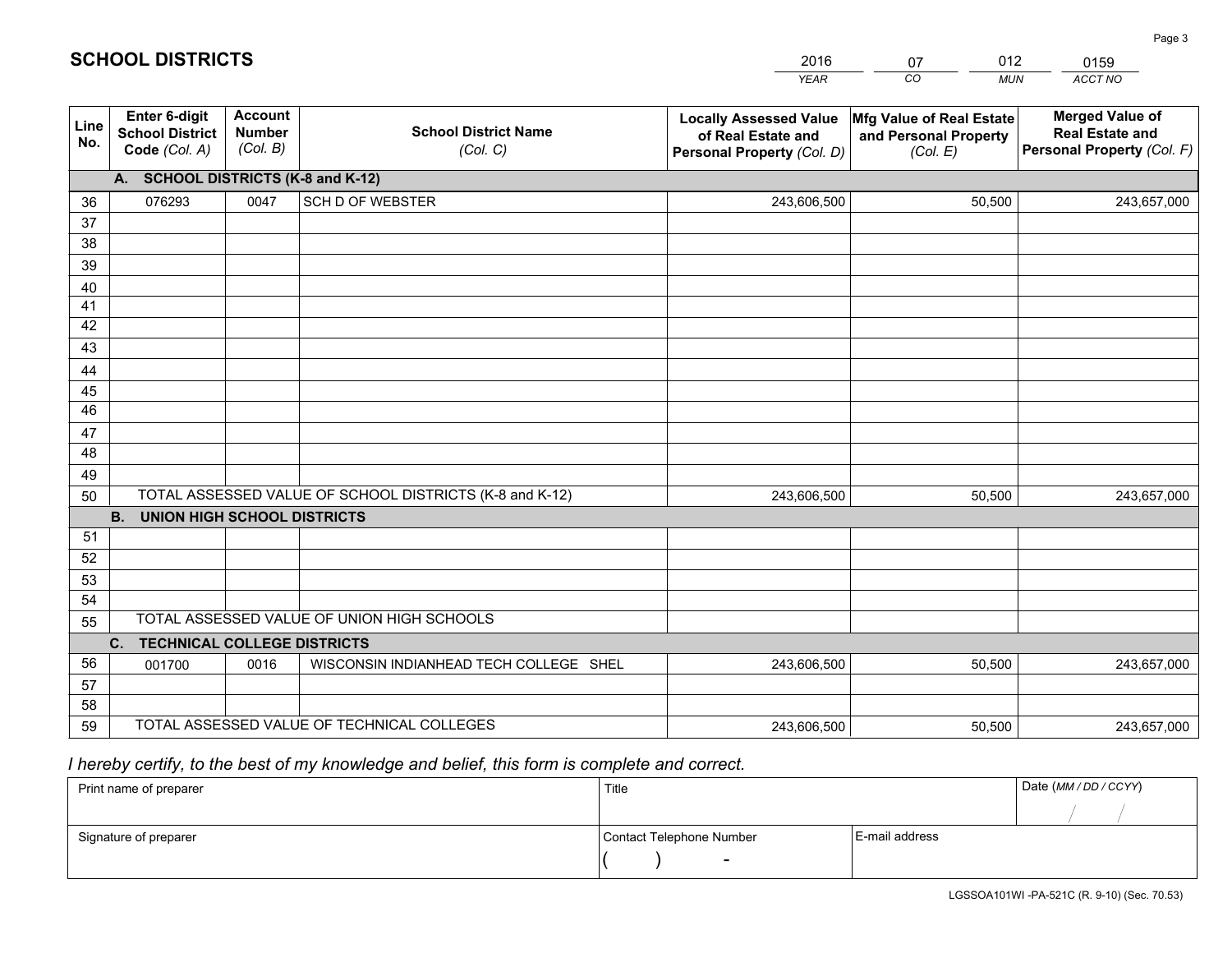#### **HIGHLIGHTS**

- 1. Complete the Statement of Assessment after the Board of Review. Reflect any changes made there.
- 2. Use black ink to complete.
- 3. Line 16 must equal Line 50, Col D.
- 4. Line 55 must equal the total of K-8 schools listed on lines 36-49. Do not include K-12 schools in this comparision.
- 5. Line 59, Col. D must equal Line 16.
- 6. Special District, School District and Technical College District values must include both real estate and personal property. Examples of Special districts are: town sanitary districts, public inland lake protection and rehabilitation districts, and metropolitan sewerage districts.
- 7. DO NOT INCLUDE Manufacturing property values.DOR will print these values on the final SOA.
- 8. Accuracy of this form is very important. The values reported directly affect the equalized value DOR calculates for school and special districts.

#### **Page 1:**

 If not prefilled, enter the tax year,county and municipal code,municipal type, municipal name and county name on the top of form.

Check the Amended box, if filing an amended / corrected SOA.

 Report the parcel count, acres and assessed value of taxable general property, total parcel count, (real and personal), total acres, and values from final figures set by the Board of Review.

- A. Real Estate land and improvements (buildings, etc.) is reported on lines 1 8, total line 9.
- B. Personal Property is reported on lines 11 14, Column D, total line 15.
- C. To complete this report, use the computer produced summary of the assessment roll that shows these amounts.
- D. Use whole numbers only.
- E. Add each line across and each column down to verify entries.

#### **Page 2:**

- A. Report Special Items (not subject to general property tax).
- 1. Private Forest Croplands and Managed Forest Lands are reported on lines 18,19, 20 and 21. Be sure to report assessed values **NOT** taxes.
- 2. You should have copies of the orders of entry, orders of withdrawal, etc., to update your assessment roll.
	- 3. Show hundredths of acres (e.g. 39.75).
- 4. Tax exempt lands are reported on line 22.
- 5. Omitted property and sec. 70.43, Wis. Stats., corrections of errors by assessor are reported on line 23. Report real estate and personal property separately. These should be for **prior years**, not something found on the current assessment roll after the board of review.
- B. Special District (Lines 24-35) Include the value of both real and personal property.
- The Department of Revenue (DOR) preprints much of the information regarding names and codes for schools, special districts,etc. If a district is not listed, enter the name and value only, DOR will enter the proper code.

### **Page 3 School Districts:**

Include the value of both real and personal property.

Report School District (regular, elementary, union high school, and technical college).

- 1. Regular (K-12) and Elementary (K-8) school values are reported on lines 36-49, total on line 50.
- 2. Union High School (UHS) (use only if elementary schools are listed on lines 36-49) are reported on lines 51-54. UHS total value (line 55) must equal to the total **elementary school** values reported on lines 36-49. Do notinclude K-12 schools in this comparison.
- 3. Technical College values are reported on lines 56-58, total on line 59.
- 4. Use the computer summary that shows these amounts to complete this report.

#### **This form is due the second Monday in June. File this report only after your Board of Review is complete.**

 *If you have questions: Return forms to:*

Fax number: (608) 264-6887 PO Box 8971

 Email: lgs@revenue.wi.gov Wisconsin Department of Revenue Call: (608) 261-5341 Local Government Services Section 6-97Madison WI 53708-8971

 $-8837$ WEBSTER, WI 54893 - 8837 TOWN OF JACKSON WEBSTER, WI 54893 -ORRAINE RADKE<br>TOWN OF JACKSON 4742 COUNTY RD A 4742 COUNTY RD A LORRAINE RADKE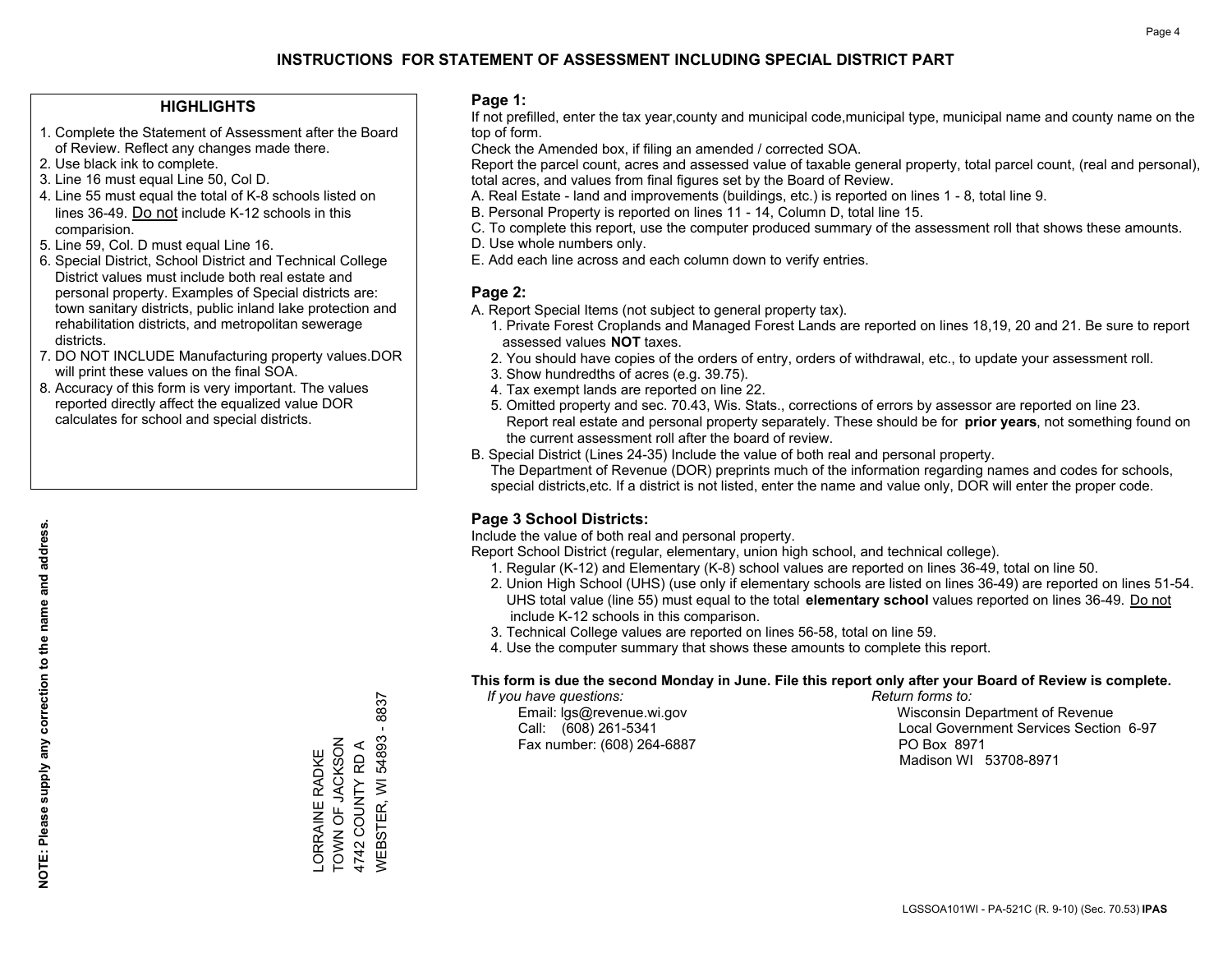**STATEMENT OF ASSESSMENT FOR 2016 FINAL - EQUATED**

| .<br>Check if this is an Amended Return<br>0160 |
|-------------------------------------------------|
|-------------------------------------------------|

|                         | <b>FOR</b>                                                                                                               | <b>TOWN OF</b><br><b>OF</b><br>Town - Village - City                                                                                                                                         | <b>LA FOLLETTE</b><br><b>Municipality Name</b> |                | <b>BURNETT COUNTY</b><br><b>County Name</b>                         |                                |                                        | <b>WHEN COMPLETING THIS DOCUMENT</b><br>DO NOT WRITE OVER X's OR IN SHADED AREAS |
|-------------------------|--------------------------------------------------------------------------------------------------------------------------|----------------------------------------------------------------------------------------------------------------------------------------------------------------------------------------------|------------------------------------------------|----------------|---------------------------------------------------------------------|--------------------------------|----------------------------------------|----------------------------------------------------------------------------------|
| Line<br>No.             |                                                                                                                          | <b>REAL ESTATE</b><br>(See Lines 18 - 22 for<br>other Real Estate)<br>Col. A                                                                                                                 |                                                | PARCEL COUNT   | NO. OF ACRES<br><b>WHOLE</b><br>TOTAL LAND MPROVEMENTS NUMBERS ONLY | <b>VALUE OF</b><br><b>LAND</b> | <b>VALUE OF</b><br><b>IMPROVEMENTS</b> | <b>TOTAL VALUE OF LAND</b><br>AND IMPROVEMENTS                                   |
| $\mathbf{1}$            |                                                                                                                          | <b>RESIDENTIAL - Class 1</b>                                                                                                                                                                 | 584                                            | Col. B<br>475  | Col. C<br>1,033                                                     | Col. D<br>28,609,400           | Col. E<br>50,431,300                   | Col. F<br>79,040,700                                                             |
| $\overline{2}$          |                                                                                                                          | <b>COMMERCIAL - Class 2</b>                                                                                                                                                                  | 8                                              | 8              | 26                                                                  | 238,700                        | 969,500                                | 1,208,200                                                                        |
| 3                       |                                                                                                                          | <b>MANUFACTURING - Class 3</b>                                                                                                                                                               | $\Omega$                                       | 0              | $\Omega$                                                            | 0                              | 0                                      | 0                                                                                |
| $\overline{\mathbf{4}}$ |                                                                                                                          | <b>AGRICULTURAL - Class 4</b>                                                                                                                                                                | 119                                            |                | 2,013                                                               | 236,900                        |                                        | 236,900                                                                          |
| 5                       |                                                                                                                          | <b>UNDEVELOPED - Class 5</b>                                                                                                                                                                 | 343                                            |                | 3,877                                                               | 1,782,400                      |                                        | 1,782,400                                                                        |
| 6                       |                                                                                                                          | AGRICULTURAL FOREST - Class 5m                                                                                                                                                               | 67                                             |                | 1,099                                                               | 1,083,000                      |                                        | 1,083,000                                                                        |
| 7                       |                                                                                                                          | FOREST LANDS - Class 6                                                                                                                                                                       | 548                                            |                | 12,300                                                              | 25,362,700                     |                                        | 25,362,700                                                                       |
| 8                       |                                                                                                                          | OTHER - Class 7                                                                                                                                                                              | $\overline{2}$                                 | $\overline{2}$ | 3                                                                   | 13,000                         | 394,300                                | 407,300                                                                          |
| 9                       |                                                                                                                          | TOTAL - ALL COLUMNS                                                                                                                                                                          | 1,671                                          | 485            | 20,351                                                              | 57,326,100                     | 51,795,100                             | 109,121,200                                                                      |
| 10                      |                                                                                                                          | NUMBER OF PERSONAL PROPERTY ACCOUNTS IN ROLL                                                                                                                                                 |                                                |                | 20                                                                  | <b>LOCALLY ASSESSED</b>        | <b>MANUFACTURING</b>                   | <b>MERGED</b>                                                                    |
| 11                      |                                                                                                                          | BOATS AND OTHER WATERCRAFT NOT EXEMPT - Code 1                                                                                                                                               |                                                |                |                                                                     | 0                              | 0                                      | $\mathbf 0$                                                                      |
| 12                      |                                                                                                                          | MACHINERY, TOOLS AND PATTERNS - Code 2                                                                                                                                                       |                                                |                |                                                                     | 55,400                         | $\mathbf 0$                            | 55,400                                                                           |
| 13                      |                                                                                                                          | FURNITURE, FIXTURES AND EQUIPMENT - Code 3                                                                                                                                                   |                                                |                |                                                                     | 123,100                        | $\mathbf 0$                            | 123,100                                                                          |
| 14                      |                                                                                                                          | ALL OTHER PERSONAL PROPERTY NOT EXEMPT - Codes 4A, 4B, 4C                                                                                                                                    |                                                |                |                                                                     | 197,900                        | $\mathbf 0$                            | 197,900                                                                          |
| 15                      |                                                                                                                          | TOTAL OF PERSONAL PROPERTY NOT EXEMPT (Total of Lines 11-14)                                                                                                                                 |                                                |                |                                                                     | 376,400                        | 0                                      | 376,400                                                                          |
| 16                      |                                                                                                                          | AGGREGATE ASSESSED VALUE OF ALL PROPERTY SUBJECT TO THE GENERAL PROPERTY TAX (Total of Lines 9F and 15F)<br>MUST EQUAL TOTAL VALUE OF THE SCHOOL DISTRICTS (K-12 PLUS K-8) - Line 50, Col. F |                                                |                |                                                                     |                                |                                        | 109,497,600                                                                      |
| 17                      | Name of Assessor<br>Telephone #<br><b>BOARD OF REVIEW</b><br>DATE OF FINAL ADJOURNMENT<br><b>BOB IRWIN</b><br>07/16/2016 |                                                                                                                                                                                              |                                                |                |                                                                     | (715) 235-6941                 |                                        |                                                                                  |

*CO*

*MUN*

*ACCT NO*

*<sup>07</sup> <sup>014</sup>*

REMARKS

The Assessment Ratio to be used in calculating the estimated Fair Market Value on tax bills for this tax district is 1.074837838<br>This ratio should be used to convert assessed values to "Calculate Equalized Values" in Step Commission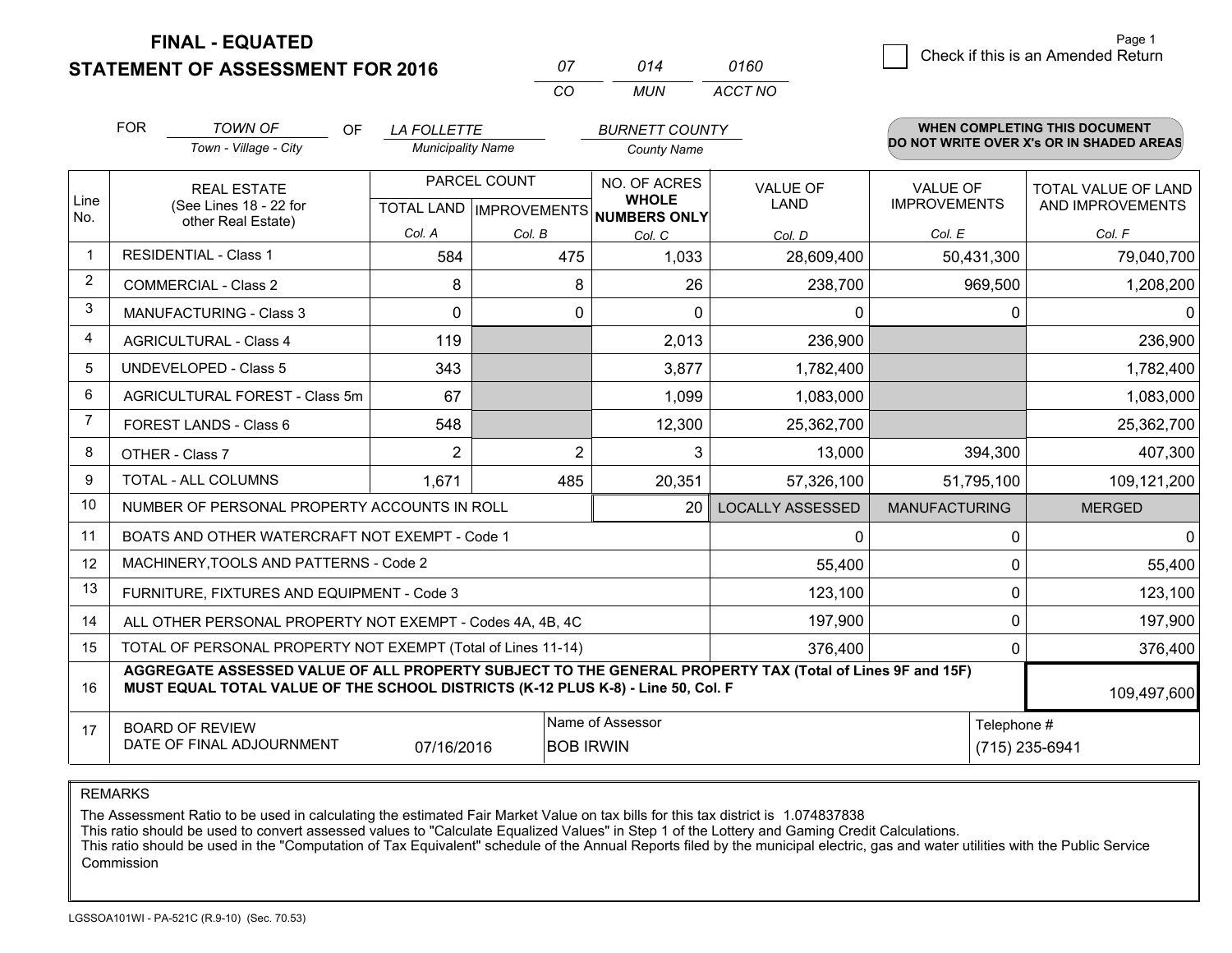*YEAR CO MUN ACCT NO* <sup>2016</sup> <sup>07</sup> <sup>014</sup> <sup>0160</sup>

Do not confuse FOREST LANDS (Line 7) with FOREST CROPS (in this section) - They are **NOT** the same

|    |                                                               |                 |  | Private Forest Crop - Reg Class @ 10¢ per acre                                 |                    |                                                                              |                          | Private Forest Crop - Reg Class @ \$2.52 per acre                  |                 |                    |
|----|---------------------------------------------------------------|-----------------|--|--------------------------------------------------------------------------------|--------------------|------------------------------------------------------------------------------|--------------------------|--------------------------------------------------------------------|-----------------|--------------------|
| 18 | (a) PARCELS                                                   | (b) ACRES       |  | (c) ASSESSED VALUE                                                             |                    | (d) PARCELS                                                                  |                          | (e) ACRES                                                          |                 | (f) ASSESSED VALUE |
|    |                                                               |                 |  |                                                                                |                    |                                                                              |                          |                                                                    |                 |                    |
|    |                                                               |                 |  | Private Forest Crop - Special Class @ 20¢ per acre                             |                    | Entered Before 2005 Managed Forest - Ferrous Mining CLOSED @ \$8.27 per acre |                          |                                                                    |                 |                    |
| 19 | (c) ASSESSED VALUE<br>(b) ACRES<br>(a) PARCELS                |                 |  | (d) PARCELS                                                                    |                    | (e) ACRES                                                                    |                          | (f) ASSESSED VALUE                                                 |                 |                    |
|    |                                                               |                 |  |                                                                                |                    |                                                                              |                          |                                                                    |                 |                    |
|    |                                                               |                 |  | Entered Before 2005 Managed Forest - OPEN @ \$.79 per acre                     |                    |                                                                              |                          | Entered Before 2005 Managed Forest - CLOSED @ \$1.87 per acre      |                 |                    |
| 20 | (a) PARCELS<br>(b) ACRES                                      |                 |  | (c) ASSESSED VALUE                                                             |                    | (d) PARCELS                                                                  |                          | (e) ACRES                                                          |                 | (f) ASSESSED VALUE |
|    | 12                                                            | 406.8           |  | 895,000                                                                        |                    | 31<br>970.01                                                                 |                          | 1,941,000                                                          |                 |                    |
|    | Entered After 2004 Managed Forest - OPEN @<br>\$2.14 per acre |                 |  |                                                                                |                    |                                                                              |                          | Entered After 2004 Managed Forest - CLOSED @ \$10.68 per acre      |                 |                    |
| 21 | (a) PARCELS                                                   | (b) ACRES       |  |                                                                                | (c) ASSESSED VALUE |                                                                              | (d) PARCELS<br>(e) ACRES |                                                                    |                 | (f) ASSESSED VALUE |
|    |                                                               |                 |  |                                                                                |                    |                                                                              |                          |                                                                    |                 |                    |
|    | 12                                                            | 425.68          |  | 990,400                                                                        |                    | 32                                                                           |                          | 1.066.8                                                            |                 | 2,212,900          |
|    | (a) County Forest Cropland Acres                              |                 |  | (b) Federal Acres                                                              |                    | (d) County (NOT FOREST CROP) Acres<br>(c) State Acres                        |                          |                                                                    | (e) Other Acres |                    |
| 22 |                                                               |                 |  | 346.36                                                                         |                    | 199.89                                                                       |                          | 19.36                                                              |                 | 93.47              |
|    |                                                               |                 |  | Assessed Value of Omitted Property From Prior Years (Sec. 70.44)               |                    |                                                                              |                          | Assessed Value of Sec. 70.43 Corrections of Errors by Assessors    |                 |                    |
|    |                                                               | (a) REAL ESTATE |  | (b) PERSONAL                                                                   |                    |                                                                              |                          | (c1) REAL ESTATE                                                   |                 | (c2) PERSONAL      |
| 23 |                                                               |                 |  |                                                                                |                    |                                                                              |                          |                                                                    |                 |                    |
|    |                                                               |                 |  | Manufacturing Equated Value of Omitted Property From Prior Years (Sec. 70.995) |                    |                                                                              |                          | Mfg. Equated Value of Sec.70.43 Corrections of Errors by Assessors |                 |                    |
|    |                                                               | (d) REAL ESTATE |  | (e) PERSONAL                                                                   |                    | (f1) REAL ESTATE                                                             |                          |                                                                    | (f2) PERSONAL   |                    |
|    |                                                               |                 |  |                                                                                |                    |                                                                              |                          |                                                                    |                 |                    |

## **SPECIAL DISTRICTS**

| Line<br>No. | Enter 6-digit<br><b>Special District</b> | <b>Account</b><br><b>Number</b> | <b>Special District Name</b> | <b>Locally Assessed Value</b><br>of Real Estate and | Mfg Value of Real Estate<br>and Personal Property | <b>Merged Value of</b><br><b>Real Estate and</b> |
|-------------|------------------------------------------|---------------------------------|------------------------------|-----------------------------------------------------|---------------------------------------------------|--------------------------------------------------|
|             | Code (Col. A)                            | (Col. B)                        | (Col. C)                     | Personal Property (Col. D)                          | (Col. E)                                          | Personal Property (Col. F)                       |
| 24          |                                          |                                 |                              |                                                     |                                                   |                                                  |
| 25          |                                          |                                 |                              |                                                     |                                                   |                                                  |
| 26          |                                          |                                 |                              |                                                     |                                                   |                                                  |
| 27          |                                          |                                 |                              |                                                     |                                                   |                                                  |
| 28          |                                          |                                 |                              |                                                     |                                                   |                                                  |
| 29          |                                          |                                 |                              |                                                     |                                                   |                                                  |
| 30          |                                          |                                 |                              |                                                     |                                                   |                                                  |
| 31          |                                          |                                 |                              |                                                     |                                                   |                                                  |
| 32          |                                          |                                 |                              |                                                     |                                                   |                                                  |
| 33          |                                          |                                 |                              |                                                     |                                                   |                                                  |
| 34          |                                          |                                 |                              |                                                     |                                                   |                                                  |
| 35          |                                          |                                 |                              |                                                     |                                                   |                                                  |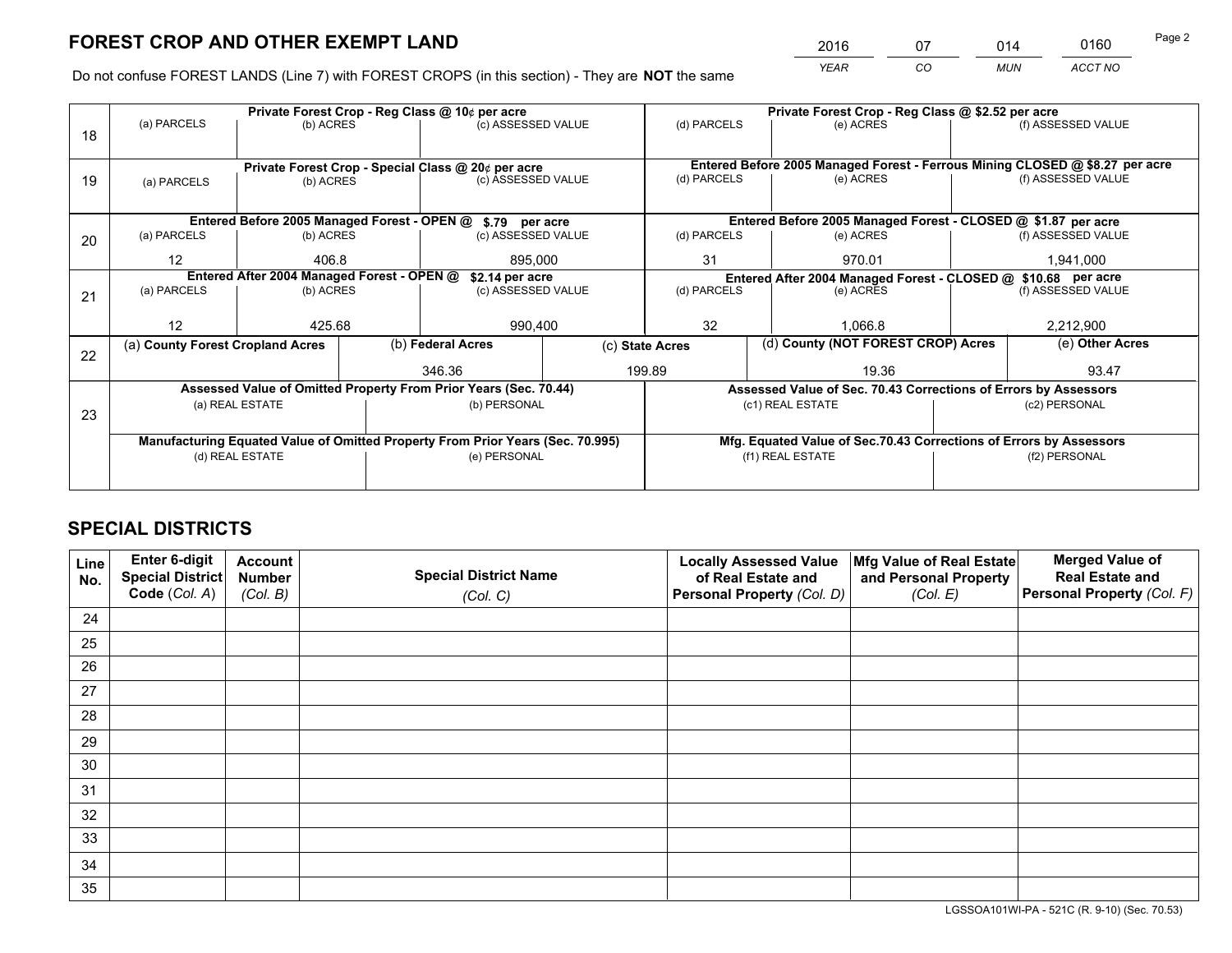|             |                                                          |                                             |                                                         | <b>YEAR</b>                                                                       | CO<br><b>MUN</b>                                              | <b>ACCT NO</b>                                                                 |
|-------------|----------------------------------------------------------|---------------------------------------------|---------------------------------------------------------|-----------------------------------------------------------------------------------|---------------------------------------------------------------|--------------------------------------------------------------------------------|
| Line<br>No. | Enter 6-digit<br><b>School District</b><br>Code (Col. A) | <b>Account</b><br><b>Number</b><br>(Col. B) | <b>School District Name</b><br>(Col. C)                 | <b>Locally Assessed Value</b><br>of Real Estate and<br>Personal Property (Col. D) | Mfg Value of Real Estate<br>and Personal Property<br>(Col. E) | <b>Merged Value of</b><br><b>Real Estate and</b><br>Personal Property (Col. F) |
|             | A. SCHOOL DISTRICTS (K-8 and K-12)                       |                                             |                                                         |                                                                                   |                                                               |                                                                                |
| 36          | 075376                                                   | 0046                                        | SCH D OF SIREN                                          | 109,497,600                                                                       |                                                               | 109,497,600                                                                    |
| 37          |                                                          |                                             |                                                         |                                                                                   |                                                               |                                                                                |
| 38          |                                                          |                                             |                                                         |                                                                                   |                                                               |                                                                                |
| 39          |                                                          |                                             |                                                         |                                                                                   |                                                               |                                                                                |
| 40          |                                                          |                                             |                                                         |                                                                                   |                                                               |                                                                                |
| 41          |                                                          |                                             |                                                         |                                                                                   |                                                               |                                                                                |
| 42<br>43    |                                                          |                                             |                                                         |                                                                                   |                                                               |                                                                                |
|             |                                                          |                                             |                                                         |                                                                                   |                                                               |                                                                                |
| 44<br>45    |                                                          |                                             |                                                         |                                                                                   |                                                               |                                                                                |
| 46          |                                                          |                                             |                                                         |                                                                                   |                                                               |                                                                                |
| 47          |                                                          |                                             |                                                         |                                                                                   |                                                               |                                                                                |
| 48          |                                                          |                                             |                                                         |                                                                                   |                                                               |                                                                                |
| 49          |                                                          |                                             |                                                         |                                                                                   |                                                               |                                                                                |
| 50          |                                                          |                                             | TOTAL ASSESSED VALUE OF SCHOOL DISTRICTS (K-8 and K-12) | 109,497,600                                                                       |                                                               | 109,497,600                                                                    |
|             | <b>B.</b><br><b>UNION HIGH SCHOOL DISTRICTS</b>          |                                             |                                                         |                                                                                   |                                                               |                                                                                |
| 51          |                                                          |                                             |                                                         |                                                                                   |                                                               |                                                                                |
| 52          |                                                          |                                             |                                                         |                                                                                   |                                                               |                                                                                |
| 53          |                                                          |                                             |                                                         |                                                                                   |                                                               |                                                                                |
| 54          |                                                          |                                             |                                                         |                                                                                   |                                                               |                                                                                |
| 55          |                                                          |                                             | TOTAL ASSESSED VALUE OF UNION HIGH SCHOOLS              |                                                                                   |                                                               |                                                                                |
|             | C. TECHNICAL COLLEGE DISTRICTS                           |                                             |                                                         |                                                                                   |                                                               |                                                                                |
| 56          | 001700                                                   | 0016                                        | WISCONSIN INDIANHEAD TECH COLLEGE SHEL                  | 109,497,600                                                                       |                                                               | 109,497,600                                                                    |
| 57          |                                                          |                                             |                                                         |                                                                                   |                                                               |                                                                                |
| 58<br>59    |                                                          |                                             | TOTAL ASSESSED VALUE OF TECHNICAL COLLEGES              |                                                                                   |                                                               |                                                                                |
|             |                                                          |                                             |                                                         | 109,497,600                                                                       |                                                               | 109,497,600                                                                    |

07

014

 *I hereby certify, to the best of my knowledge and belief, this form is complete and correct.*

**SCHOOL DISTRICTS**

| Print name of preparer | Title                    |                | Date (MM / DD / CCYY) |
|------------------------|--------------------------|----------------|-----------------------|
|                        |                          |                |                       |
| Signature of preparer  | Contact Telephone Number | E-mail address |                       |
|                        | $\overline{\phantom{0}}$ |                |                       |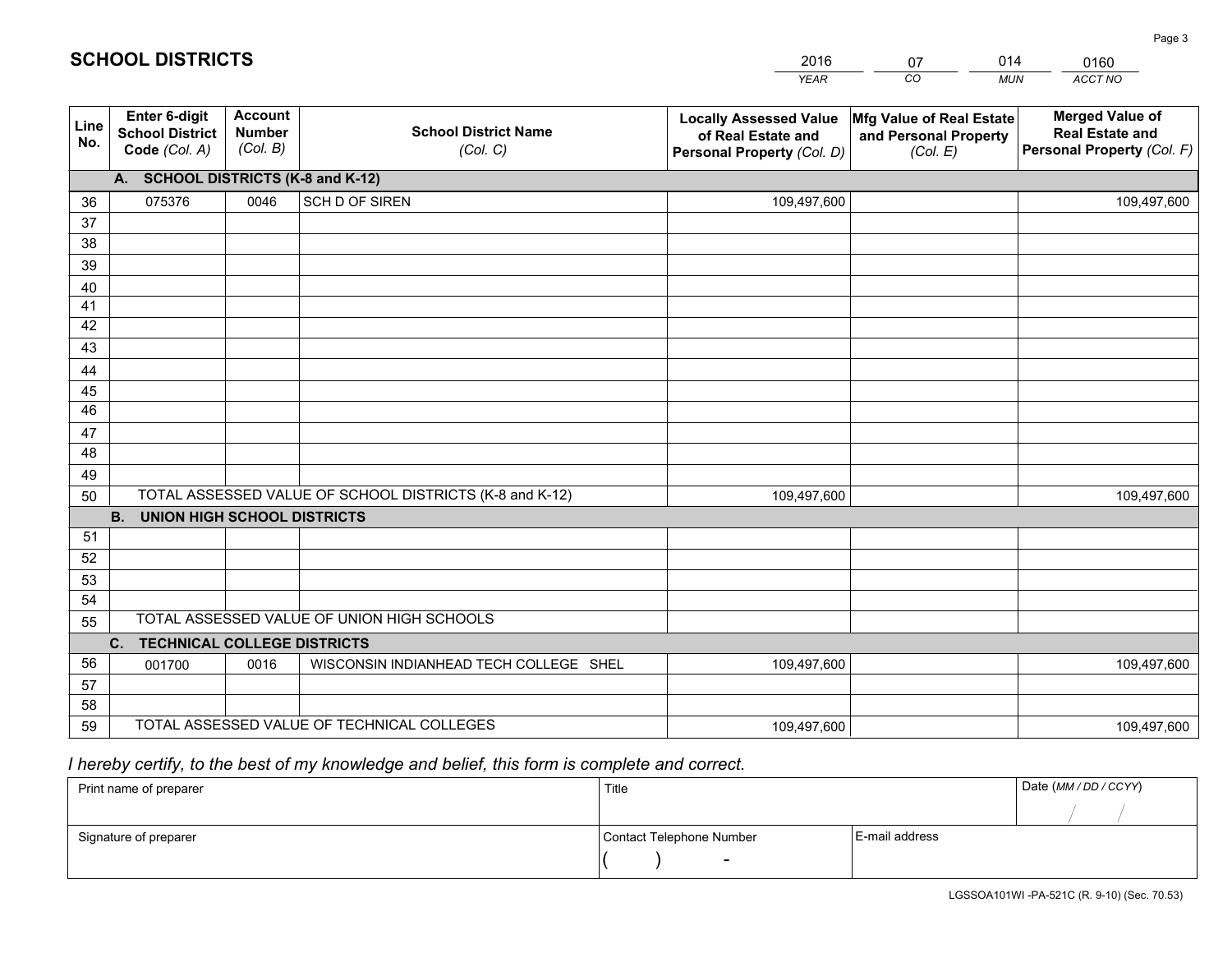#### **HIGHLIGHTS**

- 1. Complete the Statement of Assessment after the Board of Review. Reflect any changes made there.
- 2. Use black ink to complete.
- 3. Line 16 must equal Line 50, Col D.
- 4. Line 55 must equal the total of K-8 schools listed on lines 36-49. Do not include K-12 schools in this comparision.
- 5. Line 59, Col. D must equal Line 16.
- 6. Special District, School District and Technical College District values must include both real estate and personal property. Examples of Special districts are: town sanitary districts, public inland lake protection and rehabilitation districts, and metropolitan sewerage districts.
- 7. DO NOT INCLUDE Manufacturing property values.DOR will print these values on the final SOA.

LINDA TERRIAN

TOWN OF LA FOLLETTE 23928 MALONE ROAD SIREN, WI 54872 - 8911

SIREN, WI 54872 - 8911 23928 MALONE ROAD

-INDA TERRIAN<br>TOWN OF LA FOLLETTE

 8. Accuracy of this form is very important. The values reported directly affect the equalized value DOR calculates for school and special districts.

#### **Page 1:**

 If not prefilled, enter the tax year,county and municipal code,municipal type, municipal name and county name on the top of form.

Check the Amended box, if filing an amended / corrected SOA.

 Report the parcel count, acres and assessed value of taxable general property, total parcel count, (real and personal), total acres, and values from final figures set by the Board of Review.

- A. Real Estate land and improvements (buildings, etc.) is reported on lines 1 8, total line 9.
- B. Personal Property is reported on lines 11 14, Column D, total line 15.
- C. To complete this report, use the computer produced summary of the assessment roll that shows these amounts.
- D. Use whole numbers only.
- E. Add each line across and each column down to verify entries.

#### **Page 2:**

- A. Report Special Items (not subject to general property tax).
- 1. Private Forest Croplands and Managed Forest Lands are reported on lines 18,19, 20 and 21. Be sure to report assessed values **NOT** taxes.
- 2. You should have copies of the orders of entry, orders of withdrawal, etc., to update your assessment roll.
	- 3. Show hundredths of acres (e.g. 39.75).
- 4. Tax exempt lands are reported on line 22.
- 5. Omitted property and sec. 70.43, Wis. Stats., corrections of errors by assessor are reported on line 23. Report real estate and personal property separately. These should be for **prior years**, not something found on the current assessment roll after the board of review.
- B. Special District (Lines 24-35) Include the value of both real and personal property.
- The Department of Revenue (DOR) preprints much of the information regarding names and codes for schools, special districts,etc. If a district is not listed, enter the name and value only, DOR will enter the proper code.

### **Page 3 School Districts:**

Include the value of both real and personal property.

Report School District (regular, elementary, union high school, and technical college).

- 1. Regular (K-12) and Elementary (K-8) school values are reported on lines 36-49, total on line 50.
- 2. Union High School (UHS) (use only if elementary schools are listed on lines 36-49) are reported on lines 51-54. UHS total value (line 55) must equal to the total **elementary school** values reported on lines 36-49. Do notinclude K-12 schools in this comparison.
- 3. Technical College values are reported on lines 56-58, total on line 59.
- 4. Use the computer summary that shows these amounts to complete this report.

#### **This form is due the second Monday in June. File this report only after your Board of Review is complete.**

 *If you have questions: Return forms to:*

Fax number: (608) 264-6887 PO Box 8971

 Email: lgs@revenue.wi.gov Wisconsin Department of Revenue Call: (608) 261-5341 Local Government Services Section 6-97Madison WI 53708-8971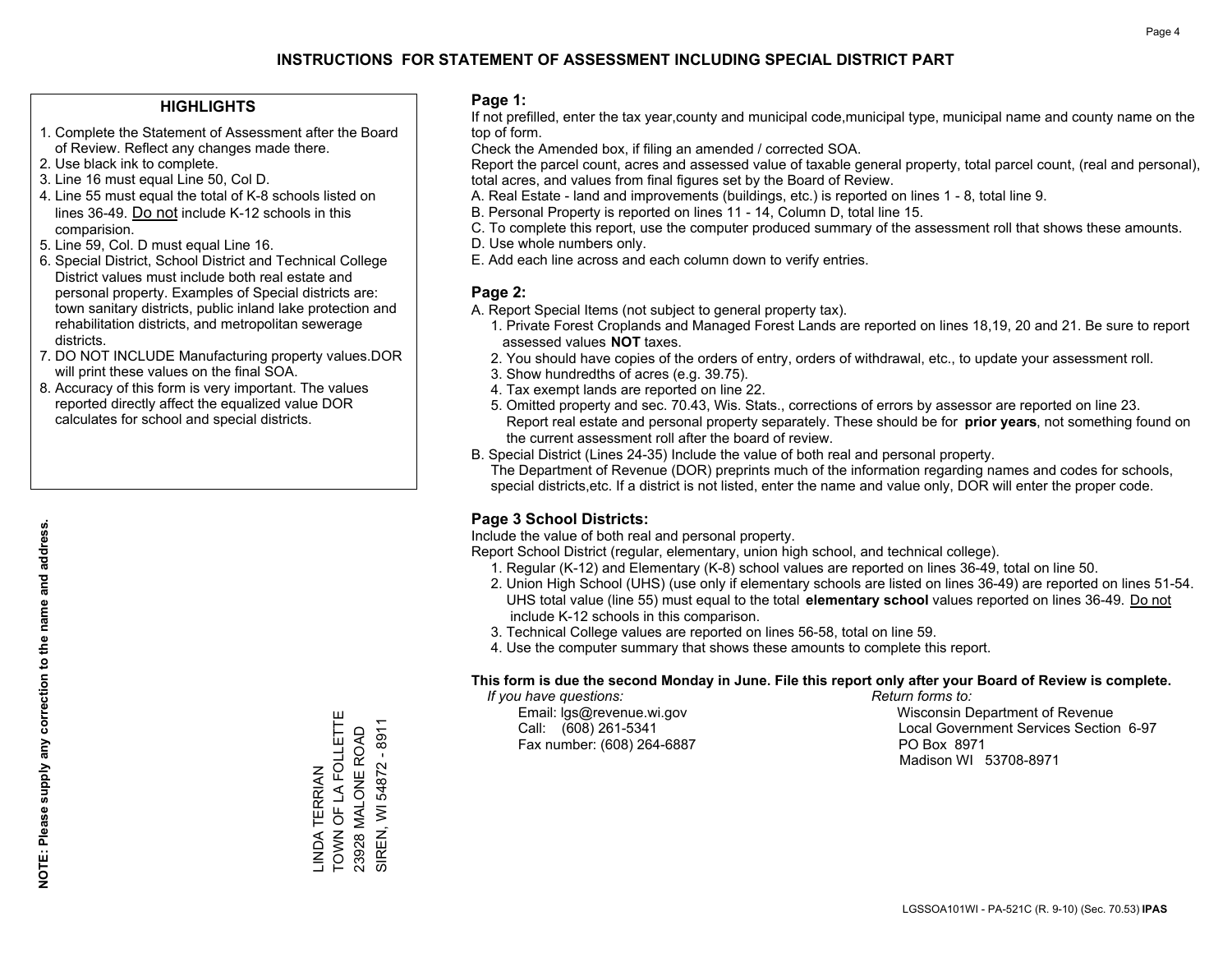**STATEMENT OF ASSESSMENT FOR 2016 FINAL - EQUATED**

*0161*1 Check if this is an Amended Return

|                | <b>FOR</b>                                 | <b>TOWN OF</b><br><b>OF</b>                                                                                                                                                                  | <b>LINCOLN</b>           |              | <b>BURNETT COUNTY</b>                                    |                         |                      | <b>WHEN COMPLETING THIS DOCUMENT</b><br>DO NOT WRITE OVER X's OR IN SHADED AREAS |
|----------------|--------------------------------------------|----------------------------------------------------------------------------------------------------------------------------------------------------------------------------------------------|--------------------------|--------------|----------------------------------------------------------|-------------------------|----------------------|----------------------------------------------------------------------------------|
|                |                                            | Town - Village - City                                                                                                                                                                        | <b>Municipality Name</b> |              | <b>County Name</b>                                       |                         |                      |                                                                                  |
|                |                                            | <b>REAL ESTATE</b>                                                                                                                                                                           |                          | PARCEL COUNT | NO. OF ACRES                                             | <b>VALUE OF</b>         | <b>VALUE OF</b>      | <b>TOTAL VALUE OF LAND</b>                                                       |
| Line<br>No.    |                                            | (See Lines 18 - 22 for<br>other Real Estate)                                                                                                                                                 |                          |              | <b>WHOLE</b><br>TOTAL LAND   IMPROVEMENTS   NUMBERS ONLY | <b>LAND</b>             | <b>IMPROVEMENTS</b>  | AND IMPROVEMENTS                                                                 |
|                |                                            |                                                                                                                                                                                              | Col. A                   | Col. B       | Col. C                                                   | Col. D                  | Col. E               | Col. F                                                                           |
| $\mathbf 1$    |                                            | <b>RESIDENTIAL - Class 1</b>                                                                                                                                                                 | 300                      | 236          | 1,305                                                    | 4,941,100               | 15,647,800           | 20,588,900                                                                       |
| 2              |                                            | <b>COMMERCIAL - Class 2</b>                                                                                                                                                                  | 2                        | 2            | 12                                                       | 40,000                  | 255,100              | 295,100                                                                          |
| 3              |                                            | MANUFACTURING - Class 3                                                                                                                                                                      | 4                        |              | 158                                                      | 400,800                 | 2,400                | 403,200                                                                          |
| $\overline{4}$ |                                            | <b>AGRICULTURAL - Class 4</b>                                                                                                                                                                | 67                       |              | 1,154                                                    | 130,600                 |                      | 130,600                                                                          |
| 5              |                                            | <b>UNDEVELOPED - Class 5</b>                                                                                                                                                                 | 127                      |              | 1,683                                                    | 804,500                 |                      | 804,500                                                                          |
| 6              | AGRICULTURAL FOREST - Class 5m             |                                                                                                                                                                                              | 27                       |              | 415                                                      | 360,600                 |                      | 360,600                                                                          |
| $\overline{7}$ |                                            | FOREST LANDS - Class 6                                                                                                                                                                       | 325                      |              | 7,515                                                    | 12,808,400              |                      | 12,808,400                                                                       |
| 8              |                                            | OTHER - Class 7                                                                                                                                                                              | 3                        | 3            | 4                                                        | 32,000                  | 211,800              | 243,800                                                                          |
| 9              |                                            | TOTAL - ALL COLUMNS                                                                                                                                                                          | 855                      | 242          | 12,246                                                   | 19,518,000              | 16,117,100           | 35,635,100                                                                       |
| 10             |                                            | NUMBER OF PERSONAL PROPERTY ACCOUNTS IN ROLL                                                                                                                                                 |                          |              | 11                                                       | <b>LOCALLY ASSESSED</b> | <b>MANUFACTURING</b> | <b>MERGED</b>                                                                    |
| 11             |                                            | BOATS AND OTHER WATERCRAFT NOT EXEMPT - Code 1                                                                                                                                               |                          |              |                                                          | 0                       | 0                    | 0                                                                                |
| 12             |                                            | MACHINERY, TOOLS AND PATTERNS - Code 2                                                                                                                                                       |                          |              |                                                          | $\mathbf 0$             | 0                    | $\mathbf 0$                                                                      |
| 13             |                                            | FURNITURE, FIXTURES AND EQUIPMENT - Code 3                                                                                                                                                   |                          |              |                                                          | 9,300                   | 0                    | 9,300                                                                            |
| 14             |                                            | ALL OTHER PERSONAL PROPERTY NOT EXEMPT - Codes 4A, 4B, 4C                                                                                                                                    |                          |              |                                                          | 137,100                 | 0                    | 137,100                                                                          |
| 15             |                                            | TOTAL OF PERSONAL PROPERTY NOT EXEMPT (Total of Lines 11-14)                                                                                                                                 |                          |              |                                                          | 146,400                 | 0                    | 146,400                                                                          |
| 16             |                                            | AGGREGATE ASSESSED VALUE OF ALL PROPERTY SUBJECT TO THE GENERAL PROPERTY TAX (Total of Lines 9F and 15F)<br>MUST EQUAL TOTAL VALUE OF THE SCHOOL DISTRICTS (K-12 PLUS K-8) - Line 50, Col. F |                          |              |                                                          |                         |                      | 35,781,500                                                                       |
| 17             | Name of Assessor<br><b>BOARD OF REVIEW</b> |                                                                                                                                                                                              |                          |              |                                                          |                         | Telephone #          |                                                                                  |
|                |                                            | DATE OF FINAL ADJOURNMENT                                                                                                                                                                    | 05/21/2016               |              | <b>BOB IRWIN</b>                                         |                         |                      | (715) 235-6941                                                                   |

*CO*

*MUN*

*ACCT NO*

*<sup>07</sup> <sup>016</sup>*

REMARKS

The Assessment Ratio to be used in calculating the estimated Fair Market Value on tax bills for this tax district is 1.01750082<br>This ratio should be used to convert assessed values to "Calculate Equalized Values" in Step 1 Commission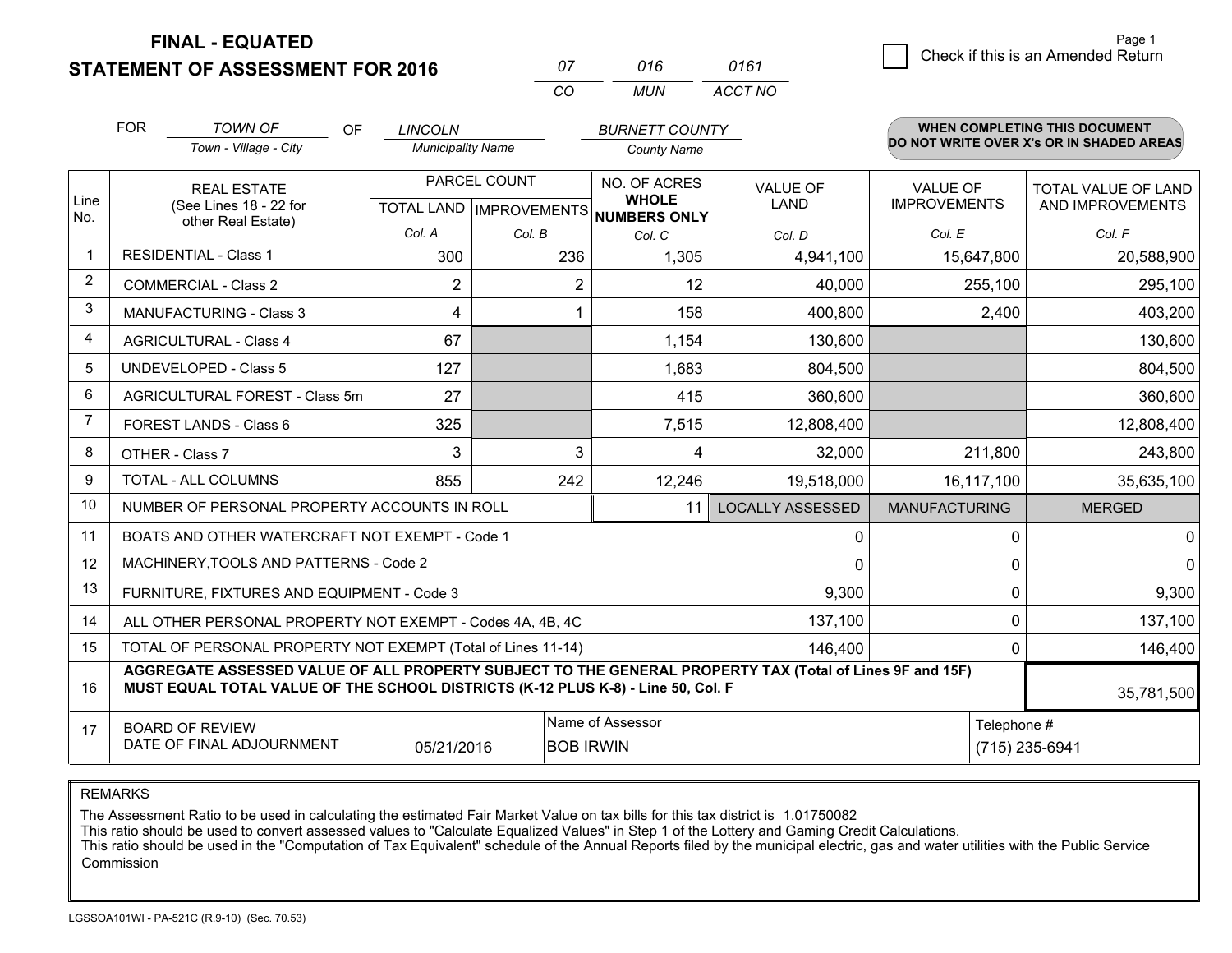*YEAR CO MUN ACCT NO* <sup>2016</sup> <sup>07</sup> <sup>016</sup> <sup>0161</sup>

Do not confuse FOREST LANDS (Line 7) with FOREST CROPS (in this section) - They are **NOT** the same

|    |                                                               |                 |  | Private Forest Crop - Reg Class @ 10¢ per acre                                 |                    |                                                               | Private Forest Crop - Reg Class @ \$2.52 per acre                            |  |                    |  |
|----|---------------------------------------------------------------|-----------------|--|--------------------------------------------------------------------------------|--------------------|---------------------------------------------------------------|------------------------------------------------------------------------------|--|--------------------|--|
| 18 | (a) PARCELS                                                   | (b) ACRES       |  | (c) ASSESSED VALUE                                                             |                    | (d) PARCELS                                                   | (e) ACRES                                                                    |  | (f) ASSESSED VALUE |  |
|    |                                                               |                 |  |                                                                                |                    |                                                               | 40                                                                           |  | 80.000             |  |
|    |                                                               |                 |  | Private Forest Crop - Special Class @ 20¢ per acre                             |                    |                                                               | Entered Before 2005 Managed Forest - Ferrous Mining CLOSED @ \$8.27 per acre |  |                    |  |
| 19 | (a) PARCELS                                                   | (b) ACRES       |  | (c) ASSESSED VALUE                                                             |                    | (d) PARCELS                                                   | (e) ACRES                                                                    |  | (f) ASSESSED VALUE |  |
|    |                                                               |                 |  |                                                                                |                    |                                                               |                                                                              |  |                    |  |
|    |                                                               |                 |  | Entered Before 2005 Managed Forest - OPEN @ \$.79 per acre                     |                    |                                                               | Entered Before 2005 Managed Forest - CLOSED @ \$1.87 per acre                |  |                    |  |
| 20 | (a) PARCELS                                                   | (b) ACRES       |  | (c) ASSESSED VALUE                                                             |                    | (d) PARCELS                                                   | (e) ACRES                                                                    |  | (f) ASSESSED VALUE |  |
|    | 22                                                            | 776.44          |  | 1,552,900                                                                      |                    | 9<br>309                                                      |                                                                              |  | 571,000            |  |
|    | Entered After 2004 Managed Forest - OPEN @<br>\$2.14 per acre |                 |  |                                                                                |                    | Entered After 2004 Managed Forest - CLOSED @ \$10.68 per acre |                                                                              |  |                    |  |
| 21 | (a) PARCELS                                                   | (b) ACRES       |  |                                                                                | (c) ASSESSED VALUE |                                                               | (d) PARCELS<br>(e) ACRES                                                     |  | (f) ASSESSED VALUE |  |
|    |                                                               |                 |  |                                                                                |                    |                                                               |                                                                              |  |                    |  |
|    | 8                                                             | 270             |  | 534,400                                                                        |                    | 18                                                            | 570.22                                                                       |  | 1,120,400          |  |
| 22 | (a) County Forest Cropland Acres                              |                 |  | (b) Federal Acres                                                              |                    | (d) County (NOT FOREST CROP) Acres<br>(c) State Acres         |                                                                              |  | (e) Other Acres    |  |
|    | 3,720.02                                                      |                 |  |                                                                                |                    | 4,147.57                                                      | 529.93                                                                       |  | 159.47             |  |
|    |                                                               |                 |  | Assessed Value of Omitted Property From Prior Years (Sec. 70.44)               |                    |                                                               | Assessed Value of Sec. 70.43 Corrections of Errors by Assessors              |  |                    |  |
| 23 |                                                               | (a) REAL ESTATE |  | (b) PERSONAL                                                                   |                    |                                                               | (c1) REAL ESTATE                                                             |  | (c2) PERSONAL      |  |
|    |                                                               |                 |  |                                                                                |                    |                                                               |                                                                              |  |                    |  |
|    |                                                               |                 |  | Manufacturing Equated Value of Omitted Property From Prior Years (Sec. 70.995) |                    |                                                               | Mfg. Equated Value of Sec.70.43 Corrections of Errors by Assessors           |  |                    |  |
|    | (d) REAL ESTATE                                               |                 |  | (e) PERSONAL                                                                   |                    |                                                               | (f1) REAL ESTATE                                                             |  | (f2) PERSONAL      |  |
|    |                                                               |                 |  |                                                                                |                    |                                                               |                                                                              |  |                    |  |

## **SPECIAL DISTRICTS**

| Line<br>No. | Enter 6-digit<br>Special District | <b>Account</b><br><b>Number</b> | <b>Special District Name</b> | <b>Locally Assessed Value</b><br>of Real Estate and | Mfg Value of Real Estate<br>and Personal Property | <b>Merged Value of</b><br><b>Real Estate and</b> |
|-------------|-----------------------------------|---------------------------------|------------------------------|-----------------------------------------------------|---------------------------------------------------|--------------------------------------------------|
|             | Code (Col. A)                     | (Col. B)                        | (Col. C)                     | Personal Property (Col. D)                          | (Col. E)                                          | Personal Property (Col. F)                       |
| 24          |                                   |                                 |                              |                                                     |                                                   |                                                  |
| 25          |                                   |                                 |                              |                                                     |                                                   |                                                  |
| 26          |                                   |                                 |                              |                                                     |                                                   |                                                  |
| 27          |                                   |                                 |                              |                                                     |                                                   |                                                  |
| 28          |                                   |                                 |                              |                                                     |                                                   |                                                  |
| 29          |                                   |                                 |                              |                                                     |                                                   |                                                  |
| 30          |                                   |                                 |                              |                                                     |                                                   |                                                  |
| 31          |                                   |                                 |                              |                                                     |                                                   |                                                  |
| 32          |                                   |                                 |                              |                                                     |                                                   |                                                  |
| 33          |                                   |                                 |                              |                                                     |                                                   |                                                  |
| 34          |                                   |                                 |                              |                                                     |                                                   |                                                  |
| 35          |                                   |                                 |                              |                                                     |                                                   |                                                  |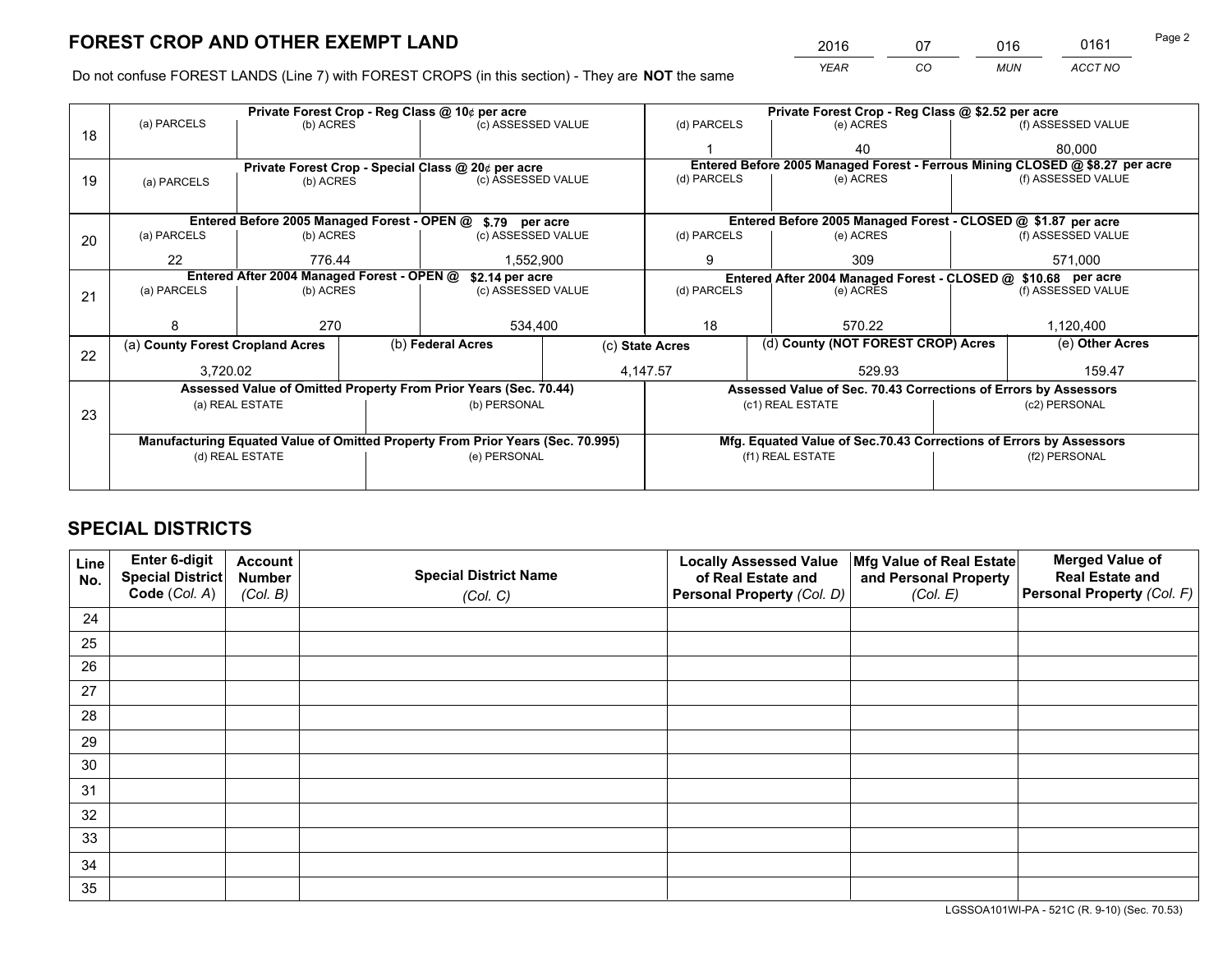|             |                                                                 |                                             |                                                         | <b>YEAR</b>                                                                       | CO<br><b>MUN</b>                                              | ACCT NO                                                                        |
|-------------|-----------------------------------------------------------------|---------------------------------------------|---------------------------------------------------------|-----------------------------------------------------------------------------------|---------------------------------------------------------------|--------------------------------------------------------------------------------|
| Line<br>No. | <b>Enter 6-digit</b><br><b>School District</b><br>Code (Col. A) | <b>Account</b><br><b>Number</b><br>(Col. B) | <b>School District Name</b><br>(Col. C)                 | <b>Locally Assessed Value</b><br>of Real Estate and<br>Personal Property (Col. D) | Mfg Value of Real Estate<br>and Personal Property<br>(Col. E) | <b>Merged Value of</b><br><b>Real Estate and</b><br>Personal Property (Col. F) |
|             | A. SCHOOL DISTRICTS (K-8 and K-12)                              |                                             |                                                         |                                                                                   |                                                               |                                                                                |
| 36          | 072233                                                          | 0045                                        | SCH D OF GRANTSBURG                                     | 10,184,700                                                                        | 403,200                                                       | 10,587,900                                                                     |
| 37          | 075376                                                          | 0046                                        | SCH D OF SIREN                                          | 457,900                                                                           |                                                               | 457,900                                                                        |
| 38          | 076293                                                          | 0047                                        | <b>SCH D OF WEBSTER</b>                                 | 24,735,700                                                                        |                                                               | 24,735,700                                                                     |
| 39          |                                                                 |                                             |                                                         |                                                                                   |                                                               |                                                                                |
| 40          |                                                                 |                                             |                                                         |                                                                                   |                                                               |                                                                                |
| 41          |                                                                 |                                             |                                                         |                                                                                   |                                                               |                                                                                |
| 42          |                                                                 |                                             |                                                         |                                                                                   |                                                               |                                                                                |
| 43          |                                                                 |                                             |                                                         |                                                                                   |                                                               |                                                                                |
| 44          |                                                                 |                                             |                                                         |                                                                                   |                                                               |                                                                                |
| 45<br>46    |                                                                 |                                             |                                                         |                                                                                   |                                                               |                                                                                |
|             |                                                                 |                                             |                                                         |                                                                                   |                                                               |                                                                                |
| 47<br>48    |                                                                 |                                             |                                                         |                                                                                   |                                                               |                                                                                |
| 49          |                                                                 |                                             |                                                         |                                                                                   |                                                               |                                                                                |
| 50          |                                                                 |                                             | TOTAL ASSESSED VALUE OF SCHOOL DISTRICTS (K-8 and K-12) | 35,378,300                                                                        | 403,200                                                       | 35,781,500                                                                     |
|             | <b>B.</b><br><b>UNION HIGH SCHOOL DISTRICTS</b>                 |                                             |                                                         |                                                                                   |                                                               |                                                                                |
| 51          |                                                                 |                                             |                                                         |                                                                                   |                                                               |                                                                                |
| 52          |                                                                 |                                             |                                                         |                                                                                   |                                                               |                                                                                |
| 53          |                                                                 |                                             |                                                         |                                                                                   |                                                               |                                                                                |
| 54          |                                                                 |                                             |                                                         |                                                                                   |                                                               |                                                                                |
| 55          |                                                                 |                                             | TOTAL ASSESSED VALUE OF UNION HIGH SCHOOLS              |                                                                                   |                                                               |                                                                                |
|             | C.<br><b>TECHNICAL COLLEGE DISTRICTS</b>                        |                                             |                                                         |                                                                                   |                                                               |                                                                                |
| 56          | 001700                                                          | 0016                                        | WISCONSIN INDIANHEAD TECH COLLEGE SHEL                  | 35,378,300                                                                        | 403,200                                                       | 35,781,500                                                                     |
| 57          |                                                                 |                                             |                                                         |                                                                                   |                                                               |                                                                                |
| 58          |                                                                 |                                             |                                                         |                                                                                   |                                                               |                                                                                |
| 59          |                                                                 |                                             | TOTAL ASSESSED VALUE OF TECHNICAL COLLEGES              | 35,378,300                                                                        | 403,200                                                       | 35,781,500                                                                     |

07

016

 *I hereby certify, to the best of my knowledge and belief, this form is complete and correct.*

**SCHOOL DISTRICTS**

| Print name of preparer | Title                    | Date (MM / DD / CCYY) |  |
|------------------------|--------------------------|-----------------------|--|
|                        |                          |                       |  |
| Signature of preparer  | Contact Telephone Number | E-mail address        |  |
|                        | $\overline{\phantom{0}}$ |                       |  |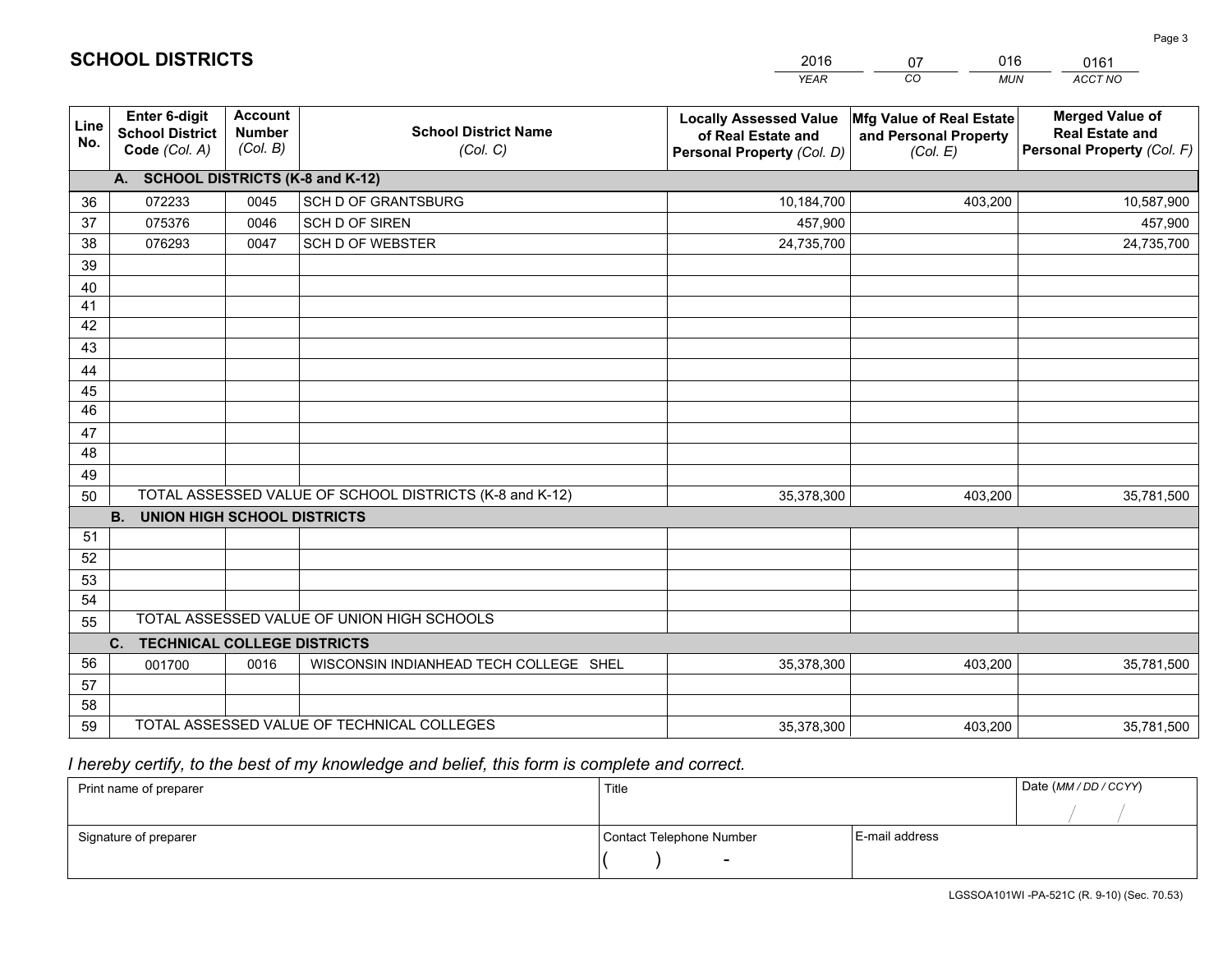#### **HIGHLIGHTS**

- 1. Complete the Statement of Assessment after the Board of Review. Reflect any changes made there.
- 2. Use black ink to complete.
- 3. Line 16 must equal Line 50, Col D.
- 4. Line 55 must equal the total of K-8 schools listed on lines 36-49. Do not include K-12 schools in this comparision.
- 5. Line 59, Col. D must equal Line 16.
- 6. Special District, School District and Technical College District values must include both real estate and personal property. Examples of Special districts are: town sanitary districts, public inland lake protection and rehabilitation districts, and metropolitan sewerage districts.
- 7. DO NOT INCLUDE Manufacturing property values.DOR will print these values on the final SOA.

WANDA WASHKUHN TOWN OF LINCOLN

WANDA WASHKUHN<br>TOWN OF LINCOLN

PO BOX 296

**PO BOX 296** 

WEBSTER, WI 54893 - 0296

**WEBSTER, WI 54893 - 0296** 

 8. Accuracy of this form is very important. The values reported directly affect the equalized value DOR calculates for school and special districts.

#### **Page 1:**

 If not prefilled, enter the tax year,county and municipal code,municipal type, municipal name and county name on the top of form.

Check the Amended box, if filing an amended / corrected SOA.

 Report the parcel count, acres and assessed value of taxable general property, total parcel count, (real and personal), total acres, and values from final figures set by the Board of Review.

- A. Real Estate land and improvements (buildings, etc.) is reported on lines 1 8, total line 9.
- B. Personal Property is reported on lines 11 14, Column D, total line 15.
- C. To complete this report, use the computer produced summary of the assessment roll that shows these amounts.
- D. Use whole numbers only.
- E. Add each line across and each column down to verify entries.

#### **Page 2:**

- A. Report Special Items (not subject to general property tax).
- 1. Private Forest Croplands and Managed Forest Lands are reported on lines 18,19, 20 and 21. Be sure to report assessed values **NOT** taxes.
- 2. You should have copies of the orders of entry, orders of withdrawal, etc., to update your assessment roll.
	- 3. Show hundredths of acres (e.g. 39.75).
- 4. Tax exempt lands are reported on line 22.
- 5. Omitted property and sec. 70.43, Wis. Stats., corrections of errors by assessor are reported on line 23. Report real estate and personal property separately. These should be for **prior years**, not something found on the current assessment roll after the board of review.
- B. Special District (Lines 24-35) Include the value of both real and personal property.
- The Department of Revenue (DOR) preprints much of the information regarding names and codes for schools, special districts,etc. If a district is not listed, enter the name and value only, DOR will enter the proper code.

### **Page 3 School Districts:**

Include the value of both real and personal property.

Report School District (regular, elementary, union high school, and technical college).

- 1. Regular (K-12) and Elementary (K-8) school values are reported on lines 36-49, total on line 50.
- 2. Union High School (UHS) (use only if elementary schools are listed on lines 36-49) are reported on lines 51-54. UHS total value (line 55) must equal to the total **elementary school** values reported on lines 36-49. Do notinclude K-12 schools in this comparison.
- 3. Technical College values are reported on lines 56-58, total on line 59.
- 4. Use the computer summary that shows these amounts to complete this report.

#### **This form is due the second Monday in June. File this report only after your Board of Review is complete.**

 *If you have questions: Return forms to:*

Fax number: (608) 264-6887 PO Box 8971

 Email: lgs@revenue.wi.gov Wisconsin Department of Revenue Call: (608) 261-5341 Local Government Services Section 6-97Madison WI 53708-8971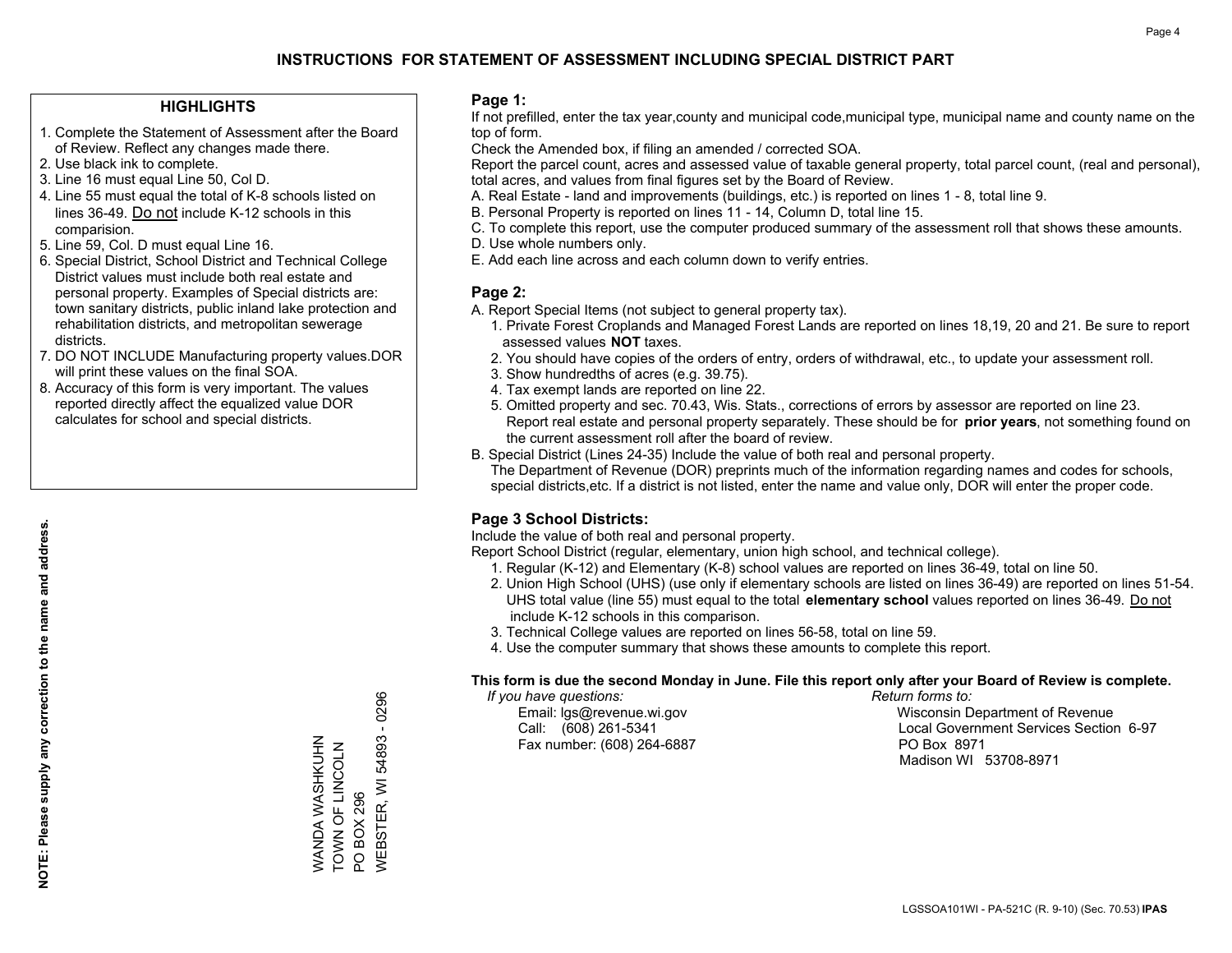**FINAL - EQUATED**

**STATEMENT OF ASSESSMENT FOR 2016** 

| $^{\prime\prime}$ | ก18 | ก162    |
|-------------------|-----|---------|
| $\cdots$          | MUN | ACCT NO |

|                | <b>FOR</b>                                                                                                                                                                                                  | <b>TOWN OF</b><br><b>OF</b>                                  | <b>MEENON</b>                                  |        | <b>BURNETT COUNTY</b>                    |                                |                                        | <b>WHEN COMPLETING THIS DOCUMENT</b>           |  |
|----------------|-------------------------------------------------------------------------------------------------------------------------------------------------------------------------------------------------------------|--------------------------------------------------------------|------------------------------------------------|--------|------------------------------------------|--------------------------------|----------------------------------------|------------------------------------------------|--|
|                |                                                                                                                                                                                                             | Town - Village - City                                        | <b>Municipality Name</b>                       |        | <b>County Name</b>                       |                                |                                        | DO NOT WRITE OVER X's OR IN SHADED AREAS       |  |
| Line           |                                                                                                                                                                                                             | <b>REAL ESTATE</b><br>(See Lines 18 - 22 for                 | PARCEL COUNT<br><b>TOTAL LAND IMPROVEMENTS</b> |        | NO. OF ACRES<br><b>WHOLE</b>             | <b>VALUE OF</b><br><b>LAND</b> | <b>VALUE OF</b><br><b>IMPROVEMENTS</b> | <b>TOTAL VALUE OF LAND</b><br>AND IMPROVEMENTS |  |
| No.            |                                                                                                                                                                                                             | other Real Estate)                                           | Col. A                                         | Col. B | <b>NUMBERS ONLY</b><br>Col. C            | Col. D                         | Col. E                                 | Col. F                                         |  |
| -1             |                                                                                                                                                                                                             | <b>RESIDENTIAL - Class 1</b>                                 | 1,332                                          | 977    | 3,078                                    | 43,930,000                     | 79,141,400                             | 123,071,400                                    |  |
| 2              |                                                                                                                                                                                                             | <b>COMMERCIAL - Class 2</b>                                  | 45                                             | 40     | 196                                      | 1,462,500                      | 3,298,900                              | 4,761,400                                      |  |
| 3              |                                                                                                                                                                                                             | <b>MANUFACTURING - Class 3</b>                               | $\Omega$                                       | 0      | $\Omega$                                 | 0                              | 0                                      | $\Omega$                                       |  |
| 4              |                                                                                                                                                                                                             | <b>AGRICULTURAL - Class 4</b>                                | 106                                            |        | 2,008                                    | 303,300                        |                                        | 303,300                                        |  |
| 5              |                                                                                                                                                                                                             | <b>UNDEVELOPED - Class 5</b>                                 | 401                                            |        | 4,992                                    | 1,970,900                      |                                        | 1,970,900                                      |  |
| 6              |                                                                                                                                                                                                             | AGRICULTURAL FOREST - Class 5m                               | 67                                             |        | 903                                      | 889,400                        |                                        | 889,400                                        |  |
| $\overline{7}$ |                                                                                                                                                                                                             | FOREST LANDS - Class 6                                       | 430                                            |        | 6,569                                    | 13,412,400                     |                                        | 13,412,400                                     |  |
| 8              |                                                                                                                                                                                                             | OTHER - Class 7                                              | 12                                             | 12     | 18                                       | 72,000                         | 708,200                                | 780,200                                        |  |
| 9              |                                                                                                                                                                                                             | TOTAL - ALL COLUMNS                                          | 2,393                                          | 1,029  | 17,764                                   | 62,040,500                     | 83,148,500                             | 145,189,000                                    |  |
| 10             |                                                                                                                                                                                                             | NUMBER OF PERSONAL PROPERTY ACCOUNTS IN ROLL                 |                                                |        | 56                                       | <b>LOCALLY ASSESSED</b>        | <b>MANUFACTURING</b>                   | <b>MERGED</b>                                  |  |
| 11             |                                                                                                                                                                                                             | BOATS AND OTHER WATERCRAFT NOT EXEMPT - Code 1               |                                                |        |                                          | 700                            | $\Omega$                               | 700                                            |  |
| 12             |                                                                                                                                                                                                             | MACHINERY, TOOLS AND PATTERNS - Code 2                       |                                                |        |                                          | 16,700                         | 0                                      | 16,700                                         |  |
| 13             |                                                                                                                                                                                                             | FURNITURE, FIXTURES AND EQUIPMENT - Code 3                   |                                                |        |                                          | 203,000                        | 0                                      | 203,000                                        |  |
| 14             |                                                                                                                                                                                                             | ALL OTHER PERSONAL PROPERTY NOT EXEMPT - Codes 4A, 4B, 4C    |                                                |        |                                          | 550,800                        | 0                                      | 550,800                                        |  |
| 15             |                                                                                                                                                                                                             | TOTAL OF PERSONAL PROPERTY NOT EXEMPT (Total of Lines 11-14) |                                                |        |                                          | 771,200                        | $\Omega$                               | 771,200                                        |  |
| 16             | AGGREGATE ASSESSED VALUE OF ALL PROPERTY SUBJECT TO THE GENERAL PROPERTY TAX (Total of Lines 9F and 15F)<br>MUST EQUAL TOTAL VALUE OF THE SCHOOL DISTRICTS (K-12 PLUS K-8) - Line 50, Col. F<br>145,960,200 |                                                              |                                                |        |                                          |                                |                                        |                                                |  |
| 17             |                                                                                                                                                                                                             | <b>BOARD OF REVIEW</b><br>DATE OF FINAL ADJOURNMENT          | 05/17/2016                                     |        | Name of Assessor<br><b>ROBERT PARDUN</b> | Telephone #<br>(715) 866-4245  |                                        |                                                |  |

REMARKS

The Assessment Ratio to be used in calculating the estimated Fair Market Value on tax bills for this tax district is 1.06830997<br>This ratio should be used to convert assessed values to "Calculate Equalized Values" in Step 1 Commission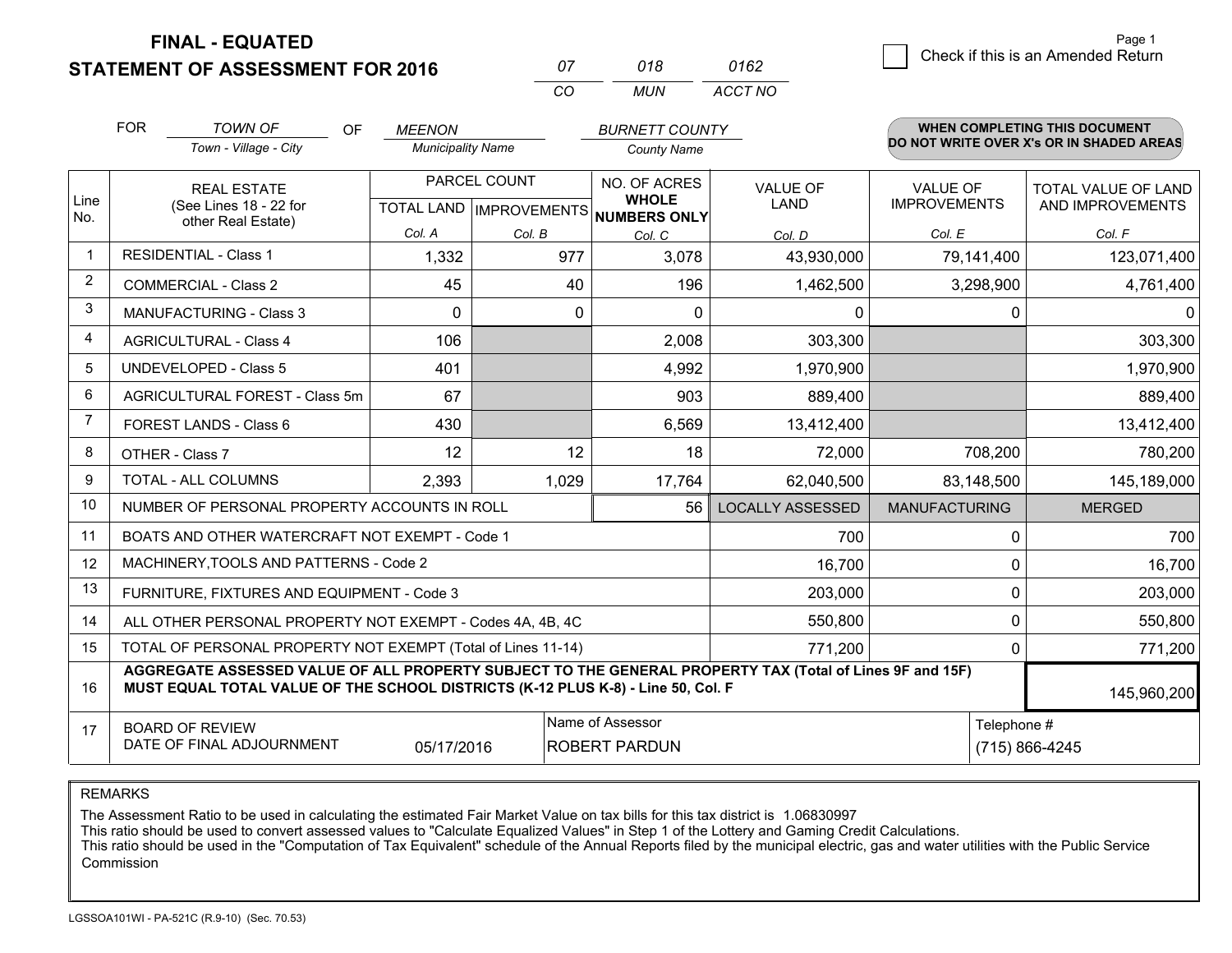*YEAR CO MUN ACCT NO* <sup>2016</sup> <sup>07</sup> <sup>018</sup> <sup>0162</sup>

Do not confuse FOREST LANDS (Line 7) with FOREST CROPS (in this section) - They are **NOT** the same

|    | Private Forest Crop - Reg Class @ 10¢ per acre                                 |                                                   |                    |                    |                                                                    | Private Forest Crop - Reg Class @ \$2.52 per acre                                                    |             |               |                    |                    |
|----|--------------------------------------------------------------------------------|---------------------------------------------------|--------------------|--------------------|--------------------------------------------------------------------|------------------------------------------------------------------------------------------------------|-------------|---------------|--------------------|--------------------|
| 18 | (a) PARCELS<br>(b) ACRES                                                       |                                                   | (c) ASSESSED VALUE |                    | (d) PARCELS                                                        |                                                                                                      | (e) ACRES   |               | (f) ASSESSED VALUE |                    |
|    |                                                                                |                                                   |                    |                    |                                                                    |                                                                                                      |             |               |                    |                    |
|    | Private Forest Crop - Special Class @ 20¢ per acre                             |                                                   |                    |                    |                                                                    | Entered Before 2005 Managed Forest - Ferrous Mining CLOSED @ \$8.27 per acre                         |             |               |                    |                    |
| 19 | (a) PARCELS                                                                    | (b) ACRES                                         |                    | (c) ASSESSED VALUE |                                                                    | (d) PARCELS                                                                                          |             | (e) ACRES     |                    | (f) ASSESSED VALUE |
|    |                                                                                |                                                   |                    |                    |                                                                    |                                                                                                      |             |               |                    |                    |
|    | Entered Before 2005 Managed Forest - OPEN @ \$.79 per acre                     |                                                   |                    |                    |                                                                    | Entered Before 2005 Managed Forest - CLOSED @ \$1.87 per acre                                        |             |               |                    |                    |
| 20 | (a) PARCELS                                                                    | (b) ACRES                                         |                    | (c) ASSESSED VALUE |                                                                    | (d) PARCELS                                                                                          |             | (e) ACRES     |                    | (f) ASSESSED VALUE |
|    | 12                                                                             | 328.5                                             |                    | 430,600            |                                                                    | 9                                                                                                    |             | 280.77        |                    | 389,300            |
|    | Entered After 2004 Managed Forest - OPEN @<br>\$2.14 per acre                  |                                                   |                    |                    | Entered After 2004 Managed Forest - CLOSED @ \$10.68 per acre      |                                                                                                      |             |               |                    |                    |
| 21 | (a) PARCELS                                                                    | (c) ASSESSED VALUE<br>(b) ACRES<br>120<br>217,200 |                    |                    |                                                                    |                                                                                                      | (d) PARCELS | (e) ACRES     |                    | (f) ASSESSED VALUE |
|    |                                                                                |                                                   |                    |                    |                                                                    |                                                                                                      |             |               |                    |                    |
|    |                                                                                |                                                   |                    |                    |                                                                    |                                                                                                      |             | 18            |                    | 36,900             |
|    | (a) County Forest Cropland Acres                                               |                                                   |                    | (b) Federal Acres  |                                                                    | (d) County (NOT FOREST CROP) Acres<br>(c) State Acres                                                |             |               | (e) Other Acres    |                    |
| 22 |                                                                                |                                                   |                    | 46.27              |                                                                    | 137.39<br>1.550.21                                                                                   |             |               | 242.24             |                    |
|    | Assessed Value of Omitted Property From Prior Years (Sec. 70.44)               |                                                   |                    |                    |                                                                    |                                                                                                      |             |               |                    |                    |
|    | (a) REAL ESTATE                                                                |                                                   |                    |                    |                                                                    | Assessed Value of Sec. 70.43 Corrections of Errors by Assessors<br>(c1) REAL ESTATE<br>(c2) PERSONAL |             |               |                    |                    |
| 23 |                                                                                |                                                   |                    | (b) PERSONAL       |                                                                    |                                                                                                      |             |               |                    |                    |
|    |                                                                                |                                                   |                    |                    |                                                                    |                                                                                                      |             |               |                    |                    |
|    | Manufacturing Equated Value of Omitted Property From Prior Years (Sec. 70.995) |                                                   |                    |                    | Mfg. Equated Value of Sec.70.43 Corrections of Errors by Assessors |                                                                                                      |             |               |                    |                    |
|    | (d) REAL ESTATE                                                                |                                                   |                    | (e) PERSONAL       |                                                                    | (f1) REAL ESTATE                                                                                     |             | (f2) PERSONAL |                    |                    |
|    |                                                                                |                                                   |                    |                    |                                                                    |                                                                                                      |             |               |                    |                    |

## **SPECIAL DISTRICTS**

| Line<br>No. | Enter 6-digit<br><b>Special District</b><br>Code (Col. A) | <b>Account</b><br><b>Number</b><br>(Col. B) | <b>Special District Name</b><br>(Col. C)  | <b>Locally Assessed Value</b><br>of Real Estate and<br>Personal Property (Col. D) | Mfg Value of Real Estate<br>and Personal Property<br>(Col. E) | <b>Merged Value of</b><br><b>Real Estate and</b><br>Personal Property (Col. F) |
|-------------|-----------------------------------------------------------|---------------------------------------------|-------------------------------------------|-----------------------------------------------------------------------------------|---------------------------------------------------------------|--------------------------------------------------------------------------------|
| 24          | 078020                                                    | 0045                                        | <b>CLAM LAKES REHABILITATION DISTRICT</b> | 34,363,300                                                                        |                                                               | 34,363,300                                                                     |
| 25          |                                                           |                                             |                                           |                                                                                   |                                                               |                                                                                |
| 26          |                                                           |                                             |                                           |                                                                                   |                                                               |                                                                                |
| 27          |                                                           |                                             |                                           |                                                                                   |                                                               |                                                                                |
| 28          |                                                           |                                             |                                           |                                                                                   |                                                               |                                                                                |
| 29          |                                                           |                                             |                                           |                                                                                   |                                                               |                                                                                |
| 30          |                                                           |                                             |                                           |                                                                                   |                                                               |                                                                                |
| 31          |                                                           |                                             |                                           |                                                                                   |                                                               |                                                                                |
| 32          |                                                           |                                             |                                           |                                                                                   |                                                               |                                                                                |
| 33          |                                                           |                                             |                                           |                                                                                   |                                                               |                                                                                |
| 34          |                                                           |                                             |                                           |                                                                                   |                                                               |                                                                                |
| 35          |                                                           |                                             |                                           |                                                                                   |                                                               |                                                                                |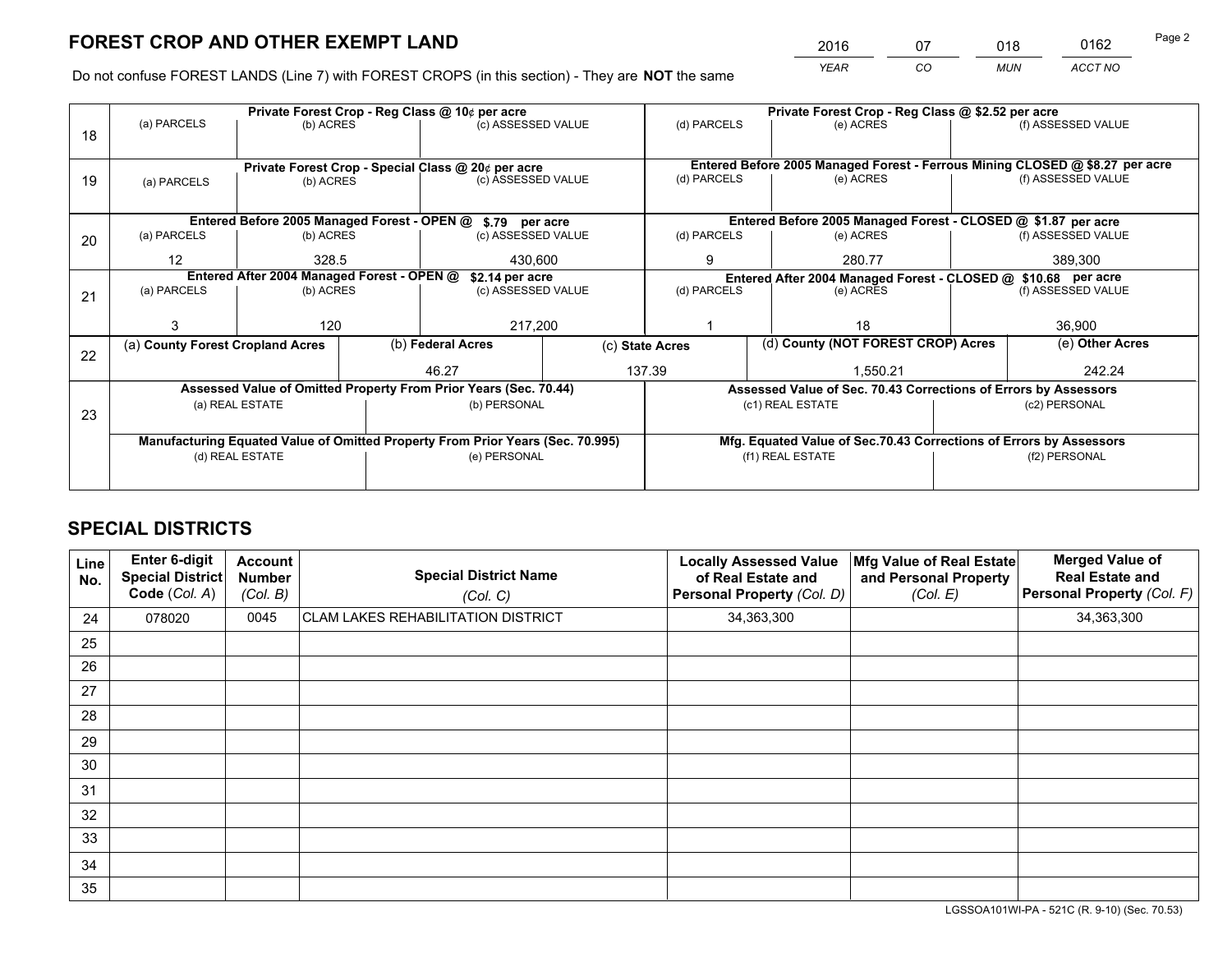|             |                                                                                                            |                                             |                                            | <b>YEAR</b>                                                                       | CO<br><b>MUN</b>                                              | ACCT NO                                                                        |  |  |
|-------------|------------------------------------------------------------------------------------------------------------|---------------------------------------------|--------------------------------------------|-----------------------------------------------------------------------------------|---------------------------------------------------------------|--------------------------------------------------------------------------------|--|--|
| Line<br>No. | <b>Enter 6-digit</b><br><b>School District</b><br>Code (Col. A)                                            | <b>Account</b><br><b>Number</b><br>(Col. B) | <b>School District Name</b><br>(Col. C)    | <b>Locally Assessed Value</b><br>of Real Estate and<br>Personal Property (Col. D) | Mfg Value of Real Estate<br>and Personal Property<br>(Col. E) | <b>Merged Value of</b><br><b>Real Estate and</b><br>Personal Property (Col. F) |  |  |
|             | A. SCHOOL DISTRICTS (K-8 and K-12)                                                                         |                                             |                                            |                                                                                   |                                                               |                                                                                |  |  |
| 36          | 075376                                                                                                     | 0046                                        | SCH D OF SIREN                             | 26,898,200                                                                        |                                                               | 26,898,200                                                                     |  |  |
| 37          | 076293                                                                                                     | 0047                                        | <b>SCH D OF WEBSTER</b>                    | 119,062,000                                                                       |                                                               | 119,062,000                                                                    |  |  |
| 38          |                                                                                                            |                                             |                                            |                                                                                   |                                                               |                                                                                |  |  |
| 39          |                                                                                                            |                                             |                                            |                                                                                   |                                                               |                                                                                |  |  |
| 40          |                                                                                                            |                                             |                                            |                                                                                   |                                                               |                                                                                |  |  |
| 41          |                                                                                                            |                                             |                                            |                                                                                   |                                                               |                                                                                |  |  |
| 42          |                                                                                                            |                                             |                                            |                                                                                   |                                                               |                                                                                |  |  |
| 43          |                                                                                                            |                                             |                                            |                                                                                   |                                                               |                                                                                |  |  |
| 44          |                                                                                                            |                                             |                                            |                                                                                   |                                                               |                                                                                |  |  |
| 45<br>46    |                                                                                                            |                                             |                                            |                                                                                   |                                                               |                                                                                |  |  |
|             |                                                                                                            |                                             |                                            |                                                                                   |                                                               |                                                                                |  |  |
| 47<br>48    |                                                                                                            |                                             |                                            |                                                                                   |                                                               |                                                                                |  |  |
| 49          |                                                                                                            |                                             |                                            |                                                                                   |                                                               |                                                                                |  |  |
| 50          |                                                                                                            |                                             |                                            | 145,960,200                                                                       |                                                               | 145,960,200                                                                    |  |  |
|             | TOTAL ASSESSED VALUE OF SCHOOL DISTRICTS (K-8 and K-12)<br><b>B.</b><br><b>UNION HIGH SCHOOL DISTRICTS</b> |                                             |                                            |                                                                                   |                                                               |                                                                                |  |  |
| 51          |                                                                                                            |                                             |                                            |                                                                                   |                                                               |                                                                                |  |  |
| 52          |                                                                                                            |                                             |                                            |                                                                                   |                                                               |                                                                                |  |  |
| 53          |                                                                                                            |                                             |                                            |                                                                                   |                                                               |                                                                                |  |  |
| 54          |                                                                                                            |                                             |                                            |                                                                                   |                                                               |                                                                                |  |  |
| 55          |                                                                                                            |                                             | TOTAL ASSESSED VALUE OF UNION HIGH SCHOOLS |                                                                                   |                                                               |                                                                                |  |  |
|             | <b>TECHNICAL COLLEGE DISTRICTS</b><br>C.                                                                   |                                             |                                            |                                                                                   |                                                               |                                                                                |  |  |
| 56          | 001700                                                                                                     | 0016                                        | WISCONSIN INDIANHEAD TECH COLLEGE SHEL     | 145,960,200                                                                       |                                                               | 145,960,200                                                                    |  |  |
| 57          |                                                                                                            |                                             |                                            |                                                                                   |                                                               |                                                                                |  |  |
| 58          |                                                                                                            |                                             |                                            |                                                                                   |                                                               |                                                                                |  |  |
| 59          |                                                                                                            |                                             | TOTAL ASSESSED VALUE OF TECHNICAL COLLEGES | 145,960,200                                                                       |                                                               | 145,960,200                                                                    |  |  |

07

018

 *I hereby certify, to the best of my knowledge and belief, this form is complete and correct.*

**SCHOOL DISTRICTS**

| Print name of preparer | Title                    | Date (MM / DD / CCYY) |  |
|------------------------|--------------------------|-----------------------|--|
|                        |                          |                       |  |
| Signature of preparer  | Contact Telephone Number | E-mail address        |  |
|                        | $\overline{\phantom{0}}$ |                       |  |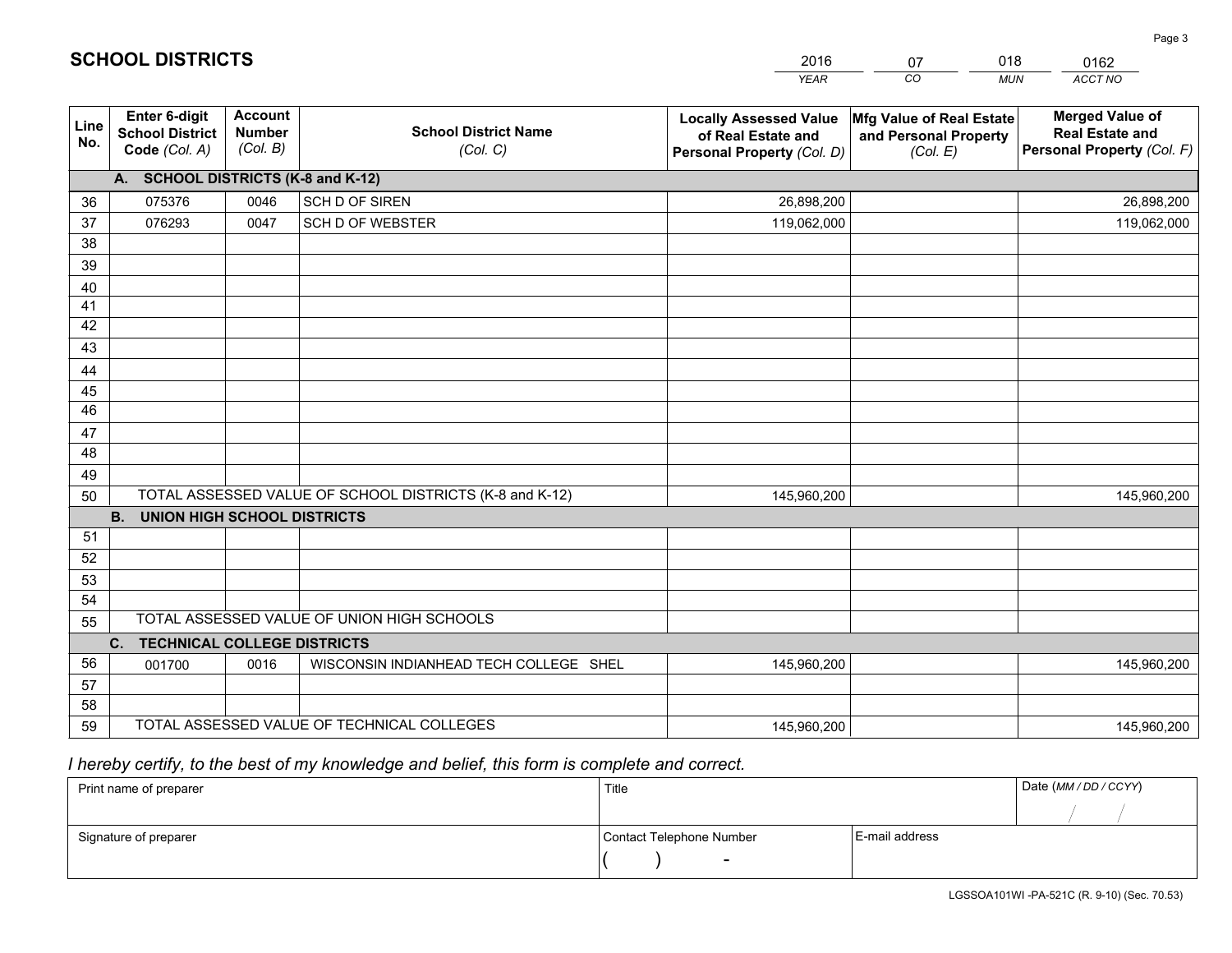#### **HIGHLIGHTS**

- 1. Complete the Statement of Assessment after the Board of Review. Reflect any changes made there.
- 2. Use black ink to complete.
- 3. Line 16 must equal Line 50, Col D.
- 4. Line 55 must equal the total of K-8 schools listed on lines 36-49. Do not include K-12 schools in this comparision.
- 5. Line 59, Col. D must equal Line 16.
- 6. Special District, School District and Technical College District values must include both real estate and personal property. Examples of Special districts are: town sanitary districts, public inland lake protection and rehabilitation districts, and metropolitan sewerage districts.
- 7. DO NOT INCLUDE Manufacturing property values.DOR will print these values on the final SOA.
- 8. Accuracy of this form is very important. The values reported directly affect the equalized value DOR calculates for school and special districts.

#### **Page 1:**

 If not prefilled, enter the tax year,county and municipal code,municipal type, municipal name and county name on the top of form.

Check the Amended box, if filing an amended / corrected SOA.

 Report the parcel count, acres and assessed value of taxable general property, total parcel count, (real and personal), total acres, and values from final figures set by the Board of Review.

- A. Real Estate land and improvements (buildings, etc.) is reported on lines 1 8, total line 9.
- B. Personal Property is reported on lines 11 14, Column D, total line 15.
- C. To complete this report, use the computer produced summary of the assessment roll that shows these amounts.
- D. Use whole numbers only.
- E. Add each line across and each column down to verify entries.

### **Page 2:**

- A. Report Special Items (not subject to general property tax).
- 1. Private Forest Croplands and Managed Forest Lands are reported on lines 18,19, 20 and 21. Be sure to report assessed values **NOT** taxes.
- 2. You should have copies of the orders of entry, orders of withdrawal, etc., to update your assessment roll.
	- 3. Show hundredths of acres (e.g. 39.75).
- 4. Tax exempt lands are reported on line 22.
- 5. Omitted property and sec. 70.43, Wis. Stats., corrections of errors by assessor are reported on line 23. Report real estate and personal property separately. These should be for **prior years**, not something found on the current assessment roll after the board of review.
- B. Special District (Lines 24-35) Include the value of both real and personal property.

 The Department of Revenue (DOR) preprints much of the information regarding names and codes for schools, special districts,etc. If a district is not listed, enter the name and value only, DOR will enter the proper code.

### **Page 3 School Districts:**

Include the value of both real and personal property.

Report School District (regular, elementary, union high school, and technical college).

- 1. Regular (K-12) and Elementary (K-8) school values are reported on lines 36-49, total on line 50.
- 2. Union High School (UHS) (use only if elementary schools are listed on lines 36-49) are reported on lines 51-54. UHS total value (line 55) must equal to the total **elementary school** values reported on lines 36-49. Do notinclude K-12 schools in this comparison.
- 3. Technical College values are reported on lines 56-58, total on line 59.
- 4. Use the computer summary that shows these amounts to complete this report.

#### **This form is due the second Monday in June. File this report only after your Board of Review is complete.**

 *If you have questions: Return forms to:*

Fax number: (608) 264-6887 PO Box 8971

 Email: lgs@revenue.wi.gov Wisconsin Department of Revenue Call: (608) 261-5341 Local Government Services Section 6-97Madison WI 53708-8971

SUZANNA M. EYTCHESON TOWN OF MEENON 25863 E BASS LAKE DR WEBSTER, WI 54893 - 8628

SUZANNA M. EYTCHESON<br>TOWN OF MEENON

25863 E BASS LAKE DR

54893 - 8628

**WEBSTER, WI**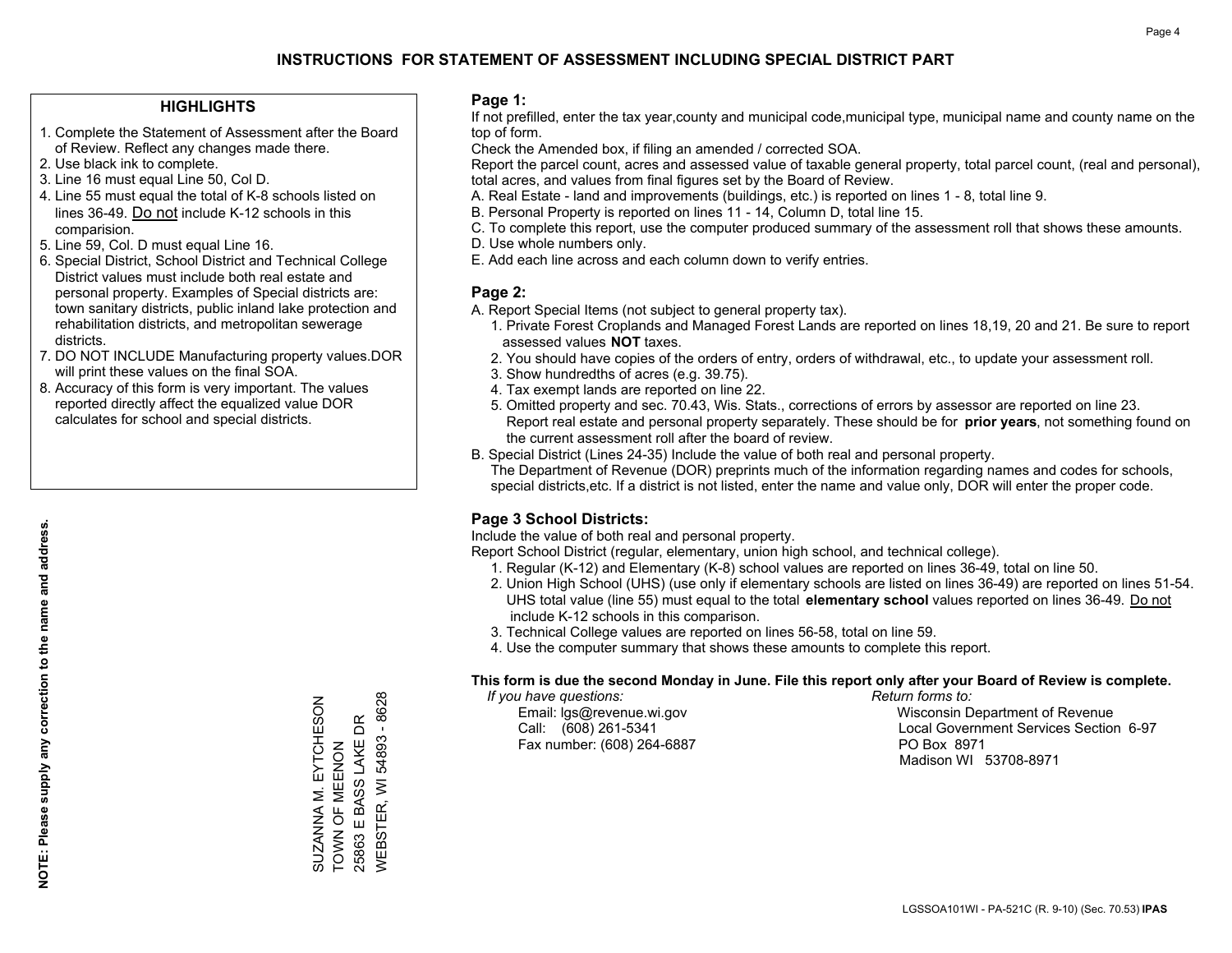**STATEMENT OF ASSESSMENT FOR 2016** 

**FINAL - EQUATED**

|                | <b>FOR</b>             | <b>TOWN OF</b><br>OF                                                                                                                                                                         | <b>OAKLAND</b>           |                                      | <b>BURNETT COUNTY</b>                                |                         |                      | WHEN COMPLETING THIS DOCUMENT            |
|----------------|------------------------|----------------------------------------------------------------------------------------------------------------------------------------------------------------------------------------------|--------------------------|--------------------------------------|------------------------------------------------------|-------------------------|----------------------|------------------------------------------|
|                |                        | Town - Village - City                                                                                                                                                                        | <b>Municipality Name</b> |                                      | <b>County Name</b>                                   |                         |                      | DO NOT WRITE OVER X's OR IN SHADED AREAS |
|                |                        | <b>REAL ESTATE</b>                                                                                                                                                                           |                          | PARCEL COUNT                         |                                                      | VALUE OF                | <b>VALUE OF</b>      | TOTAL VALUE OF LAND                      |
| Line<br>No.    |                        | (See Lines 18 - 22 for<br>other Real Estate)                                                                                                                                                 |                          |                                      | <b>WHOLE</b><br>TOTAL LAND IMPROVEMENTS NUMBERS ONLY | <b>LAND</b>             | <b>IMPROVEMENTS</b>  | AND IMPROVEMENTS                         |
|                |                        |                                                                                                                                                                                              | Col. A                   | Col. B                               | Col. C                                               | Col. D                  | Col. E               | Col. F                                   |
| $\mathbf 1$    |                        | <b>RESIDENTIAL - Class 1</b>                                                                                                                                                                 | 1,677                    | 1,170                                | 3,741                                                | 97,014,300              | 120,574,400          | 217,588,700                              |
| $\overline{2}$ |                        | <b>COMMERCIAL - Class 2</b>                                                                                                                                                                  | 53                       | 24                                   | 303                                                  | 3,468,700               | 3,905,700            | 7,374,400                                |
| 3              |                        | <b>MANUFACTURING - Class 3</b>                                                                                                                                                               | 3                        | 2                                    | 78                                                   | 198,300                 | 204,700              | 403,000                                  |
| 4              |                        | <b>AGRICULTURAL - Class 4</b>                                                                                                                                                                | 47                       |                                      | 946                                                  | 132,300                 |                      | 132,300                                  |
| 5              |                        | <b>UNDEVELOPED - Class 5</b>                                                                                                                                                                 | 162                      |                                      | 1,612                                                | 855,300                 |                      | 855,300                                  |
| 6              |                        | AGRICULTURAL FOREST - Class 5m                                                                                                                                                               | 12                       |                                      | 191                                                  | 183,300                 |                      | 183,300                                  |
| 7              | FOREST LANDS - Class 6 |                                                                                                                                                                                              | 332                      |                                      | 7,268                                                | 13,905,900              |                      | 13,905,900                               |
| 8              |                        | OTHER - Class 7                                                                                                                                                                              |                          |                                      |                                                      | 1,000                   | 6,000                | 7,000                                    |
| <sub>9</sub>   |                        | TOTAL - ALL COLUMNS                                                                                                                                                                          | 2,287                    | 1,197                                | 14,140                                               | 115,759,100             | 124,690,800          | 240,449,900                              |
| 10             |                        | NUMBER OF PERSONAL PROPERTY ACCOUNTS IN ROLL                                                                                                                                                 |                          |                                      | 141                                                  | <b>LOCALLY ASSESSED</b> | <b>MANUFACTURING</b> | <b>MERGED</b>                            |
| 11             |                        | BOATS AND OTHER WATERCRAFT NOT EXEMPT - Code 1                                                                                                                                               |                          |                                      |                                                      | 2,000                   | 0                    | 2,000                                    |
| 12             |                        | MACHINERY, TOOLS AND PATTERNS - Code 2                                                                                                                                                       |                          |                                      |                                                      | 28,100                  | 611,400              | 639,500                                  |
| 13             |                        | FURNITURE, FIXTURES AND EQUIPMENT - Code 3                                                                                                                                                   |                          |                                      |                                                      | 78,400                  | 16,200               | 94,600                                   |
| 14             |                        | ALL OTHER PERSONAL PROPERTY NOT EXEMPT - Codes 4A, 4B, 4C                                                                                                                                    |                          |                                      |                                                      | 3,354,100               | 13,400               | 3,367,500                                |
| 15             |                        | TOTAL OF PERSONAL PROPERTY NOT EXEMPT (Total of Lines 11-14)                                                                                                                                 |                          |                                      |                                                      | 3,462,600               | 641,000              | 4,103,600                                |
| 16             |                        | AGGREGATE ASSESSED VALUE OF ALL PROPERTY SUBJECT TO THE GENERAL PROPERTY TAX (Total of Lines 9F and 15F)<br>MUST EQUAL TOTAL VALUE OF THE SCHOOL DISTRICTS (K-12 PLUS K-8) - Line 50, Col. F |                          |                                      |                                                      |                         |                      | 244,553,500                              |
| 17             |                        | <b>BOARD OF REVIEW</b><br>DATE OF FINAL ADJOURNMENT                                                                                                                                          | 06/30/2016               | Name of Assessor<br><b>BOB IRWIN</b> |                                                      | Telephone #             | (715) 235-6941       |                                          |

*CO*

*MUN*

*ACCT NO0163*

*<sup>07</sup> <sup>020</sup>*

REMARKS

The Assessment Ratio to be used in calculating the estimated Fair Market Value on tax bills for this tax district is 1.016621001<br>This ratio should be used to convert assessed values to "Calculate Equalized Values" in Step Commission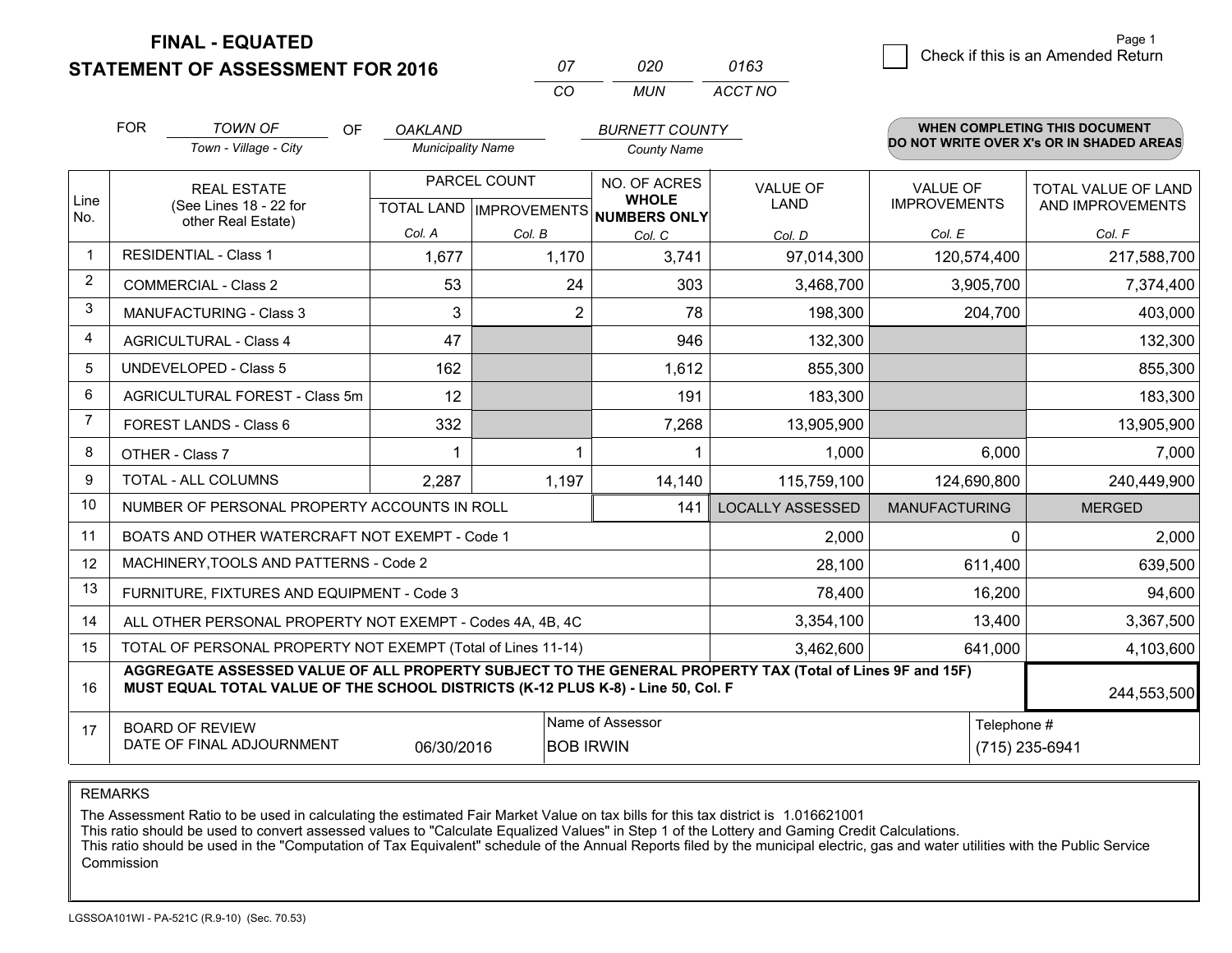*YEAR CO MUN ACCT NO* <sup>2016</sup> <sup>07</sup> <sup>020</sup> <sup>0163</sup>

Do not confuse FOREST LANDS (Line 7) with FOREST CROPS (in this section) - They are **NOT** the same

|    |                                                               |                 |                                                    | Private Forest Crop - Reg Class @ 10¢ per acre                                 |             | Private Forest Crop - Reg Class @ \$2.52 per acre               |           |                                    |                    |                                                                                                                                                                                                                                                 |  |
|----|---------------------------------------------------------------|-----------------|----------------------------------------------------|--------------------------------------------------------------------------------|-------------|-----------------------------------------------------------------|-----------|------------------------------------|--------------------|-------------------------------------------------------------------------------------------------------------------------------------------------------------------------------------------------------------------------------------------------|--|
| 18 | (a) PARCELS                                                   | (b) ACRES       |                                                    | (c) ASSESSED VALUE                                                             |             | (d) PARCELS                                                     |           | (e) ACRES                          |                    | (f) ASSESSED VALUE                                                                                                                                                                                                                              |  |
|    |                                                               |                 |                                                    |                                                                                |             |                                                                 |           |                                    |                    |                                                                                                                                                                                                                                                 |  |
|    |                                                               |                 | Private Forest Crop - Special Class @ 20¢ per acre |                                                                                |             |                                                                 |           |                                    |                    |                                                                                                                                                                                                                                                 |  |
| 19 | (a) PARCELS                                                   | (b) ACRES       |                                                    | (c) ASSESSED VALUE                                                             |             | (d) PARCELS                                                     |           | (e) ACRES                          |                    | (f) ASSESSED VALUE                                                                                                                                                                                                                              |  |
|    |                                                               |                 |                                                    |                                                                                |             |                                                                 |           |                                    |                    |                                                                                                                                                                                                                                                 |  |
|    |                                                               |                 |                                                    | Entered Before 2005 Managed Forest - OPEN @ \$.79 per acre                     |             | Entered Before 2005 Managed Forest - CLOSED @ \$1.87 per acre   |           |                                    |                    |                                                                                                                                                                                                                                                 |  |
| 20 | (a) PARCELS                                                   | (b) ACRES       | (c) ASSESSED VALUE                                 |                                                                                | (d) PARCELS |                                                                 | (e) ACRES |                                    | (f) ASSESSED VALUE |                                                                                                                                                                                                                                                 |  |
|    | 9                                                             | 308.21          |                                                    | 601,000                                                                        |             | 28<br>492.87                                                    |           |                                    |                    |                                                                                                                                                                                                                                                 |  |
|    | Entered After 2004 Managed Forest - OPEN @<br>\$2.14 per acre |                 |                                                    |                                                                                |             |                                                                 |           |                                    |                    |                                                                                                                                                                                                                                                 |  |
| 21 | (a) PARCELS                                                   | (b) ACRES       |                                                    | (c) ASSESSED VALUE                                                             |             | (d) PARCELS<br>(e) ACRES                                        |           |                                    | (f) ASSESSED VALUE |                                                                                                                                                                                                                                                 |  |
|    |                                                               |                 |                                                    |                                                                                |             |                                                                 |           |                                    |                    |                                                                                                                                                                                                                                                 |  |
|    | 5                                                             | 144.6           |                                                    | 282,100                                                                        |             | 30                                                              |           | 774.93                             |                    | 1,547,700                                                                                                                                                                                                                                       |  |
|    | (a) County Forest Cropland Acres                              |                 |                                                    | (b) Federal Acres                                                              |             | (c) State Acres                                                 |           | (d) County (NOT FOREST CROP) Acres |                    | (e) Other Acres                                                                                                                                                                                                                                 |  |
| 22 |                                                               |                 |                                                    |                                                                                |             | 724.34                                                          |           | 13.69                              |                    | 259.1                                                                                                                                                                                                                                           |  |
|    |                                                               |                 |                                                    | Assessed Value of Omitted Property From Prior Years (Sec. 70.44)               |             | Assessed Value of Sec. 70.43 Corrections of Errors by Assessors |           |                                    |                    |                                                                                                                                                                                                                                                 |  |
|    |                                                               | (a) REAL ESTATE |                                                    | (b) PERSONAL                                                                   |             |                                                                 |           | (c1) REAL ESTATE                   |                    | (c2) PERSONAL                                                                                                                                                                                                                                   |  |
| 23 |                                                               |                 |                                                    |                                                                                |             |                                                                 |           |                                    |                    | Entered Before 2005 Managed Forest - Ferrous Mining CLOSED @ \$8.27 per acre<br>969,800<br>Entered After 2004 Managed Forest - CLOSED @ \$10.68 per acre<br>Mfg. Equated Value of Sec.70.43 Corrections of Errors by Assessors<br>(f2) PERSONAL |  |
|    |                                                               |                 |                                                    | Manufacturing Equated Value of Omitted Property From Prior Years (Sec. 70.995) |             |                                                                 |           |                                    |                    |                                                                                                                                                                                                                                                 |  |
|    |                                                               | (d) REAL ESTATE |                                                    | (e) PERSONAL                                                                   |             |                                                                 |           | (f1) REAL ESTATE                   |                    |                                                                                                                                                                                                                                                 |  |
|    |                                                               |                 |                                                    |                                                                                |             |                                                                 |           |                                    |                    |                                                                                                                                                                                                                                                 |  |

# **SPECIAL DISTRICTS**

| Line<br>No. | Enter 6-digit<br>Special District<br>Code (Col. A) | <b>Account</b><br><b>Number</b> | <b>Special District Name</b> | <b>Locally Assessed Value</b><br>of Real Estate and | Mfg Value of Real Estate<br>and Personal Property | <b>Merged Value of</b><br><b>Real Estate and</b><br>Personal Property (Col. F) |
|-------------|----------------------------------------------------|---------------------------------|------------------------------|-----------------------------------------------------|---------------------------------------------------|--------------------------------------------------------------------------------|
|             |                                                    | (Col. B)                        | (Col. C)                     | Personal Property (Col. D)                          | (Col. E)                                          |                                                                                |
| 24          |                                                    |                                 |                              |                                                     |                                                   |                                                                                |
| 25          |                                                    |                                 |                              |                                                     |                                                   |                                                                                |
| 26          |                                                    |                                 |                              |                                                     |                                                   |                                                                                |
| 27          |                                                    |                                 |                              |                                                     |                                                   |                                                                                |
| 28          |                                                    |                                 |                              |                                                     |                                                   |                                                                                |
| 29          |                                                    |                                 |                              |                                                     |                                                   |                                                                                |
| 30          |                                                    |                                 |                              |                                                     |                                                   |                                                                                |
| 31          |                                                    |                                 |                              |                                                     |                                                   |                                                                                |
| 32          |                                                    |                                 |                              |                                                     |                                                   |                                                                                |
| 33          |                                                    |                                 |                              |                                                     |                                                   |                                                                                |
| 34          |                                                    |                                 |                              |                                                     |                                                   |                                                                                |
| 35          |                                                    |                                 |                              |                                                     |                                                   |                                                                                |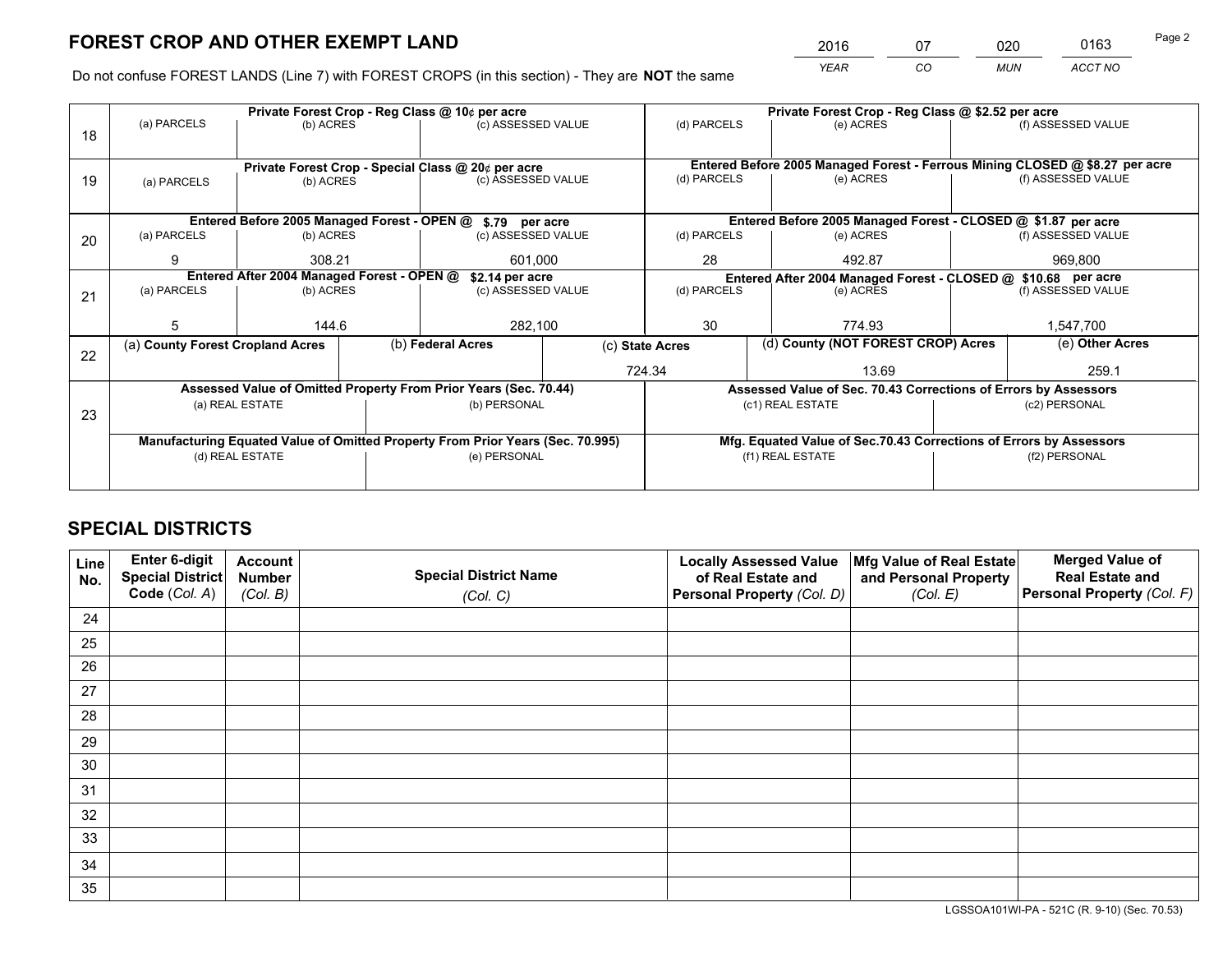| <b>Account</b><br><b>Merged Value of</b><br><b>Enter 6-digit</b><br>Mfg Value of Real Estate<br><b>Locally Assessed Value</b><br>Line<br><b>School District Name</b><br><b>Number</b><br><b>School District</b><br><b>Real Estate and</b><br>of Real Estate and<br>and Personal Property<br>No.<br>(Col. B)<br>Code (Col. A)<br>Personal Property (Col. F)<br>(Col. C)<br>Personal Property (Col. D)<br>(Col. E)<br>A. SCHOOL DISTRICTS (K-8 and K-12)<br><b>SCH D OF WEBSTER</b><br>076293<br>0047<br>243,509,500<br>1,044,000<br>36<br>244,553,500<br>37<br>38<br>39<br>40<br>41<br>42<br>43<br>44<br>45<br>46<br>47<br>48<br>49<br>TOTAL ASSESSED VALUE OF SCHOOL DISTRICTS (K-8 and K-12)<br>50<br>243,509,500<br>1,044,000<br>244,553,500<br><b>B.</b><br><b>UNION HIGH SCHOOL DISTRICTS</b><br>51<br>52<br>53<br>54<br>TOTAL ASSESSED VALUE OF UNION HIGH SCHOOLS<br>55<br>C.<br><b>TECHNICAL COLLEGE DISTRICTS</b><br>56<br>WISCONSIN INDIANHEAD TECH COLLEGE SHEL<br>001700<br>0016<br>243,509,500<br>1,044,000<br>244,553,500<br>57<br>58<br>TOTAL ASSESSED VALUE OF TECHNICAL COLLEGES<br>59<br>243,509,500<br>1,044,000<br>244,553,500 |  |  | <b>YEAR</b> | CO<br><b>MUN</b> | <b>ACCT NO</b> |
|---------------------------------------------------------------------------------------------------------------------------------------------------------------------------------------------------------------------------------------------------------------------------------------------------------------------------------------------------------------------------------------------------------------------------------------------------------------------------------------------------------------------------------------------------------------------------------------------------------------------------------------------------------------------------------------------------------------------------------------------------------------------------------------------------------------------------------------------------------------------------------------------------------------------------------------------------------------------------------------------------------------------------------------------------------------------------------------------------------------------------------------------------|--|--|-------------|------------------|----------------|
|                                                                                                                                                                                                                                                                                                                                                                                                                                                                                                                                                                                                                                                                                                                                                                                                                                                                                                                                                                                                                                                                                                                                                   |  |  |             |                  |                |
|                                                                                                                                                                                                                                                                                                                                                                                                                                                                                                                                                                                                                                                                                                                                                                                                                                                                                                                                                                                                                                                                                                                                                   |  |  |             |                  |                |
|                                                                                                                                                                                                                                                                                                                                                                                                                                                                                                                                                                                                                                                                                                                                                                                                                                                                                                                                                                                                                                                                                                                                                   |  |  |             |                  |                |
|                                                                                                                                                                                                                                                                                                                                                                                                                                                                                                                                                                                                                                                                                                                                                                                                                                                                                                                                                                                                                                                                                                                                                   |  |  |             |                  |                |
|                                                                                                                                                                                                                                                                                                                                                                                                                                                                                                                                                                                                                                                                                                                                                                                                                                                                                                                                                                                                                                                                                                                                                   |  |  |             |                  |                |
|                                                                                                                                                                                                                                                                                                                                                                                                                                                                                                                                                                                                                                                                                                                                                                                                                                                                                                                                                                                                                                                                                                                                                   |  |  |             |                  |                |
|                                                                                                                                                                                                                                                                                                                                                                                                                                                                                                                                                                                                                                                                                                                                                                                                                                                                                                                                                                                                                                                                                                                                                   |  |  |             |                  |                |
|                                                                                                                                                                                                                                                                                                                                                                                                                                                                                                                                                                                                                                                                                                                                                                                                                                                                                                                                                                                                                                                                                                                                                   |  |  |             |                  |                |
|                                                                                                                                                                                                                                                                                                                                                                                                                                                                                                                                                                                                                                                                                                                                                                                                                                                                                                                                                                                                                                                                                                                                                   |  |  |             |                  |                |
|                                                                                                                                                                                                                                                                                                                                                                                                                                                                                                                                                                                                                                                                                                                                                                                                                                                                                                                                                                                                                                                                                                                                                   |  |  |             |                  |                |
|                                                                                                                                                                                                                                                                                                                                                                                                                                                                                                                                                                                                                                                                                                                                                                                                                                                                                                                                                                                                                                                                                                                                                   |  |  |             |                  |                |
|                                                                                                                                                                                                                                                                                                                                                                                                                                                                                                                                                                                                                                                                                                                                                                                                                                                                                                                                                                                                                                                                                                                                                   |  |  |             |                  |                |
|                                                                                                                                                                                                                                                                                                                                                                                                                                                                                                                                                                                                                                                                                                                                                                                                                                                                                                                                                                                                                                                                                                                                                   |  |  |             |                  |                |
|                                                                                                                                                                                                                                                                                                                                                                                                                                                                                                                                                                                                                                                                                                                                                                                                                                                                                                                                                                                                                                                                                                                                                   |  |  |             |                  |                |
|                                                                                                                                                                                                                                                                                                                                                                                                                                                                                                                                                                                                                                                                                                                                                                                                                                                                                                                                                                                                                                                                                                                                                   |  |  |             |                  |                |
|                                                                                                                                                                                                                                                                                                                                                                                                                                                                                                                                                                                                                                                                                                                                                                                                                                                                                                                                                                                                                                                                                                                                                   |  |  |             |                  |                |
|                                                                                                                                                                                                                                                                                                                                                                                                                                                                                                                                                                                                                                                                                                                                                                                                                                                                                                                                                                                                                                                                                                                                                   |  |  |             |                  |                |
|                                                                                                                                                                                                                                                                                                                                                                                                                                                                                                                                                                                                                                                                                                                                                                                                                                                                                                                                                                                                                                                                                                                                                   |  |  |             |                  |                |
|                                                                                                                                                                                                                                                                                                                                                                                                                                                                                                                                                                                                                                                                                                                                                                                                                                                                                                                                                                                                                                                                                                                                                   |  |  |             |                  |                |
|                                                                                                                                                                                                                                                                                                                                                                                                                                                                                                                                                                                                                                                                                                                                                                                                                                                                                                                                                                                                                                                                                                                                                   |  |  |             |                  |                |
|                                                                                                                                                                                                                                                                                                                                                                                                                                                                                                                                                                                                                                                                                                                                                                                                                                                                                                                                                                                                                                                                                                                                                   |  |  |             |                  |                |
|                                                                                                                                                                                                                                                                                                                                                                                                                                                                                                                                                                                                                                                                                                                                                                                                                                                                                                                                                                                                                                                                                                                                                   |  |  |             |                  |                |
|                                                                                                                                                                                                                                                                                                                                                                                                                                                                                                                                                                                                                                                                                                                                                                                                                                                                                                                                                                                                                                                                                                                                                   |  |  |             |                  |                |
|                                                                                                                                                                                                                                                                                                                                                                                                                                                                                                                                                                                                                                                                                                                                                                                                                                                                                                                                                                                                                                                                                                                                                   |  |  |             |                  |                |
|                                                                                                                                                                                                                                                                                                                                                                                                                                                                                                                                                                                                                                                                                                                                                                                                                                                                                                                                                                                                                                                                                                                                                   |  |  |             |                  |                |
|                                                                                                                                                                                                                                                                                                                                                                                                                                                                                                                                                                                                                                                                                                                                                                                                                                                                                                                                                                                                                                                                                                                                                   |  |  |             |                  |                |

07

020

# *I hereby certify, to the best of my knowledge and belief, this form is complete and correct.*

**SCHOOL DISTRICTS**

| Print name of preparer | Title                    |                | Date (MM / DD / CCYY) |
|------------------------|--------------------------|----------------|-----------------------|
|                        |                          |                |                       |
| Signature of preparer  | Contact Telephone Number | E-mail address |                       |
|                        | $\overline{\phantom{0}}$ |                |                       |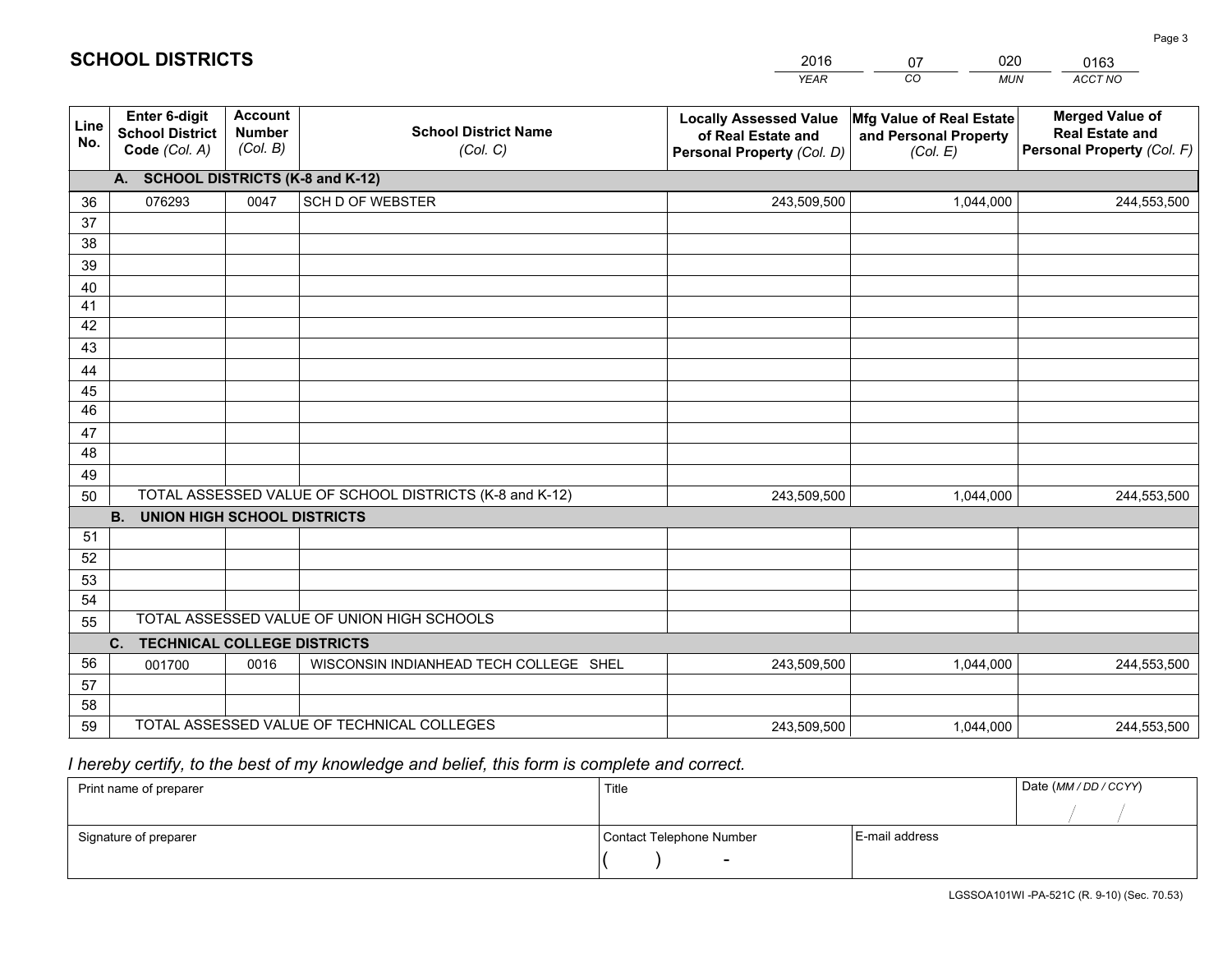### **HIGHLIGHTS**

- 1. Complete the Statement of Assessment after the Board of Review. Reflect any changes made there.
- 2. Use black ink to complete.
- 3. Line 16 must equal Line 50, Col D.
- 4. Line 55 must equal the total of K-8 schools listed on lines 36-49. Do not include K-12 schools in this comparision.
- 5. Line 59, Col. D must equal Line 16.
- 6. Special District, School District and Technical College District values must include both real estate and personal property. Examples of Special districts are: town sanitary districts, public inland lake protection and rehabilitation districts, and metropolitan sewerage districts.
- 7. DO NOT INCLUDE Manufacturing property values.DOR will print these values on the final SOA.

DEANNA J KRAUSE TOWN OF OAKLAND

DEANNA J KRAUSE<br>TOWN OF OAKLAND

PO BOX 675

PO BOX 675

WEBSTER, WI 54893 - 0675

/VEBSTER, WI 54893 - 0675

 8. Accuracy of this form is very important. The values reported directly affect the equalized value DOR calculates for school and special districts.

### **Page 1:**

 If not prefilled, enter the tax year,county and municipal code,municipal type, municipal name and county name on the top of form.

Check the Amended box, if filing an amended / corrected SOA.

 Report the parcel count, acres and assessed value of taxable general property, total parcel count, (real and personal), total acres, and values from final figures set by the Board of Review.

- A. Real Estate land and improvements (buildings, etc.) is reported on lines 1 8, total line 9.
- B. Personal Property is reported on lines 11 14, Column D, total line 15.
- C. To complete this report, use the computer produced summary of the assessment roll that shows these amounts.
- D. Use whole numbers only.
- E. Add each line across and each column down to verify entries.

### **Page 2:**

- A. Report Special Items (not subject to general property tax).
- 1. Private Forest Croplands and Managed Forest Lands are reported on lines 18,19, 20 and 21. Be sure to report assessed values **NOT** taxes.
- 2. You should have copies of the orders of entry, orders of withdrawal, etc., to update your assessment roll.
	- 3. Show hundredths of acres (e.g. 39.75).
- 4. Tax exempt lands are reported on line 22.
- 5. Omitted property and sec. 70.43, Wis. Stats., corrections of errors by assessor are reported on line 23. Report real estate and personal property separately. These should be for **prior years**, not something found on the current assessment roll after the board of review.
- B. Special District (Lines 24-35) Include the value of both real and personal property.
- The Department of Revenue (DOR) preprints much of the information regarding names and codes for schools, special districts,etc. If a district is not listed, enter the name and value only, DOR will enter the proper code.

## **Page 3 School Districts:**

Include the value of both real and personal property.

Report School District (regular, elementary, union high school, and technical college).

- 1. Regular (K-12) and Elementary (K-8) school values are reported on lines 36-49, total on line 50.
- 2. Union High School (UHS) (use only if elementary schools are listed on lines 36-49) are reported on lines 51-54. UHS total value (line 55) must equal to the total **elementary school** values reported on lines 36-49. Do notinclude K-12 schools in this comparison.
- 3. Technical College values are reported on lines 56-58, total on line 59.
- 4. Use the computer summary that shows these amounts to complete this report.

#### **This form is due the second Monday in June. File this report only after your Board of Review is complete.**

 *If you have questions: Return forms to:*

Fax number: (608) 264-6887 PO Box 8971

 Email: lgs@revenue.wi.gov Wisconsin Department of Revenue Call: (608) 261-5341 Local Government Services Section 6-97Madison WI 53708-8971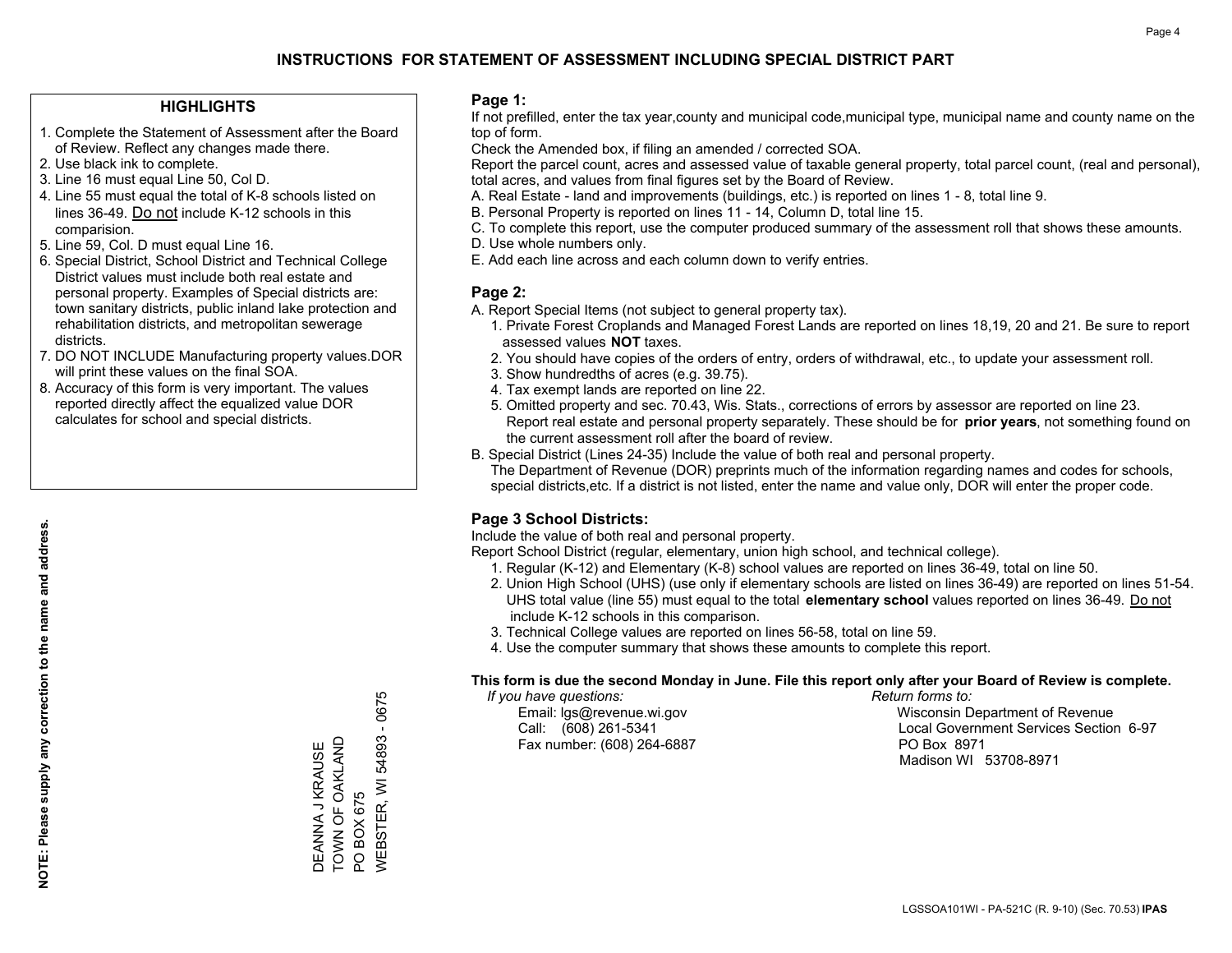**STATEMENT OF ASSESSMENT FOR 2016** 

**FINAL - EQUATED**

| 07   | 022 | 0164    |
|------|-----|---------|
| -CO. | MUN | ACCT NO |

|                | <b>FOR</b>                                   | <b>TOWN OF</b><br><b>OF</b><br>Town - Village - City                                                                                                                                         | <b>ROOSEVELT</b><br><b>Municipality Name</b> |        |                                      | <b>BURNETT COUNTY</b>   | <b>WHEN COMPLETING THIS DOCUMENT</b><br>DO NOT WRITE OVER X's OR IN SHADED AREAS |                     |  |
|----------------|----------------------------------------------|----------------------------------------------------------------------------------------------------------------------------------------------------------------------------------------------|----------------------------------------------|--------|--------------------------------------|-------------------------|----------------------------------------------------------------------------------|---------------------|--|
|                |                                              |                                                                                                                                                                                              |                                              |        | <b>County Name</b>                   |                         |                                                                                  |                     |  |
| Line           |                                              | <b>REAL ESTATE</b>                                                                                                                                                                           | PARCEL COUNT                                 |        | NO. OF ACRES<br><b>WHOLE</b>         | <b>VALUE OF</b>         | <b>VALUE OF</b>                                                                  | TOTAL VALUE OF LAND |  |
| No.            | (See Lines 18 - 22 for<br>other Real Estate) |                                                                                                                                                                                              |                                              |        | TOTAL LAND IMPROVEMENTS NUMBERS ONLY | <b>LAND</b>             | <b>IMPROVEMENTS</b>                                                              | AND IMPROVEMENTS    |  |
|                |                                              |                                                                                                                                                                                              | Col. A                                       | Col. B | Col. C                               | Col. D                  | Col. E                                                                           | Col. F              |  |
|                |                                              | <b>RESIDENTIAL - Class 1</b>                                                                                                                                                                 | 155                                          | 142    | 373                                  | 1,608,300               | 9,993,100                                                                        | 11,601,400          |  |
| $\overline{2}$ |                                              | <b>COMMERCIAL - Class 2</b>                                                                                                                                                                  | 6                                            | 4      | 10                                   | 37,000                  | 294,900                                                                          | 331,900             |  |
| 3              |                                              | <b>MANUFACTURING - Class 3</b>                                                                                                                                                               | $\Omega$                                     | 0      | $\Omega$                             | 0                       | 0                                                                                | 0                   |  |
| $\overline{4}$ |                                              | <b>AGRICULTURAL - Class 4</b>                                                                                                                                                                | 191                                          |        | 3,931                                | 450,900                 |                                                                                  | 450,900             |  |
| 5              |                                              | <b>UNDEVELOPED - Class 5</b>                                                                                                                                                                 | 187                                          |        | 996                                  | 385,000                 |                                                                                  | 385,000             |  |
| 6              | AGRICULTURAL FOREST - Class 5m               |                                                                                                                                                                                              | 110                                          |        | 1,659                                | 1,655,300               |                                                                                  | 1,655,300           |  |
| 7              | FOREST LANDS - Class 6                       |                                                                                                                                                                                              | 198                                          |        | 5,184                                | 10,106,400              |                                                                                  | 10,106,400          |  |
| 8              |                                              | OTHER - Class 7                                                                                                                                                                              | 22                                           | 22     | 71                                   | 216,000                 | 2,158,100                                                                        | 2,374,100           |  |
| 9              |                                              | TOTAL - ALL COLUMNS                                                                                                                                                                          | 869                                          | 168    | 12,224                               | 14,458,900              | 12,446,100                                                                       | 26,905,000          |  |
| 10             |                                              | NUMBER OF PERSONAL PROPERTY ACCOUNTS IN ROLL                                                                                                                                                 |                                              |        | 26                                   | <b>LOCALLY ASSESSED</b> | <b>MANUFACTURING</b>                                                             | <b>MERGED</b>       |  |
| 11             |                                              | BOATS AND OTHER WATERCRAFT NOT EXEMPT - Code 1                                                                                                                                               |                                              |        |                                      | 0                       | 0                                                                                | 0                   |  |
| 12             |                                              | MACHINERY, TOOLS AND PATTERNS - Code 2                                                                                                                                                       |                                              |        |                                      | 35,800                  | 0                                                                                | 35,800              |  |
| 13             |                                              | FURNITURE, FIXTURES AND EQUIPMENT - Code 3                                                                                                                                                   |                                              |        |                                      | 1,300                   | 0                                                                                | 1,300               |  |
| 14             |                                              | ALL OTHER PERSONAL PROPERTY NOT EXEMPT - Codes 4A, 4B, 4C                                                                                                                                    |                                              |        |                                      | 1,374,000               | 0                                                                                | 1,374,000           |  |
| 15             |                                              | TOTAL OF PERSONAL PROPERTY NOT EXEMPT (Total of Lines 11-14)                                                                                                                                 |                                              |        |                                      | 1,411,100               | 0                                                                                | 1,411,100           |  |
| 16             |                                              | AGGREGATE ASSESSED VALUE OF ALL PROPERTY SUBJECT TO THE GENERAL PROPERTY TAX (Total of Lines 9F and 15F)<br>MUST EQUAL TOTAL VALUE OF THE SCHOOL DISTRICTS (K-12 PLUS K-8) - Line 50, Col. F |                                              |        |                                      |                         |                                                                                  | 28,316,100          |  |
| 17             |                                              | <b>BOARD OF REVIEW</b>                                                                                                                                                                       |                                              |        | Name of Assessor                     |                         | Telephone #                                                                      |                     |  |
|                |                                              | DATE OF FINAL ADJOURNMENT                                                                                                                                                                    | 05/21/2016                                   |        | <b>STEVE NORDQUIST</b>               | (715) 934-2902          |                                                                                  |                     |  |

REMARKS

The Assessment Ratio to be used in calculating the estimated Fair Market Value on tax bills for this tax district is 1.050740852

This ratio should be used to convert assessed values to "Calculate Equalized Values" in Step 1 of the Lottery and Gaming Credit Calculations.

 This ratio should be used in the "Computation of Tax Equivalent" schedule of the Annual Reports filed by the municipal electric, gas and water utilities with the Public Service Commission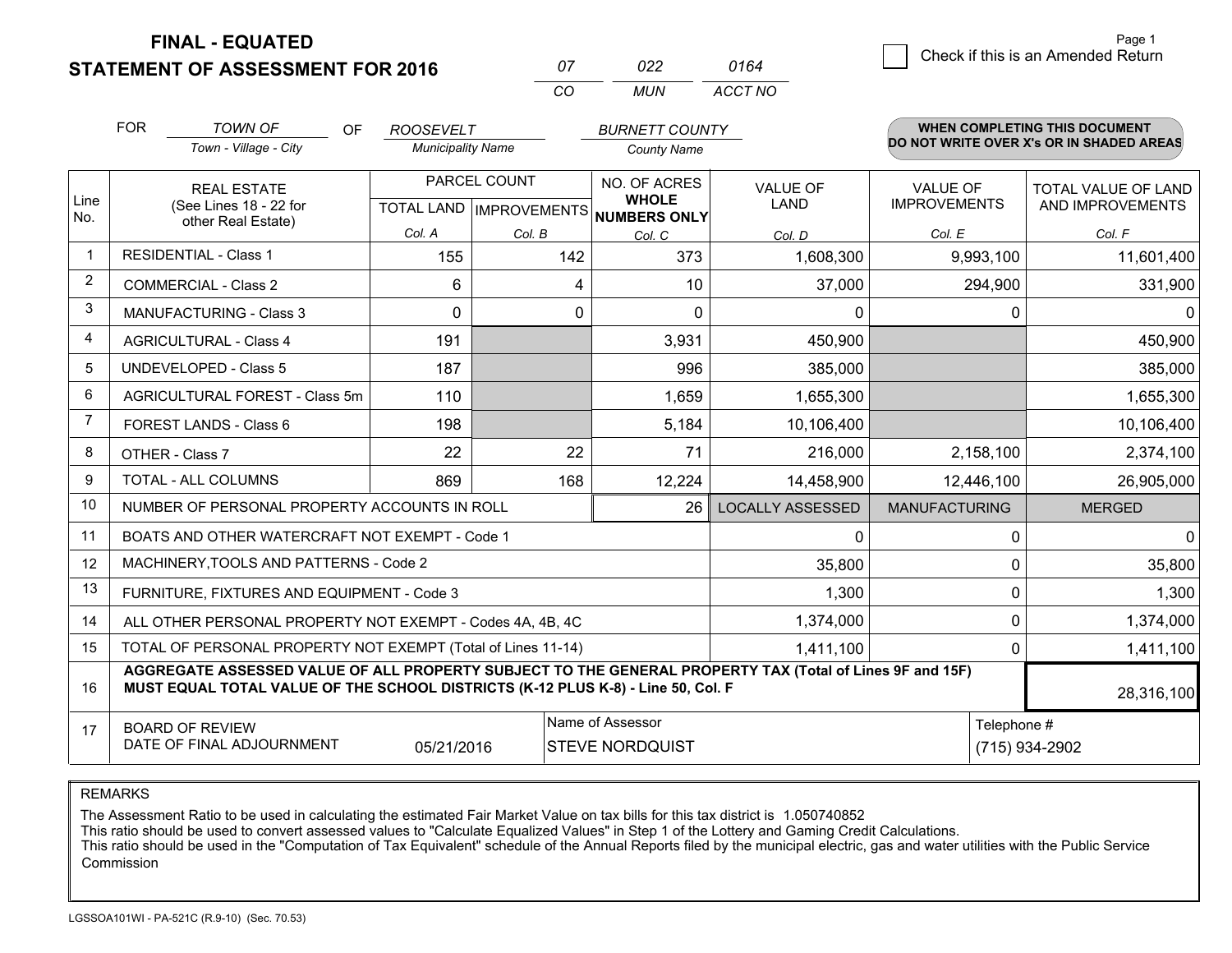*YEAR CO MUN ACCT NO* <sup>2016</sup> <sup>07</sup> <sup>022</sup> <sup>0164</sup> Page 2

Do not confuse FOREST LANDS (Line 7) with FOREST CROPS (in this section) - They are **NOT** the same

|    |                                  |                                                       |                                                    | Private Forest Crop - Reg Class @ 10¢ per acre                                 |  | Private Forest Crop - Reg Class @ \$2.52 per acre             |                    |                                                                            |  |                                                                              |
|----|----------------------------------|-------------------------------------------------------|----------------------------------------------------|--------------------------------------------------------------------------------|--|---------------------------------------------------------------|--------------------|----------------------------------------------------------------------------|--|------------------------------------------------------------------------------|
| 18 | (a) PARCELS                      | (b) ACRES                                             |                                                    | (c) ASSESSED VALUE                                                             |  | (d) PARCELS                                                   |                    | (e) ACRES                                                                  |  | (f) ASSESSED VALUE                                                           |
|    |                                  |                                                       |                                                    |                                                                                |  |                                                               |                    |                                                                            |  |                                                                              |
|    |                                  |                                                       | Private Forest Crop - Special Class @ 20¢ per acre |                                                                                |  |                                                               |                    |                                                                            |  | Entered Before 2005 Managed Forest - Ferrous Mining CLOSED @ \$8.27 per acre |
| 19 | (a) PARCELS                      | (c) ASSESSED VALUE<br>(b) ACRES                       |                                                    | (d) PARCELS<br>(e) ACRES                                                       |  |                                                               | (f) ASSESSED VALUE |                                                                            |  |                                                                              |
|    |                                  |                                                       |                                                    |                                                                                |  |                                                               |                    |                                                                            |  |                                                                              |
|    |                                  |                                                       |                                                    | Entered Before 2005 Managed Forest - OPEN @ \$.79 per acre                     |  | Entered Before 2005 Managed Forest - CLOSED @ \$1.87 per acre |                    |                                                                            |  |                                                                              |
| 20 | (a) PARCELS                      | (b) ACRES                                             |                                                    | (c) ASSESSED VALUE                                                             |  | (d) PARCELS                                                   |                    | (e) ACRES                                                                  |  | (f) ASSESSED VALUE                                                           |
|    | 10                               | 328                                                   |                                                    |                                                                                |  | 38                                                            |                    | 1,371.1                                                                    |  | 2,658,000                                                                    |
|    |                                  | 613,000<br>Entered After 2004 Managed Forest - OPEN @ |                                                    |                                                                                |  |                                                               |                    |                                                                            |  |                                                                              |
|    | (a) PARCELS<br>(b) ACRES         |                                                       |                                                    | \$2.14 per acre<br>(c) ASSESSED VALUE                                          |  |                                                               |                    | Entered After 2004 Managed Forest - CLOSED @ \$10.68 per acre<br>(e) ACRES |  |                                                                              |
| 21 |                                  |                                                       |                                                    |                                                                                |  | (d) PARCELS                                                   |                    |                                                                            |  | (f) ASSESSED VALUE                                                           |
|    |                                  |                                                       |                                                    |                                                                                |  |                                                               |                    |                                                                            |  |                                                                              |
|    | 14                               | 461                                                   |                                                    | 896,000                                                                        |  | 52                                                            |                    | 1.801                                                                      |  | 3,401,400                                                                    |
| 22 | (a) County Forest Cropland Acres |                                                       |                                                    | (b) Federal Acres                                                              |  | (c) State Acres                                               |                    | (d) County (NOT FOREST CROP) Acres                                         |  | (e) Other Acres                                                              |
|    | 3.861.31                         |                                                       |                                                    | 40                                                                             |  | 2,600.74                                                      |                    | 1.94                                                                       |  | 83.58                                                                        |
|    |                                  |                                                       |                                                    | Assessed Value of Omitted Property From Prior Years (Sec. 70.44)               |  |                                                               |                    | Assessed Value of Sec. 70.43 Corrections of Errors by Assessors            |  |                                                                              |
|    |                                  | (a) REAL ESTATE                                       |                                                    | (b) PERSONAL                                                                   |  | (c1) REAL ESTATE                                              |                    |                                                                            |  | (c2) PERSONAL                                                                |
| 23 |                                  |                                                       |                                                    |                                                                                |  |                                                               |                    |                                                                            |  |                                                                              |
|    |                                  |                                                       |                                                    | Manufacturing Equated Value of Omitted Property From Prior Years (Sec. 70.995) |  |                                                               |                    | Mfg. Equated Value of Sec.70.43 Corrections of Errors by Assessors         |  |                                                                              |
|    |                                  | (d) REAL ESTATE                                       |                                                    | (e) PERSONAL                                                                   |  |                                                               |                    | (f1) REAL ESTATE                                                           |  | (f2) PERSONAL                                                                |
|    |                                  |                                                       |                                                    |                                                                                |  |                                                               |                    |                                                                            |  |                                                                              |
|    |                                  |                                                       |                                                    |                                                                                |  |                                                               |                    |                                                                            |  |                                                                              |

# **SPECIAL DISTRICTS**

| Line<br>No. | Enter 6-digit<br>Special District<br>Code (Col. A) | <b>Account</b><br><b>Number</b><br>(Col. B) | <b>Special District Name</b><br>(Col. C) | <b>Locally Assessed Value</b><br>of Real Estate and<br>Personal Property (Col. D) | Mfg Value of Real Estate<br>and Personal Property<br>(Col. E) | <b>Merged Value of</b><br><b>Real Estate and</b><br>Personal Property (Col. F) |
|-------------|----------------------------------------------------|---------------------------------------------|------------------------------------------|-----------------------------------------------------------------------------------|---------------------------------------------------------------|--------------------------------------------------------------------------------|
| 24          |                                                    |                                             |                                          |                                                                                   |                                                               |                                                                                |
| 25          |                                                    |                                             |                                          |                                                                                   |                                                               |                                                                                |
| 26          |                                                    |                                             |                                          |                                                                                   |                                                               |                                                                                |
| 27          |                                                    |                                             |                                          |                                                                                   |                                                               |                                                                                |
| 28          |                                                    |                                             |                                          |                                                                                   |                                                               |                                                                                |
| 29          |                                                    |                                             |                                          |                                                                                   |                                                               |                                                                                |
| 30          |                                                    |                                             |                                          |                                                                                   |                                                               |                                                                                |
| 31          |                                                    |                                             |                                          |                                                                                   |                                                               |                                                                                |
| 32          |                                                    |                                             |                                          |                                                                                   |                                                               |                                                                                |
| 33          |                                                    |                                             |                                          |                                                                                   |                                                               |                                                                                |
| 34          |                                                    |                                             |                                          |                                                                                   |                                                               |                                                                                |
| 35          |                                                    |                                             |                                          |                                                                                   |                                                               |                                                                                |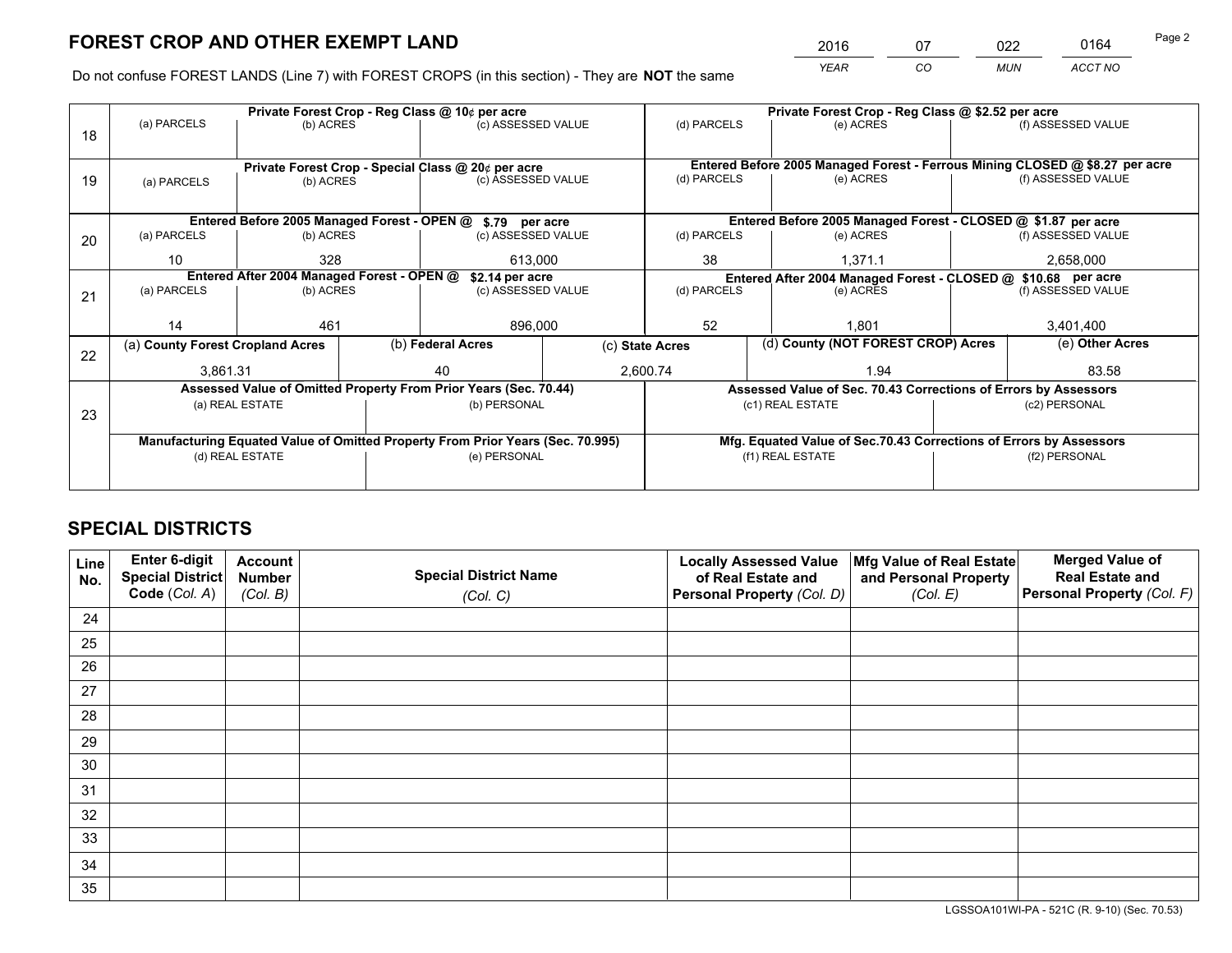|             |                                                                                                                                                    |      |                                                                                   | <b>YEAR</b>                                                   | CO<br><b>MUN</b>                                                               | ACCT NO      |
|-------------|----------------------------------------------------------------------------------------------------------------------------------------------------|------|-----------------------------------------------------------------------------------|---------------------------------------------------------------|--------------------------------------------------------------------------------|--------------|
| Line<br>No. | Enter 6-digit<br><b>Account</b><br><b>School District Name</b><br><b>Number</b><br><b>School District</b><br>(Col. B)<br>Code (Col. A)<br>(Col. C) |      | <b>Locally Assessed Value</b><br>of Real Estate and<br>Personal Property (Col. D) | Mfg Value of Real Estate<br>and Personal Property<br>(Col. E) | <b>Merged Value of</b><br><b>Real Estate and</b><br>Personal Property (Col. F) |              |
|             | A. SCHOOL DISTRICTS (K-8 and K-12)                                                                                                                 |      |                                                                                   |                                                               |                                                                                |              |
| 36          | 031260                                                                                                                                             | 0025 | SCH D OF CUMBERLAND                                                               | 10,178,400                                                    |                                                                                | 10,178,400   |
| 37          | 655306                                                                                                                                             | 0392 | SCH D OF SHELL LAKE                                                               | 18,137,700                                                    |                                                                                | 18, 137, 700 |
| 38          |                                                                                                                                                    |      |                                                                                   |                                                               |                                                                                |              |
| 39          |                                                                                                                                                    |      |                                                                                   |                                                               |                                                                                |              |
| 40          |                                                                                                                                                    |      |                                                                                   |                                                               |                                                                                |              |
| 41          |                                                                                                                                                    |      |                                                                                   |                                                               |                                                                                |              |
| 42          |                                                                                                                                                    |      |                                                                                   |                                                               |                                                                                |              |
| 43          |                                                                                                                                                    |      |                                                                                   |                                                               |                                                                                |              |
| 44          |                                                                                                                                                    |      |                                                                                   |                                                               |                                                                                |              |
| 45          |                                                                                                                                                    |      |                                                                                   |                                                               |                                                                                |              |
| 46          |                                                                                                                                                    |      |                                                                                   |                                                               |                                                                                |              |
| 47<br>48    |                                                                                                                                                    |      |                                                                                   |                                                               |                                                                                |              |
| 49          |                                                                                                                                                    |      |                                                                                   |                                                               |                                                                                |              |
| 50          |                                                                                                                                                    |      | TOTAL ASSESSED VALUE OF SCHOOL DISTRICTS (K-8 and K-12)                           | 28,316,100                                                    |                                                                                | 28,316,100   |
|             | <b>UNION HIGH SCHOOL DISTRICTS</b><br><b>B.</b>                                                                                                    |      |                                                                                   |                                                               |                                                                                |              |
| 51          |                                                                                                                                                    |      |                                                                                   |                                                               |                                                                                |              |
| 52          |                                                                                                                                                    |      |                                                                                   |                                                               |                                                                                |              |
| 53          |                                                                                                                                                    |      |                                                                                   |                                                               |                                                                                |              |
| 54          |                                                                                                                                                    |      |                                                                                   |                                                               |                                                                                |              |
| 55          |                                                                                                                                                    |      | TOTAL ASSESSED VALUE OF UNION HIGH SCHOOLS                                        |                                                               |                                                                                |              |
|             | <b>TECHNICAL COLLEGE DISTRICTS</b><br>C.                                                                                                           |      |                                                                                   |                                                               |                                                                                |              |
| 56          | 001700                                                                                                                                             | 0016 | WISCONSIN INDIANHEAD TECH COLLEGE SHEL                                            | 28,316,100                                                    |                                                                                | 28,316,100   |
| 57          |                                                                                                                                                    |      |                                                                                   |                                                               |                                                                                |              |
| 58          |                                                                                                                                                    |      |                                                                                   |                                                               |                                                                                |              |
| 59          |                                                                                                                                                    |      | TOTAL ASSESSED VALUE OF TECHNICAL COLLEGES                                        | 28,316,100                                                    |                                                                                | 28,316,100   |

07

022

 *I hereby certify, to the best of my knowledge and belief, this form is complete and correct.*

**SCHOOL DISTRICTS**

| Print name of preparer | Title                    |                | Date (MM / DD / CCYY) |
|------------------------|--------------------------|----------------|-----------------------|
|                        |                          |                |                       |
| Signature of preparer  | Contact Telephone Number | E-mail address |                       |
|                        | $\sim$                   |                |                       |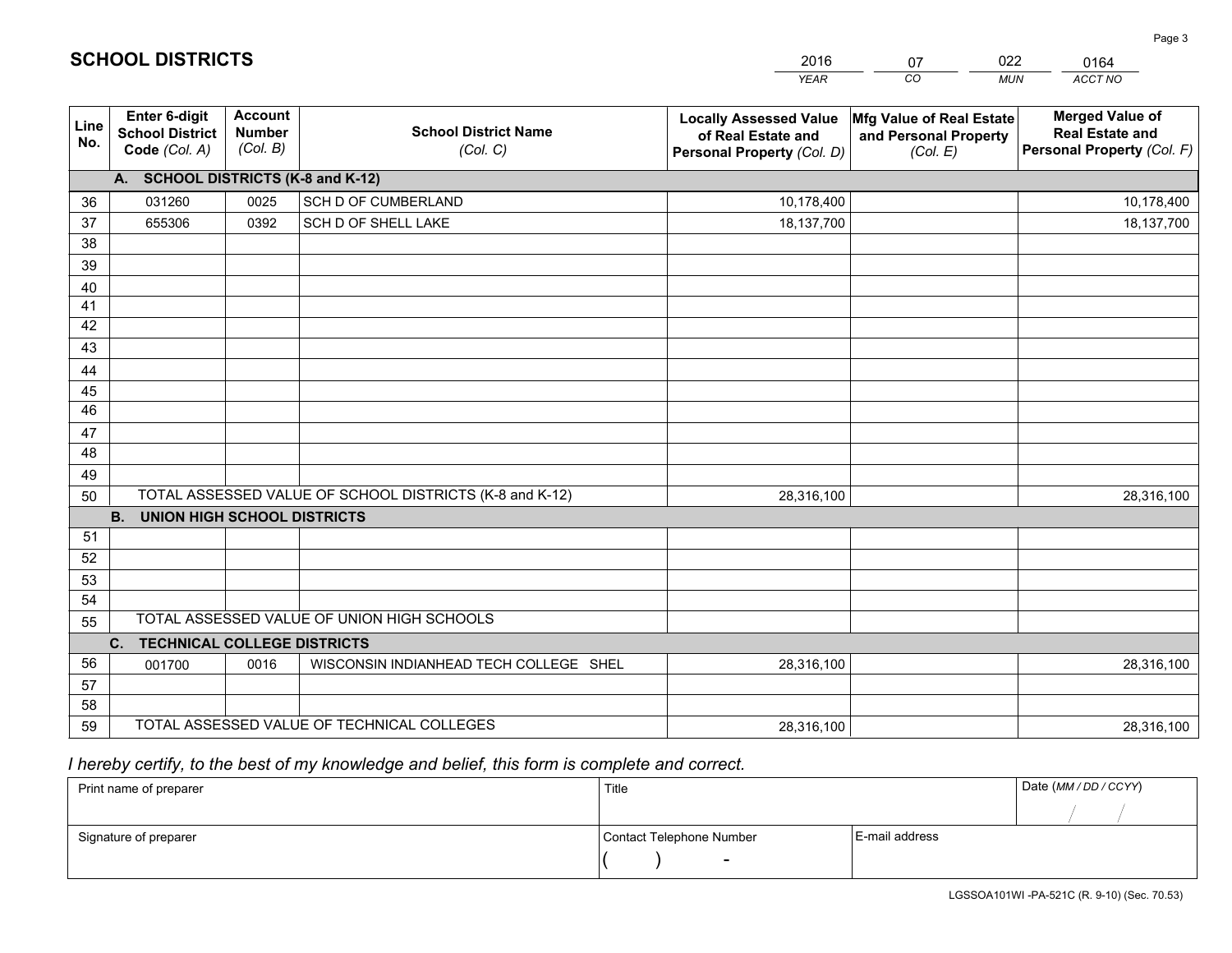### **HIGHLIGHTS**

- 1. Complete the Statement of Assessment after the Board of Review. Reflect any changes made there.
- 2. Use black ink to complete.
- 3. Line 16 must equal Line 50, Col D.
- 4. Line 55 must equal the total of K-8 schools listed on lines 36-49. Do not include K-12 schools in this comparision.
- 5. Line 59, Col. D must equal Line 16.
- 6. Special District, School District and Technical College District values must include both real estate and personal property. Examples of Special districts are: town sanitary districts, public inland lake protection and rehabilitation districts, and metropolitan sewerage districts.
- 7. DO NOT INCLUDE Manufacturing property values.DOR will print these values on the final SOA.
- 8. Accuracy of this form is very important. The values reported directly affect the equalized value DOR calculates for school and special districts.

### **Page 1:**

 If not prefilled, enter the tax year,county and municipal code,municipal type, municipal name and county name on the top of form.

Check the Amended box, if filing an amended / corrected SOA.

 Report the parcel count, acres and assessed value of taxable general property, total parcel count, (real and personal), total acres, and values from final figures set by the Board of Review.

- A. Real Estate land and improvements (buildings, etc.) is reported on lines 1 8, total line 9.
- B. Personal Property is reported on lines 11 14, Column D, total line 15.
- C. To complete this report, use the computer produced summary of the assessment roll that shows these amounts.
- D. Use whole numbers only.
- E. Add each line across and each column down to verify entries.

### **Page 2:**

- A. Report Special Items (not subject to general property tax).
- 1. Private Forest Croplands and Managed Forest Lands are reported on lines 18,19, 20 and 21. Be sure to report assessed values **NOT** taxes.
- 2. You should have copies of the orders of entry, orders of withdrawal, etc., to update your assessment roll.
	- 3. Show hundredths of acres (e.g. 39.75).
- 4. Tax exempt lands are reported on line 22.
- 5. Omitted property and sec. 70.43, Wis. Stats., corrections of errors by assessor are reported on line 23. Report real estate and personal property separately. These should be for **prior years**, not something found on the current assessment roll after the board of review.
- B. Special District (Lines 24-35) Include the value of both real and personal property.

 The Department of Revenue (DOR) preprints much of the information regarding names and codes for schools, special districts,etc. If a district is not listed, enter the name and value only, DOR will enter the proper code.

## **Page 3 School Districts:**

Include the value of both real and personal property.

Report School District (regular, elementary, union high school, and technical college).

- 1. Regular (K-12) and Elementary (K-8) school values are reported on lines 36-49, total on line 50.
- 2. Union High School (UHS) (use only if elementary schools are listed on lines 36-49) are reported on lines 51-54. UHS total value (line 55) must equal to the total **elementary school** values reported on lines 36-49. Do notinclude K-12 schools in this comparison.
- 3. Technical College values are reported on lines 56-58, total on line 59.
- 4. Use the computer summary that shows these amounts to complete this report.

#### **This form is due the second Monday in June. File this report only after your Board of Review is complete.**

 *If you have questions: Return forms to:*

Fax number: (608) 264-6887 PO Box 8971

 Email: lgs@revenue.wi.gov Wisconsin Department of Revenue Call: (608) 261-5341 Local Government Services Section 6-97Madison WI 53708-8971

TOWN OF ROOSEVELT PATRICIA HAYDEN<br>TOWN OF ROOSEVELT 2997 COUNTY RD EE PATRICIA HAYDEN

2997 COUNTY RD EE SHELL LAKE, WI 54871

SHELL LAKE, WI 54871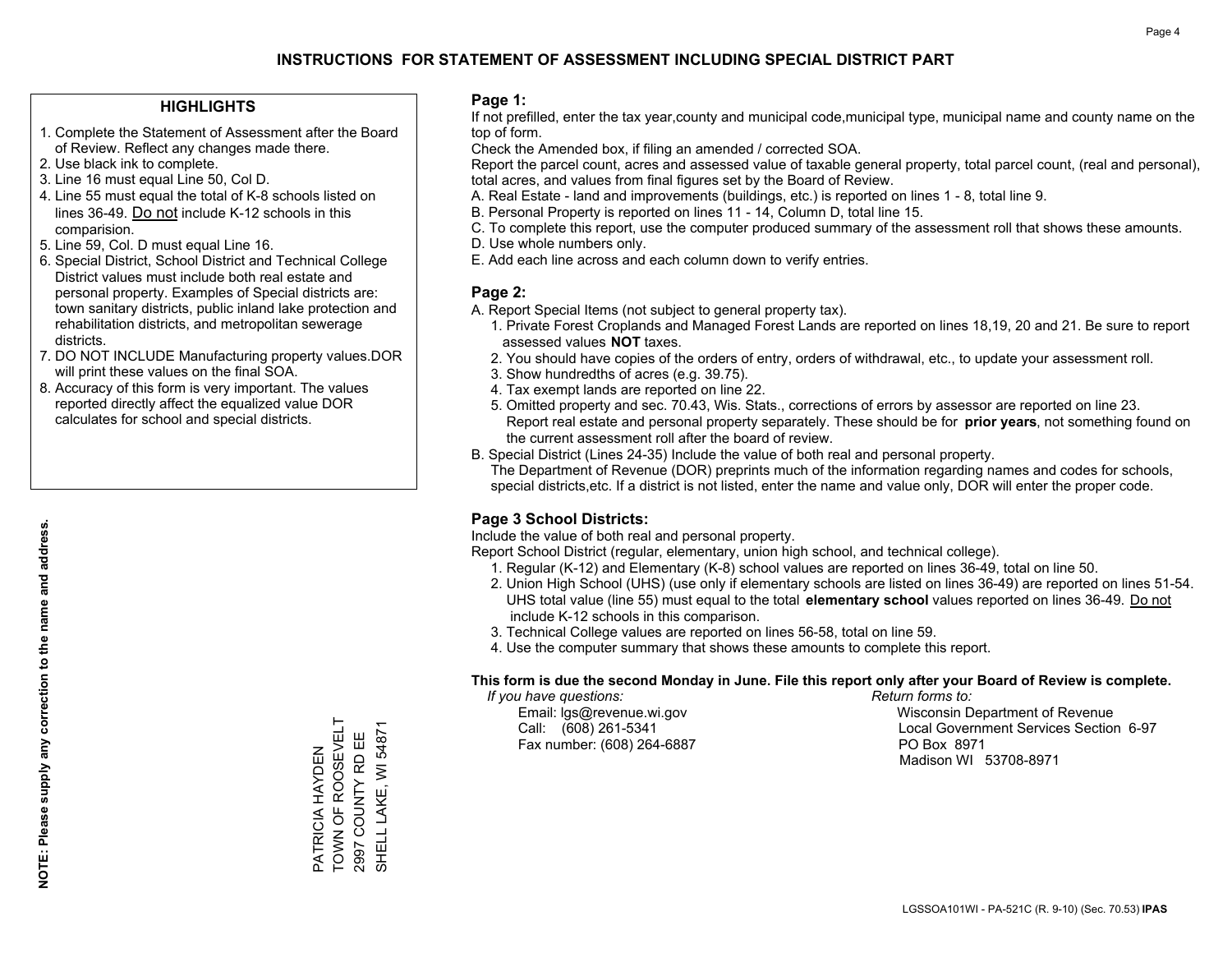**STATEMENT OF ASSESSMENT FOR 2016 FINAL - EQUATED**

| 0165 |  | Check if this is an Amended Return |
|------|--|------------------------------------|
|------|--|------------------------------------|

*ACCT NO*

|             | <b>FOR</b>                                                                             | <b>TOWN OF</b><br><b>OF</b>                                                                                                                                                                  | <b>RUSK</b>                                                |              | <b>BURNETT COUNTY</b> |                         |                      | WHEN COMPLETING THIS DOCUMENT<br>DO NOT WRITE OVER X's OR IN SHADED AREAS |
|-------------|----------------------------------------------------------------------------------------|----------------------------------------------------------------------------------------------------------------------------------------------------------------------------------------------|------------------------------------------------------------|--------------|-----------------------|-------------------------|----------------------|---------------------------------------------------------------------------|
|             |                                                                                        | Town - Village - City                                                                                                                                                                        | <b>Municipality Name</b>                                   |              | <b>County Name</b>    |                         |                      |                                                                           |
|             |                                                                                        | <b>REAL ESTATE</b>                                                                                                                                                                           |                                                            | PARCEL COUNT | NO. OF ACRES          | <b>VALUE OF</b>         | <b>VALUE OF</b>      | <b>TOTAL VALUE OF LAND</b>                                                |
| Line<br>No. |                                                                                        | (See Lines 18 - 22 for                                                                                                                                                                       | TOTAL LAND IMPROVEMENTS NUMBERS ONLY<br>other Real Estate) |              | <b>WHOLE</b>          | <b>LAND</b>             | <b>IMPROVEMENTS</b>  | AND IMPROVEMENTS                                                          |
|             |                                                                                        |                                                                                                                                                                                              | Col. A                                                     | Col. B       | Col. C                | Col. D                  | Col. E               | Col. F                                                                    |
| -1          |                                                                                        | <b>RESIDENTIAL - Class 1</b>                                                                                                                                                                 | 524                                                        | 402          | 1,376                 | 29,666,500              | 40,599,500           | 70,266,000                                                                |
| 2           |                                                                                        | <b>COMMERCIAL - Class 2</b>                                                                                                                                                                  | 8                                                          | 6            | 41                    | 706,000                 | 922,700              | 1,628,700                                                                 |
| 3           |                                                                                        | <b>MANUFACTURING - Class 3</b>                                                                                                                                                               | $\Omega$                                                   | 0            | $\Omega$              | 0                       | 0                    | $\mathbf{0}$                                                              |
| 4           |                                                                                        | <b>AGRICULTURAL - Class 4</b>                                                                                                                                                                | 146                                                        |              | 3,447                 | 432,200                 |                      | 432,200                                                                   |
| 5           |                                                                                        | <b>UNDEVELOPED - Class 5</b>                                                                                                                                                                 | 107                                                        |              | 1,181                 | 376,300                 |                      | 376,300                                                                   |
| 6           |                                                                                        | AGRICULTURAL FOREST - Class 5m                                                                                                                                                               | 71                                                         |              | 1,043                 | 943,600                 |                      | 943,600                                                                   |
| 7           |                                                                                        | FOREST LANDS - Class 6                                                                                                                                                                       | 237                                                        |              | 6,257                 | 11,126,700              |                      | 11,126,700                                                                |
| 8           |                                                                                        | OTHER - Class 7                                                                                                                                                                              | 19                                                         | 19           | 36                    | 82,800                  | 1,796,000            | 1,878,800                                                                 |
| 9           |                                                                                        | TOTAL - ALL COLUMNS                                                                                                                                                                          | 1,112                                                      | 427          | 13,381                | 43,334,100              | 43,318,200           | 86,652,300                                                                |
| 10          |                                                                                        | NUMBER OF PERSONAL PROPERTY ACCOUNTS IN ROLL                                                                                                                                                 |                                                            |              | 12                    | <b>LOCALLY ASSESSED</b> | <b>MANUFACTURING</b> | <b>MERGED</b>                                                             |
| 11          |                                                                                        | BOATS AND OTHER WATERCRAFT NOT EXEMPT - Code 1                                                                                                                                               |                                                            |              |                       | 2,500                   | $\Omega$             | 2,500                                                                     |
| 12          |                                                                                        | MACHINERY, TOOLS AND PATTERNS - Code 2                                                                                                                                                       |                                                            |              |                       | 23,600                  | $\Omega$             | 23,600                                                                    |
| 13          |                                                                                        | FURNITURE, FIXTURES AND EQUIPMENT - Code 3                                                                                                                                                   |                                                            |              |                       | 24,100                  | $\Omega$             | 24,100                                                                    |
| 14          |                                                                                        | ALL OTHER PERSONAL PROPERTY NOT EXEMPT - Codes 4A, 4B, 4C                                                                                                                                    |                                                            |              |                       | 11,100                  | 0                    | 11,100                                                                    |
| 15          |                                                                                        | TOTAL OF PERSONAL PROPERTY NOT EXEMPT (Total of Lines 11-14)                                                                                                                                 |                                                            |              |                       | 61,300                  | 0                    | 61,300                                                                    |
| 16          |                                                                                        | AGGREGATE ASSESSED VALUE OF ALL PROPERTY SUBJECT TO THE GENERAL PROPERTY TAX (Total of Lines 9F and 15F)<br>MUST EQUAL TOTAL VALUE OF THE SCHOOL DISTRICTS (K-12 PLUS K-8) - Line 50, Col. F |                                                            |              |                       |                         |                      | 86,713,600                                                                |
| 17          | Name of Assessor<br>Telephone #<br><b>BOARD OF REVIEW</b><br>DATE OF FINAL ADJOURNMENT |                                                                                                                                                                                              |                                                            |              |                       |                         |                      |                                                                           |
|             |                                                                                        |                                                                                                                                                                                              | 05/21/2016                                                 |              | <b>THOMAS BIVER</b>   |                         |                      | (715) 635-5020                                                            |

*CO*

*MUN*

*<sup>07</sup> <sup>024</sup>*

REMARKS

The Assessment Ratio to be used in calculating the estimated Fair Market Value on tax bills for this tax district is 1.038827112<br>This ratio should be used to convert assessed values to "Calculate Equalized Values" in Step Commission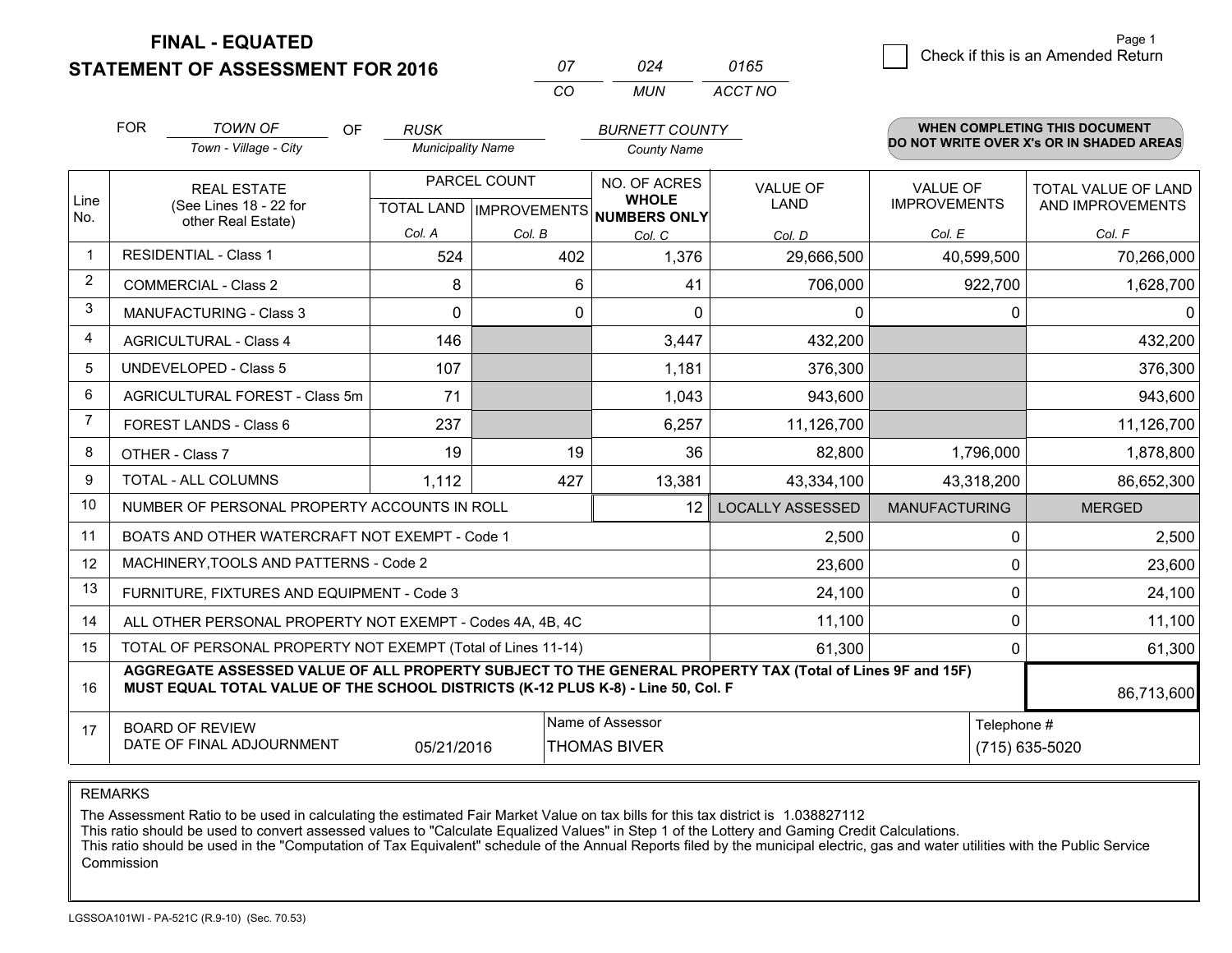*YEAR CO MUN ACCT NO* <sup>2016</sup> <sup>07</sup> <sup>024</sup> <sup>0165</sup>

Do not confuse FOREST LANDS (Line 7) with FOREST CROPS (in this section) - They are **NOT** the same

|    |                                                                                | Private Forest Crop - Reg Class @ 10¢ per acre                   |              |                    |             |                                                                 | Private Forest Crop - Reg Class @ \$2.52 per acre                  |               |                                                                              |  |
|----|--------------------------------------------------------------------------------|------------------------------------------------------------------|--------------|--------------------|-------------|-----------------------------------------------------------------|--------------------------------------------------------------------|---------------|------------------------------------------------------------------------------|--|
| 18 | (a) PARCELS                                                                    | (b) ACRES                                                        |              | (c) ASSESSED VALUE |             | (d) PARCELS                                                     | (e) ACRES                                                          |               | (f) ASSESSED VALUE                                                           |  |
|    |                                                                                |                                                                  |              |                    |             |                                                                 |                                                                    |               |                                                                              |  |
|    |                                                                                | Private Forest Crop - Special Class @ 20¢ per acre               |              |                    |             |                                                                 |                                                                    |               | Entered Before 2005 Managed Forest - Ferrous Mining CLOSED @ \$8.27 per acre |  |
| 19 | (a) PARCELS                                                                    | (c) ASSESSED VALUE<br>(b) ACRES                                  |              |                    |             | (d) PARCELS                                                     | (e) ACRES                                                          |               | (f) ASSESSED VALUE                                                           |  |
|    |                                                                                |                                                                  |              |                    |             |                                                                 |                                                                    |               |                                                                              |  |
|    |                                                                                | Entered Before 2005 Managed Forest - OPEN @ \$.79 per acre       |              |                    |             |                                                                 | Entered Before 2005 Managed Forest - CLOSED @ \$1.87 per acre      |               |                                                                              |  |
| 20 | (a) PARCELS<br>(b) ACRES                                                       |                                                                  |              | (c) ASSESSED VALUE |             | (d) PARCELS                                                     | (e) ACRES                                                          |               | (f) ASSESSED VALUE                                                           |  |
|    | 6                                                                              | 240                                                              |              | 440.000            |             | 17<br>406.12                                                    |                                                                    |               | 783,000                                                                      |  |
|    | Entered After 2004 Managed Forest - OPEN @<br>\$2.14 per acre                  |                                                                  |              |                    |             |                                                                 | Entered After 2004 Managed Forest - CLOSED @ \$10.68 per acre      |               |                                                                              |  |
| 21 | (a) PARCELS                                                                    | (b) ACRES                                                        |              | (c) ASSESSED VALUE | (d) PARCELS |                                                                 | (e) ACRES                                                          |               | (f) ASSESSED VALUE                                                           |  |
|    |                                                                                |                                                                  |              |                    |             |                                                                 |                                                                    |               |                                                                              |  |
|    |                                                                                | 80                                                               |              | 144,000            |             | 28<br>789.37                                                    |                                                                    |               | 1,303,700                                                                    |  |
| 22 | (a) County Forest Cropland Acres                                               |                                                                  |              | (b) Federal Acres  |             | (c) State Acres                                                 | (d) County (NOT FOREST CROP) Acres                                 |               | (e) Other Acres                                                              |  |
|    | 5,682.48                                                                       |                                                                  |              | 174.7              | 5           |                                                                 | 278.54                                                             |               | 171.62                                                                       |  |
|    |                                                                                | Assessed Value of Omitted Property From Prior Years (Sec. 70.44) |              |                    |             | Assessed Value of Sec. 70.43 Corrections of Errors by Assessors |                                                                    |               |                                                                              |  |
| 23 |                                                                                | (a) REAL ESTATE                                                  |              | (b) PERSONAL       |             |                                                                 | (c1) REAL ESTATE                                                   |               | (c2) PERSONAL                                                                |  |
|    |                                                                                |                                                                  |              |                    |             |                                                                 |                                                                    |               |                                                                              |  |
|    | Manufacturing Equated Value of Omitted Property From Prior Years (Sec. 70.995) |                                                                  |              |                    |             |                                                                 | Mfg. Equated Value of Sec.70.43 Corrections of Errors by Assessors |               |                                                                              |  |
|    | (d) REAL ESTATE                                                                |                                                                  | (e) PERSONAL |                    |             | (f1) REAL ESTATE                                                |                                                                    | (f2) PERSONAL |                                                                              |  |
|    |                                                                                |                                                                  |              |                    |             |                                                                 |                                                                    |               |                                                                              |  |

# **SPECIAL DISTRICTS**

| Line<br>No. | Enter 6-digit<br>Special District<br>Code (Col. A) | <b>Account</b><br><b>Number</b> | <b>Special District Name</b> | <b>Locally Assessed Value</b><br>of Real Estate and | Mfg Value of Real Estate<br>and Personal Property | <b>Merged Value of</b><br><b>Real Estate and</b><br>Personal Property (Col. F) |
|-------------|----------------------------------------------------|---------------------------------|------------------------------|-----------------------------------------------------|---------------------------------------------------|--------------------------------------------------------------------------------|
|             |                                                    | (Col. B)                        | (Col. C)                     | Personal Property (Col. D)                          | (Col. E)                                          |                                                                                |
| 24          |                                                    |                                 |                              |                                                     |                                                   |                                                                                |
| 25          |                                                    |                                 |                              |                                                     |                                                   |                                                                                |
| 26          |                                                    |                                 |                              |                                                     |                                                   |                                                                                |
| 27          |                                                    |                                 |                              |                                                     |                                                   |                                                                                |
| 28          |                                                    |                                 |                              |                                                     |                                                   |                                                                                |
| 29          |                                                    |                                 |                              |                                                     |                                                   |                                                                                |
| 30          |                                                    |                                 |                              |                                                     |                                                   |                                                                                |
| 31          |                                                    |                                 |                              |                                                     |                                                   |                                                                                |
| 32          |                                                    |                                 |                              |                                                     |                                                   |                                                                                |
| 33          |                                                    |                                 |                              |                                                     |                                                   |                                                                                |
| 34          |                                                    |                                 |                              |                                                     |                                                   |                                                                                |
| 35          |                                                    |                                 |                              |                                                     |                                                   |                                                                                |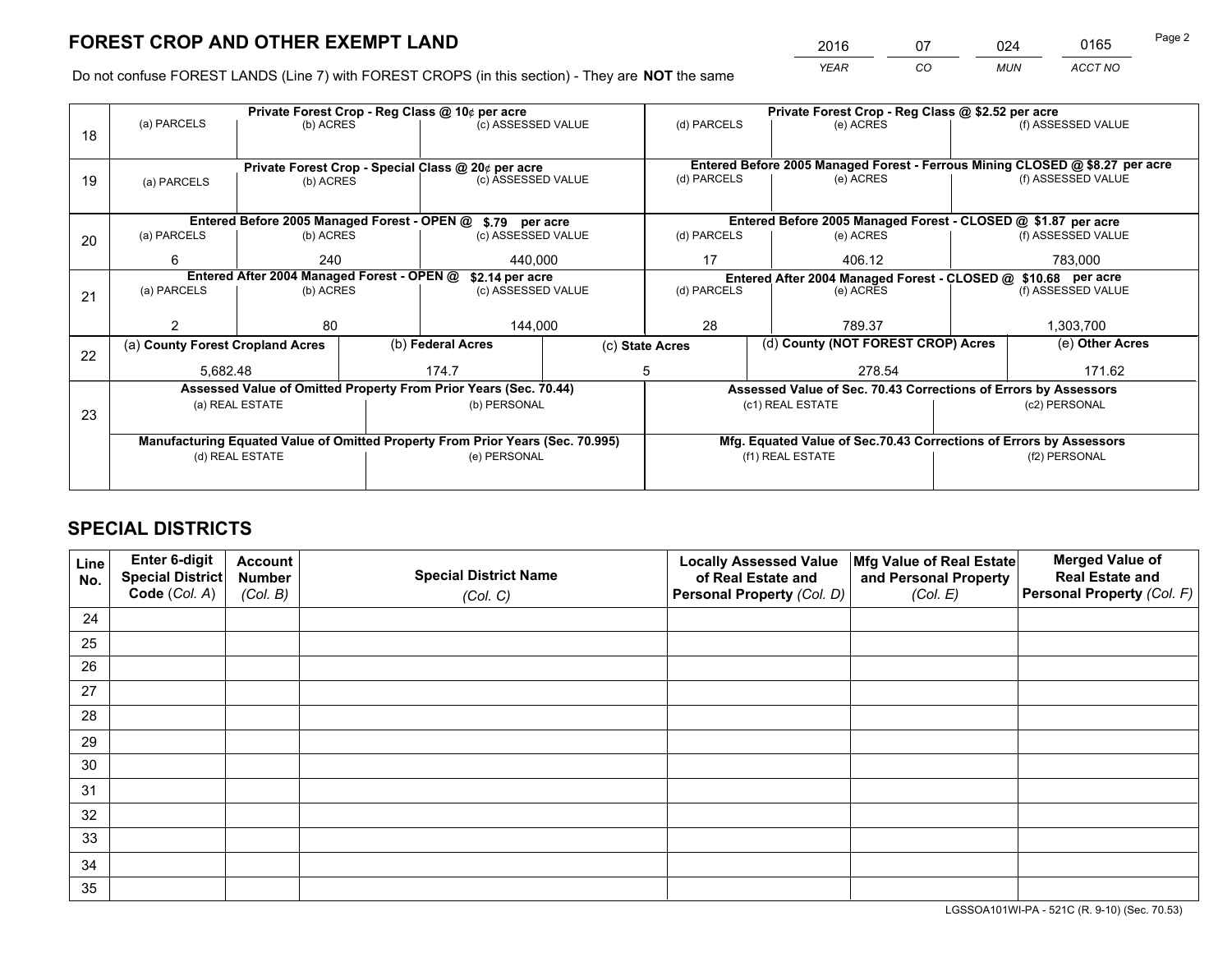|             |                                                          |                                             |                                                         | <b>YEAR</b>                                                                       | CO<br><b>MUN</b>                                              | ACCT NO                                                                        |
|-------------|----------------------------------------------------------|---------------------------------------------|---------------------------------------------------------|-----------------------------------------------------------------------------------|---------------------------------------------------------------|--------------------------------------------------------------------------------|
| Line<br>No. | Enter 6-digit<br><b>School District</b><br>Code (Col. A) | <b>Account</b><br><b>Number</b><br>(Col. B) | <b>School District Name</b><br>(Col. C)                 | <b>Locally Assessed Value</b><br>of Real Estate and<br>Personal Property (Col. D) | Mfg Value of Real Estate<br>and Personal Property<br>(Col. E) | <b>Merged Value of</b><br><b>Real Estate and</b><br>Personal Property (Col. F) |
|             | A. SCHOOL DISTRICTS (K-8 and K-12)                       |                                             |                                                         |                                                                                   |                                                               |                                                                                |
| 36          | 655474                                                   | 0393                                        | SCH D OF SPOONER                                        | 86,713,600                                                                        |                                                               | 86,713,600                                                                     |
| 37          |                                                          |                                             |                                                         |                                                                                   |                                                               |                                                                                |
| 38          |                                                          |                                             |                                                         |                                                                                   |                                                               |                                                                                |
| 39          |                                                          |                                             |                                                         |                                                                                   |                                                               |                                                                                |
| 40          |                                                          |                                             |                                                         |                                                                                   |                                                               |                                                                                |
| 41          |                                                          |                                             |                                                         |                                                                                   |                                                               |                                                                                |
| 42          |                                                          |                                             |                                                         |                                                                                   |                                                               |                                                                                |
| 43          |                                                          |                                             |                                                         |                                                                                   |                                                               |                                                                                |
| 44<br>45    |                                                          |                                             |                                                         |                                                                                   |                                                               |                                                                                |
| 46          |                                                          |                                             |                                                         |                                                                                   |                                                               |                                                                                |
| 47          |                                                          |                                             |                                                         |                                                                                   |                                                               |                                                                                |
| 48          |                                                          |                                             |                                                         |                                                                                   |                                                               |                                                                                |
| 49          |                                                          |                                             |                                                         |                                                                                   |                                                               |                                                                                |
| 50          |                                                          |                                             | TOTAL ASSESSED VALUE OF SCHOOL DISTRICTS (K-8 and K-12) | 86,713,600                                                                        |                                                               | 86,713,600                                                                     |
|             | <b>UNION HIGH SCHOOL DISTRICTS</b><br>B <sub>1</sub>     |                                             |                                                         |                                                                                   |                                                               |                                                                                |
| 51          |                                                          |                                             |                                                         |                                                                                   |                                                               |                                                                                |
| 52          |                                                          |                                             |                                                         |                                                                                   |                                                               |                                                                                |
| 53          |                                                          |                                             |                                                         |                                                                                   |                                                               |                                                                                |
| 54          |                                                          |                                             |                                                         |                                                                                   |                                                               |                                                                                |
| 55          |                                                          |                                             | TOTAL ASSESSED VALUE OF UNION HIGH SCHOOLS              |                                                                                   |                                                               |                                                                                |
|             | C. TECHNICAL COLLEGE DISTRICTS                           |                                             |                                                         |                                                                                   |                                                               |                                                                                |
| 56          | 001700                                                   | 0016                                        | WISCONSIN INDIANHEAD TECH COLLEGE SHEL                  | 86,713,600                                                                        |                                                               | 86,713,600                                                                     |
| 57          |                                                          |                                             |                                                         |                                                                                   |                                                               |                                                                                |
| 58          |                                                          |                                             |                                                         |                                                                                   |                                                               |                                                                                |
| 59          |                                                          |                                             | TOTAL ASSESSED VALUE OF TECHNICAL COLLEGES              | 86,713,600                                                                        |                                                               | 86,713,600                                                                     |

07

024

# *I hereby certify, to the best of my knowledge and belief, this form is complete and correct.*

**SCHOOL DISTRICTS**

| Print name of preparer | Title                    | Date (MM / DD / CCYY) |  |
|------------------------|--------------------------|-----------------------|--|
|                        |                          |                       |  |
| Signature of preparer  | Contact Telephone Number | E-mail address        |  |
|                        | $\overline{\phantom{0}}$ |                       |  |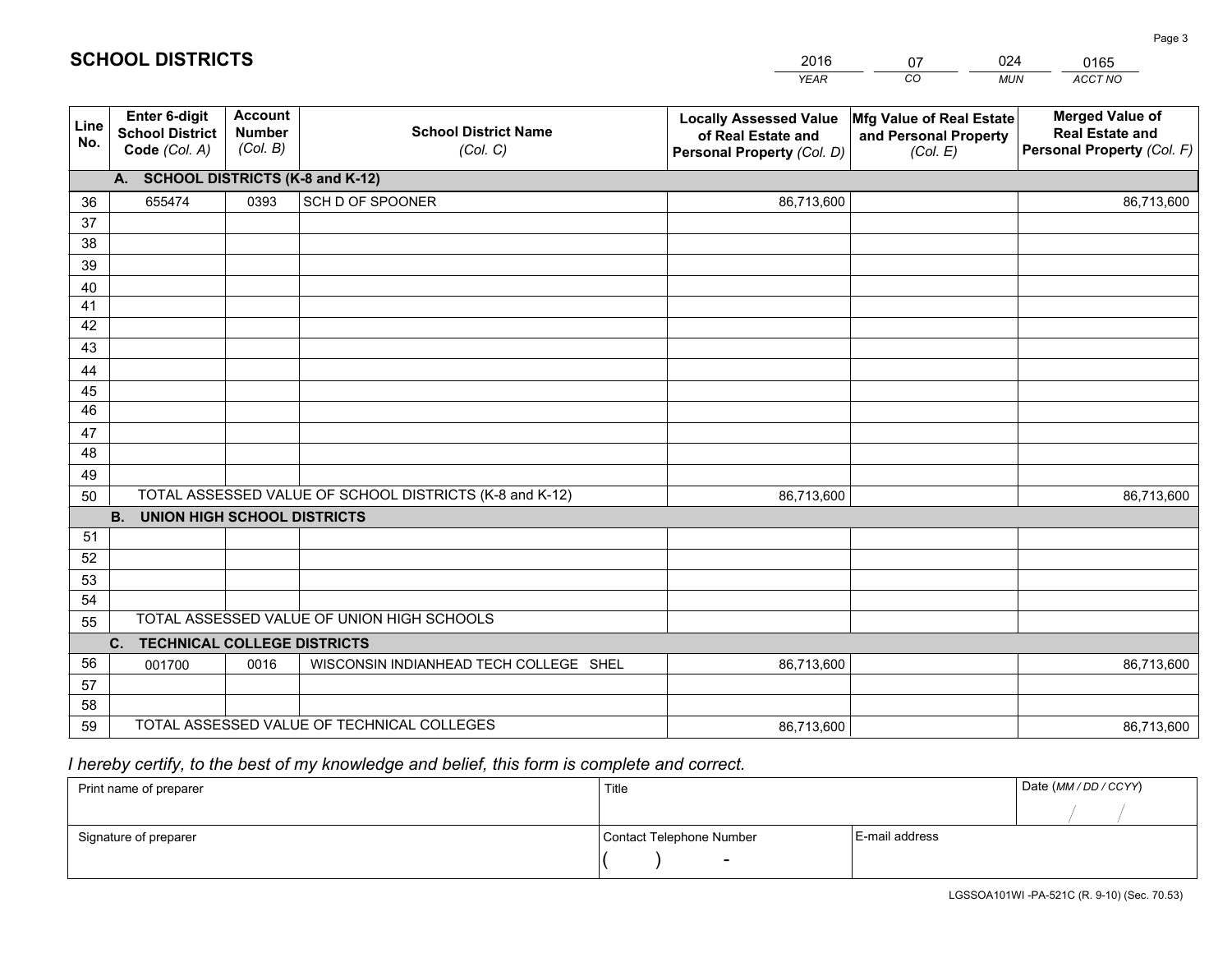### **HIGHLIGHTS**

- 1. Complete the Statement of Assessment after the Board of Review. Reflect any changes made there.
- 2. Use black ink to complete.
- 3. Line 16 must equal Line 50, Col D.
- 4. Line 55 must equal the total of K-8 schools listed on lines 36-49. Do not include K-12 schools in this comparision.
- 5. Line 59, Col. D must equal Line 16.
- 6. Special District, School District and Technical College District values must include both real estate and personal property. Examples of Special districts are: town sanitary districts, public inland lake protection and rehabilitation districts, and metropolitan sewerage districts.
- 7. DO NOT INCLUDE Manufacturing property values.DOR will print these values on the final SOA.

BONNIE HARDER TOWN OF RUSK 26985 E BENOIT LAKE RD SPOONER, WI 54801

BONNIE HARDER<br>TOWN OF RUSK<br>26985 E BENOIT LAKE R<br>SPOONER, WI 54801

윤

 8. Accuracy of this form is very important. The values reported directly affect the equalized value DOR calculates for school and special districts.

### **Page 1:**

 If not prefilled, enter the tax year,county and municipal code,municipal type, municipal name and county name on the top of form.

Check the Amended box, if filing an amended / corrected SOA.

 Report the parcel count, acres and assessed value of taxable general property, total parcel count, (real and personal), total acres, and values from final figures set by the Board of Review.

- A. Real Estate land and improvements (buildings, etc.) is reported on lines 1 8, total line 9.
- B. Personal Property is reported on lines 11 14, Column D, total line 15.
- C. To complete this report, use the computer produced summary of the assessment roll that shows these amounts.
- D. Use whole numbers only.
- E. Add each line across and each column down to verify entries.

### **Page 2:**

- A. Report Special Items (not subject to general property tax).
- 1. Private Forest Croplands and Managed Forest Lands are reported on lines 18,19, 20 and 21. Be sure to report assessed values **NOT** taxes.
- 2. You should have copies of the orders of entry, orders of withdrawal, etc., to update your assessment roll.
	- 3. Show hundredths of acres (e.g. 39.75).
- 4. Tax exempt lands are reported on line 22.
- 5. Omitted property and sec. 70.43, Wis. Stats., corrections of errors by assessor are reported on line 23. Report real estate and personal property separately. These should be for **prior years**, not something found on the current assessment roll after the board of review.
- B. Special District (Lines 24-35) Include the value of both real and personal property.
- The Department of Revenue (DOR) preprints much of the information regarding names and codes for schools, special districts,etc. If a district is not listed, enter the name and value only, DOR will enter the proper code.

## **Page 3 School Districts:**

Include the value of both real and personal property.

Report School District (regular, elementary, union high school, and technical college).

- 1. Regular (K-12) and Elementary (K-8) school values are reported on lines 36-49, total on line 50.
- 2. Union High School (UHS) (use only if elementary schools are listed on lines 36-49) are reported on lines 51-54. UHS total value (line 55) must equal to the total **elementary school** values reported on lines 36-49. Do notinclude K-12 schools in this comparison.
- 3. Technical College values are reported on lines 56-58, total on line 59.
- 4. Use the computer summary that shows these amounts to complete this report.

#### **This form is due the second Monday in June. File this report only after your Board of Review is complete.**

 *If you have questions: Return forms to:*

Fax number: (608) 264-6887 PO Box 8971

 Email: lgs@revenue.wi.gov Wisconsin Department of Revenue Call: (608) 261-5341 Local Government Services Section 6-97Madison WI 53708-8971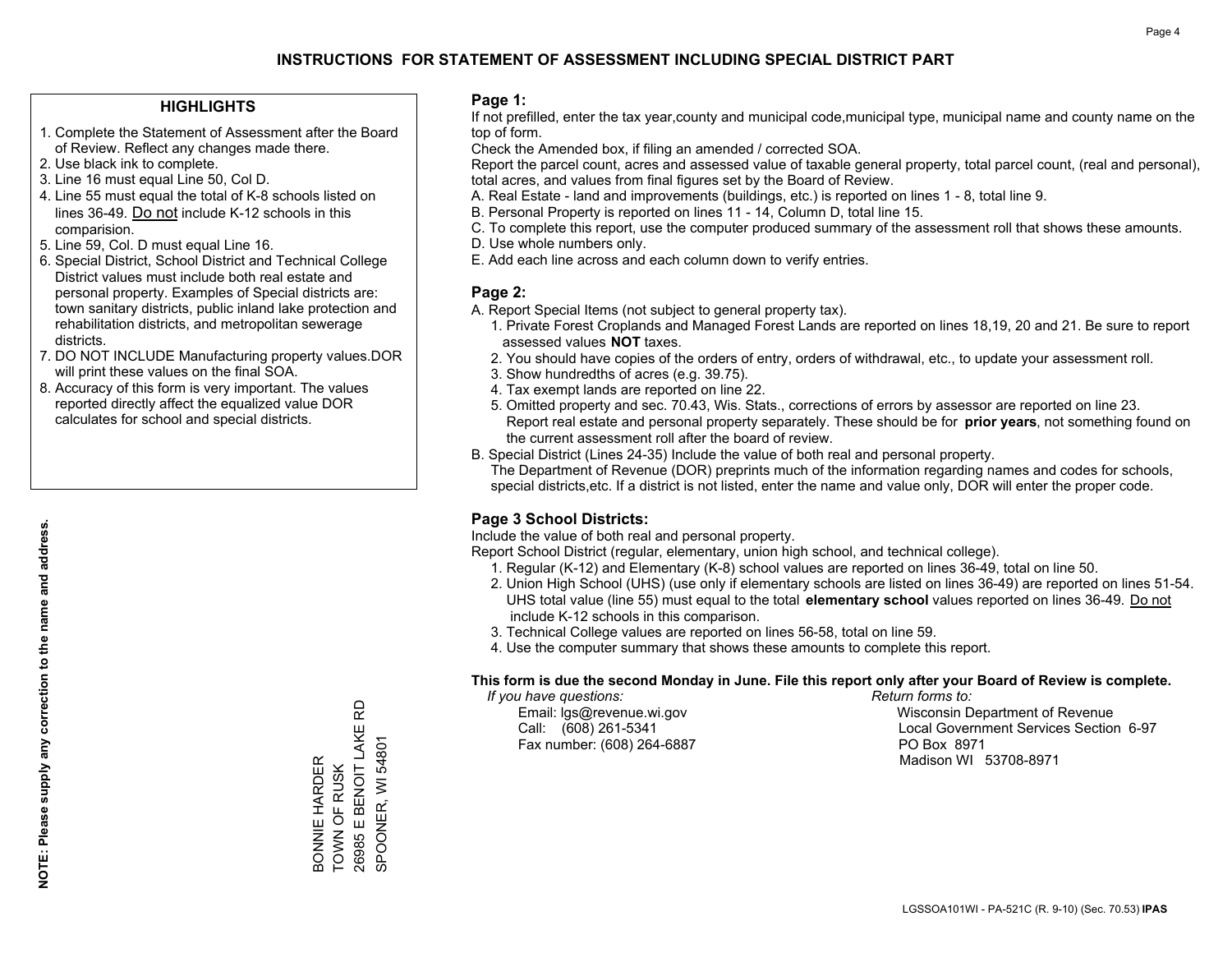**STATEMENT OF ASSESSMENT FOR 2016** 

**FINAL - EQUATED**

 $\overline{6}$  Check if this is an Amended Return Page 1

|                | <b>FOR</b>                                 | <b>TOWN OF</b><br>OF                                                                                                                                                                         | <b>SAND LAKE</b>         |              | <b>BURNETT COUNTY</b>                                    |                         |                                          | <b>WHEN COMPLETING THIS DOCUMENT</b> |  |
|----------------|--------------------------------------------|----------------------------------------------------------------------------------------------------------------------------------------------------------------------------------------------|--------------------------|--------------|----------------------------------------------------------|-------------------------|------------------------------------------|--------------------------------------|--|
|                |                                            | Town - Village - City                                                                                                                                                                        | <b>Municipality Name</b> |              | <b>County Name</b>                                       |                         | DO NOT WRITE OVER X's OR IN SHADED AREAS |                                      |  |
|                |                                            | <b>REAL ESTATE</b>                                                                                                                                                                           |                          | PARCEL COUNT | NO. OF ACRES                                             | <b>VALUE OF</b>         | <b>VALUE OF</b>                          | TOTAL VALUE OF LAND                  |  |
| Line<br>No.    |                                            | (See Lines 18 - 22 for<br>other Real Estate)                                                                                                                                                 |                          |              | <b>WHOLE</b><br>TOTAL LAND   IMPROVEMENTS   NUMBERS ONLY | <b>LAND</b>             | <b>IMPROVEMENTS</b>                      | AND IMPROVEMENTS                     |  |
|                |                                            |                                                                                                                                                                                              | Col. A                   | Col. B       | Col. C                                                   | Col. D                  | Col. E                                   | Col. F                               |  |
| $\mathbf 1$    |                                            | <b>RESIDENTIAL - Class 1</b>                                                                                                                                                                 | 770                      | 529          | 1,879                                                    | 37,402,900              | 48,025,500                               | 85,428,400                           |  |
| $\overline{2}$ |                                            | <b>COMMERCIAL - Class 2</b>                                                                                                                                                                  | 4                        | 4            | 38                                                       | 246,500                 | 441,900                                  | 688,400                              |  |
| 3              |                                            | <b>MANUFACTURING - Class 3</b>                                                                                                                                                               | $\Omega$                 | $\Omega$     | 0                                                        | $\Omega$                | 0                                        | <sup>0</sup>                         |  |
| $\overline{4}$ |                                            | <b>AGRICULTURAL - Class 4</b>                                                                                                                                                                | 104                      |              | 1,557                                                    | 201,600                 |                                          | 201,600                              |  |
| 5              |                                            | <b>UNDEVELOPED - Class 5</b>                                                                                                                                                                 | 377                      |              | 4,900                                                    | 1,587,400               |                                          | 1,587,400                            |  |
| 6              |                                            | <b>AGRICULTURAL FOREST - Class 5m</b>                                                                                                                                                        | 80                       |              | 834                                                      | 737,000                 |                                          | 737,000                              |  |
| $\overline{7}$ |                                            | FOREST LANDS - Class 6                                                                                                                                                                       | 315                      |              | 5,076                                                    | 9,532,000               |                                          | 9,532,000                            |  |
| 8              |                                            | OTHER - Class 7                                                                                                                                                                              | 8                        | 8            | 20                                                       | 48,000                  | 374,900                                  | 422,900                              |  |
| 9              |                                            | <b>TOTAL - ALL COLUMNS</b>                                                                                                                                                                   | 1,658                    | 541          | 14,304                                                   | 49,755,400              | 48,842,300                               | 98,597,700                           |  |
| 10             |                                            | NUMBER OF PERSONAL PROPERTY ACCOUNTS IN ROLL                                                                                                                                                 |                          |              | 13                                                       | <b>LOCALLY ASSESSED</b> | <b>MANUFACTURING</b>                     | <b>MERGED</b>                        |  |
| 11             |                                            | BOATS AND OTHER WATERCRAFT NOT EXEMPT - Code 1                                                                                                                                               |                          |              |                                                          | 0                       | 0                                        | 0                                    |  |
| 12             |                                            | MACHINERY, TOOLS AND PATTERNS - Code 2                                                                                                                                                       |                          |              |                                                          | $\Omega$                | 0                                        | 0                                    |  |
| 13             |                                            | FURNITURE, FIXTURES AND EQUIPMENT - Code 3                                                                                                                                                   |                          |              |                                                          | 2,000                   | 0                                        | 2,000                                |  |
| 14             |                                            | ALL OTHER PERSONAL PROPERTY NOT EXEMPT - Codes 4A, 4B, 4C                                                                                                                                    |                          |              |                                                          | 95,900                  | 0                                        | 95,900                               |  |
| 15             |                                            | TOTAL OF PERSONAL PROPERTY NOT EXEMPT (Total of Lines 11-14)                                                                                                                                 |                          |              |                                                          | 97,900                  | 0                                        | 97,900                               |  |
| 16             |                                            | AGGREGATE ASSESSED VALUE OF ALL PROPERTY SUBJECT TO THE GENERAL PROPERTY TAX (Total of Lines 9F and 15F)<br>MUST EQUAL TOTAL VALUE OF THE SCHOOL DISTRICTS (K-12 PLUS K-8) - Line 50, Col. F |                          |              |                                                          |                         |                                          | 98,695,600                           |  |
| 17             | Name of Assessor<br><b>BOARD OF REVIEW</b> |                                                                                                                                                                                              |                          |              |                                                          |                         | Telephone #                              |                                      |  |
|                |                                            | DATE OF FINAL ADJOURNMENT                                                                                                                                                                    | 05/23/2016               |              | <b>ROBERT PARDUN</b>                                     |                         |                                          | (715) 866-4245                       |  |

*MUN*

*ACCT NO0166*

*<sup>07</sup> <sup>026</sup>*

*CO*

REMARKS

The Assessment Ratio to be used in calculating the estimated Fair Market Value on tax bills for this tax district is .974495131<br>This ratio should be used to convert assessed values to "Calculate Equalized Values" in Step 1 Commission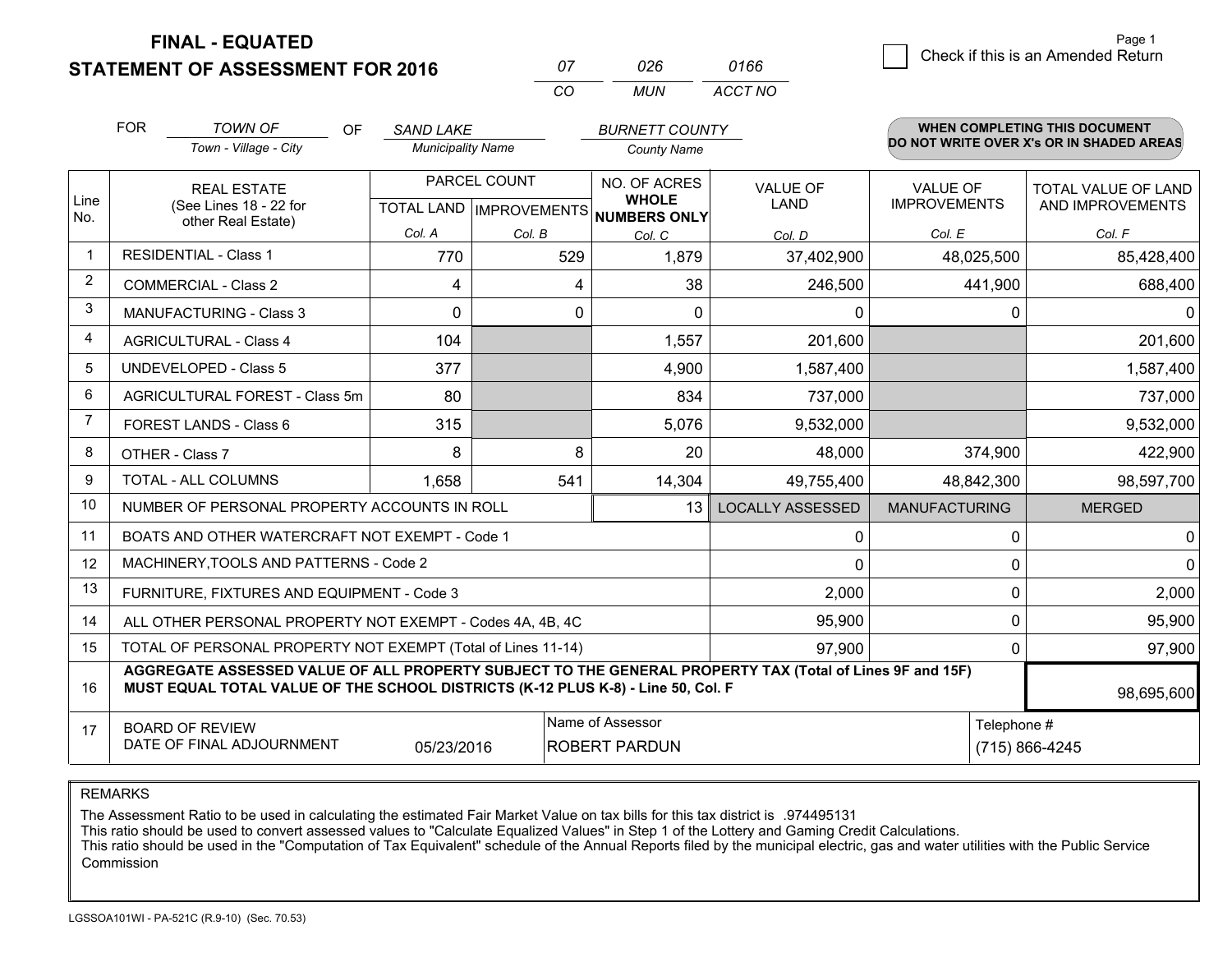*YEAR CO MUN ACCT NO* <sup>2016</sup> <sup>07</sup> <sup>026</sup> <sup>0166</sup>

Do not confuse FOREST LANDS (Line 7) with FOREST CROPS (in this section) - They are **NOT** the same

|    |                                                                                |                 |  | Private Forest Crop - Reg Class @ 10¢ per acre                   |  |                                                                              |  | Private Forest Crop - Reg Class @ \$2.52 per acre                  |                 |                    |  |
|----|--------------------------------------------------------------------------------|-----------------|--|------------------------------------------------------------------|--|------------------------------------------------------------------------------|--|--------------------------------------------------------------------|-----------------|--------------------|--|
| 18 | (a) PARCELS                                                                    | (b) ACRES       |  | (c) ASSESSED VALUE                                               |  | (d) PARCELS                                                                  |  | (e) ACRES                                                          |                 | (f) ASSESSED VALUE |  |
|    |                                                                                |                 |  |                                                                  |  | Entered Before 2005 Managed Forest - Ferrous Mining CLOSED @ \$8.27 per acre |  |                                                                    |                 |                    |  |
|    |                                                                                |                 |  | Private Forest Crop - Special Class @ 20¢ per acre               |  | (d) PARCELS                                                                  |  | (e) ACRES                                                          |                 | (f) ASSESSED VALUE |  |
| 19 | (a) PARCELS                                                                    | (b) ACRES       |  | (c) ASSESSED VALUE                                               |  |                                                                              |  |                                                                    |                 |                    |  |
|    |                                                                                |                 |  |                                                                  |  |                                                                              |  |                                                                    |                 |                    |  |
|    | Entered Before 2005 Managed Forest - OPEN @ \$.79 per acre                     |                 |  |                                                                  |  |                                                                              |  | Entered Before 2005 Managed Forest - CLOSED @ \$1.87 per acre      |                 |                    |  |
| 20 | (a) PARCELS                                                                    | (b) ACRES       |  | (c) ASSESSED VALUE                                               |  | (d) PARCELS                                                                  |  | (e) ACRES                                                          |                 | (f) ASSESSED VALUE |  |
|    | 8                                                                              | 290             |  |                                                                  |  | 12<br>416.6                                                                  |  | 626,000                                                            |                 |                    |  |
|    | 472,700<br>Entered After 2004 Managed Forest - OPEN @                          |                 |  |                                                                  |  |                                                                              |  |                                                                    |                 |                    |  |
|    | (a) PARCELS<br>(b) ACRES                                                       |                 |  | \$2.14 per acre                                                  |  | (d) PARCELS                                                                  |  | Entered After 2004 Managed Forest - CLOSED @ \$10.68 per acre      |                 | (f) ASSESSED VALUE |  |
| 21 |                                                                                |                 |  | (c) ASSESSED VALUE                                               |  |                                                                              |  | (e) ACRES                                                          |                 |                    |  |
|    |                                                                                |                 |  |                                                                  |  |                                                                              |  |                                                                    |                 |                    |  |
|    |                                                                                | 78.7            |  | 135,400                                                          |  | 8                                                                            |  | 200.93                                                             | 353,600         |                    |  |
|    | (a) County Forest Cropland Acres                                               |                 |  | (b) Federal Acres                                                |  | (d) County (NOT FOREST CROP) Acres<br>(c) State Acres                        |  |                                                                    | (e) Other Acres |                    |  |
| 22 |                                                                                |                 |  |                                                                  |  |                                                                              |  |                                                                    |                 |                    |  |
|    | 5.719.87                                                                       |                 |  | 178.4                                                            |  | 88.94                                                                        |  | 21.94                                                              |                 | 24.37              |  |
|    |                                                                                |                 |  | Assessed Value of Omitted Property From Prior Years (Sec. 70.44) |  |                                                                              |  | Assessed Value of Sec. 70.43 Corrections of Errors by Assessors    |                 |                    |  |
| 23 |                                                                                | (a) REAL ESTATE |  | (b) PERSONAL                                                     |  |                                                                              |  | (c1) REAL ESTATE                                                   |                 | (c2) PERSONAL      |  |
|    |                                                                                |                 |  |                                                                  |  |                                                                              |  |                                                                    |                 |                    |  |
|    | Manufacturing Equated Value of Omitted Property From Prior Years (Sec. 70.995) |                 |  |                                                                  |  |                                                                              |  | Mfg. Equated Value of Sec.70.43 Corrections of Errors by Assessors |                 |                    |  |
|    |                                                                                | (d) REAL ESTATE |  | (e) PERSONAL                                                     |  |                                                                              |  | (f1) REAL ESTATE                                                   | (f2) PERSONAL   |                    |  |
|    |                                                                                |                 |  |                                                                  |  |                                                                              |  |                                                                    |                 |                    |  |
|    |                                                                                |                 |  |                                                                  |  |                                                                              |  |                                                                    |                 |                    |  |

# **SPECIAL DISTRICTS**

| Line<br>No. | Enter 6-digit<br><b>Special District</b> | <b>Account</b><br><b>Number</b> | <b>Special District Name</b> | <b>Locally Assessed Value</b><br>of Real Estate and | Mfg Value of Real Estate<br>and Personal Property | <b>Merged Value of</b><br><b>Real Estate and</b> |
|-------------|------------------------------------------|---------------------------------|------------------------------|-----------------------------------------------------|---------------------------------------------------|--------------------------------------------------|
|             | Code (Col. A)                            | (Col. B)                        | (Col. C)                     | Personal Property (Col. D)                          | (Col. E)                                          | Personal Property (Col. F)                       |
| 24          |                                          |                                 |                              |                                                     |                                                   |                                                  |
| 25          |                                          |                                 |                              |                                                     |                                                   |                                                  |
| 26          |                                          |                                 |                              |                                                     |                                                   |                                                  |
| 27          |                                          |                                 |                              |                                                     |                                                   |                                                  |
| 28          |                                          |                                 |                              |                                                     |                                                   |                                                  |
| 29          |                                          |                                 |                              |                                                     |                                                   |                                                  |
| 30          |                                          |                                 |                              |                                                     |                                                   |                                                  |
| 31          |                                          |                                 |                              |                                                     |                                                   |                                                  |
| 32          |                                          |                                 |                              |                                                     |                                                   |                                                  |
| 33          |                                          |                                 |                              |                                                     |                                                   |                                                  |
| 34          |                                          |                                 |                              |                                                     |                                                   |                                                  |
| 35          |                                          |                                 |                              |                                                     |                                                   |                                                  |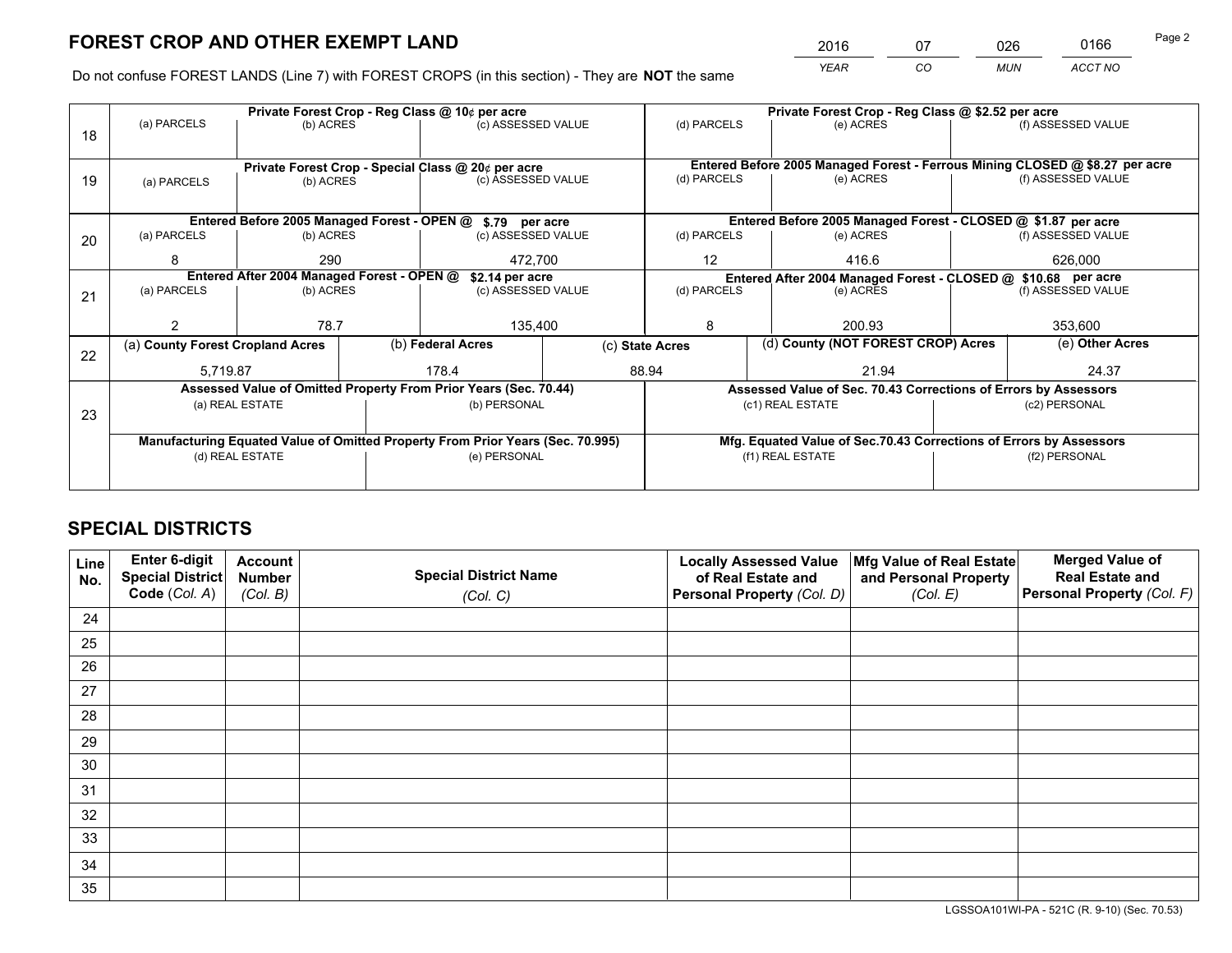|             |                                                          |                                             |                                                         | <b>YEAR</b>                                                                       | CO<br><b>MUN</b>                                              | ACCT NO                                                                        |
|-------------|----------------------------------------------------------|---------------------------------------------|---------------------------------------------------------|-----------------------------------------------------------------------------------|---------------------------------------------------------------|--------------------------------------------------------------------------------|
| Line<br>No. | Enter 6-digit<br><b>School District</b><br>Code (Col. A) | <b>Account</b><br><b>Number</b><br>(Col. B) | <b>School District Name</b><br>(Col. C)                 | <b>Locally Assessed Value</b><br>of Real Estate and<br>Personal Property (Col. D) | Mfg Value of Real Estate<br>and Personal Property<br>(Col. E) | <b>Merged Value of</b><br><b>Real Estate and</b><br>Personal Property (Col. F) |
|             | A. SCHOOL DISTRICTS (K-8 and K-12)                       |                                             |                                                         |                                                                                   |                                                               |                                                                                |
| 36          | 075376                                                   | 0046                                        | SCH D OF SIREN                                          | 15,711,100                                                                        |                                                               | 15,711,100                                                                     |
| 37          | 076293                                                   | 0047                                        | <b>SCH D OF WEBSTER</b>                                 | 82,984,500                                                                        |                                                               | 82,984,500                                                                     |
| 38          |                                                          |                                             |                                                         |                                                                                   |                                                               |                                                                                |
| 39          |                                                          |                                             |                                                         |                                                                                   |                                                               |                                                                                |
| 40          |                                                          |                                             |                                                         |                                                                                   |                                                               |                                                                                |
| 41          |                                                          |                                             |                                                         |                                                                                   |                                                               |                                                                                |
| 42          |                                                          |                                             |                                                         |                                                                                   |                                                               |                                                                                |
| 43          |                                                          |                                             |                                                         |                                                                                   |                                                               |                                                                                |
| 44          |                                                          |                                             |                                                         |                                                                                   |                                                               |                                                                                |
| 45          |                                                          |                                             |                                                         |                                                                                   |                                                               |                                                                                |
| 46          |                                                          |                                             |                                                         |                                                                                   |                                                               |                                                                                |
| 47          |                                                          |                                             |                                                         |                                                                                   |                                                               |                                                                                |
| 48          |                                                          |                                             |                                                         |                                                                                   |                                                               |                                                                                |
| 49          |                                                          |                                             | TOTAL ASSESSED VALUE OF SCHOOL DISTRICTS (K-8 and K-12) |                                                                                   |                                                               |                                                                                |
| 50          | <b>B.</b><br><b>UNION HIGH SCHOOL DISTRICTS</b>          |                                             |                                                         | 98,695,600                                                                        |                                                               | 98,695,600                                                                     |
| 51          |                                                          |                                             |                                                         |                                                                                   |                                                               |                                                                                |
| 52          |                                                          |                                             |                                                         |                                                                                   |                                                               |                                                                                |
| 53          |                                                          |                                             |                                                         |                                                                                   |                                                               |                                                                                |
| 54          |                                                          |                                             |                                                         |                                                                                   |                                                               |                                                                                |
| 55          |                                                          |                                             | TOTAL ASSESSED VALUE OF UNION HIGH SCHOOLS              |                                                                                   |                                                               |                                                                                |
|             | C. TECHNICAL COLLEGE DISTRICTS                           |                                             |                                                         |                                                                                   |                                                               |                                                                                |
| 56          | 001700                                                   | 0016                                        | WISCONSIN INDIANHEAD TECH COLLEGE SHEL                  | 98,695,600                                                                        |                                                               | 98,695,600                                                                     |
| 57          |                                                          |                                             |                                                         |                                                                                   |                                                               |                                                                                |
| 58          |                                                          |                                             |                                                         |                                                                                   |                                                               |                                                                                |
| 59          |                                                          |                                             | TOTAL ASSESSED VALUE OF TECHNICAL COLLEGES              | 98,695,600                                                                        |                                                               | 98,695,600                                                                     |

07

026

 *I hereby certify, to the best of my knowledge and belief, this form is complete and correct.*

**SCHOOL DISTRICTS**

| Print name of preparer | Title                    |                | Date (MM / DD / CCYY) |
|------------------------|--------------------------|----------------|-----------------------|
|                        |                          |                |                       |
| Signature of preparer  | Contact Telephone Number | E-mail address |                       |
|                        | $\overline{\phantom{0}}$ |                |                       |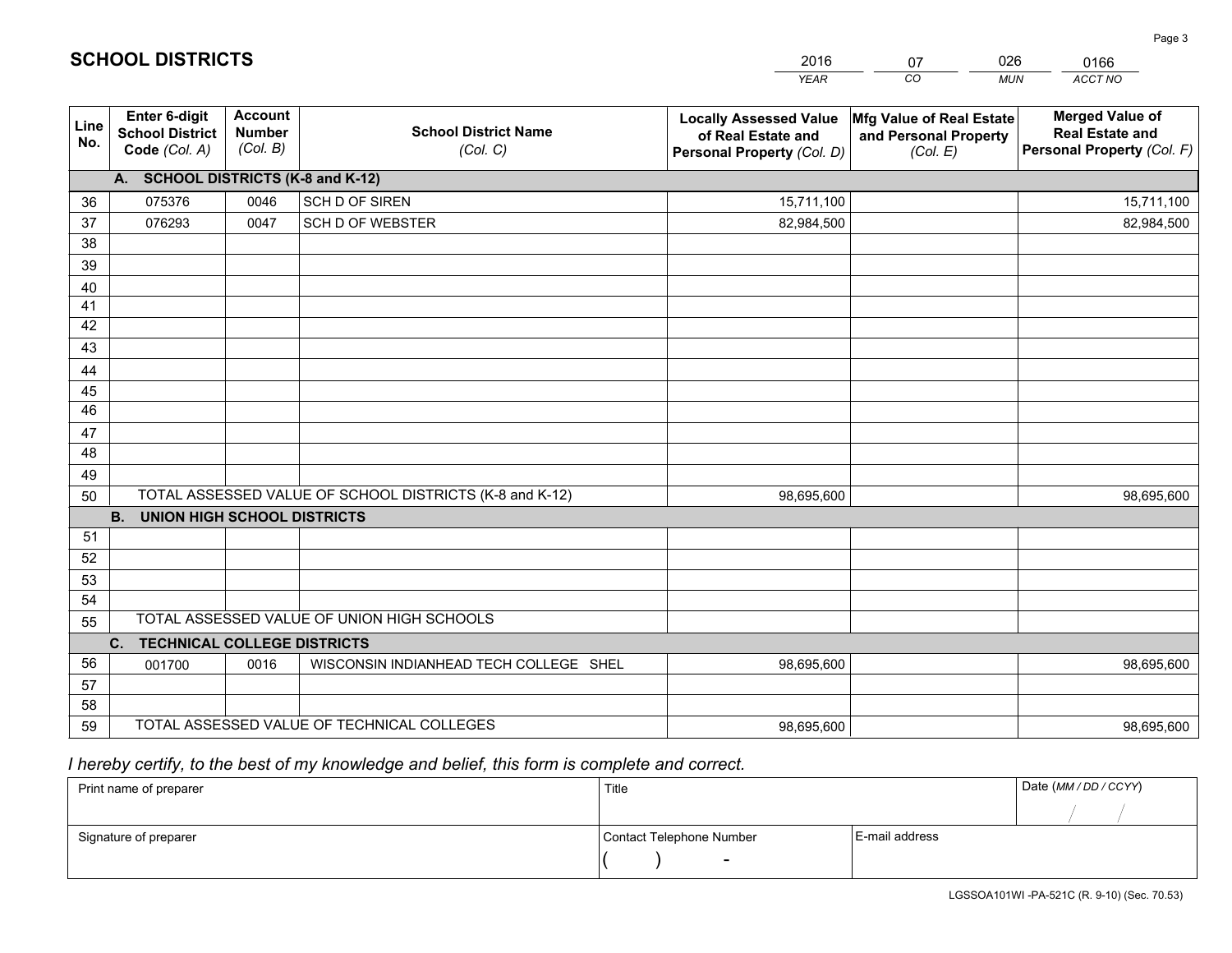### **HIGHLIGHTS**

- 1. Complete the Statement of Assessment after the Board of Review. Reflect any changes made there.
- 2. Use black ink to complete.
- 3. Line 16 must equal Line 50, Col D.
- 4. Line 55 must equal the total of K-8 schools listed on lines 36-49. Do not include K-12 schools in this comparision.
- 5. Line 59, Col. D must equal Line 16.
- 6. Special District, School District and Technical College District values must include both real estate and personal property. Examples of Special districts are: town sanitary districts, public inland lake protection and rehabilitation districts, and metropolitan sewerage districts.
- 7. DO NOT INCLUDE Manufacturing property values.DOR will print these values on the final SOA.

PEGGY TOLBERT TOWN OF SAND LAKE

TOWN OF SAND LAKE PEGGY TOLBERT

PO BOX 165

**PO BOX 165** 

WEBSTER, WI 54893 - 0165

**NEBSTER, WI 54893 - 0165** 

 8. Accuracy of this form is very important. The values reported directly affect the equalized value DOR calculates for school and special districts.

### **Page 1:**

 If not prefilled, enter the tax year,county and municipal code,municipal type, municipal name and county name on the top of form.

Check the Amended box, if filing an amended / corrected SOA.

 Report the parcel count, acres and assessed value of taxable general property, total parcel count, (real and personal), total acres, and values from final figures set by the Board of Review.

- A. Real Estate land and improvements (buildings, etc.) is reported on lines 1 8, total line 9.
- B. Personal Property is reported on lines 11 14, Column D, total line 15.
- C. To complete this report, use the computer produced summary of the assessment roll that shows these amounts.
- D. Use whole numbers only.
- E. Add each line across and each column down to verify entries.

### **Page 2:**

- A. Report Special Items (not subject to general property tax).
- 1. Private Forest Croplands and Managed Forest Lands are reported on lines 18,19, 20 and 21. Be sure to report assessed values **NOT** taxes.
- 2. You should have copies of the orders of entry, orders of withdrawal, etc., to update your assessment roll.
	- 3. Show hundredths of acres (e.g. 39.75).
- 4. Tax exempt lands are reported on line 22.
- 5. Omitted property and sec. 70.43, Wis. Stats., corrections of errors by assessor are reported on line 23. Report real estate and personal property separately. These should be for **prior years**, not something found on the current assessment roll after the board of review.
- B. Special District (Lines 24-35) Include the value of both real and personal property.

 The Department of Revenue (DOR) preprints much of the information regarding names and codes for schools, special districts,etc. If a district is not listed, enter the name and value only, DOR will enter the proper code.

## **Page 3 School Districts:**

Include the value of both real and personal property.

Report School District (regular, elementary, union high school, and technical college).

- 1. Regular (K-12) and Elementary (K-8) school values are reported on lines 36-49, total on line 50.
- 2. Union High School (UHS) (use only if elementary schools are listed on lines 36-49) are reported on lines 51-54. UHS total value (line 55) must equal to the total **elementary school** values reported on lines 36-49. Do notinclude K-12 schools in this comparison.
- 3. Technical College values are reported on lines 56-58, total on line 59.
- 4. Use the computer summary that shows these amounts to complete this report.

#### **This form is due the second Monday in June. File this report only after your Board of Review is complete.**

 *If you have questions: Return forms to:*

Fax number: (608) 264-6887 PO Box 8971

 Email: lgs@revenue.wi.gov Wisconsin Department of Revenue Call: (608) 261-5341 Local Government Services Section 6-97Madison WI 53708-8971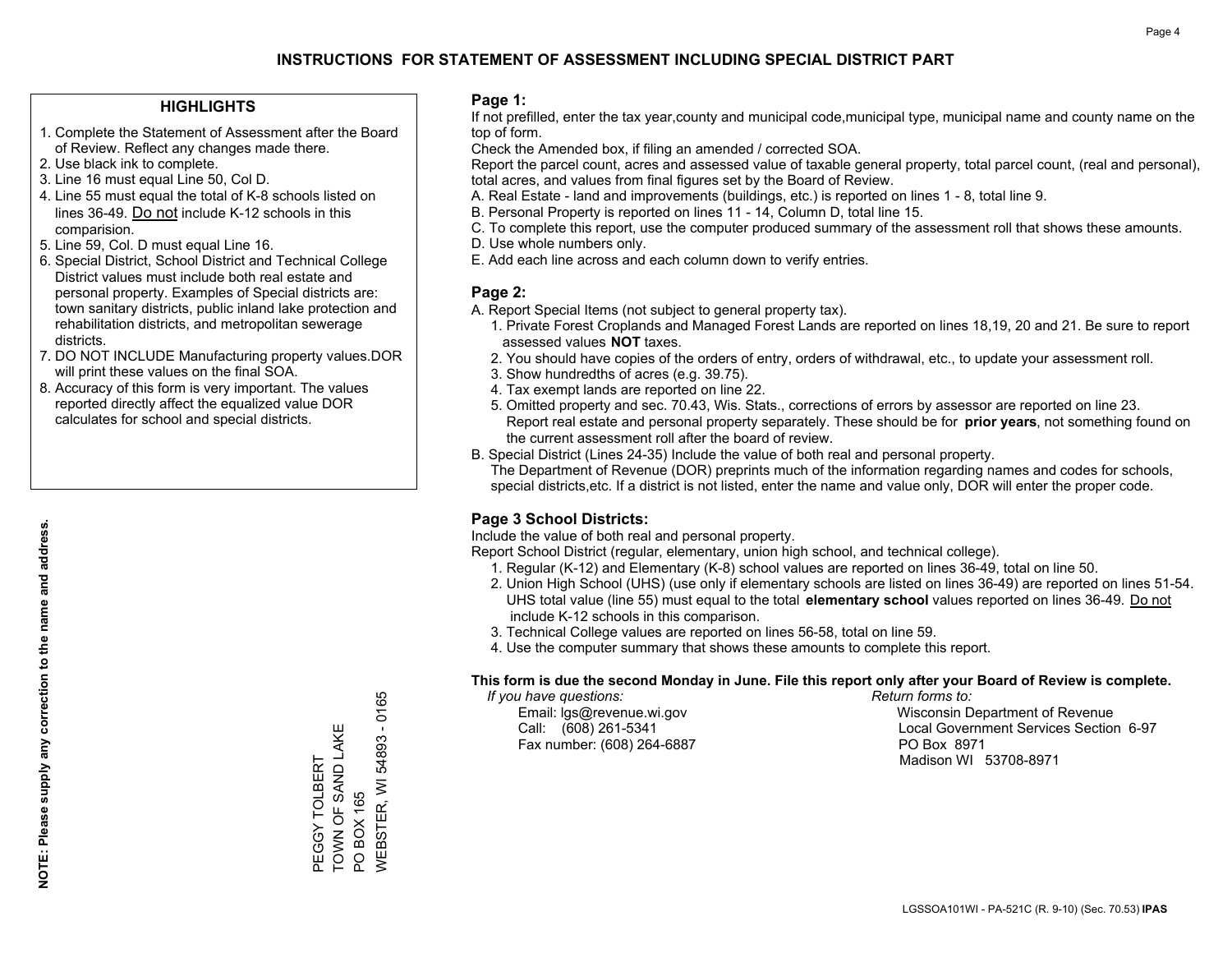**FINAL - EQUATED**

**STATEMENT OF ASSESSMENT FOR 2016** 

|          | กวล   | 0167    |
|----------|-------|---------|
| $\cdots$ | MI IN | ACCT NO |

|                | <b>FOR</b>                                                                                                                                                                                                  | <b>TOWN OF</b><br><b>OF</b>                                  | <b>SCOTT</b>             |                                           | <b>BURNETT COUNTY</b>                               |                         |                                 | <b>WHEN COMPLETING THIS DOCUMENT</b>     |  |
|----------------|-------------------------------------------------------------------------------------------------------------------------------------------------------------------------------------------------------------|--------------------------------------------------------------|--------------------------|-------------------------------------------|-----------------------------------------------------|-------------------------|---------------------------------|------------------------------------------|--|
|                |                                                                                                                                                                                                             | Town - Village - City                                        | <b>Municipality Name</b> |                                           | <b>County Name</b>                                  |                         |                                 | DO NOT WRITE OVER X's OR IN SHADED AREAS |  |
| Line<br>No.    |                                                                                                                                                                                                             | <b>REAL ESTATE</b><br>(See Lines 18 - 22 for                 |                          | PARCEL COUNT<br>TOTAL LAND   IMPROVEMENTS | NO. OF ACRES<br><b>WHOLE</b><br><b>NUMBERS ONLY</b> | VALUE OF<br>LAND        | VALUE OF<br><b>IMPROVEMENTS</b> | TOTAL VALUE OF LAND<br>AND IMPROVEMENTS  |  |
|                |                                                                                                                                                                                                             | other Real Estate)                                           | Col. A                   | Col. B                                    | Col. C                                              | Col. D                  | Col. E                          | Col. F                                   |  |
| $\mathbf 1$    |                                                                                                                                                                                                             | <b>RESIDENTIAL - Class 1</b>                                 | 1,460                    | 1,072                                     | 2,555                                               | 115,230,200             | 110,844,000                     | 226,074,200                              |  |
| 2              |                                                                                                                                                                                                             | <b>COMMERCIAL - Class 2</b>                                  | 34                       | 30                                        | 210                                                 | 2,497,100               | 4,285,000                       | 6,782,100                                |  |
| 3              |                                                                                                                                                                                                             | <b>MANUFACTURING - Class 3</b>                               | $\Omega$                 | 0                                         | $\mathbf{0}$                                        | 0                       | 0                               | $\Omega$                                 |  |
| 4              |                                                                                                                                                                                                             | <b>AGRICULTURAL - Class 4</b>                                | 113                      |                                           | 1,897                                               | 196,200                 |                                 | 196,200                                  |  |
| 5              |                                                                                                                                                                                                             | <b>UNDEVELOPED - Class 5</b>                                 | 276                      |                                           | 3,020                                               | 670,500                 |                                 | 670,500                                  |  |
| 6              | AGRICULTURAL FOREST - Class 5m                                                                                                                                                                              |                                                              | 57                       |                                           | 799                                                 | 937,800                 |                                 | 937,800                                  |  |
| $\overline{7}$ |                                                                                                                                                                                                             | FOREST LANDS - Class 6                                       | 364                      |                                           | 6,376                                               | 13,676,400              |                                 | 13,676,400                               |  |
| 8              |                                                                                                                                                                                                             | OTHER - Class 7                                              | 6                        | 6                                         | 10                                                  | 22,700                  | 295,500                         | 318,200                                  |  |
| 9              |                                                                                                                                                                                                             | TOTAL - ALL COLUMNS                                          | 2,310                    | 1,108                                     | 14,867                                              | 133,230,900             | 115,424,500                     | 248,655,400                              |  |
| 10             |                                                                                                                                                                                                             | NUMBER OF PERSONAL PROPERTY ACCOUNTS IN ROLL                 |                          |                                           | 22                                                  | <b>LOCALLY ASSESSED</b> | <b>MANUFACTURING</b>            | <b>MERGED</b>                            |  |
| 11             |                                                                                                                                                                                                             | BOATS AND OTHER WATERCRAFT NOT EXEMPT - Code 1               |                          |                                           |                                                     | 2,500                   | 0                               | 2,500                                    |  |
| 12             |                                                                                                                                                                                                             | MACHINERY, TOOLS AND PATTERNS - Code 2                       |                          |                                           |                                                     | 445,100                 | 0                               | 445,100                                  |  |
| 13             |                                                                                                                                                                                                             | FURNITURE, FIXTURES AND EQUIPMENT - Code 3                   |                          |                                           |                                                     | 128,700                 | 0                               | 128,700                                  |  |
| 14             |                                                                                                                                                                                                             | ALL OTHER PERSONAL PROPERTY NOT EXEMPT - Codes 4A, 4B, 4C    |                          |                                           |                                                     | 33,800                  | 0                               | 33,800                                   |  |
| 15             |                                                                                                                                                                                                             | TOTAL OF PERSONAL PROPERTY NOT EXEMPT (Total of Lines 11-14) |                          |                                           |                                                     | 610,100                 | 0                               | 610,100                                  |  |
| 16             | AGGREGATE ASSESSED VALUE OF ALL PROPERTY SUBJECT TO THE GENERAL PROPERTY TAX (Total of Lines 9F and 15F)<br>MUST EQUAL TOTAL VALUE OF THE SCHOOL DISTRICTS (K-12 PLUS K-8) - Line 50, Col. F<br>249,265,500 |                                                              |                          |                                           |                                                     |                         |                                 |                                          |  |
| 17             | Name of Assessor<br>Telephone #<br><b>BOARD OF REVIEW</b><br>DATE OF FINAL ADJOURNMENT<br>NORDQUIST APPRAISAL<br>(715) 934-2902<br>05/14/2016                                                               |                                                              |                          |                                           |                                                     |                         |                                 |                                          |  |

REMARKS

The Assessment Ratio to be used in calculating the estimated Fair Market Value on tax bills for this tax district is 1.013608551<br>This ratio should be used to convert assessed values to "Calculate Equalized Values" in Step Commission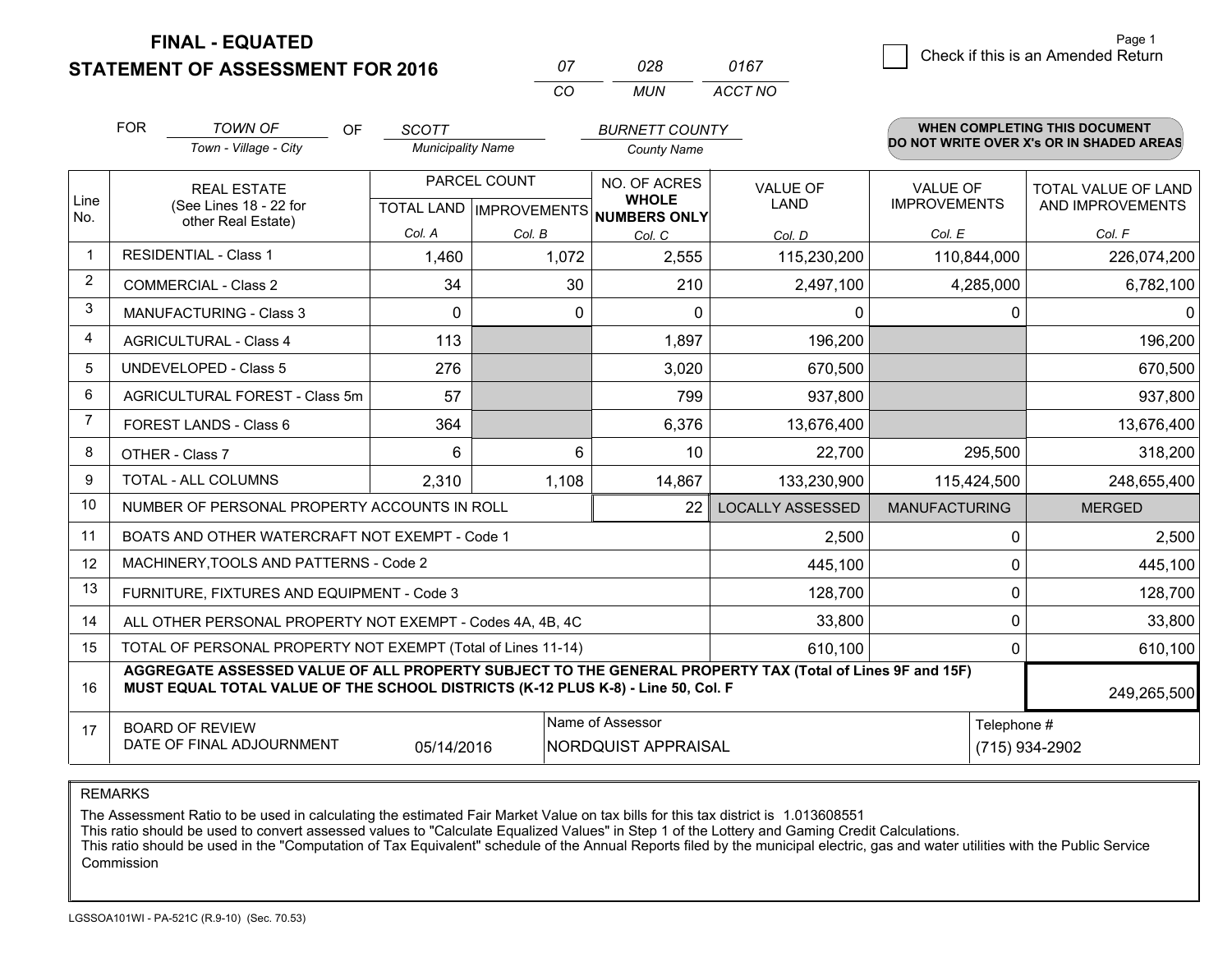*YEAR CO MUN ACCT NO* <sup>2016</sup> <sup>07</sup> <sup>028</sup> <sup>0167</sup>

Do not confuse FOREST LANDS (Line 7) with FOREST CROPS (in this section) - They are **NOT** the same

|    |                                                                                |                 |  | Private Forest Crop - Reg Class @ 10¢ per acre                   |                    |                                                                 | Private Forest Crop - Reg Class @ \$2.52 per acre                            |                                                                    |               |                    |  |
|----|--------------------------------------------------------------------------------|-----------------|--|------------------------------------------------------------------|--------------------|-----------------------------------------------------------------|------------------------------------------------------------------------------|--------------------------------------------------------------------|---------------|--------------------|--|
| 18 | (a) PARCELS                                                                    | (b) ACRES       |  | (c) ASSESSED VALUE                                               |                    | (d) PARCELS                                                     |                                                                              | (e) ACRES                                                          |               | (f) ASSESSED VALUE |  |
|    |                                                                                |                 |  |                                                                  |                    |                                                                 |                                                                              |                                                                    |               |                    |  |
|    |                                                                                |                 |  | Private Forest Crop - Special Class @ 20¢ per acre               |                    |                                                                 | Entered Before 2005 Managed Forest - Ferrous Mining CLOSED @ \$8.27 per acre |                                                                    |               |                    |  |
| 19 | (c) ASSESSED VALUE<br>(b) ACRES<br>(a) PARCELS                                 |                 |  | (d) PARCELS                                                      |                    | (e) ACRES                                                       |                                                                              | (f) ASSESSED VALUE                                                 |               |                    |  |
|    |                                                                                |                 |  |                                                                  |                    |                                                                 |                                                                              |                                                                    |               |                    |  |
|    |                                                                                |                 |  | Entered Before 2005 Managed Forest - OPEN @ \$.79 per acre       |                    |                                                                 |                                                                              | Entered Before 2005 Managed Forest - CLOSED @ \$1.87 per acre      |               |                    |  |
| 20 | (a) PARCELS                                                                    | (b) ACRES       |  | (c) ASSESSED VALUE                                               |                    | (d) PARCELS<br>(e) ACRES                                        |                                                                              |                                                                    |               | (f) ASSESSED VALUE |  |
|    | 6                                                                              | 180.59          |  | 258,500                                                          |                    | 31                                                              |                                                                              | 1,058.26                                                           |               | 3,192,100          |  |
|    | Entered After 2004 Managed Forest - OPEN @<br>\$2.14 per acre                  |                 |  |                                                                  |                    |                                                                 |                                                                              | Entered After 2004 Managed Forest - CLOSED @ \$10.68 per acre      |               |                    |  |
| 21 | (a) PARCELS                                                                    | (b) ACRES       |  |                                                                  | (c) ASSESSED VALUE |                                                                 | (d) PARCELS                                                                  | (e) ACRES                                                          |               | (f) ASSESSED VALUE |  |
|    |                                                                                |                 |  |                                                                  |                    |                                                                 |                                                                              |                                                                    |               |                    |  |
|    | 5                                                                              | 123             |  | 179,500                                                          |                    | 40                                                              |                                                                              | 1,136.99                                                           |               | 2,196,700          |  |
|    | (a) County Forest Cropland Acres                                               |                 |  | (b) Federal Acres                                                |                    | (d) County (NOT FOREST CROP) Acres<br>(c) State Acres           |                                                                              |                                                                    |               | (e) Other Acres    |  |
| 22 |                                                                                |                 |  | .69                                                              |                    | 246.99<br>24.58                                                 |                                                                              |                                                                    | 126.02        |                    |  |
|    |                                                                                |                 |  | Assessed Value of Omitted Property From Prior Years (Sec. 70.44) |                    | Assessed Value of Sec. 70.43 Corrections of Errors by Assessors |                                                                              |                                                                    |               |                    |  |
|    |                                                                                | (a) REAL ESTATE |  | (b) PERSONAL                                                     |                    |                                                                 |                                                                              | (c1) REAL ESTATE                                                   |               | (c2) PERSONAL      |  |
| 23 |                                                                                |                 |  |                                                                  |                    |                                                                 |                                                                              |                                                                    |               |                    |  |
|    |                                                                                |                 |  |                                                                  |                    |                                                                 |                                                                              |                                                                    |               |                    |  |
|    | Manufacturing Equated Value of Omitted Property From Prior Years (Sec. 70.995) |                 |  |                                                                  |                    |                                                                 |                                                                              | Mfg. Equated Value of Sec.70.43 Corrections of Errors by Assessors |               |                    |  |
|    |                                                                                | (d) REAL ESTATE |  | (e) PERSONAL                                                     |                    |                                                                 |                                                                              | (f1) REAL ESTATE                                                   | (f2) PERSONAL |                    |  |
|    |                                                                                |                 |  |                                                                  |                    |                                                                 |                                                                              |                                                                    |               |                    |  |

# **SPECIAL DISTRICTS**

| Line<br>No. | Enter 6-digit<br><b>Special District</b> | <b>Account</b><br><b>Number</b> | <b>Special District Name</b> | <b>Locally Assessed Value</b><br>of Real Estate and | Mfg Value of Real Estate<br>and Personal Property | <b>Merged Value of</b><br><b>Real Estate and</b> |
|-------------|------------------------------------------|---------------------------------|------------------------------|-----------------------------------------------------|---------------------------------------------------|--------------------------------------------------|
|             | Code (Col. A)                            | (Col. B)                        | (Col. C)                     | Personal Property (Col. D)                          | (Col. E)                                          | Personal Property (Col. F)                       |
| 24          |                                          |                                 |                              |                                                     |                                                   |                                                  |
| 25          |                                          |                                 |                              |                                                     |                                                   |                                                  |
| 26          |                                          |                                 |                              |                                                     |                                                   |                                                  |
| 27          |                                          |                                 |                              |                                                     |                                                   |                                                  |
| 28          |                                          |                                 |                              |                                                     |                                                   |                                                  |
| 29          |                                          |                                 |                              |                                                     |                                                   |                                                  |
| 30          |                                          |                                 |                              |                                                     |                                                   |                                                  |
| 31          |                                          |                                 |                              |                                                     |                                                   |                                                  |
| 32          |                                          |                                 |                              |                                                     |                                                   |                                                  |
| 33          |                                          |                                 |                              |                                                     |                                                   |                                                  |
| 34          |                                          |                                 |                              |                                                     |                                                   |                                                  |
| 35          |                                          |                                 |                              |                                                     |                                                   |                                                  |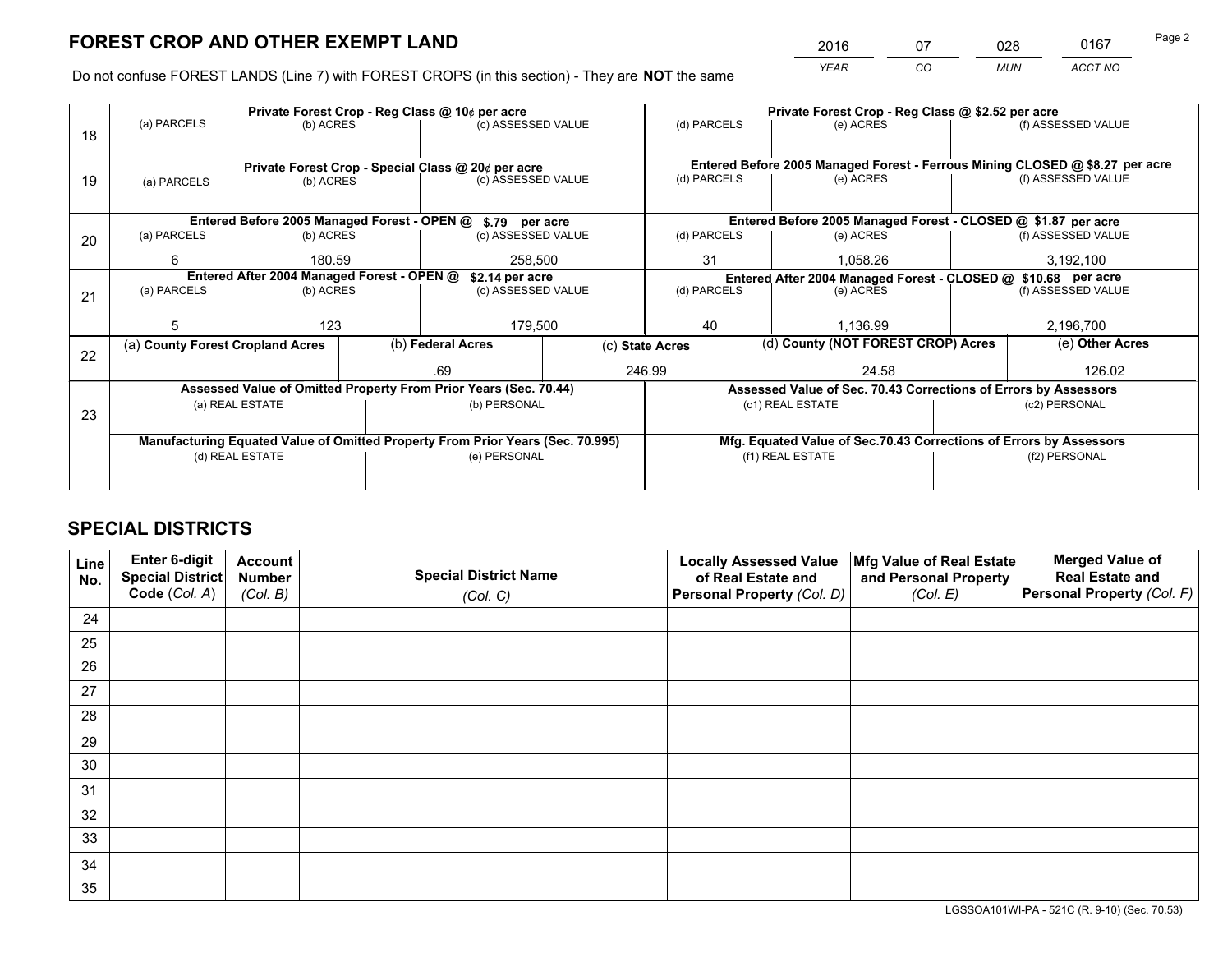|                       |                                                          |                                             |                                                         | <b>YEAR</b>                                                                       | CO<br><b>MUN</b>                                              | ACCT NO                                                                        |
|-----------------------|----------------------------------------------------------|---------------------------------------------|---------------------------------------------------------|-----------------------------------------------------------------------------------|---------------------------------------------------------------|--------------------------------------------------------------------------------|
| Line<br>No.           | Enter 6-digit<br><b>School District</b><br>Code (Col. A) | <b>Account</b><br><b>Number</b><br>(Col. B) | <b>School District Name</b><br>(Col. C)                 | <b>Locally Assessed Value</b><br>of Real Estate and<br>Personal Property (Col. D) | Mfg Value of Real Estate<br>and Personal Property<br>(Col. E) | <b>Merged Value of</b><br><b>Real Estate and</b><br>Personal Property (Col. F) |
|                       | A. SCHOOL DISTRICTS (K-8 and K-12)                       |                                             |                                                         |                                                                                   |                                                               |                                                                                |
| 36                    | 076293                                                   | 0047                                        | <b>SCH D OF WEBSTER</b>                                 | 383,700                                                                           |                                                               | 383,700                                                                        |
| 37                    | 655474                                                   | 0393                                        | SCH D OF SPOONER                                        | 248,881,800                                                                       |                                                               | 248,881,800                                                                    |
| 38                    |                                                          |                                             |                                                         |                                                                                   |                                                               |                                                                                |
| 39                    |                                                          |                                             |                                                         |                                                                                   |                                                               |                                                                                |
| 40                    |                                                          |                                             |                                                         |                                                                                   |                                                               |                                                                                |
| 41                    |                                                          |                                             |                                                         |                                                                                   |                                                               |                                                                                |
| 42                    |                                                          |                                             |                                                         |                                                                                   |                                                               |                                                                                |
| 43                    |                                                          |                                             |                                                         |                                                                                   |                                                               |                                                                                |
| 44                    |                                                          |                                             |                                                         |                                                                                   |                                                               |                                                                                |
| 45<br>$\overline{46}$ |                                                          |                                             |                                                         |                                                                                   |                                                               |                                                                                |
|                       |                                                          |                                             |                                                         |                                                                                   |                                                               |                                                                                |
| 47<br>48              |                                                          |                                             |                                                         |                                                                                   |                                                               |                                                                                |
| 49                    |                                                          |                                             |                                                         |                                                                                   |                                                               |                                                                                |
| 50                    |                                                          |                                             | TOTAL ASSESSED VALUE OF SCHOOL DISTRICTS (K-8 and K-12) | 249,265,500                                                                       |                                                               | 249,265,500                                                                    |
|                       | <b>B.</b><br><b>UNION HIGH SCHOOL DISTRICTS</b>          |                                             |                                                         |                                                                                   |                                                               |                                                                                |
| 51                    |                                                          |                                             |                                                         |                                                                                   |                                                               |                                                                                |
| 52                    |                                                          |                                             |                                                         |                                                                                   |                                                               |                                                                                |
| 53                    |                                                          |                                             |                                                         |                                                                                   |                                                               |                                                                                |
| 54                    |                                                          |                                             |                                                         |                                                                                   |                                                               |                                                                                |
| 55                    |                                                          |                                             | TOTAL ASSESSED VALUE OF UNION HIGH SCHOOLS              |                                                                                   |                                                               |                                                                                |
|                       | C.<br><b>TECHNICAL COLLEGE DISTRICTS</b>                 |                                             |                                                         |                                                                                   |                                                               |                                                                                |
| 56                    | 001700                                                   | 0016                                        | WISCONSIN INDIANHEAD TECH COLLEGE SHEL                  | 249,265,500                                                                       |                                                               | 249,265,500                                                                    |
| 57                    |                                                          |                                             |                                                         |                                                                                   |                                                               |                                                                                |
| 58                    |                                                          |                                             |                                                         |                                                                                   |                                                               |                                                                                |
| 59                    |                                                          |                                             | TOTAL ASSESSED VALUE OF TECHNICAL COLLEGES              | 249,265,500                                                                       |                                                               | 249,265,500                                                                    |

 *I hereby certify, to the best of my knowledge and belief, this form is complete and correct.*

| Print name of preparer | Title                    |                | Date (MM / DD / CCYY) |
|------------------------|--------------------------|----------------|-----------------------|
|                        |                          |                |                       |
| Signature of preparer  | Contact Telephone Number | E-mail address |                       |
|                        | $\sim$                   |                |                       |

| <b>SCHOOL DISTRICTS</b> |  |  |  |  |  |  |  |
|-------------------------|--|--|--|--|--|--|--|
|-------------------------|--|--|--|--|--|--|--|

201607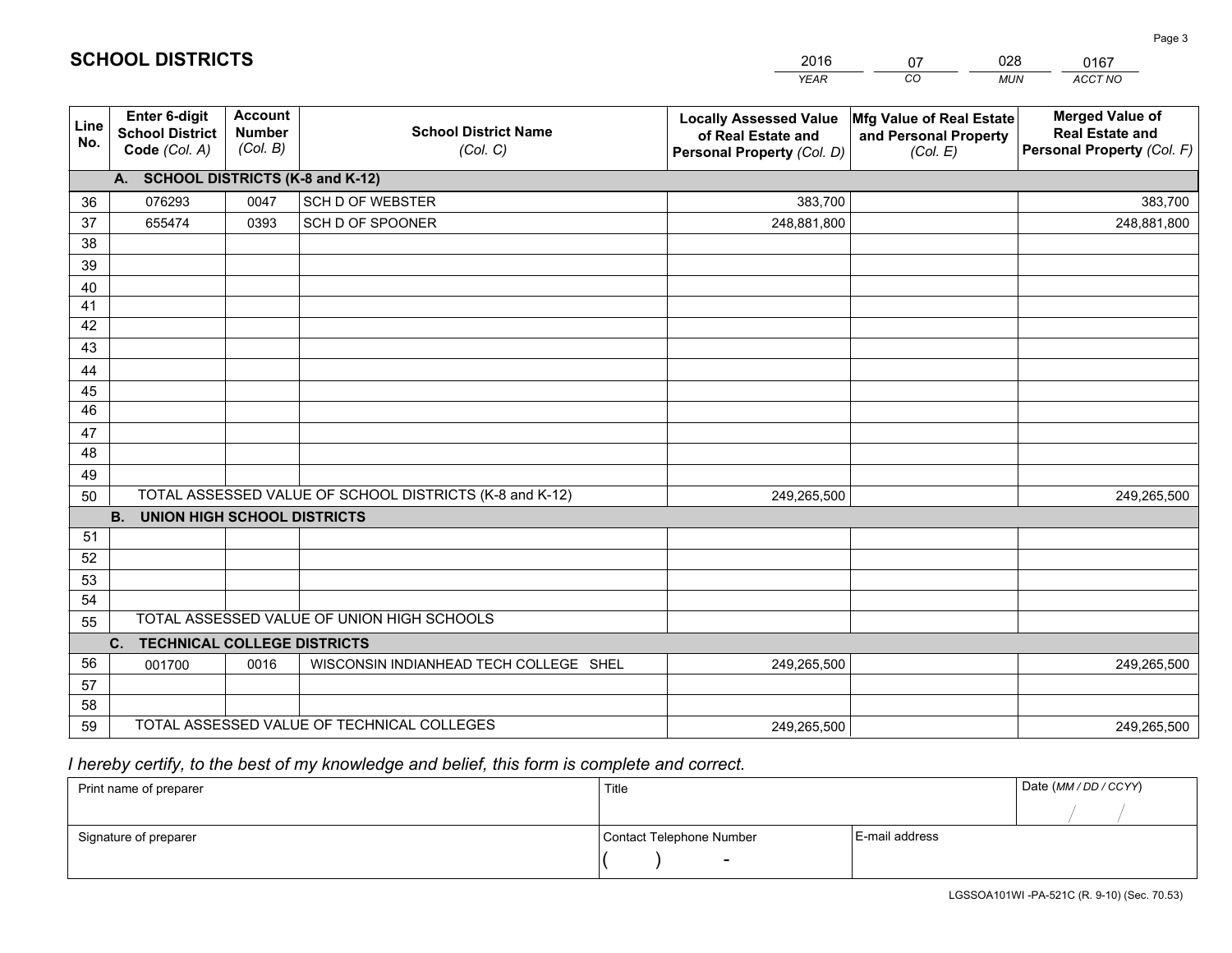### **HIGHLIGHTS**

- 1. Complete the Statement of Assessment after the Board of Review. Reflect any changes made there.
- 2. Use black ink to complete.
- 3. Line 16 must equal Line 50, Col D.
- 4. Line 55 must equal the total of K-8 schools listed on lines 36-49. Do not include K-12 schools in this comparision.
- 5. Line 59, Col. D must equal Line 16.
- 6. Special District, School District and Technical College District values must include both real estate and personal property. Examples of Special districts are: town sanitary districts, public inland lake protection and rehabilitation districts, and metropolitan sewerage districts.
- 7. DO NOT INCLUDE Manufacturing property values.DOR will print these values on the final SOA.
- 8. Accuracy of this form is very important. The values reported directly affect the equalized value DOR calculates for school and special districts.

### **Page 1:**

 If not prefilled, enter the tax year,county and municipal code,municipal type, municipal name and county name on the top of form.

Check the Amended box, if filing an amended / corrected SOA.

 Report the parcel count, acres and assessed value of taxable general property, total parcel count, (real and personal), total acres, and values from final figures set by the Board of Review.

- A. Real Estate land and improvements (buildings, etc.) is reported on lines 1 8, total line 9.
- B. Personal Property is reported on lines 11 14, Column D, total line 15.
- C. To complete this report, use the computer produced summary of the assessment roll that shows these amounts.
- D. Use whole numbers only.
- E. Add each line across and each column down to verify entries.

### **Page 2:**

- A. Report Special Items (not subject to general property tax).
- 1. Private Forest Croplands and Managed Forest Lands are reported on lines 18,19, 20 and 21. Be sure to report assessed values **NOT** taxes.
- 2. You should have copies of the orders of entry, orders of withdrawal, etc., to update your assessment roll.
	- 3. Show hundredths of acres (e.g. 39.75).
- 4. Tax exempt lands are reported on line 22.
- 5. Omitted property and sec. 70.43, Wis. Stats., corrections of errors by assessor are reported on line 23. Report real estate and personal property separately. These should be for **prior years**, not something found on the current assessment roll after the board of review.
- B. Special District (Lines 24-35) Include the value of both real and personal property.
- The Department of Revenue (DOR) preprints much of the information regarding names and codes for schools, special districts,etc. If a district is not listed, enter the name and value only, DOR will enter the proper code.

## **Page 3 School Districts:**

Include the value of both real and personal property.

Report School District (regular, elementary, union high school, and technical college).

- 1. Regular (K-12) and Elementary (K-8) school values are reported on lines 36-49, total on line 50.
- 2. Union High School (UHS) (use only if elementary schools are listed on lines 36-49) are reported on lines 51-54. UHS total value (line 55) must equal to the total **elementary school** values reported on lines 36-49. Do notinclude K-12 schools in this comparison.
- 3. Technical College values are reported on lines 56-58, total on line 59.
- 4. Use the computer summary that shows these amounts to complete this report.

#### **This form is due the second Monday in June. File this report only after your Board of Review is complete.**

 *If you have questions: Return forms to:*

Fax number: (608) 264-6887 PO Box 8971

 Email: lgs@revenue.wi.gov Wisconsin Department of Revenue Call: (608) 261-5341 Local Government Services Section 6-97Madison WI 53708-8971

 $\pm$ 28390 COUNTY ROAD H 28390 COUNTY ROAD SPOONER, WI 54801 KAREN WIGGINS<br>TOWN OF SCOTT TOWN OF SCOTT KAREN WIGGINS

SPOONER, WI 54801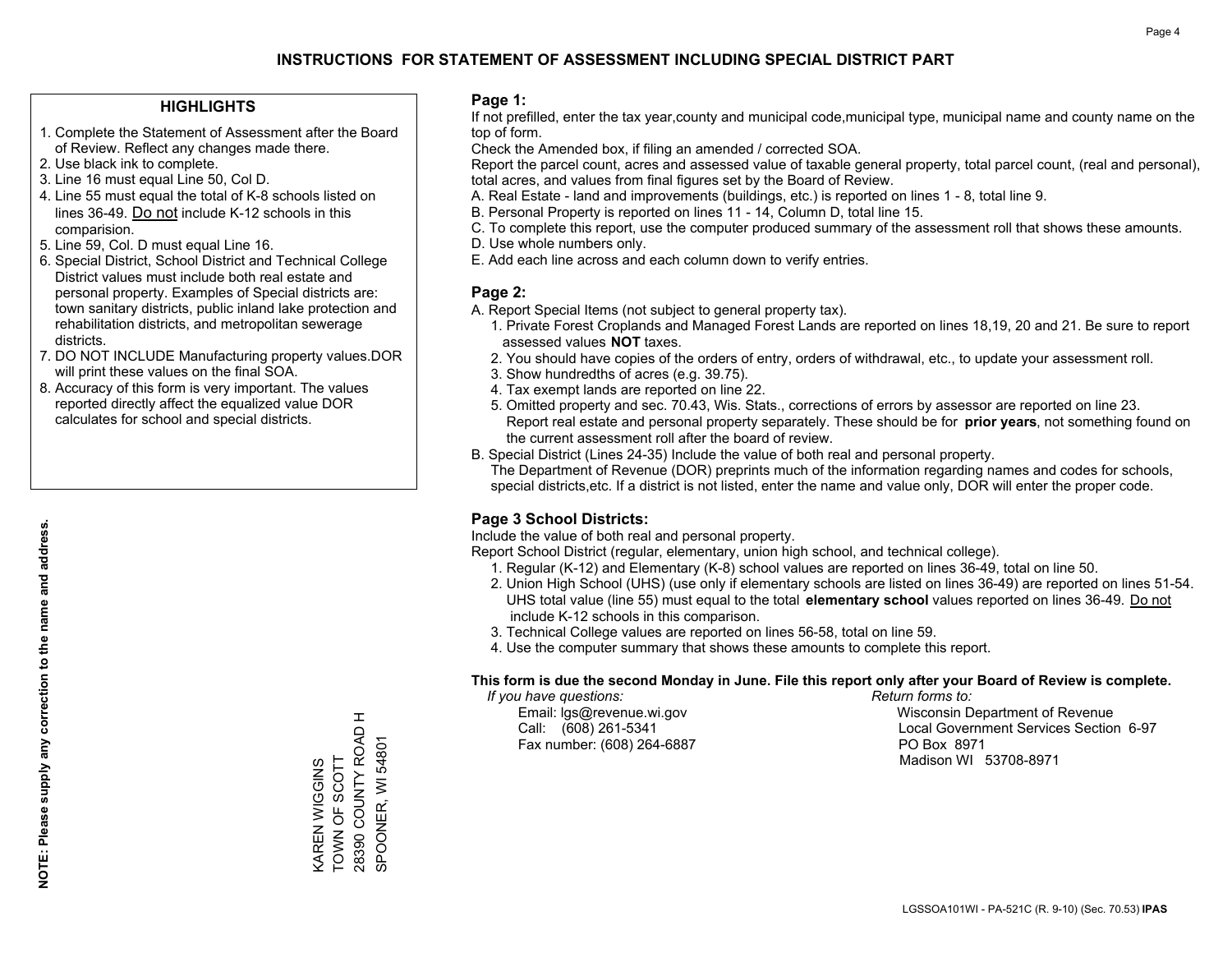**STATEMENT OF ASSESSMENT FOR 2016** 

**FINAL - EQUATED**

|                | <b>FOR</b> | <b>TOWN OF</b><br>OF                                                                                                                                                                         | <b>SIREN</b>             |              | <b>BURNETT COUNTY</b>                                    |                                    |                      | <b>WHEN COMPLETING THIS DOCUMENT</b>     |
|----------------|------------|----------------------------------------------------------------------------------------------------------------------------------------------------------------------------------------------|--------------------------|--------------|----------------------------------------------------------|------------------------------------|----------------------|------------------------------------------|
|                |            | Town - Village - City                                                                                                                                                                        | <b>Municipality Name</b> |              | <b>County Name</b>                                       |                                    |                      | DO NOT WRITE OVER X's OR IN SHADED AREAS |
|                |            | <b>REAL ESTATE</b>                                                                                                                                                                           |                          | PARCEL COUNT | NO. OF ACRES                                             | VALUE OF                           | <b>VALUE OF</b>      | TOTAL VALUE OF LAND                      |
| Line<br>No.    |            | (See Lines 18 - 22 for<br>other Real Estate)                                                                                                                                                 |                          |              | <b>WHOLE</b><br>TOTAL LAND   IMPROVEMENTS   NUMBERS ONLY | <b>LAND</b>                        | <b>IMPROVEMENTS</b>  | AND IMPROVEMENTS                         |
|                |            |                                                                                                                                                                                              | Col. A                   | Col. B       | Col. C                                                   | Col. D                             | Col. E               | Col. F                                   |
| $\mathbf 1$    |            | <b>RESIDENTIAL - Class 1</b>                                                                                                                                                                 | 1,143                    | 880          | 2,381                                                    | 55,383,400                         | 75,734,100           | 131,117,500                              |
| $\overline{2}$ |            | <b>COMMERCIAL - Class 2</b>                                                                                                                                                                  | 74                       | 44           | 234                                                      | 4,735,300                          | 6,882,000            | 11,617,300                               |
| 3              |            | <b>MANUFACTURING - Class 3</b>                                                                                                                                                               | $\Omega$                 |              | 0<br>$\Omega$                                            | 0                                  | $\Omega$             | $\Omega$                                 |
| 4              |            | <b>AGRICULTURAL - Class 4</b>                                                                                                                                                                | 122                      |              | 2,310                                                    | 264,900                            |                      | 264,900                                  |
| 5              |            | <b>UNDEVELOPED - Class 5</b>                                                                                                                                                                 | 358                      |              | 4,510                                                    | 1,721,100                          |                      | 1,721,100                                |
| 6              |            | AGRICULTURAL FOREST - Class 5m                                                                                                                                                               | 51                       |              | 635                                                      | 535,400                            |                      | 535,400                                  |
| 7              |            | FOREST LANDS - Class 6                                                                                                                                                                       | 419                      |              | 6,643                                                    | 10,991,700                         |                      | 10,991,700                               |
| 8              |            | OTHER - Class 7                                                                                                                                                                              | 14                       | 14           | 29                                                       | 98,000                             | 1,524,500            | 1,622,500                                |
| 9              |            | <b>TOTAL - ALL COLUMNS</b>                                                                                                                                                                   | 2,181                    | 938          | 16,742                                                   | 73,729,800                         | 84,140,600           | 157,870,400                              |
| 10             |            | NUMBER OF PERSONAL PROPERTY ACCOUNTS IN ROLL                                                                                                                                                 |                          |              | 75                                                       | <b>LOCALLY ASSESSED</b>            | <b>MANUFACTURING</b> | <b>MERGED</b>                            |
| 11             |            | BOATS AND OTHER WATERCRAFT NOT EXEMPT - Code 1                                                                                                                                               |                          |              |                                                          | 3,300                              | $\Omega$             | 3,300                                    |
| 12             |            | MACHINERY, TOOLS AND PATTERNS - Code 2                                                                                                                                                       |                          |              |                                                          | 125,200                            | 0                    | 125,200                                  |
| 13             |            | FURNITURE, FIXTURES AND EQUIPMENT - Code 3                                                                                                                                                   |                          |              |                                                          | 190,700                            | $\Omega$             | 190,700                                  |
| 14             |            | ALL OTHER PERSONAL PROPERTY NOT EXEMPT - Codes 4A, 4B, 4C                                                                                                                                    |                          |              |                                                          | 653,300                            | 0                    | 653,300                                  |
| 15             |            | TOTAL OF PERSONAL PROPERTY NOT EXEMPT (Total of Lines 11-14)                                                                                                                                 |                          |              |                                                          | 972,500                            | 0                    | 972,500                                  |
| 16             |            | AGGREGATE ASSESSED VALUE OF ALL PROPERTY SUBJECT TO THE GENERAL PROPERTY TAX (Total of Lines 9F and 15F)<br>MUST EQUAL TOTAL VALUE OF THE SCHOOL DISTRICTS (K-12 PLUS K-8) - Line 50, Col. F |                          |              |                                                          |                                    |                      | 158,842,900                              |
| 17             |            | <b>BOARD OF REVIEW</b>                                                                                                                                                                       |                          |              | Name of Assessor                                         |                                    | Telephone #          |                                          |
|                |            | DATE OF FINAL ADJOURNMENT                                                                                                                                                                    | 06/14/2016               |              |                                                          | ASSOCIATED APPRAISAL- JERI ST JOHN |                      | (800) 721-4157                           |

*CO*

*MUN*

*ACCT NO0168*

*<sup>07</sup> <sup>030</sup>*

REMARKS

The Assessment Ratio to be used in calculating the estimated Fair Market Value on tax bills for this tax district is 1.024154624<br>This ratio should be used to convert assessed values to "Calculate Equalized Values" in Step Commission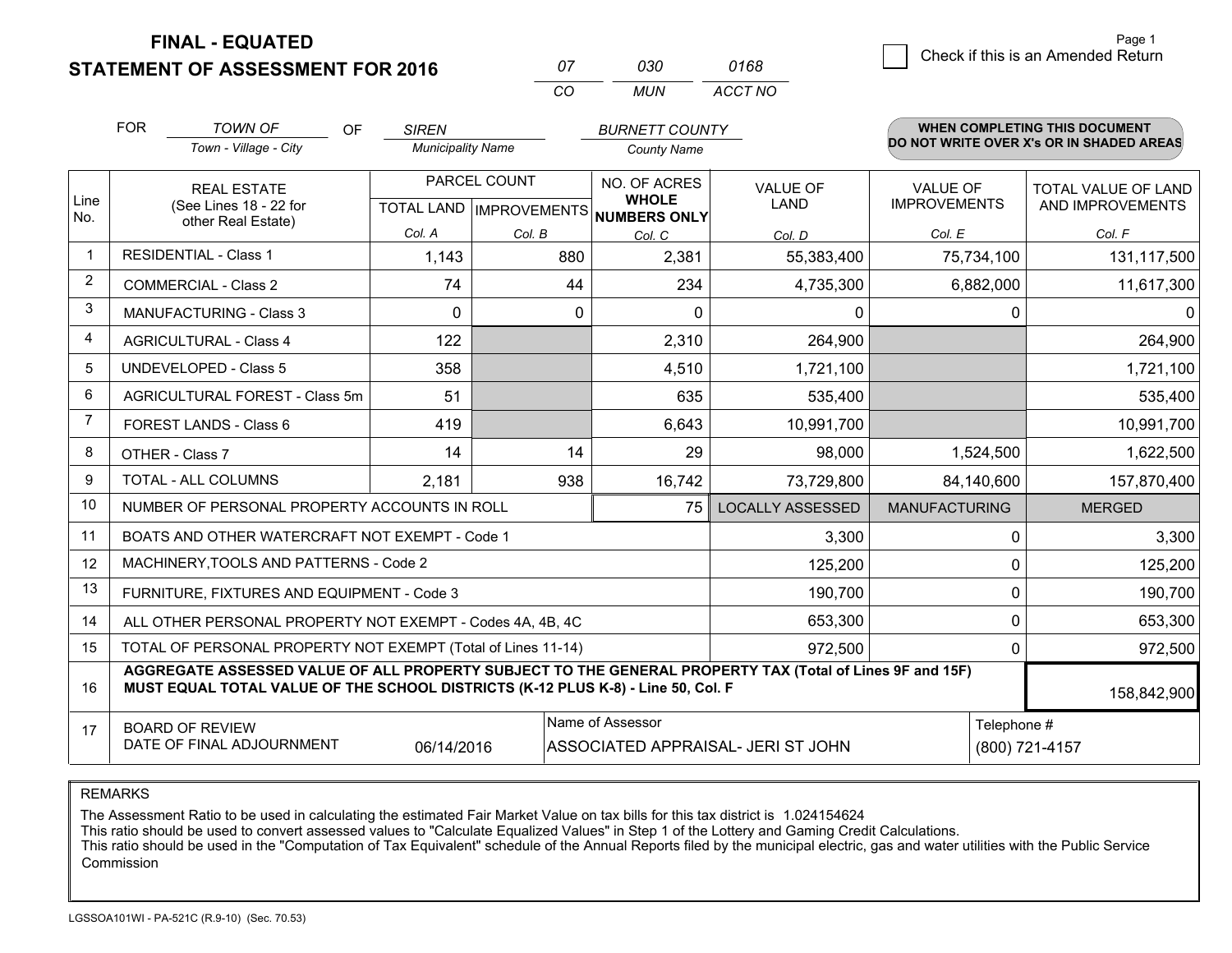*YEAR CO MUN ACCT NO* <sup>2016</sup> <sup>07</sup> <sup>030</sup> <sup>0168</sup>

Do not confuse FOREST LANDS (Line 7) with FOREST CROPS (in this section) - They are **NOT** the same

|    |                                                               |                 |  | Private Forest Crop - Reg Class @ 10¢ per acre                                 |                    |                                                                              | Private Forest Crop - Reg Class @ \$2.52 per acre                  |               |                    |  |
|----|---------------------------------------------------------------|-----------------|--|--------------------------------------------------------------------------------|--------------------|------------------------------------------------------------------------------|--------------------------------------------------------------------|---------------|--------------------|--|
| 18 | (a) PARCELS                                                   | (b) ACRES       |  | (c) ASSESSED VALUE                                                             |                    | (d) PARCELS                                                                  | (e) ACRES                                                          |               | (f) ASSESSED VALUE |  |
|    |                                                               |                 |  | Private Forest Crop - Special Class @ 20¢ per acre                             |                    | Entered Before 2005 Managed Forest - Ferrous Mining CLOSED @ \$8.27 per acre |                                                                    |               |                    |  |
| 19 | (a) PARCELS                                                   | (b) ACRES       |  | (c) ASSESSED VALUE                                                             |                    | (d) PARCELS                                                                  | (e) ACRES                                                          |               | (f) ASSESSED VALUE |  |
|    |                                                               |                 |  | Entered Before 2005 Managed Forest - OPEN @ \$.79 per acre                     |                    |                                                                              | Entered Before 2005 Managed Forest - CLOSED @ \$1.87 per acre      |               |                    |  |
|    | (a) PARCELS                                                   | (b) ACRES       |  | (c) ASSESSED VALUE                                                             |                    | (d) PARCELS                                                                  | (e) ACRES                                                          |               | (f) ASSESSED VALUE |  |
| 20 |                                                               |                 |  |                                                                                |                    |                                                                              |                                                                    |               |                    |  |
|    | 8                                                             | 277<br>527,100  |  |                                                                                |                    | 157                                                                          |                                                                    | 287,100       |                    |  |
|    | Entered After 2004 Managed Forest - OPEN @<br>\$2.14 per acre |                 |  |                                                                                |                    |                                                                              | Entered After 2004 Managed Forest - CLOSED @ \$10.68 per acre      |               |                    |  |
| 21 | (a) PARCELS                                                   | (b) ACRES       |  |                                                                                | (c) ASSESSED VALUE |                                                                              | (d) PARCELS<br>(e) ACRES                                           |               | (f) ASSESSED VALUE |  |
|    |                                                               |                 |  |                                                                                |                    |                                                                              |                                                                    |               |                    |  |
|    | 8                                                             | 161.89          |  | 269,200                                                                        |                    | 12                                                                           | 288                                                                |               |                    |  |
|    | (a) County Forest Cropland Acres                              |                 |  | (b) Federal Acres                                                              |                    | (d) County (NOT FOREST CROP) Acres<br>(c) State Acres                        |                                                                    |               | (e) Other Acres    |  |
| 22 |                                                               |                 |  |                                                                                |                    |                                                                              |                                                                    |               |                    |  |
|    |                                                               |                 |  | 205.28                                                                         |                    | 463.79<br>246.3                                                              |                                                                    | 1,078.08      |                    |  |
|    |                                                               |                 |  | Assessed Value of Omitted Property From Prior Years (Sec. 70.44)               |                    | Assessed Value of Sec. 70.43 Corrections of Errors by Assessors              |                                                                    |               |                    |  |
| 23 |                                                               | (a) REAL ESTATE |  | (b) PERSONAL                                                                   |                    |                                                                              | (c1) REAL ESTATE                                                   |               | (c2) PERSONAL      |  |
|    |                                                               |                 |  |                                                                                |                    |                                                                              |                                                                    |               |                    |  |
|    |                                                               |                 |  | Manufacturing Equated Value of Omitted Property From Prior Years (Sec. 70.995) |                    |                                                                              | Mfg. Equated Value of Sec.70.43 Corrections of Errors by Assessors |               |                    |  |
|    |                                                               | (d) REAL ESTATE |  | (e) PERSONAL                                                                   |                    |                                                                              | (f1) REAL ESTATE                                                   | (f2) PERSONAL |                    |  |
|    |                                                               |                 |  |                                                                                |                    |                                                                              |                                                                    |               |                    |  |
|    |                                                               |                 |  |                                                                                |                    |                                                                              |                                                                    |               |                    |  |

# **SPECIAL DISTRICTS**

| Line<br>No.     | Enter 6-digit<br>Special District<br>Code (Col. A) | <b>Account</b><br><b>Number</b><br>(Col. B) | <b>Special District Name</b><br>(Col. C)  | <b>Locally Assessed Value</b><br>of Real Estate and<br><b>Personal Property (Col. D)</b> | Mfg Value of Real Estate<br>and Personal Property<br>(Col. E) | <b>Merged Value of</b><br><b>Real Estate and</b><br>Personal Property (Col. F) |
|-----------------|----------------------------------------------------|---------------------------------------------|-------------------------------------------|------------------------------------------------------------------------------------------|---------------------------------------------------------------|--------------------------------------------------------------------------------|
| 24              | 078020                                             | 0045                                        | <b>CLAM LAKES REHABILITATION DISTRICT</b> | 36,768,200                                                                               |                                                               | 36,768,200                                                                     |
| 25              | 077030                                             | 0530                                        | SIREN SANITARY DISTRICT #1                | 12,238,100                                                                               |                                                               | 12,238,100                                                                     |
| 26              |                                                    |                                             |                                           |                                                                                          |                                                               |                                                                                |
| 27              |                                                    |                                             |                                           |                                                                                          |                                                               |                                                                                |
| 28              |                                                    |                                             |                                           |                                                                                          |                                                               |                                                                                |
| 29              |                                                    |                                             |                                           |                                                                                          |                                                               |                                                                                |
| 30              |                                                    |                                             |                                           |                                                                                          |                                                               |                                                                                |
| 31              |                                                    |                                             |                                           |                                                                                          |                                                               |                                                                                |
| 32 <sup>2</sup> |                                                    |                                             |                                           |                                                                                          |                                                               |                                                                                |
| 33              |                                                    |                                             |                                           |                                                                                          |                                                               |                                                                                |
| 34              |                                                    |                                             |                                           |                                                                                          |                                                               |                                                                                |
| 35              |                                                    |                                             |                                           |                                                                                          |                                                               |                                                                                |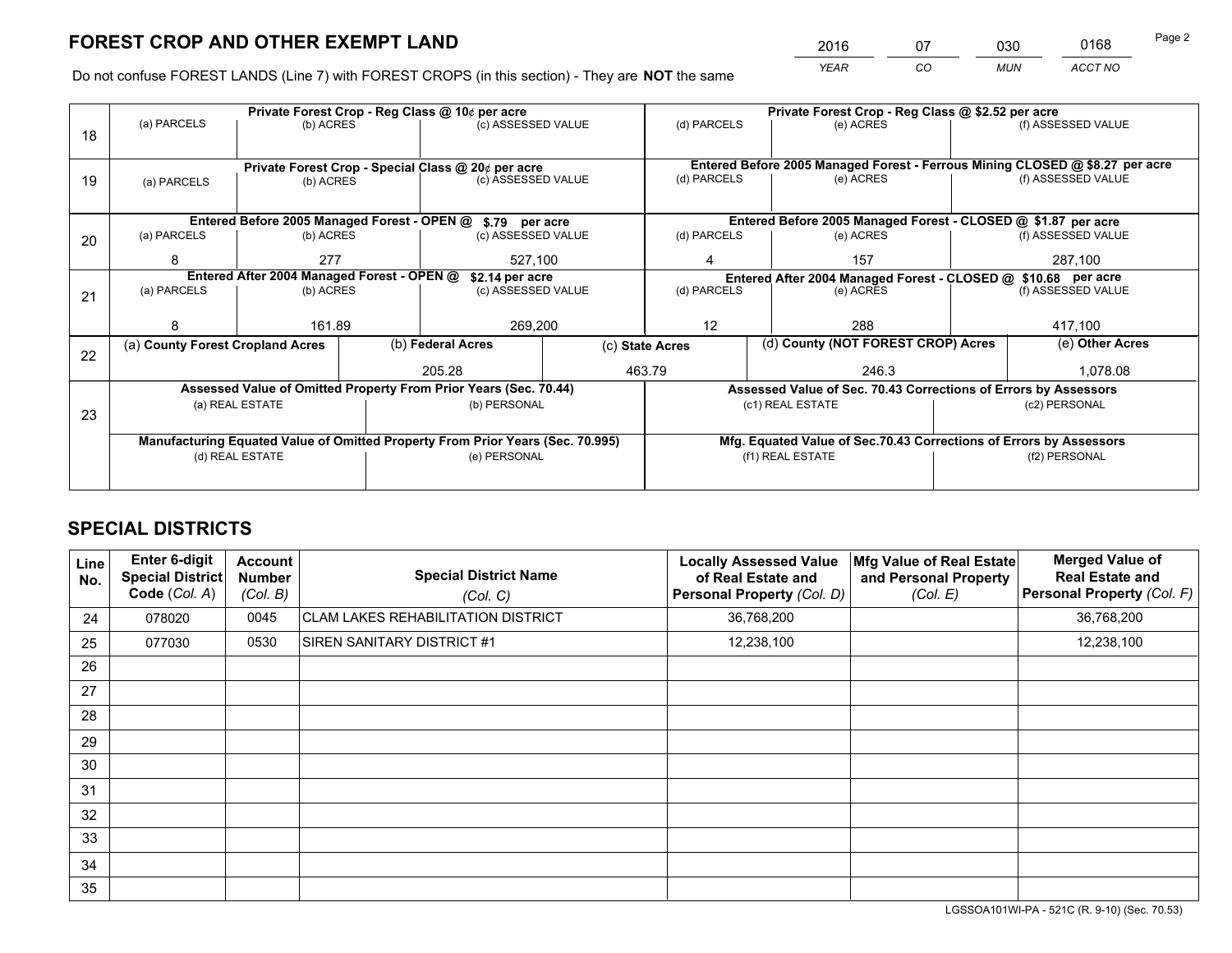|             |                                                          |                                             |                                                         | <b>YEAR</b>                                                                       | CO<br><b>MUN</b>                                              | ACCT NO                                                                        |
|-------------|----------------------------------------------------------|---------------------------------------------|---------------------------------------------------------|-----------------------------------------------------------------------------------|---------------------------------------------------------------|--------------------------------------------------------------------------------|
| Line<br>No. | Enter 6-digit<br><b>School District</b><br>Code (Col. A) | <b>Account</b><br><b>Number</b><br>(Col. B) | <b>School District Name</b><br>(Col. C)                 | <b>Locally Assessed Value</b><br>of Real Estate and<br>Personal Property (Col. D) | Mfg Value of Real Estate<br>and Personal Property<br>(Col. E) | <b>Merged Value of</b><br><b>Real Estate and</b><br>Personal Property (Col. F) |
|             | A. SCHOOL DISTRICTS (K-8 and K-12)                       |                                             |                                                         |                                                                                   |                                                               |                                                                                |
| 36          | 075376                                                   | 0046                                        | SCH D OF SIREN                                          | 158,842,900                                                                       |                                                               | 158,842,900                                                                    |
| 37          |                                                          |                                             |                                                         |                                                                                   |                                                               |                                                                                |
| 38          |                                                          |                                             |                                                         |                                                                                   |                                                               |                                                                                |
| 39          |                                                          |                                             |                                                         |                                                                                   |                                                               |                                                                                |
| 40          |                                                          |                                             |                                                         |                                                                                   |                                                               |                                                                                |
| 41          |                                                          |                                             |                                                         |                                                                                   |                                                               |                                                                                |
| 42          |                                                          |                                             |                                                         |                                                                                   |                                                               |                                                                                |
| 43          |                                                          |                                             |                                                         |                                                                                   |                                                               |                                                                                |
| 44<br>45    |                                                          |                                             |                                                         |                                                                                   |                                                               |                                                                                |
| 46          |                                                          |                                             |                                                         |                                                                                   |                                                               |                                                                                |
| 47          |                                                          |                                             |                                                         |                                                                                   |                                                               |                                                                                |
| 48          |                                                          |                                             |                                                         |                                                                                   |                                                               |                                                                                |
| 49          |                                                          |                                             |                                                         |                                                                                   |                                                               |                                                                                |
| 50          |                                                          |                                             | TOTAL ASSESSED VALUE OF SCHOOL DISTRICTS (K-8 and K-12) | 158,842,900                                                                       |                                                               | 158,842,900                                                                    |
|             | <b>B.</b><br><b>UNION HIGH SCHOOL DISTRICTS</b>          |                                             |                                                         |                                                                                   |                                                               |                                                                                |
| 51          |                                                          |                                             |                                                         |                                                                                   |                                                               |                                                                                |
| 52          |                                                          |                                             |                                                         |                                                                                   |                                                               |                                                                                |
| 53          |                                                          |                                             |                                                         |                                                                                   |                                                               |                                                                                |
| 54          |                                                          |                                             |                                                         |                                                                                   |                                                               |                                                                                |
| 55          |                                                          |                                             | TOTAL ASSESSED VALUE OF UNION HIGH SCHOOLS              |                                                                                   |                                                               |                                                                                |
|             | C. TECHNICAL COLLEGE DISTRICTS                           |                                             |                                                         |                                                                                   |                                                               |                                                                                |
| 56          | 001700                                                   | 0016                                        | WISCONSIN INDIANHEAD TECH COLLEGE SHEL                  | 158,842,900                                                                       |                                                               | 158,842,900                                                                    |
| 57<br>58    |                                                          |                                             |                                                         |                                                                                   |                                                               |                                                                                |
| 59          |                                                          |                                             | TOTAL ASSESSED VALUE OF TECHNICAL COLLEGES              | 158,842,900                                                                       |                                                               | 158,842,900                                                                    |
|             |                                                          |                                             |                                                         |                                                                                   |                                                               |                                                                                |

07

030

# *I hereby certify, to the best of my knowledge and belief, this form is complete and correct.*

**SCHOOL DISTRICTS**

| Print name of preparer | Title                    |                | Date (MM / DD / CCYY) |
|------------------------|--------------------------|----------------|-----------------------|
|                        |                          |                |                       |
| Signature of preparer  | Contact Telephone Number | E-mail address |                       |
|                        | $\overline{\phantom{0}}$ |                |                       |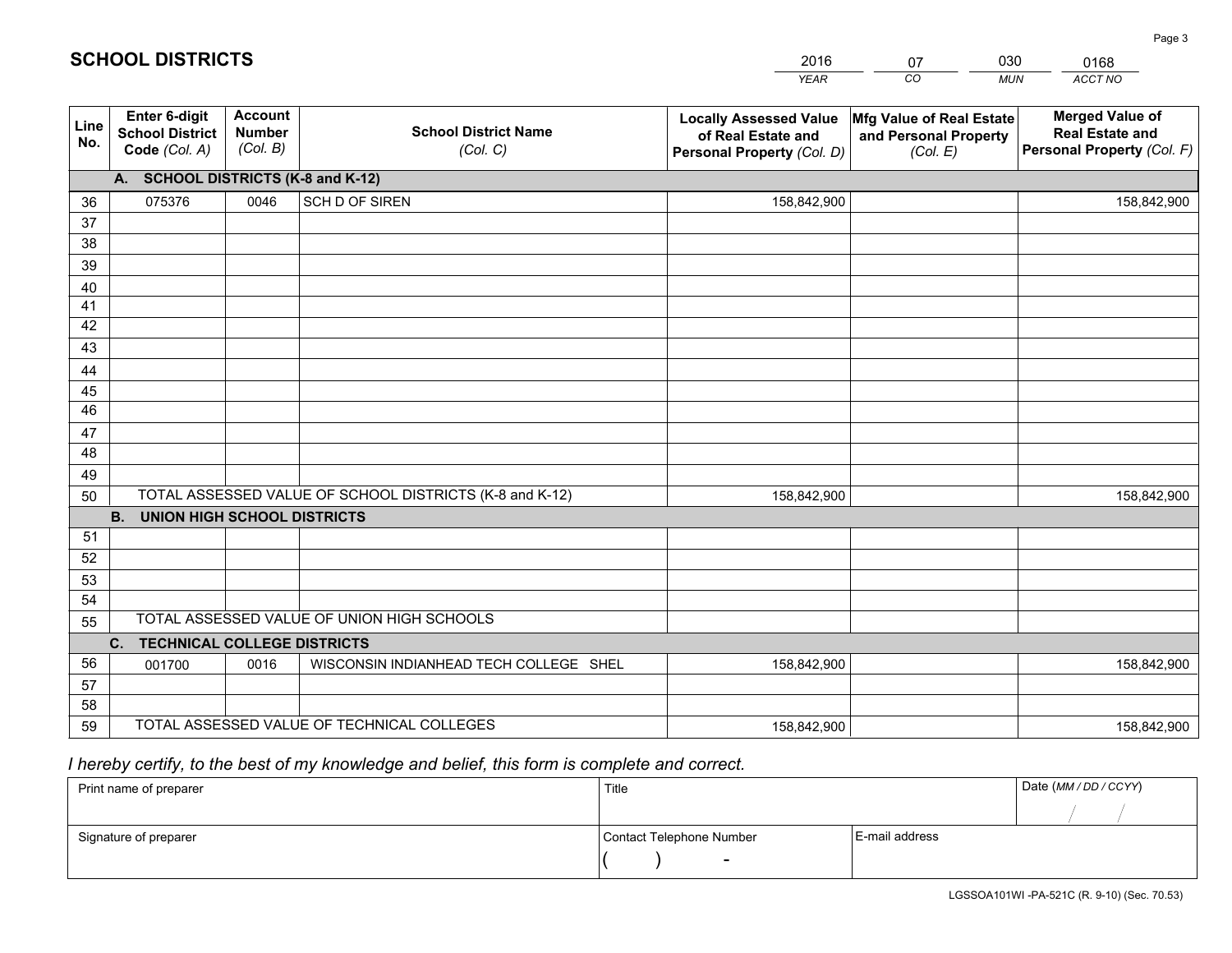### **HIGHLIGHTS**

- 1. Complete the Statement of Assessment after the Board of Review. Reflect any changes made there.
- 2. Use black ink to complete.
- 3. Line 16 must equal Line 50, Col D.
- 4. Line 55 must equal the total of K-8 schools listed on lines 36-49. Do not include K-12 schools in this comparision.
- 5. Line 59, Col. D must equal Line 16.
- 6. Special District, School District and Technical College District values must include both real estate and personal property. Examples of Special districts are: town sanitary districts, public inland lake protection and rehabilitation districts, and metropolitan sewerage districts.
- 7. DO NOT INCLUDE Manufacturing property values.DOR will print these values on the final SOA.

MARY HUNTER TOWN OF SIREN 23340 SODERBERG RD SIREN, WI 54872 - 9126

MARY HUNTER<br>TOWN OF SIREN

23340 SODERBERG RD SIREN, WI 54872 - 9126

 8. Accuracy of this form is very important. The values reported directly affect the equalized value DOR calculates for school and special districts.

### **Page 1:**

 If not prefilled, enter the tax year,county and municipal code,municipal type, municipal name and county name on the top of form.

Check the Amended box, if filing an amended / corrected SOA.

 Report the parcel count, acres and assessed value of taxable general property, total parcel count, (real and personal), total acres, and values from final figures set by the Board of Review.

- A. Real Estate land and improvements (buildings, etc.) is reported on lines 1 8, total line 9.
- B. Personal Property is reported on lines 11 14, Column D, total line 15.
- C. To complete this report, use the computer produced summary of the assessment roll that shows these amounts.
- D. Use whole numbers only.
- E. Add each line across and each column down to verify entries.

### **Page 2:**

- A. Report Special Items (not subject to general property tax).
- 1. Private Forest Croplands and Managed Forest Lands are reported on lines 18,19, 20 and 21. Be sure to report assessed values **NOT** taxes.
- 2. You should have copies of the orders of entry, orders of withdrawal, etc., to update your assessment roll.
	- 3. Show hundredths of acres (e.g. 39.75).
- 4. Tax exempt lands are reported on line 22.
- 5. Omitted property and sec. 70.43, Wis. Stats., corrections of errors by assessor are reported on line 23. Report real estate and personal property separately. These should be for **prior years**, not something found on the current assessment roll after the board of review.
- B. Special District (Lines 24-35) Include the value of both real and personal property.

 The Department of Revenue (DOR) preprints much of the information regarding names and codes for schools, special districts,etc. If a district is not listed, enter the name and value only, DOR will enter the proper code.

## **Page 3 School Districts:**

Include the value of both real and personal property.

Report School District (regular, elementary, union high school, and technical college).

- 1. Regular (K-12) and Elementary (K-8) school values are reported on lines 36-49, total on line 50.
- 2. Union High School (UHS) (use only if elementary schools are listed on lines 36-49) are reported on lines 51-54. UHS total value (line 55) must equal to the total **elementary school** values reported on lines 36-49. Do notinclude K-12 schools in this comparison.
- 3. Technical College values are reported on lines 56-58, total on line 59.
- 4. Use the computer summary that shows these amounts to complete this report.

#### **This form is due the second Monday in June. File this report only after your Board of Review is complete.**

 *If you have questions: Return forms to:*

Fax number: (608) 264-6887 PO Box 8971

 Email: lgs@revenue.wi.gov Wisconsin Department of Revenue Call: (608) 261-5341 Local Government Services Section 6-97Madison WI 53708-8971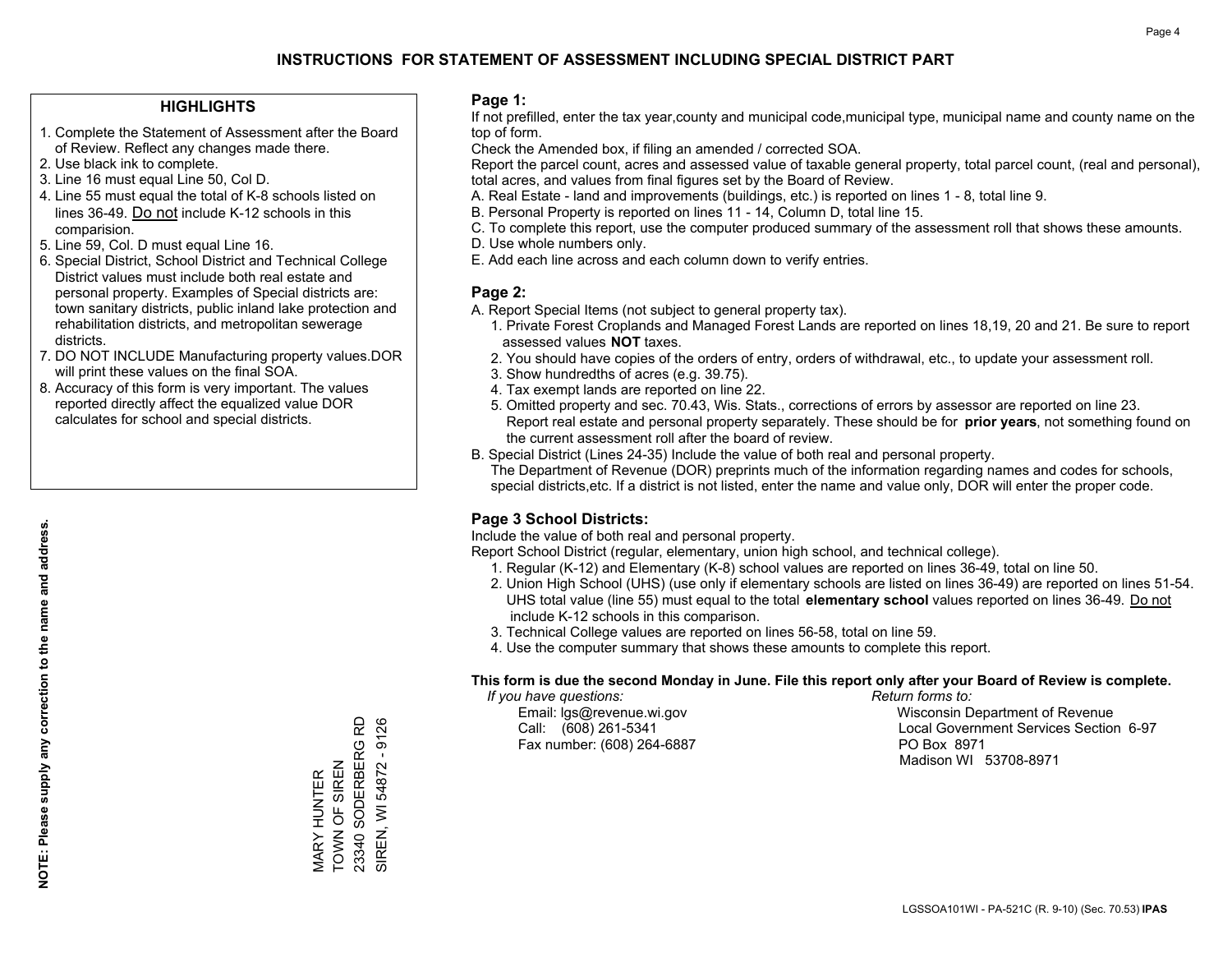**FINAL - EQUATED**

**STATEMENT OF ASSESSMENT FOR 2016** 

| 07 | 032 | 0169    |
|----|-----|---------|
| CO | MUN | ACCT NO |

|                | <b>FOR</b> | <b>TOWN OF</b><br><b>OF</b>                                                                                                                                                                  | <b>SWISS</b>             |                                           | <b>BURNETT COUNTY</b>                        |                                |                                        | <b>WHEN COMPLETING THIS DOCUMENT</b>     |  |
|----------------|------------|----------------------------------------------------------------------------------------------------------------------------------------------------------------------------------------------|--------------------------|-------------------------------------------|----------------------------------------------|--------------------------------|----------------------------------------|------------------------------------------|--|
|                |            | Town - Village - City                                                                                                                                                                        | <b>Municipality Name</b> |                                           | <b>County Name</b>                           |                                |                                        | DO NOT WRITE OVER X's OR IN SHADED AREAS |  |
| Line<br>No.    |            | <b>REAL ESTATE</b><br>(See Lines 18 - 22 for                                                                                                                                                 |                          | PARCEL COUNT<br>TOTAL LAND   IMPROVEMENTS | NO. OF ACRES<br><b>WHOLE</b><br>NUMBERS ONLY | <b>VALUE OF</b><br><b>LAND</b> | <b>VALUE OF</b><br><b>IMPROVEMENTS</b> | TOTAL VALUE OF LAND<br>AND IMPROVEMENTS  |  |
|                |            | other Real Estate)                                                                                                                                                                           | Col. A                   | Col. B                                    | Col. C                                       | Col. D                         | Col. E                                 | Col. F                                   |  |
| $\mathbf 1$    |            | <b>RESIDENTIAL - Class 1</b>                                                                                                                                                                 | 1,428                    | 946                                       | 4,078                                        | 83,043,600                     | 83,335,900                             | 166,379,500                              |  |
| $\overline{2}$ |            | <b>COMMERCIAL - Class 2</b>                                                                                                                                                                  | 62                       | 39                                        | 145                                          | 1,143,400                      | 3,908,200                              | 5,051,600                                |  |
| 3              |            | MANUFACTURING - Class 3                                                                                                                                                                      | 0                        | 0                                         | 0                                            | 0                              | 0                                      | $\Omega$                                 |  |
| 4              |            | <b>AGRICULTURAL - Class 4</b>                                                                                                                                                                | 70                       |                                           | 1,666                                        | 206,000                        |                                        | 206,000                                  |  |
| 5              |            | <b>UNDEVELOPED - Class 5</b>                                                                                                                                                                 | 147                      |                                           | 1,820                                        | 715,600                        |                                        | 715,600                                  |  |
| 6              |            | AGRICULTURAL FOREST - Class 5m                                                                                                                                                               | 20                       |                                           | 345                                          | 356,600                        |                                        | 356,600                                  |  |
| $\overline{7}$ |            | FOREST LANDS - Class 6                                                                                                                                                                       | 202                      |                                           | 3,938                                        | 7,483,800                      |                                        | 7,483,800                                |  |
| 8              |            | OTHER - Class 7                                                                                                                                                                              | 13                       | 13                                        | 19                                           | 58,800                         | 743,000                                | 801,800                                  |  |
| 9              |            | TOTAL - ALL COLUMNS                                                                                                                                                                          | 1,942                    | 998                                       | 12,011                                       | 93,007,800                     | 87,987,100                             | 180,994,900                              |  |
| 10             |            | NUMBER OF PERSONAL PROPERTY ACCOUNTS IN ROLL                                                                                                                                                 |                          |                                           | 34                                           | <b>LOCALLY ASSESSED</b>        | <b>MANUFACTURING</b>                   | <b>MERGED</b>                            |  |
| 11             |            | BOATS AND OTHER WATERCRAFT NOT EXEMPT - Code 1                                                                                                                                               |                          |                                           |                                              | 4,000                          | $\Omega$                               | 4,000                                    |  |
| 12             |            | MACHINERY, TOOLS AND PATTERNS - Code 2                                                                                                                                                       |                          |                                           |                                              | 86,600                         | 0                                      | 86,600                                   |  |
| 13             |            | FURNITURE, FIXTURES AND EQUIPMENT - Code 3                                                                                                                                                   |                          |                                           |                                              | 574,900                        | 0                                      | 574,900                                  |  |
| 14             |            | ALL OTHER PERSONAL PROPERTY NOT EXEMPT - Codes 4A, 4B, 4C                                                                                                                                    |                          |                                           |                                              | 646,400                        | $\Omega$                               | 646,400                                  |  |
| 15             |            | TOTAL OF PERSONAL PROPERTY NOT EXEMPT (Total of Lines 11-14)                                                                                                                                 |                          |                                           |                                              | 1,311,900                      | 0                                      | 1,311,900                                |  |
| 16             |            | AGGREGATE ASSESSED VALUE OF ALL PROPERTY SUBJECT TO THE GENERAL PROPERTY TAX (Total of Lines 9F and 15F)<br>MUST EQUAL TOTAL VALUE OF THE SCHOOL DISTRICTS (K-12 PLUS K-8) - Line 50, Col. F |                          |                                           |                                              |                                |                                        | 182,306,800                              |  |
| 17             |            | <b>BOARD OF REVIEW</b><br>DATE OF FINAL ADJOURNMENT                                                                                                                                          | 05/16/2016               |                                           | Name of Assessor<br><b>ROBERT PARDUN</b>     | Telephone #<br>(715) 866-4245  |                                        |                                          |  |

REMARKS

The Assessment Ratio to be used in calculating the estimated Fair Market Value on tax bills for this tax district is 1.101606243<br>This ratio should be used to convert assessed values to "Calculate Equalized Values" in Step Commission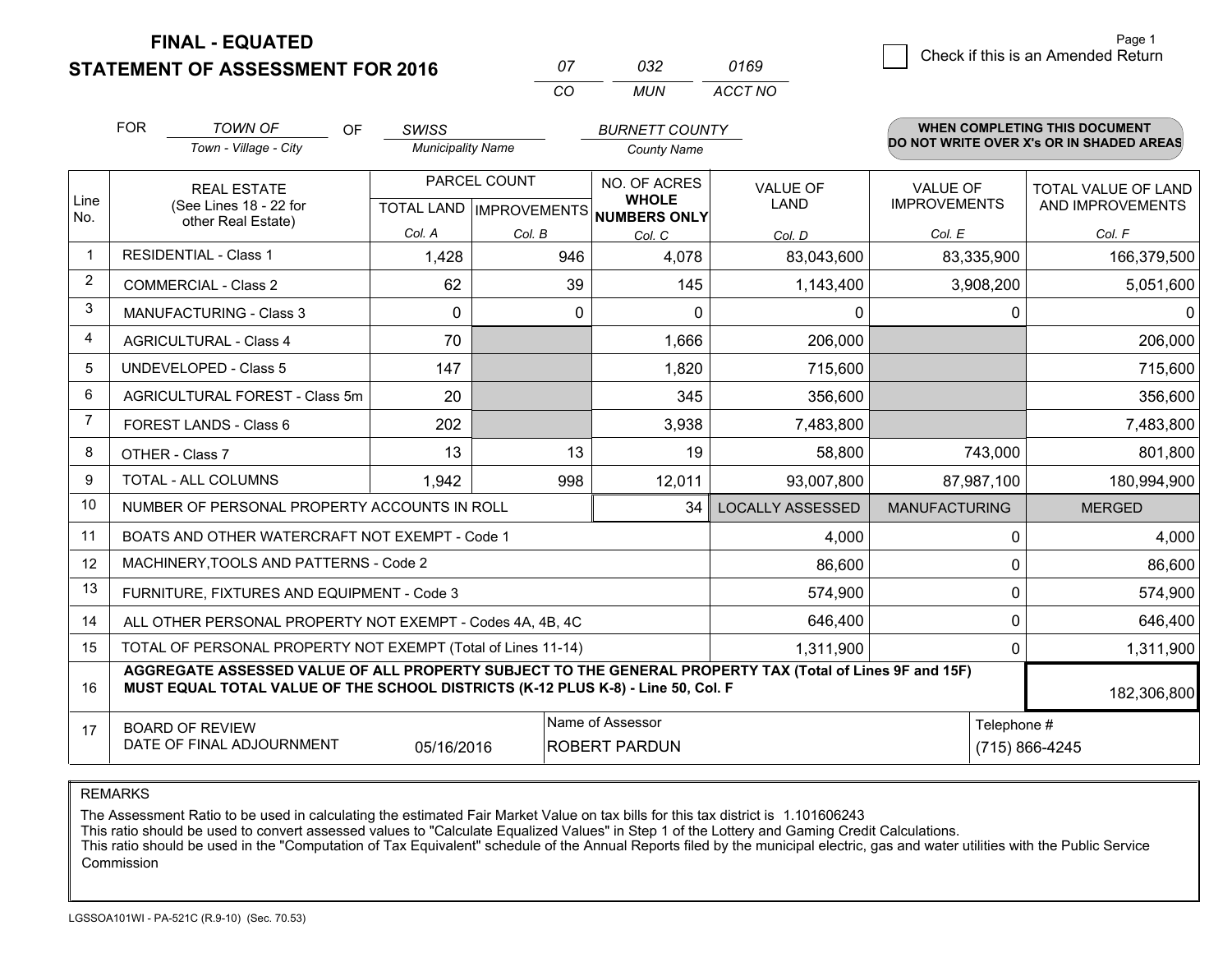*YEAR CO MUN ACCT NO* 2016 07 032 0169 Page 2

Do not confuse FOREST LANDS (Line 7) with FOREST CROPS (in this section) - They are **NOT** the same

|    |                                                                                |                 |                    | Private Forest Crop - Reg Class @ 10¢ per acre                                 | Private Forest Crop - Reg Class @ \$2.52 per acre |                                                               |                                                                              |                                                                 |                    |                                                                    |
|----|--------------------------------------------------------------------------------|-----------------|--------------------|--------------------------------------------------------------------------------|---------------------------------------------------|---------------------------------------------------------------|------------------------------------------------------------------------------|-----------------------------------------------------------------|--------------------|--------------------------------------------------------------------|
| 18 | (a) PARCELS                                                                    | (b) ACRES       |                    | (c) ASSESSED VALUE                                                             |                                                   | (d) PARCELS                                                   |                                                                              | (e) ACRES                                                       |                    | (f) ASSESSED VALUE                                                 |
|    |                                                                                |                 |                    |                                                                                |                                                   |                                                               |                                                                              |                                                                 |                    |                                                                    |
|    |                                                                                |                 |                    |                                                                                |                                                   |                                                               | Entered Before 2005 Managed Forest - Ferrous Mining CLOSED @ \$8.27 per acre |                                                                 |                    |                                                                    |
| 19 | Private Forest Crop - Special Class @ 20¢ per acre<br>(b) ACRES<br>(a) PARCELS |                 | (c) ASSESSED VALUE |                                                                                | (d) PARCELS                                       |                                                               | (e) ACRES                                                                    |                                                                 | (f) ASSESSED VALUE |                                                                    |
|    |                                                                                |                 |                    |                                                                                |                                                   |                                                               |                                                                              |                                                                 |                    |                                                                    |
|    | Entered Before 2005 Managed Forest - OPEN @ \$.79 per acre                     |                 |                    |                                                                                |                                                   | Entered Before 2005 Managed Forest - CLOSED @ \$1.87 per acre |                                                                              |                                                                 |                    |                                                                    |
|    | (a) PARCELS                                                                    | (b) ACRES       |                    | (c) ASSESSED VALUE                                                             |                                                   | (d) PARCELS                                                   |                                                                              | (e) ACRES                                                       |                    | (f) ASSESSED VALUE                                                 |
| 20 |                                                                                |                 |                    |                                                                                |                                                   |                                                               |                                                                              |                                                                 |                    |                                                                    |
|    |                                                                                | 20              |                    | 50,000                                                                         |                                                   | 14                                                            |                                                                              | 399.86                                                          |                    | 793,000                                                            |
|    | Entered After 2004 Managed Forest - OPEN @<br>\$2.14 per acre                  |                 |                    |                                                                                |                                                   |                                                               |                                                                              |                                                                 |                    | Entered After 2004 Managed Forest - CLOSED @ \$10.68 per acre      |
| 21 | (a) PARCELS                                                                    | (b) ACRES       |                    | (c) ASSESSED VALUE                                                             | (d) PARCELS                                       |                                                               |                                                                              | (e) ACRES                                                       |                    | (f) ASSESSED VALUE                                                 |
|    |                                                                                |                 |                    |                                                                                |                                                   |                                                               |                                                                              |                                                                 |                    |                                                                    |
|    |                                                                                | 80              |                    | 140.400                                                                        |                                                   | 12                                                            |                                                                              | 342.72                                                          |                    | 580,100                                                            |
|    | (a) County Forest Cropland Acres                                               |                 |                    | (b) Federal Acres                                                              | (c) State Acres                                   |                                                               |                                                                              | (d) County (NOT FOREST CROP) Acres                              |                    | (e) Other Acres                                                    |
| 22 | 18.875.66                                                                      |                 |                    | 1.637.98                                                                       |                                                   |                                                               |                                                                              | 1.989.98                                                        |                    |                                                                    |
|    |                                                                                |                 |                    |                                                                                |                                                   | 1,036.76                                                      |                                                                              |                                                                 | 828.78             |                                                                    |
|    |                                                                                |                 |                    | Assessed Value of Omitted Property From Prior Years (Sec. 70.44)               |                                                   |                                                               |                                                                              | Assessed Value of Sec. 70.43 Corrections of Errors by Assessors |                    |                                                                    |
| 23 |                                                                                | (a) REAL ESTATE |                    | (b) PERSONAL                                                                   |                                                   |                                                               | (c1) REAL ESTATE                                                             |                                                                 |                    | (c2) PERSONAL                                                      |
|    |                                                                                |                 |                    |                                                                                |                                                   |                                                               |                                                                              |                                                                 |                    |                                                                    |
|    |                                                                                |                 |                    | Manufacturing Equated Value of Omitted Property From Prior Years (Sec. 70.995) |                                                   |                                                               |                                                                              |                                                                 |                    | Mfg. Equated Value of Sec.70.43 Corrections of Errors by Assessors |
|    |                                                                                | (d) REAL ESTATE |                    | (e) PERSONAL                                                                   |                                                   | (f1) REAL ESTATE                                              |                                                                              |                                                                 | (f2) PERSONAL      |                                                                    |
|    |                                                                                |                 |                    |                                                                                |                                                   |                                                               |                                                                              |                                                                 |                    |                                                                    |
|    |                                                                                |                 |                    |                                                                                |                                                   |                                                               |                                                                              |                                                                 |                    |                                                                    |

# **SPECIAL DISTRICTS**

| Line<br>No. | Enter 6-digit<br><b>Special District</b><br>Code (Col. A) | <b>Account</b><br><b>Number</b><br>(Col. B) | <b>Special District Name</b><br>(Col. C) | <b>Locally Assessed Value</b><br>of Real Estate and<br>Personal Property (Col. D) | Mfg Value of Real Estate<br>and Personal Property<br>(Col. E) | <b>Merged Value of</b><br><b>Real Estate and</b><br>Personal Property (Col. F) |
|-------------|-----------------------------------------------------------|---------------------------------------------|------------------------------------------|-----------------------------------------------------------------------------------|---------------------------------------------------------------|--------------------------------------------------------------------------------|
| 24          | 077040                                                    | 0548                                        | DANBURY SANITARY DISTRICT                | 8,788,400                                                                         |                                                               | 8,788,400                                                                      |
| 25          |                                                           |                                             |                                          |                                                                                   |                                                               |                                                                                |
| 26          |                                                           |                                             |                                          |                                                                                   |                                                               |                                                                                |
| 27          |                                                           |                                             |                                          |                                                                                   |                                                               |                                                                                |
| 28          |                                                           |                                             |                                          |                                                                                   |                                                               |                                                                                |
| 29          |                                                           |                                             |                                          |                                                                                   |                                                               |                                                                                |
| 30          |                                                           |                                             |                                          |                                                                                   |                                                               |                                                                                |
| 31          |                                                           |                                             |                                          |                                                                                   |                                                               |                                                                                |
| 32          |                                                           |                                             |                                          |                                                                                   |                                                               |                                                                                |
| 33          |                                                           |                                             |                                          |                                                                                   |                                                               |                                                                                |
| 34          |                                                           |                                             |                                          |                                                                                   |                                                               |                                                                                |
| 35          |                                                           |                                             |                                          |                                                                                   |                                                               |                                                                                |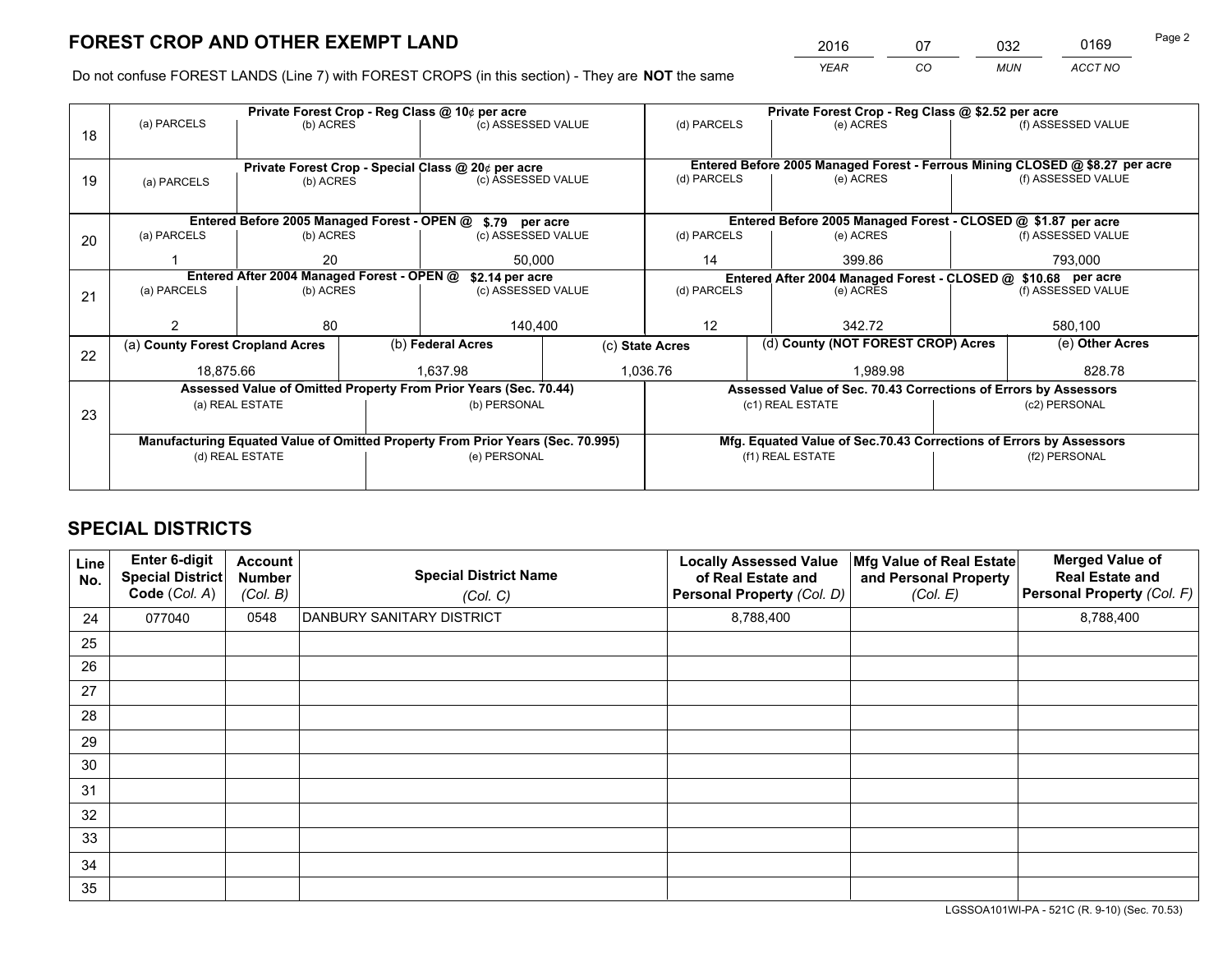|             |                                                                 |                                             |                                                         | <b>YEAR</b>                                                                       | CO<br><b>MUN</b>                                              | ACCT NO                                                                        |
|-------------|-----------------------------------------------------------------|---------------------------------------------|---------------------------------------------------------|-----------------------------------------------------------------------------------|---------------------------------------------------------------|--------------------------------------------------------------------------------|
| Line<br>No. | <b>Enter 6-digit</b><br><b>School District</b><br>Code (Col. A) | <b>Account</b><br><b>Number</b><br>(Col. B) | <b>School District Name</b><br>(Col. C)                 | <b>Locally Assessed Value</b><br>of Real Estate and<br>Personal Property (Col. D) | Mfg Value of Real Estate<br>and Personal Property<br>(Col. E) | <b>Merged Value of</b><br><b>Real Estate and</b><br>Personal Property (Col. F) |
|             | A. SCHOOL DISTRICTS (K-8 and K-12)                              |                                             |                                                         |                                                                                   |                                                               |                                                                                |
| 36          | 076293                                                          | 0047                                        | <b>SCH D OF WEBSTER</b>                                 | 182,306,800                                                                       |                                                               | 182,306,800                                                                    |
| 37          |                                                                 |                                             |                                                         |                                                                                   |                                                               |                                                                                |
| 38          |                                                                 |                                             |                                                         |                                                                                   |                                                               |                                                                                |
| 39          |                                                                 |                                             |                                                         |                                                                                   |                                                               |                                                                                |
| 40          |                                                                 |                                             |                                                         |                                                                                   |                                                               |                                                                                |
| 41          |                                                                 |                                             |                                                         |                                                                                   |                                                               |                                                                                |
| 42          |                                                                 |                                             |                                                         |                                                                                   |                                                               |                                                                                |
| 43          |                                                                 |                                             |                                                         |                                                                                   |                                                               |                                                                                |
| 44<br>45    |                                                                 |                                             |                                                         |                                                                                   |                                                               |                                                                                |
| 46          |                                                                 |                                             |                                                         |                                                                                   |                                                               |                                                                                |
| 47          |                                                                 |                                             |                                                         |                                                                                   |                                                               |                                                                                |
| 48          |                                                                 |                                             |                                                         |                                                                                   |                                                               |                                                                                |
| 49          |                                                                 |                                             |                                                         |                                                                                   |                                                               |                                                                                |
| 50          |                                                                 |                                             | TOTAL ASSESSED VALUE OF SCHOOL DISTRICTS (K-8 and K-12) | 182,306,800                                                                       |                                                               | 182,306,800                                                                    |
|             | <b>B.</b><br><b>UNION HIGH SCHOOL DISTRICTS</b>                 |                                             |                                                         |                                                                                   |                                                               |                                                                                |
| 51          |                                                                 |                                             |                                                         |                                                                                   |                                                               |                                                                                |
| 52          |                                                                 |                                             |                                                         |                                                                                   |                                                               |                                                                                |
| 53          |                                                                 |                                             |                                                         |                                                                                   |                                                               |                                                                                |
| 54          |                                                                 |                                             |                                                         |                                                                                   |                                                               |                                                                                |
| 55          |                                                                 |                                             | TOTAL ASSESSED VALUE OF UNION HIGH SCHOOLS              |                                                                                   |                                                               |                                                                                |
|             | <b>TECHNICAL COLLEGE DISTRICTS</b><br>C.                        |                                             |                                                         |                                                                                   |                                                               |                                                                                |
| 56          | 001700                                                          | 0016                                        | WISCONSIN INDIANHEAD TECH COLLEGE SHEL                  | 182,306,800                                                                       |                                                               | 182,306,800                                                                    |
| 57          |                                                                 |                                             |                                                         |                                                                                   |                                                               |                                                                                |
| 58          |                                                                 |                                             |                                                         |                                                                                   |                                                               |                                                                                |
| 59          |                                                                 |                                             | TOTAL ASSESSED VALUE OF TECHNICAL COLLEGES              | 182,306,800                                                                       |                                                               | 182,306,800                                                                    |

07

032

# *I hereby certify, to the best of my knowledge and belief, this form is complete and correct.*

**SCHOOL DISTRICTS**

| Print name of preparer | Title                    |                | Date (MM / DD / CCYY) |
|------------------------|--------------------------|----------------|-----------------------|
|                        |                          |                |                       |
| Signature of preparer  | Contact Telephone Number | E-mail address |                       |
|                        | $\overline{\phantom{0}}$ |                |                       |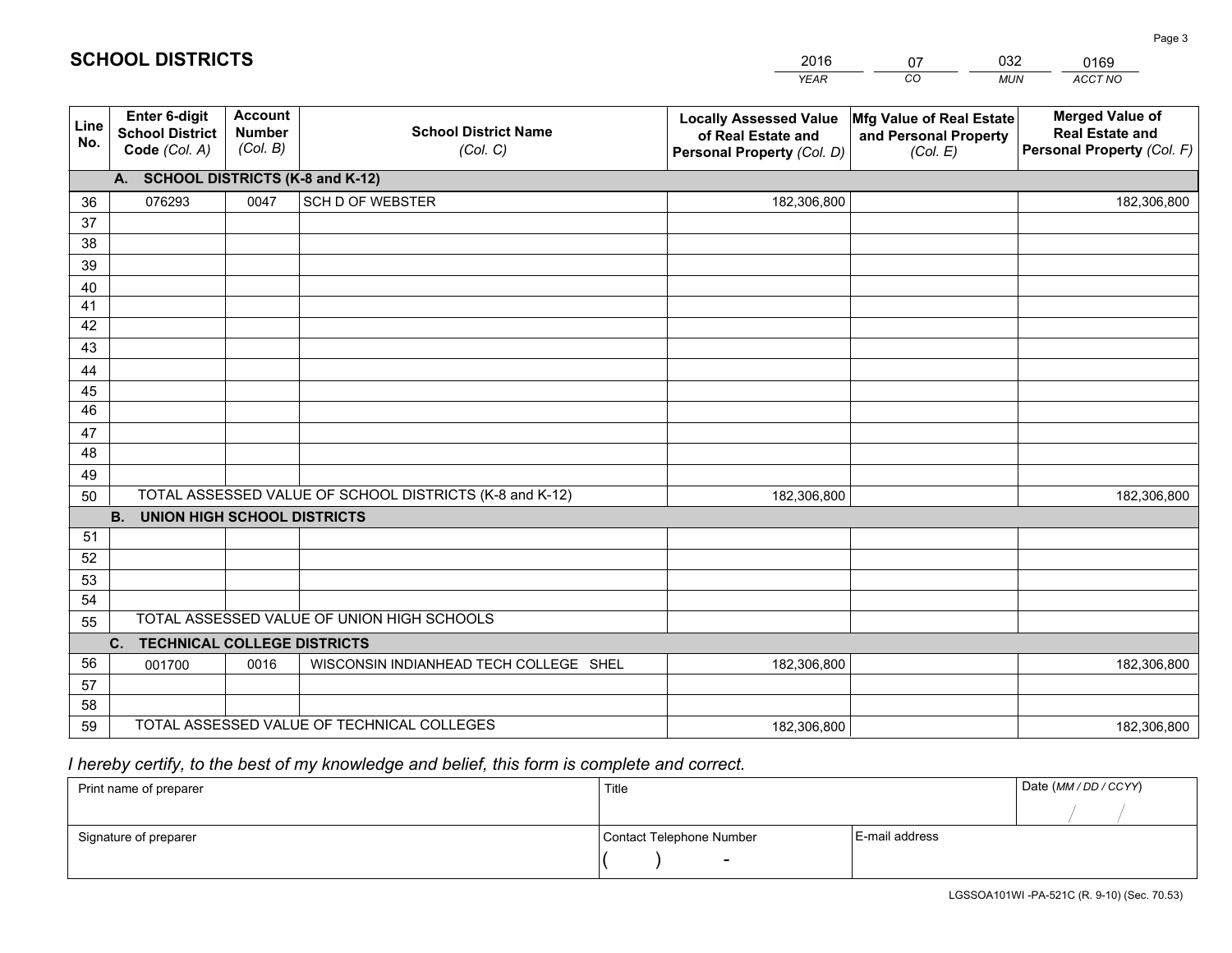### **HIGHLIGHTS**

- 1. Complete the Statement of Assessment after the Board of Review. Reflect any changes made there.
- 2. Use black ink to complete.
- 3. Line 16 must equal Line 50, Col D.
- 4. Line 55 must equal the total of K-8 schools listed on lines 36-49. Do not include K-12 schools in this comparision.
- 5. Line 59, Col. D must equal Line 16.
- 6. Special District, School District and Technical College District values must include both real estate and personal property. Examples of Special districts are: town sanitary districts, public inland lake protection and rehabilitation districts, and metropolitan sewerage districts.
- 7. DO NOT INCLUDE Manufacturing property values.DOR will print these values on the final SOA.
- 8. Accuracy of this form is very important. The values reported directly affect the equalized value DOR calculates for school and special districts.

### **Page 1:**

 If not prefilled, enter the tax year,county and municipal code,municipal type, municipal name and county name on the top of form.

Check the Amended box, if filing an amended / corrected SOA.

 Report the parcel count, acres and assessed value of taxable general property, total parcel count, (real and personal), total acres, and values from final figures set by the Board of Review.

- A. Real Estate land and improvements (buildings, etc.) is reported on lines 1 8, total line 9.
- B. Personal Property is reported on lines 11 14, Column D, total line 15.
- C. To complete this report, use the computer produced summary of the assessment roll that shows these amounts.
- D. Use whole numbers only.
- E. Add each line across and each column down to verify entries.

### **Page 2:**

- A. Report Special Items (not subject to general property tax).
- 1. Private Forest Croplands and Managed Forest Lands are reported on lines 18,19, 20 and 21. Be sure to report assessed values **NOT** taxes.
- 2. You should have copies of the orders of entry, orders of withdrawal, etc., to update your assessment roll.
	- 3. Show hundredths of acres (e.g. 39.75).
- 4. Tax exempt lands are reported on line 22.
- 5. Omitted property and sec. 70.43, Wis. Stats., corrections of errors by assessor are reported on line 23. Report real estate and personal property separately. These should be for **prior years**, not something found on the current assessment roll after the board of review.
- B. Special District (Lines 24-35) Include the value of both real and personal property.

 The Department of Revenue (DOR) preprints much of the information regarding names and codes for schools, special districts,etc. If a district is not listed, enter the name and value only, DOR will enter the proper code.

## **Page 3 School Districts:**

Include the value of both real and personal property.

Report School District (regular, elementary, union high school, and technical college).

- 1. Regular (K-12) and Elementary (K-8) school values are reported on lines 36-49, total on line 50.
- 2. Union High School (UHS) (use only if elementary schools are listed on lines 36-49) are reported on lines 51-54. UHS total value (line 55) must equal to the total **elementary school** values reported on lines 36-49. Do notinclude K-12 schools in this comparison.
- 3. Technical College values are reported on lines 56-58, total on line 59.
- 4. Use the computer summary that shows these amounts to complete this report.

#### **This form is due the second Monday in June. File this report only after your Board of Review is complete.**

 *If you have questions: Return forms to:*

Fax number: (608) 264-6887 PO Box 8971

 Email: lgs@revenue.wi.gov Wisconsin Department of Revenue Call: (608) 261-5341 Local Government Services Section 6-97Madison WI 53708-8971

**NOTE: Please supply any correction to the name and address.**

 $-0157$ DANBURY, WI 54830 - 0157 DANBURY, WI 54830 JUDITH DYKSTRA<br>TOWN OF SWISS JUDITH DYKSTRA TOWN OF SWISS PO BOX 157 PO BOX 157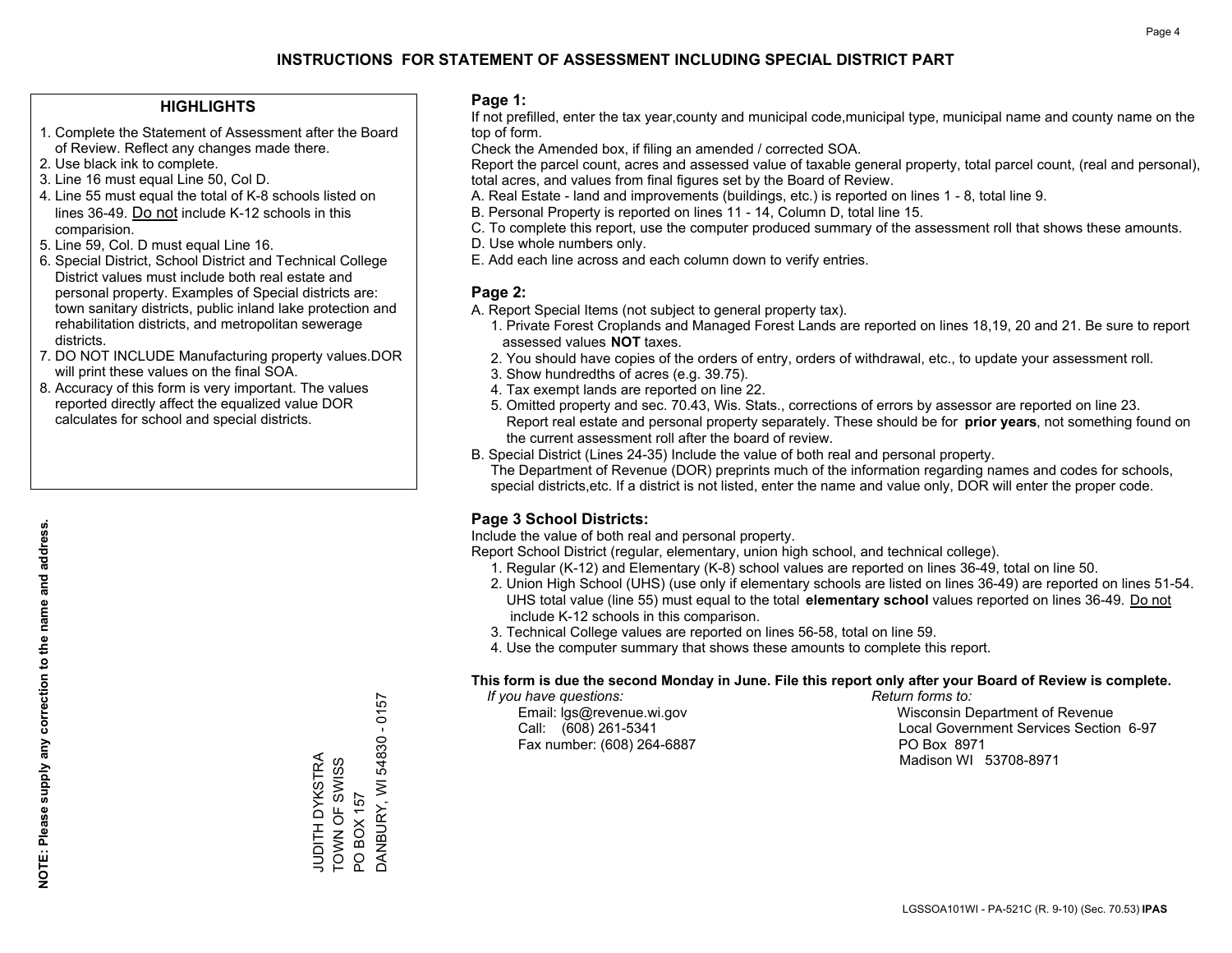**STATEMENT OF ASSESSMENT FOR 2016** 

**FINAL - EQUATED**

| Ω7  | กว⊿ | 0170    |
|-----|-----|---------|
| CO. | MUN | ACCT NO |

|             | <b>FOR</b><br><b>TOWN OF</b><br>OF<br><b>TRADE LAKE</b><br><b>BURNETT COUNTY</b>                                     |                                                                                                                                                                                              |                          | WHEN COMPLETING THIS DOCUMENT                       |                                                                |                         |                                 |                                                |
|-------------|----------------------------------------------------------------------------------------------------------------------|----------------------------------------------------------------------------------------------------------------------------------------------------------------------------------------------|--------------------------|-----------------------------------------------------|----------------------------------------------------------------|-------------------------|---------------------------------|------------------------------------------------|
|             |                                                                                                                      | Town - Village - City                                                                                                                                                                        | <b>Municipality Name</b> |                                                     | <b>County Name</b>                                             |                         |                                 | DO NOT WRITE OVER X's OR IN SHADED AREAS       |
| Line<br>No. |                                                                                                                      | <b>REAL ESTATE</b><br>(See Lines 18 - 22 for                                                                                                                                                 |                          | PARCEL COUNT<br>TOTAL LAND MPROVEMENTS NUMBERS ONLY | NO. OF ACRES<br><b>VALUE OF</b><br><b>WHOLE</b><br><b>LAND</b> |                         | VALUE OF<br><b>IMPROVEMENTS</b> | <b>TOTAL VALUE OF LAND</b><br>AND IMPROVEMENTS |
|             |                                                                                                                      | other Real Estate)                                                                                                                                                                           | Col. A                   | Col. B                                              | Col. C                                                         | Col. D                  | Col. E                          | Col. F                                         |
| -1          |                                                                                                                      | <b>RESIDENTIAL - Class 1</b>                                                                                                                                                                 | 857                      | 695                                                 | 2,002                                                          | 36,578,300              | 74,939,300                      | 111,517,600                                    |
| 2           |                                                                                                                      | <b>COMMERCIAL - Class 2</b>                                                                                                                                                                  | 12                       | 10                                                  | 49                                                             | 1,136,000               | 1,442,100                       | 2,578,100                                      |
| 3           |                                                                                                                      | MANUFACTURING - Class 3                                                                                                                                                                      | $\Omega$                 | $\mathbf 0$                                         | $\Omega$                                                       | 0                       | 0                               | $\mathbf 0$                                    |
| 4           |                                                                                                                      | <b>AGRICULTURAL - Class 4</b>                                                                                                                                                                | 472                      |                                                     | 8,968                                                          | 1,056,900               |                                 | 1,056,900                                      |
| 5           |                                                                                                                      | UNDEVELOPED - Class 5                                                                                                                                                                        | 390                      |                                                     | 3,144                                                          | 1,396,500               |                                 | 1,396,500                                      |
| 6           | AGRICULTURAL FOREST - Class 5m                                                                                       |                                                                                                                                                                                              | 218                      |                                                     | 2,835                                                          | 2,917,700               |                                 | 2,917,700                                      |
| 7           |                                                                                                                      | FOREST LANDS - Class 6                                                                                                                                                                       | 192                      |                                                     | 3,033                                                          | 6,155,400               |                                 | 6,155,400                                      |
| 8           |                                                                                                                      | OTHER - Class 7                                                                                                                                                                              | 53                       | 52                                                  | 119                                                            | 410,000                 | 3,599,700                       | 4,009,700                                      |
| 9           |                                                                                                                      | TOTAL - ALL COLUMNS                                                                                                                                                                          | 2,194                    | 757                                                 | 20,150                                                         | 49,650,800              | 79,981,100                      | 129,631,900                                    |
| 10          |                                                                                                                      | NUMBER OF PERSONAL PROPERTY ACCOUNTS IN ROLL                                                                                                                                                 |                          |                                                     | 12                                                             | <b>LOCALLY ASSESSED</b> | <b>MANUFACTURING</b>            | <b>MERGED</b>                                  |
| 11          |                                                                                                                      | BOATS AND OTHER WATERCRAFT NOT EXEMPT - Code 1                                                                                                                                               |                          |                                                     |                                                                | 6,000                   | 0                               | 6,000                                          |
| 12          |                                                                                                                      | MACHINERY, TOOLS AND PATTERNS - Code 2                                                                                                                                                       |                          |                                                     |                                                                | 1,200                   | 0                               | 1,200                                          |
| 13          |                                                                                                                      | FURNITURE, FIXTURES AND EQUIPMENT - Code 3                                                                                                                                                   |                          |                                                     |                                                                | 37,600                  | $\Omega$                        | 37,600                                         |
| 14          |                                                                                                                      | ALL OTHER PERSONAL PROPERTY NOT EXEMPT - Codes 4A, 4B, 4C                                                                                                                                    |                          |                                                     |                                                                | 27,000                  | 0                               | 27,000                                         |
| 15          |                                                                                                                      | TOTAL OF PERSONAL PROPERTY NOT EXEMPT (Total of Lines 11-14)                                                                                                                                 |                          |                                                     |                                                                | 71,800                  | $\Omega$                        | 71,800                                         |
| 16          |                                                                                                                      | AGGREGATE ASSESSED VALUE OF ALL PROPERTY SUBJECT TO THE GENERAL PROPERTY TAX (Total of Lines 9F and 15F)<br>MUST EQUAL TOTAL VALUE OF THE SCHOOL DISTRICTS (K-12 PLUS K-8) - Line 50, Col. F |                          |                                                     |                                                                |                         |                                 | 129,703,700                                    |
| 17          | Name of Assessor<br>Telephone #<br><b>BOARD OF REVIEW</b><br>DATE OF FINAL ADJOURNMENT<br>RONALD MEYER<br>05/14/2016 |                                                                                                                                                                                              |                          |                                                     |                                                                |                         | (715) 232-9068                  |                                                |

REMARKS

The Assessment Ratio to be used in calculating the estimated Fair Market Value on tax bills for this tax district is 1.130507581

This ratio should be used to convert assessed values to "Calculate Equalized Values" in Step 1 of the Lottery and Gaming Credit Calculations.<br>This ratio should be used in the "Computation of Tax Equivalent" schedule of the Commission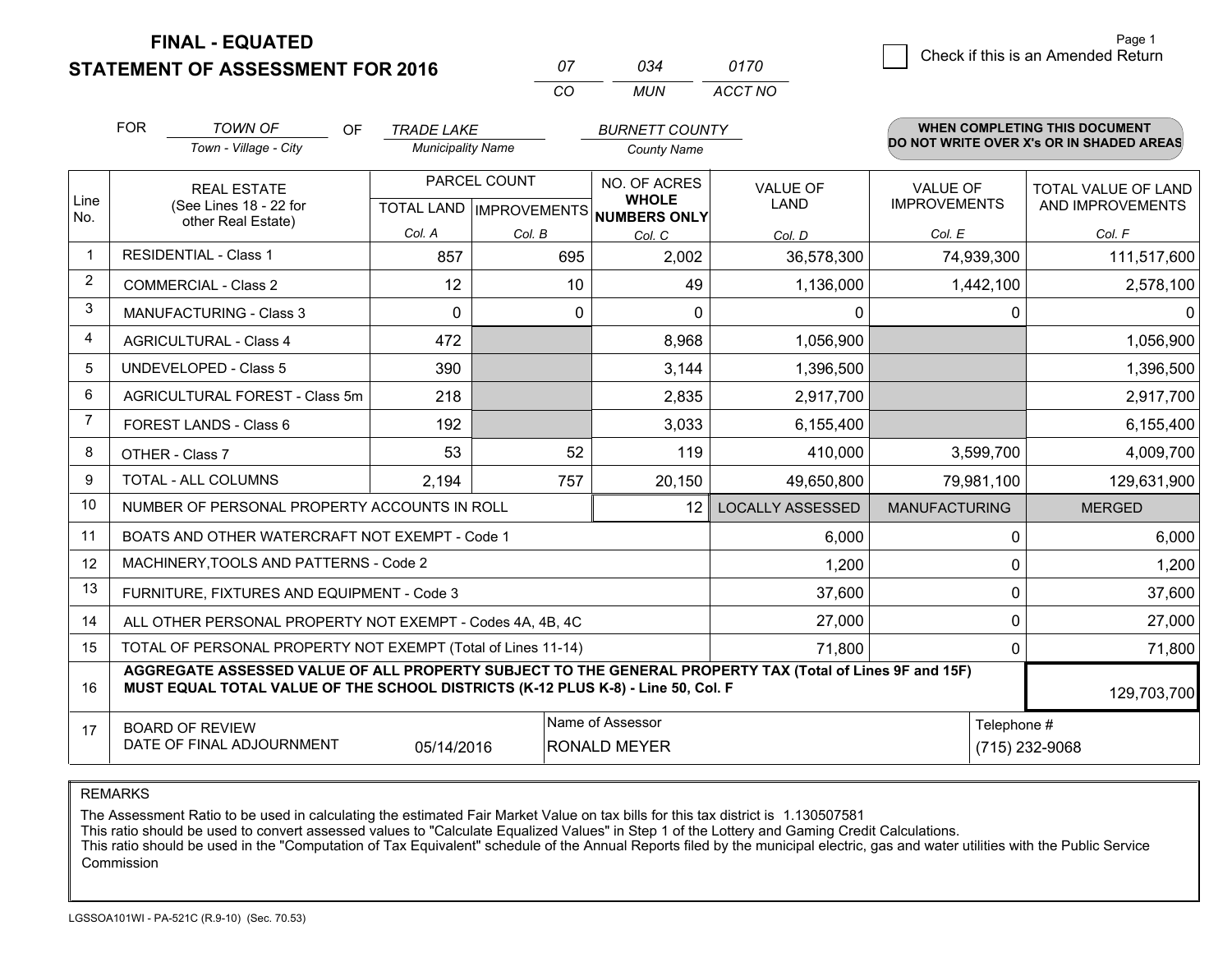*YEAR CO MUN ACCT NO* <sup>2016</sup> <sup>07</sup> <sup>034</sup> <sup>0170</sup>

Do not confuse FOREST LANDS (Line 7) with FOREST CROPS (in this section) - They are **NOT** the same

|    |                                                                                |                                                                            |                    | Private Forest Crop - Reg Class @ 10¢ per acre                   |                 | Private Forest Crop - Reg Class @ \$2.52 per acre                            |                                                                    |                                                                                                  |                    |  |
|----|--------------------------------------------------------------------------------|----------------------------------------------------------------------------|--------------------|------------------------------------------------------------------|-----------------|------------------------------------------------------------------------------|--------------------------------------------------------------------|--------------------------------------------------------------------------------------------------|--------------------|--|
| 18 | (a) PARCELS                                                                    | (b) ACRES                                                                  |                    | (c) ASSESSED VALUE                                               |                 | (d) PARCELS                                                                  | (e) ACRES                                                          |                                                                                                  | (f) ASSESSED VALUE |  |
|    |                                                                                |                                                                            |                    |                                                                  |                 |                                                                              |                                                                    |                                                                                                  |                    |  |
|    |                                                                                | Private Forest Crop - Special Class @ 20¢ per acre                         |                    |                                                                  |                 | Entered Before 2005 Managed Forest - Ferrous Mining CLOSED @ \$8.27 per acre |                                                                    |                                                                                                  |                    |  |
| 19 | (b) ACRES<br>(a) PARCELS                                                       |                                                                            | (c) ASSESSED VALUE |                                                                  | (d) PARCELS     | (e) ACRES                                                                    |                                                                    | (f) ASSESSED VALUE                                                                               |                    |  |
|    |                                                                                |                                                                            |                    |                                                                  |                 |                                                                              |                                                                    |                                                                                                  |                    |  |
|    |                                                                                |                                                                            |                    | Entered Before 2005 Managed Forest - OPEN @ \$.79 per acre       |                 |                                                                              | Entered Before 2005 Managed Forest - CLOSED @ \$1.87 per acre      |                                                                                                  |                    |  |
| 20 | (a) PARCELS                                                                    | (b) ACRES                                                                  |                    | (c) ASSESSED VALUE                                               |                 | (d) PARCELS                                                                  | (e) ACRES                                                          |                                                                                                  | (f) ASSESSED VALUE |  |
|    |                                                                                | 29                                                                         |                    | 45,000                                                           |                 | 5                                                                            | 134                                                                |                                                                                                  |                    |  |
|    |                                                                                |                                                                            |                    |                                                                  |                 |                                                                              |                                                                    |                                                                                                  | 230,000            |  |
|    | (a) PARCELS                                                                    | Entered After 2004 Managed Forest - OPEN @<br>\$2.14 per acre<br>(b) ACRES |                    | (c) ASSESSED VALUE                                               | (d) PARCELS     |                                                                              |                                                                    | Entered After 2004 Managed Forest - CLOSED @ \$10.68 per acre<br>(f) ASSESSED VALUE<br>(e) ACRES |                    |  |
| 21 |                                                                                |                                                                            |                    |                                                                  |                 |                                                                              |                                                                    |                                                                                                  |                    |  |
|    |                                                                                |                                                                            |                    |                                                                  |                 |                                                                              |                                                                    |                                                                                                  | 338,400            |  |
|    |                                                                                | 124                                                                        |                    | 220,000                                                          |                 | 6                                                                            | 158.9                                                              |                                                                                                  |                    |  |
| 22 | (a) County Forest Cropland Acres                                               |                                                                            |                    | (b) Federal Acres                                                | (c) State Acres |                                                                              | (d) County (NOT FOREST CROP) Acres                                 |                                                                                                  | (e) Other Acres    |  |
|    |                                                                                |                                                                            |                    |                                                                  |                 | 27.16                                                                        | 89.09                                                              |                                                                                                  | 183.63             |  |
|    |                                                                                |                                                                            |                    | Assessed Value of Omitted Property From Prior Years (Sec. 70.44) |                 |                                                                              | Assessed Value of Sec. 70.43 Corrections of Errors by Assessors    |                                                                                                  |                    |  |
|    |                                                                                | (a) REAL ESTATE                                                            |                    | (b) PERSONAL                                                     |                 |                                                                              | (c1) REAL ESTATE                                                   |                                                                                                  | (c2) PERSONAL      |  |
| 23 |                                                                                |                                                                            |                    |                                                                  |                 |                                                                              |                                                                    |                                                                                                  |                    |  |
|    | Manufacturing Equated Value of Omitted Property From Prior Years (Sec. 70.995) |                                                                            |                    |                                                                  |                 |                                                                              | Mfg. Equated Value of Sec.70.43 Corrections of Errors by Assessors |                                                                                                  |                    |  |
|    |                                                                                | (d) REAL ESTATE                                                            |                    | (e) PERSONAL                                                     |                 | (f1) REAL ESTATE                                                             |                                                                    |                                                                                                  | (f2) PERSONAL      |  |
|    |                                                                                |                                                                            |                    |                                                                  |                 |                                                                              |                                                                    |                                                                                                  |                    |  |
|    |                                                                                |                                                                            |                    |                                                                  |                 |                                                                              |                                                                    |                                                                                                  |                    |  |

# **SPECIAL DISTRICTS**

| Line<br>No. | Enter 6-digit<br><b>Special District</b> | <b>Account</b><br><b>Number</b> | <b>Special District Name</b> | <b>Locally Assessed Value</b><br>of Real Estate and | Mfg Value of Real Estate<br>and Personal Property | <b>Merged Value of</b><br><b>Real Estate and</b> |
|-------------|------------------------------------------|---------------------------------|------------------------------|-----------------------------------------------------|---------------------------------------------------|--------------------------------------------------|
|             | Code (Col. A)                            | (Col. B)                        | (Col. C)                     | Personal Property (Col. D)                          | (Col. E)                                          | Personal Property (Col. F)                       |
| 24          |                                          |                                 |                              |                                                     |                                                   |                                                  |
| 25          |                                          |                                 |                              |                                                     |                                                   |                                                  |
| 26          |                                          |                                 |                              |                                                     |                                                   |                                                  |
| 27          |                                          |                                 |                              |                                                     |                                                   |                                                  |
| 28          |                                          |                                 |                              |                                                     |                                                   |                                                  |
| 29          |                                          |                                 |                              |                                                     |                                                   |                                                  |
| 30          |                                          |                                 |                              |                                                     |                                                   |                                                  |
| 31          |                                          |                                 |                              |                                                     |                                                   |                                                  |
| 32          |                                          |                                 |                              |                                                     |                                                   |                                                  |
| 33          |                                          |                                 |                              |                                                     |                                                   |                                                  |
| 34          |                                          |                                 |                              |                                                     |                                                   |                                                  |
| 35          |                                          |                                 |                              |                                                     |                                                   |                                                  |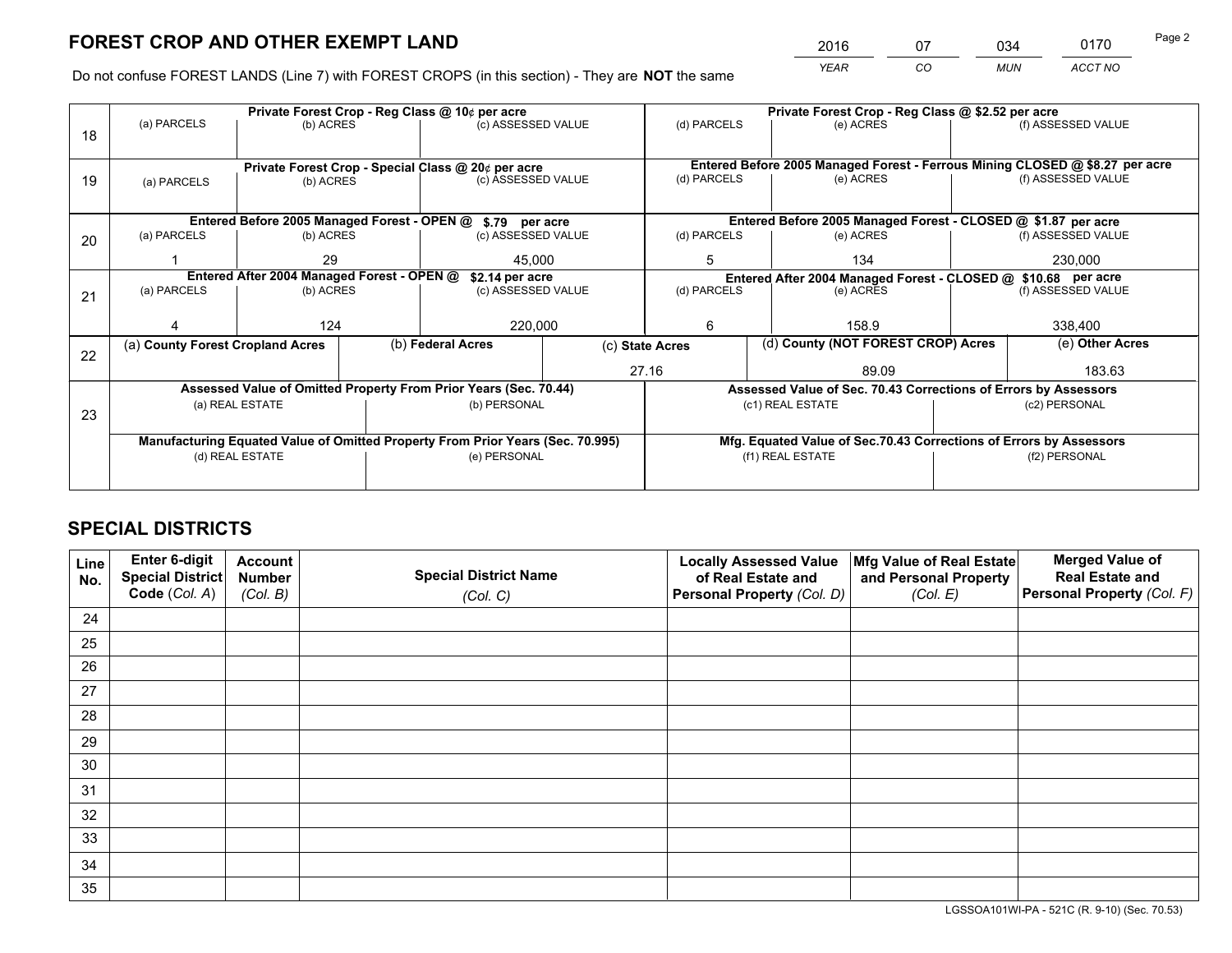|             |                                                                 |                                             |                                                         | <b>YEAR</b>                                                                       | CO<br><b>MUN</b>                                              | ACCT NO                                                                        |
|-------------|-----------------------------------------------------------------|---------------------------------------------|---------------------------------------------------------|-----------------------------------------------------------------------------------|---------------------------------------------------------------|--------------------------------------------------------------------------------|
| Line<br>No. | <b>Enter 6-digit</b><br><b>School District</b><br>Code (Col. A) | <b>Account</b><br><b>Number</b><br>(Col. B) | <b>School District Name</b><br>(Col. C)                 | <b>Locally Assessed Value</b><br>of Real Estate and<br>Personal Property (Col. D) | Mfg Value of Real Estate<br>and Personal Property<br>(Col. E) | <b>Merged Value of</b><br><b>Real Estate and</b><br>Personal Property (Col. F) |
|             | A. SCHOOL DISTRICTS (K-8 and K-12)                              |                                             |                                                         |                                                                                   |                                                               |                                                                                |
| 36          | 072233                                                          | 0045                                        | SCH D OF GRANTSBURG                                     | 51,063,500                                                                        |                                                               | 51,063,500                                                                     |
| 37          | 481939                                                          | 0290                                        | SCH D OF FREDERIC                                       | 78,640,200                                                                        |                                                               | 78,640,200                                                                     |
| 38          |                                                                 |                                             |                                                         |                                                                                   |                                                               |                                                                                |
| 39          |                                                                 |                                             |                                                         |                                                                                   |                                                               |                                                                                |
| 40          |                                                                 |                                             |                                                         |                                                                                   |                                                               |                                                                                |
| 41          |                                                                 |                                             |                                                         |                                                                                   |                                                               |                                                                                |
| 42          |                                                                 |                                             |                                                         |                                                                                   |                                                               |                                                                                |
| 43          |                                                                 |                                             |                                                         |                                                                                   |                                                               |                                                                                |
| 44          |                                                                 |                                             |                                                         |                                                                                   |                                                               |                                                                                |
| 45          |                                                                 |                                             |                                                         |                                                                                   |                                                               |                                                                                |
| 46          |                                                                 |                                             |                                                         |                                                                                   |                                                               |                                                                                |
| 47          |                                                                 |                                             |                                                         |                                                                                   |                                                               |                                                                                |
| 48          |                                                                 |                                             |                                                         |                                                                                   |                                                               |                                                                                |
| 49<br>50    |                                                                 |                                             | TOTAL ASSESSED VALUE OF SCHOOL DISTRICTS (K-8 and K-12) | 129,703,700                                                                       |                                                               | 129,703,700                                                                    |
|             | <b>B.</b><br><b>UNION HIGH SCHOOL DISTRICTS</b>                 |                                             |                                                         |                                                                                   |                                                               |                                                                                |
| 51          |                                                                 |                                             |                                                         |                                                                                   |                                                               |                                                                                |
| 52          |                                                                 |                                             |                                                         |                                                                                   |                                                               |                                                                                |
| 53          |                                                                 |                                             |                                                         |                                                                                   |                                                               |                                                                                |
| 54          |                                                                 |                                             |                                                         |                                                                                   |                                                               |                                                                                |
| 55          |                                                                 |                                             | TOTAL ASSESSED VALUE OF UNION HIGH SCHOOLS              |                                                                                   |                                                               |                                                                                |
|             | <b>TECHNICAL COLLEGE DISTRICTS</b><br>C.                        |                                             |                                                         |                                                                                   |                                                               |                                                                                |
| 56          | 001700                                                          | 0016                                        | WISCONSIN INDIANHEAD TECH COLLEGE SHEL                  | 129,703,700                                                                       |                                                               | 129,703,700                                                                    |
| 57          |                                                                 |                                             |                                                         |                                                                                   |                                                               |                                                                                |
| 58          |                                                                 |                                             |                                                         |                                                                                   |                                                               |                                                                                |
| 59          |                                                                 |                                             | TOTAL ASSESSED VALUE OF TECHNICAL COLLEGES              | 129,703,700                                                                       |                                                               | 129,703,700                                                                    |

07

034

# *I hereby certify, to the best of my knowledge and belief, this form is complete and correct.*

**SCHOOL DISTRICTS**

| Print name of preparer | Title                    |                | Date (MM / DD / CCYY) |
|------------------------|--------------------------|----------------|-----------------------|
|                        |                          |                |                       |
| Signature of preparer  | Contact Telephone Number | E-mail address |                       |
|                        | $\overline{\phantom{0}}$ |                |                       |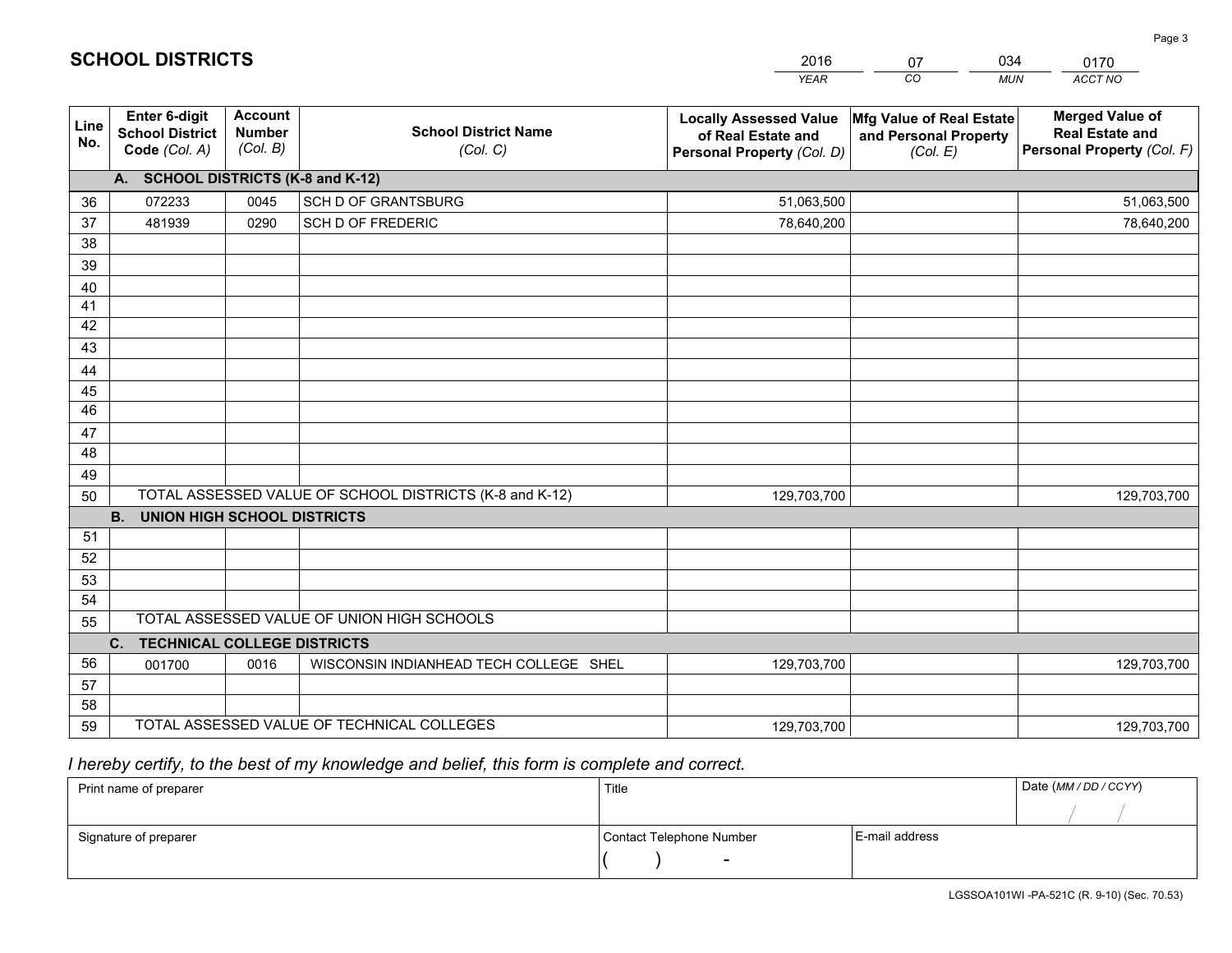### **HIGHLIGHTS**

- 1. Complete the Statement of Assessment after the Board of Review. Reflect any changes made there.
- 2. Use black ink to complete.
- 3. Line 16 must equal Line 50, Col D.
- 4. Line 55 must equal the total of K-8 schools listed on lines 36-49. Do not include K-12 schools in this comparision.
- 5. Line 59, Col. D must equal Line 16.
- 6. Special District, School District and Technical College District values must include both real estate and personal property. Examples of Special districts are: town sanitary districts, public inland lake protection and rehabilitation districts, and metropolitan sewerage districts.
- 7. DO NOT INCLUDE Manufacturing property values.DOR will print these values on the final SOA.
- 8. Accuracy of this form is very important. The values reported directly affect the equalized value DOR calculates for school and special districts.

### **Page 1:**

 If not prefilled, enter the tax year,county and municipal code,municipal type, municipal name and county name on the top of form.

Check the Amended box, if filing an amended / corrected SOA.

 Report the parcel count, acres and assessed value of taxable general property, total parcel count, (real and personal), total acres, and values from final figures set by the Board of Review.

- A. Real Estate land and improvements (buildings, etc.) is reported on lines 1 8, total line 9.
- B. Personal Property is reported on lines 11 14, Column D, total line 15.
- C. To complete this report, use the computer produced summary of the assessment roll that shows these amounts.
- D. Use whole numbers only.
- E. Add each line across and each column down to verify entries.

### **Page 2:**

- A. Report Special Items (not subject to general property tax).
- 1. Private Forest Croplands and Managed Forest Lands are reported on lines 18,19, 20 and 21. Be sure to report assessed values **NOT** taxes.
- 2. You should have copies of the orders of entry, orders of withdrawal, etc., to update your assessment roll.
	- 3. Show hundredths of acres (e.g. 39.75).
- 4. Tax exempt lands are reported on line 22.
- 5. Omitted property and sec. 70.43, Wis. Stats., corrections of errors by assessor are reported on line 23. Report real estate and personal property separately. These should be for **prior years**, not something found on the current assessment roll after the board of review.
- B. Special District (Lines 24-35) Include the value of both real and personal property.
- The Department of Revenue (DOR) preprints much of the information regarding names and codes for schools, special districts,etc. If a district is not listed, enter the name and value only, DOR will enter the proper code.

## **Page 3 School Districts:**

Include the value of both real and personal property.

Report School District (regular, elementary, union high school, and technical college).

- 1. Regular (K-12) and Elementary (K-8) school values are reported on lines 36-49, total on line 50.
- 2. Union High School (UHS) (use only if elementary schools are listed on lines 36-49) are reported on lines 51-54. UHS total value (line 55) must equal to the total **elementary school** values reported on lines 36-49. Do notinclude K-12 schools in this comparison.
- 3. Technical College values are reported on lines 56-58, total on line 59.
- 4. Use the computer summary that shows these amounts to complete this report.

#### **This form is due the second Monday in June. File this report only after your Board of Review is complete.**

 *If you have questions: Return forms to:*

Fax number: (608) 264-6887 PO Box 8971

 Email: lgs@revenue.wi.gov Wisconsin Department of Revenue Call: (608) 261-5341 Local Government Services Section 6-97Madison WI 53708-8971

GRANTSBURG, WI 54840 GRANTSBURG, WI 54840 TOWN OF TRADE LAKE TOWN OF TRADE LAKE DEBORAH CHRISTIAN DEBORAH CHRISTIAN 13361 STATE RD 48 13361 STATE RD 48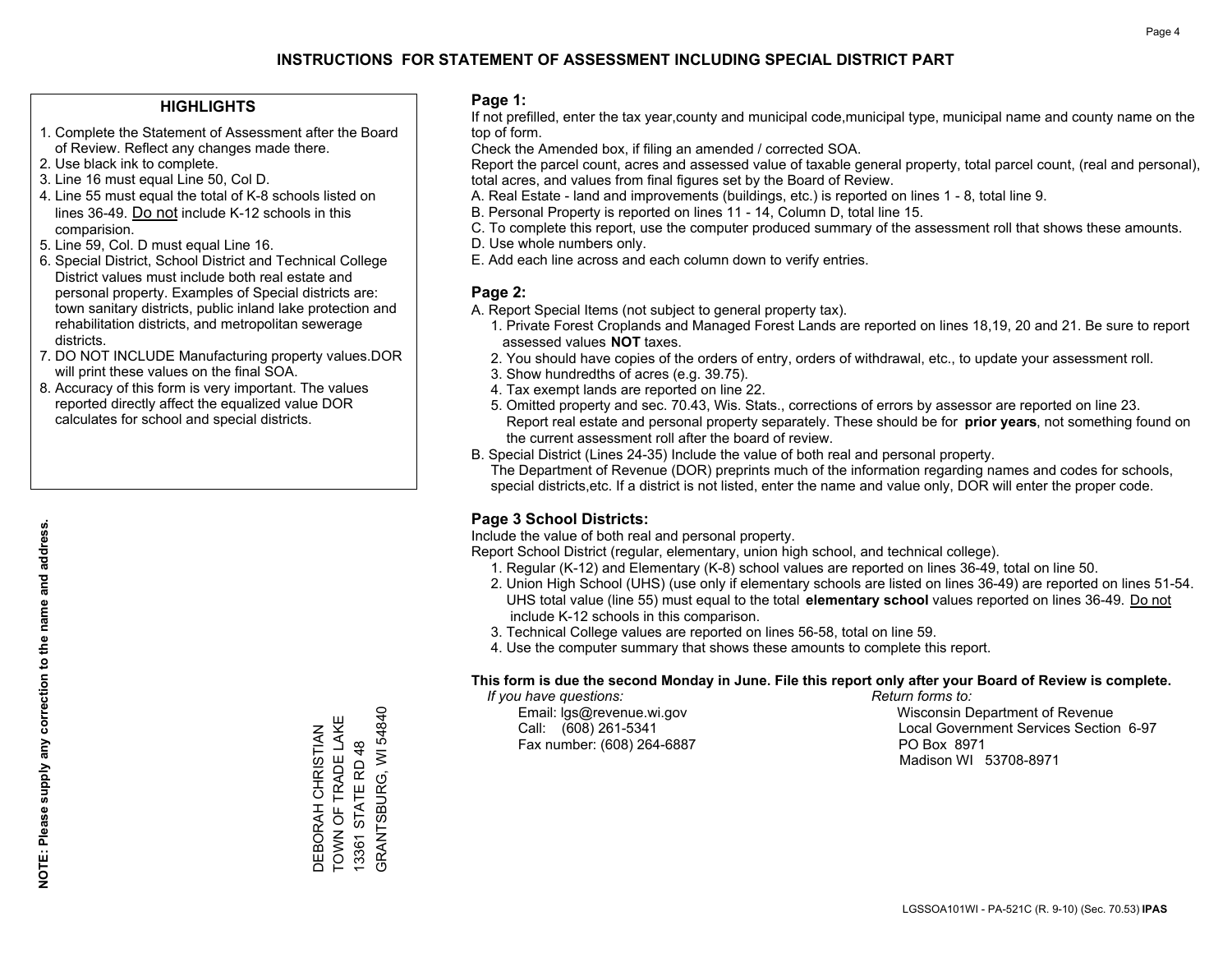**STATEMENT OF ASSESSMENT FOR 2016 FINAL - EQUATED**

| Ω7       | 036.  | 0171    |
|----------|-------|---------|
| $\alpha$ | MI IN | ACCT NO |

|                | <b>FOR</b><br><b>TOWN OF</b><br><b>OF</b>                                                                                                                                                    |                                                              | <b>UNION</b>             |        | <b>BURNETT COUNTY</b>                                |                         |                      | <b>WHEN COMPLETING THIS DOCUMENT</b><br>DO NOT WRITE OVER X's OR IN SHADED AREAS |
|----------------|----------------------------------------------------------------------------------------------------------------------------------------------------------------------------------------------|--------------------------------------------------------------|--------------------------|--------|------------------------------------------------------|-------------------------|----------------------|----------------------------------------------------------------------------------|
|                |                                                                                                                                                                                              | Town - Village - City                                        | <b>Municipality Name</b> |        | <b>County Name</b>                                   |                         |                      |                                                                                  |
|                |                                                                                                                                                                                              | <b>REAL ESTATE</b>                                           | PARCEL COUNT             |        | NO. OF ACRES                                         | <b>VALUE OF</b>         | <b>VALUE OF</b>      | TOTAL VALUE OF LAND                                                              |
| Line<br>No.    |                                                                                                                                                                                              | (See Lines 18 - 22 for<br>other Real Estate)                 |                          |        | <b>WHOLE</b><br>TOTAL LAND IMPROVEMENTS NUMBERS ONLY | LAND                    | <b>IMPROVEMENTS</b>  | AND IMPROVEMENTS                                                                 |
|                |                                                                                                                                                                                              |                                                              | Col. A                   | Col. B | Col. C                                               | Col. D                  | Col. E               | Col. F                                                                           |
| -1             |                                                                                                                                                                                              | <b>RESIDENTIAL - Class 1</b>                                 | 679                      | 532    | 1,338                                                | 40,169,300              | 49,045,400           | 89,214,700                                                                       |
| 2              |                                                                                                                                                                                              | <b>COMMERCIAL - Class 2</b>                                  | 7                        | 5      | 87                                                   | 493,400                 | 712,100              | 1,205,500                                                                        |
| 3              |                                                                                                                                                                                              | <b>MANUFACTURING - Class 3</b>                               | $\mathbf{0}$             | 0      | $\Omega$                                             | 0                       |                      | 0<br>0                                                                           |
| 4              |                                                                                                                                                                                              | <b>AGRICULTURAL - Class 4</b>                                | 17                       |        | 331                                                  | 49,600                  |                      | 49,600                                                                           |
| 5              |                                                                                                                                                                                              | UNDEVELOPED - Class 5                                        | 92                       |        | 780                                                  | 289,600                 |                      | 289,600                                                                          |
| 6              |                                                                                                                                                                                              | AGRICULTURAL FOREST - Class 5m                               | 13                       |        | 160                                                  | 121,100                 |                      | 121,100                                                                          |
| $\overline{7}$ |                                                                                                                                                                                              | <b>FOREST LANDS - Class 6</b>                                | 219                      |        | 3,564                                                | 5,999,100               |                      | 5,999,100                                                                        |
| 8              |                                                                                                                                                                                              | OTHER - Class 7                                              | 5                        | 5      | 6                                                    | 20,000                  | 267,100              | 287,100                                                                          |
| 9              |                                                                                                                                                                                              | TOTAL - ALL COLUMNS                                          | 1,032                    | 542    | 6,266                                                | 47, 142, 100            | 50,024,600           | 97,166,700                                                                       |
| 10             |                                                                                                                                                                                              | NUMBER OF PERSONAL PROPERTY ACCOUNTS IN ROLL                 |                          |        | 25                                                   | <b>LOCALLY ASSESSED</b> | <b>MANUFACTURING</b> | <b>MERGED</b>                                                                    |
| 11             |                                                                                                                                                                                              | BOATS AND OTHER WATERCRAFT NOT EXEMPT - Code 1               |                          |        |                                                      | 0                       |                      | $\overline{0}$<br>0                                                              |
| 12             |                                                                                                                                                                                              | MACHINERY, TOOLS AND PATTERNS - Code 2                       |                          |        |                                                      | 3,500                   |                      | 0<br>3,500                                                                       |
| 13             |                                                                                                                                                                                              | FURNITURE, FIXTURES AND EQUIPMENT - Code 3                   |                          |        |                                                      | 53,300                  |                      | 53,300<br>0                                                                      |
| 14             |                                                                                                                                                                                              | ALL OTHER PERSONAL PROPERTY NOT EXEMPT - Codes 4A, 4B, 4C    |                          |        |                                                      | 121,900                 |                      | 0<br>121,900                                                                     |
| 15             |                                                                                                                                                                                              | TOTAL OF PERSONAL PROPERTY NOT EXEMPT (Total of Lines 11-14) |                          |        |                                                      | 178,700                 |                      | 178,700<br>0                                                                     |
| 16             | AGGREGATE ASSESSED VALUE OF ALL PROPERTY SUBJECT TO THE GENERAL PROPERTY TAX (Total of Lines 9F and 15F)<br>MUST EQUAL TOTAL VALUE OF THE SCHOOL DISTRICTS (K-12 PLUS K-8) - Line 50, Col. F |                                                              |                          |        |                                                      |                         |                      | 97,345,400                                                                       |
| 17             |                                                                                                                                                                                              | <b>BOARD OF REVIEW</b>                                       |                          |        | Name of Assessor                                     |                         |                      | Telephone #                                                                      |
|                |                                                                                                                                                                                              | DATE OF FINAL ADJOURNMENT                                    | 10/20/2016               |        | <b>ROBERT PARDUN</b>                                 |                         |                      | (715) 790-3498                                                                   |

REMARKS

The Assessment Ratio to be used in calculating the estimated Fair Market Value on tax bills for this tax district is 1.014051554

This ratio should be used to convert assessed values to "Calculate Equalized Values" in Step 1 of the Lottery and Gaming Credit Calculations.<br>This ratio should be used in the "Computation of Tax Equivalent" schedule of the Commission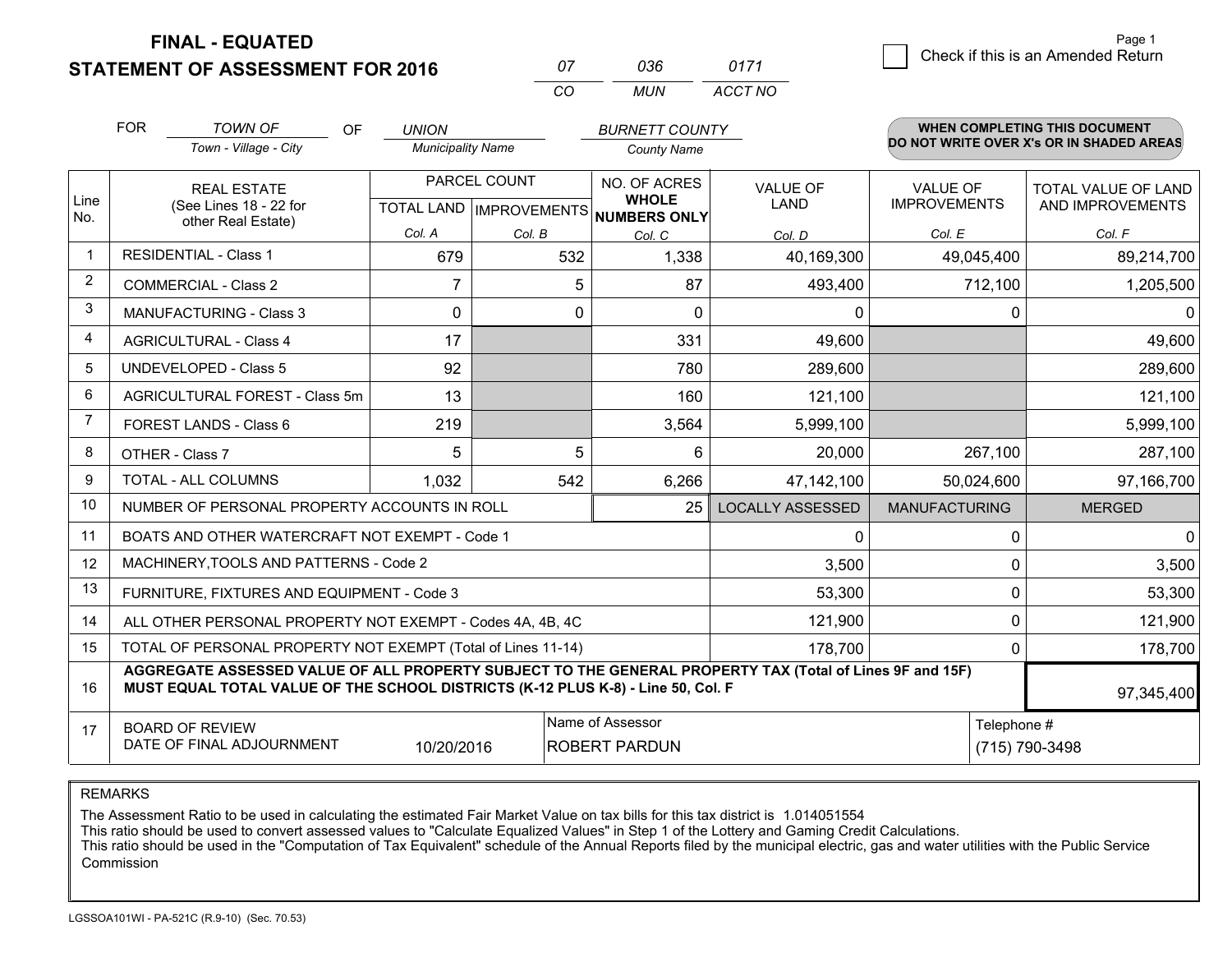*YEAR CO MUN ACCT NO* 2016 07 036 0171

Do not confuse FOREST LANDS (Line 7) with FOREST CROPS (in this section) - They are **NOT** the same

|    | Private Forest Crop - Reg Class @ 10¢ per acre                                 |                                                      |                    |                                                                              |                    | Private Forest Crop - Reg Class @ \$2.52 per acre                  |                                                                                                                   |               |                 |                    |  |
|----|--------------------------------------------------------------------------------|------------------------------------------------------|--------------------|------------------------------------------------------------------------------|--------------------|--------------------------------------------------------------------|-------------------------------------------------------------------------------------------------------------------|---------------|-----------------|--------------------|--|
| 18 | (a) PARCELS                                                                    | (b) ACRES                                            |                    | (c) ASSESSED VALUE                                                           |                    | (d) PARCELS                                                        |                                                                                                                   | (e) ACRES     |                 | (f) ASSESSED VALUE |  |
|    |                                                                                |                                                      |                    |                                                                              |                    |                                                                    |                                                                                                                   |               |                 |                    |  |
|    |                                                                                |                                                      |                    | Private Forest Crop - Special Class @ 20¢ per acre                           |                    |                                                                    | Entered Before 2005 Managed Forest - Ferrous Mining CLOSED @ \$8.27 per acre<br>(f) ASSESSED VALUE<br>(d) PARCELS |               |                 |                    |  |
| 19 | (b) ACRES<br>(a) PARCELS                                                       |                                                      | (c) ASSESSED VALUE |                                                                              |                    |                                                                    | (e) ACRES                                                                                                         |               |                 |                    |  |
|    |                                                                                |                                                      |                    |                                                                              |                    |                                                                    |                                                                                                                   |               |                 |                    |  |
|    | Entered Before 2005 Managed Forest - OPEN @ \$.79 per acre                     |                                                      |                    |                                                                              |                    | Entered Before 2005 Managed Forest - CLOSED @ \$1.87 per acre      |                                                                                                                   |               |                 |                    |  |
| 20 | (a) PARCELS                                                                    | (b) ACRES                                            |                    | (c) ASSESSED VALUE                                                           |                    | (d) PARCELS                                                        |                                                                                                                   | (e) ACRES     |                 | (f) ASSESSED VALUE |  |
|    |                                                                                |                                                      |                    |                                                                              |                    |                                                                    |                                                                                                                   |               |                 |                    |  |
|    |                                                                                | 115.04<br>Entered After 2004 Managed Forest - OPEN @ |                    | 176,600                                                                      |                    | 15<br>443.68                                                       |                                                                                                                   | 668,900       |                 |                    |  |
|    |                                                                                | \$2.14 per acre                                      |                    | Entered After 2004 Managed Forest - CLOSED @ \$10.68 per acre<br>(d) PARCELS |                    |                                                                    |                                                                                                                   |               |                 |                    |  |
| 21 |                                                                                | (a) PARCELS<br>(b) ACRES                             |                    |                                                                              | (c) ASSESSED VALUE |                                                                    |                                                                                                                   | (e) ACRES     |                 | (f) ASSESSED VALUE |  |
|    |                                                                                |                                                      |                    |                                                                              |                    |                                                                    |                                                                                                                   |               |                 |                    |  |
|    |                                                                                | 79.26                                                |                    | 123,800                                                                      |                    | 2                                                                  |                                                                                                                   | 78.8          |                 | 119,800            |  |
|    | (a) County Forest Cropland Acres                                               |                                                      |                    | (b) Federal Acres<br>(c) State Acres                                         |                    |                                                                    | (d) County (NOT FOREST CROP) Acres                                                                                |               | (e) Other Acres |                    |  |
| 22 |                                                                                |                                                      |                    |                                                                              |                    |                                                                    |                                                                                                                   |               |                 |                    |  |
|    | 9,819.71                                                                       |                                                      |                    | 635.34                                                                       |                    | 4,808.95<br>104.45                                                 |                                                                                                                   | 132.42        |                 |                    |  |
|    | Assessed Value of Omitted Property From Prior Years (Sec. 70.44)               |                                                      |                    |                                                                              |                    | Assessed Value of Sec. 70.43 Corrections of Errors by Assessors    |                                                                                                                   |               |                 |                    |  |
|    | (a) REAL ESTATE                                                                |                                                      |                    | (b) PERSONAL                                                                 |                    | (c1) REAL ESTATE                                                   |                                                                                                                   | (c2) PERSONAL |                 |                    |  |
| 23 |                                                                                |                                                      |                    |                                                                              |                    |                                                                    |                                                                                                                   |               |                 |                    |  |
|    | Manufacturing Equated Value of Omitted Property From Prior Years (Sec. 70.995) |                                                      |                    |                                                                              |                    | Mfg. Equated Value of Sec.70.43 Corrections of Errors by Assessors |                                                                                                                   |               |                 |                    |  |
|    |                                                                                | (d) REAL ESTATE                                      |                    | (e) PERSONAL                                                                 |                    |                                                                    | (f1) REAL ESTATE                                                                                                  |               |                 | (f2) PERSONAL      |  |
|    |                                                                                |                                                      |                    |                                                                              |                    |                                                                    |                                                                                                                   |               |                 |                    |  |
|    |                                                                                |                                                      |                    |                                                                              |                    |                                                                    |                                                                                                                   |               |                 |                    |  |

# **SPECIAL DISTRICTS**

| Line<br>No. | Enter 6-digit<br><b>Special District</b> | <b>Account</b><br><b>Number</b> | <b>Special District Name</b> | <b>Locally Assessed Value</b><br>of Real Estate and | Mfg Value of Real Estate<br>and Personal Property | <b>Merged Value of</b><br><b>Real Estate and</b> |
|-------------|------------------------------------------|---------------------------------|------------------------------|-----------------------------------------------------|---------------------------------------------------|--------------------------------------------------|
|             | Code (Col. A)                            | (Col. B)                        | (Col. C)                     | Personal Property (Col. D)                          | (Col. E)                                          | Personal Property (Col. F)                       |
| 24          |                                          |                                 |                              |                                                     |                                                   |                                                  |
| 25          |                                          |                                 |                              |                                                     |                                                   |                                                  |
| 26          |                                          |                                 |                              |                                                     |                                                   |                                                  |
| 27          |                                          |                                 |                              |                                                     |                                                   |                                                  |
| 28          |                                          |                                 |                              |                                                     |                                                   |                                                  |
| 29          |                                          |                                 |                              |                                                     |                                                   |                                                  |
| 30          |                                          |                                 |                              |                                                     |                                                   |                                                  |
| 31          |                                          |                                 |                              |                                                     |                                                   |                                                  |
| 32          |                                          |                                 |                              |                                                     |                                                   |                                                  |
| 33          |                                          |                                 |                              |                                                     |                                                   |                                                  |
| 34          |                                          |                                 |                              |                                                     |                                                   |                                                  |
| 35          |                                          |                                 |                              |                                                     |                                                   |                                                  |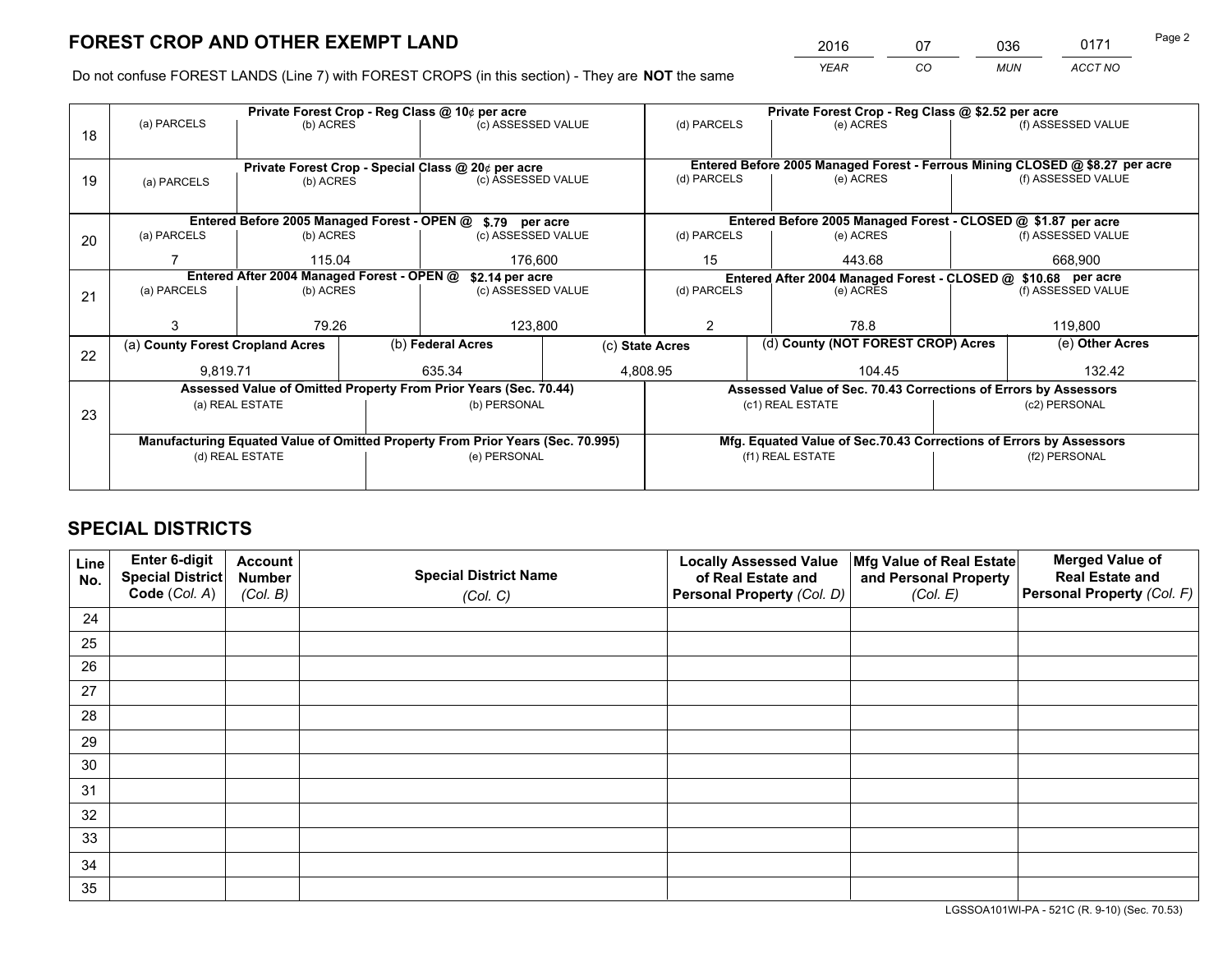|             |                                                                 |                                             |                                                         | <b>YEAR</b>                                                                       | CO<br><b>MUN</b>                                              | ACCT NO                                                                        |  |  |
|-------------|-----------------------------------------------------------------|---------------------------------------------|---------------------------------------------------------|-----------------------------------------------------------------------------------|---------------------------------------------------------------|--------------------------------------------------------------------------------|--|--|
| Line<br>No. | <b>Enter 6-digit</b><br><b>School District</b><br>Code (Col. A) | <b>Account</b><br><b>Number</b><br>(Col. B) | <b>School District Name</b><br>(Col. C)                 | <b>Locally Assessed Value</b><br>of Real Estate and<br>Personal Property (Col. D) | Mfg Value of Real Estate<br>and Personal Property<br>(Col. E) | <b>Merged Value of</b><br><b>Real Estate and</b><br>Personal Property (Col. F) |  |  |
|             | A. SCHOOL DISTRICTS (K-8 and K-12)                              |                                             |                                                         |                                                                                   |                                                               |                                                                                |  |  |
| 36          | 076293                                                          | 0047                                        | <b>SCH D OF WEBSTER</b>                                 | 97,345,400                                                                        |                                                               | 97,345,400                                                                     |  |  |
| 37          |                                                                 |                                             |                                                         |                                                                                   |                                                               |                                                                                |  |  |
| 38          |                                                                 |                                             |                                                         |                                                                                   |                                                               |                                                                                |  |  |
| 39          |                                                                 |                                             |                                                         |                                                                                   |                                                               |                                                                                |  |  |
| 40          |                                                                 |                                             |                                                         |                                                                                   |                                                               |                                                                                |  |  |
| 41          |                                                                 |                                             |                                                         |                                                                                   |                                                               |                                                                                |  |  |
| 42          |                                                                 |                                             |                                                         |                                                                                   |                                                               |                                                                                |  |  |
| 43          |                                                                 |                                             |                                                         |                                                                                   |                                                               |                                                                                |  |  |
| 44          |                                                                 |                                             |                                                         |                                                                                   |                                                               |                                                                                |  |  |
| 45<br>46    |                                                                 |                                             |                                                         |                                                                                   |                                                               |                                                                                |  |  |
|             |                                                                 |                                             |                                                         |                                                                                   |                                                               |                                                                                |  |  |
| 47<br>48    |                                                                 |                                             |                                                         |                                                                                   |                                                               |                                                                                |  |  |
| 49          |                                                                 |                                             |                                                         |                                                                                   |                                                               |                                                                                |  |  |
| 50          |                                                                 |                                             | TOTAL ASSESSED VALUE OF SCHOOL DISTRICTS (K-8 and K-12) | 97,345,400                                                                        |                                                               | 97,345,400                                                                     |  |  |
|             | <b>B.</b><br><b>UNION HIGH SCHOOL DISTRICTS</b>                 |                                             |                                                         |                                                                                   |                                                               |                                                                                |  |  |
| 51          |                                                                 |                                             |                                                         |                                                                                   |                                                               |                                                                                |  |  |
| 52          |                                                                 |                                             |                                                         |                                                                                   |                                                               |                                                                                |  |  |
| 53          |                                                                 |                                             |                                                         |                                                                                   |                                                               |                                                                                |  |  |
| 54          |                                                                 |                                             |                                                         |                                                                                   |                                                               |                                                                                |  |  |
| 55          |                                                                 |                                             | TOTAL ASSESSED VALUE OF UNION HIGH SCHOOLS              |                                                                                   |                                                               |                                                                                |  |  |
|             | C.<br><b>TECHNICAL COLLEGE DISTRICTS</b>                        |                                             |                                                         |                                                                                   |                                                               |                                                                                |  |  |
| 56          | 001700                                                          | 0016                                        | WISCONSIN INDIANHEAD TECH COLLEGE SHEL                  | 97,345,400                                                                        |                                                               | 97,345,400                                                                     |  |  |
| 57          |                                                                 |                                             |                                                         |                                                                                   |                                                               |                                                                                |  |  |
| 58          |                                                                 |                                             |                                                         |                                                                                   |                                                               |                                                                                |  |  |
| 59          |                                                                 |                                             | TOTAL ASSESSED VALUE OF TECHNICAL COLLEGES              | 97,345,400                                                                        |                                                               | 97,345,400                                                                     |  |  |

07

036

# *I hereby certify, to the best of my knowledge and belief, this form is complete and correct.*

**SCHOOL DISTRICTS**

| Print name of preparer | Title                    | Date (MM / DD / CCYY) |  |
|------------------------|--------------------------|-----------------------|--|
|                        |                          |                       |  |
| Signature of preparer  | Contact Telephone Number | E-mail address        |  |
|                        | $\sim$                   |                       |  |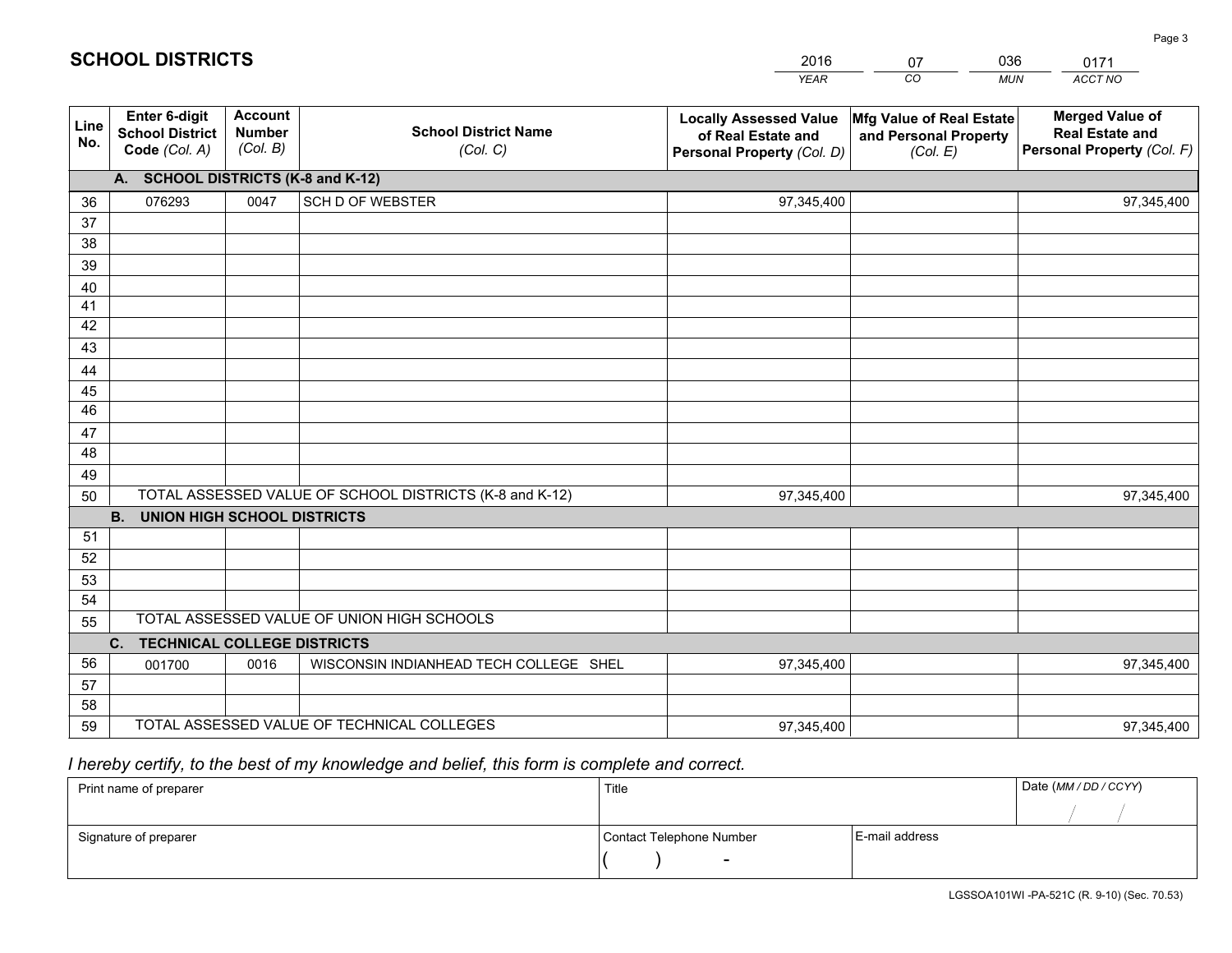### **HIGHLIGHTS**

- 1. Complete the Statement of Assessment after the Board of Review. Reflect any changes made there.
- 2. Use black ink to complete.
- 3. Line 16 must equal Line 50, Col D.
- 4. Line 55 must equal the total of K-8 schools listed on lines 36-49. Do not include K-12 schools in this comparision.
- 5. Line 59, Col. D must equal Line 16.
- 6. Special District, School District and Technical College District values must include both real estate and personal property. Examples of Special districts are: town sanitary districts, public inland lake protection and rehabilitation districts, and metropolitan sewerage districts.
- 7. DO NOT INCLUDE Manufacturing property values.DOR will print these values on the final SOA.

KIM JOHNSON TOWN OF UNION 8302 COUNTY ROAD U DANBURY, WI 54830

KIM JOHNSON<br>TOWN OF UNION

 $\supset$ 

8302 COUNTY ROAD DANBURY, WI 54830

 8. Accuracy of this form is very important. The values reported directly affect the equalized value DOR calculates for school and special districts.

### **Page 1:**

 If not prefilled, enter the tax year,county and municipal code,municipal type, municipal name and county name on the top of form.

Check the Amended box, if filing an amended / corrected SOA.

 Report the parcel count, acres and assessed value of taxable general property, total parcel count, (real and personal), total acres, and values from final figures set by the Board of Review.

- A. Real Estate land and improvements (buildings, etc.) is reported on lines 1 8, total line 9.
- B. Personal Property is reported on lines 11 14, Column D, total line 15.
- C. To complete this report, use the computer produced summary of the assessment roll that shows these amounts.
- D. Use whole numbers only.
- E. Add each line across and each column down to verify entries.

### **Page 2:**

- A. Report Special Items (not subject to general property tax).
- 1. Private Forest Croplands and Managed Forest Lands are reported on lines 18,19, 20 and 21. Be sure to report assessed values **NOT** taxes.
- 2. You should have copies of the orders of entry, orders of withdrawal, etc., to update your assessment roll.
	- 3. Show hundredths of acres (e.g. 39.75).
- 4. Tax exempt lands are reported on line 22.
- 5. Omitted property and sec. 70.43, Wis. Stats., corrections of errors by assessor are reported on line 23. Report real estate and personal property separately. These should be for **prior years**, not something found on the current assessment roll after the board of review.
- B. Special District (Lines 24-35) Include the value of both real and personal property.
- The Department of Revenue (DOR) preprints much of the information regarding names and codes for schools, special districts,etc. If a district is not listed, enter the name and value only, DOR will enter the proper code.

## **Page 3 School Districts:**

Include the value of both real and personal property.

Report School District (regular, elementary, union high school, and technical college).

- 1. Regular (K-12) and Elementary (K-8) school values are reported on lines 36-49, total on line 50.
- 2. Union High School (UHS) (use only if elementary schools are listed on lines 36-49) are reported on lines 51-54. UHS total value (line 55) must equal to the total **elementary school** values reported on lines 36-49. Do notinclude K-12 schools in this comparison.
- 3. Technical College values are reported on lines 56-58, total on line 59.
- 4. Use the computer summary that shows these amounts to complete this report.

#### **This form is due the second Monday in June. File this report only after your Board of Review is complete.**

 *If you have questions: Return forms to:*

Fax number: (608) 264-6887 PO Box 8971

 Email: lgs@revenue.wi.gov Wisconsin Department of Revenue Call: (608) 261-5341 Local Government Services Section 6-97Madison WI 53708-8971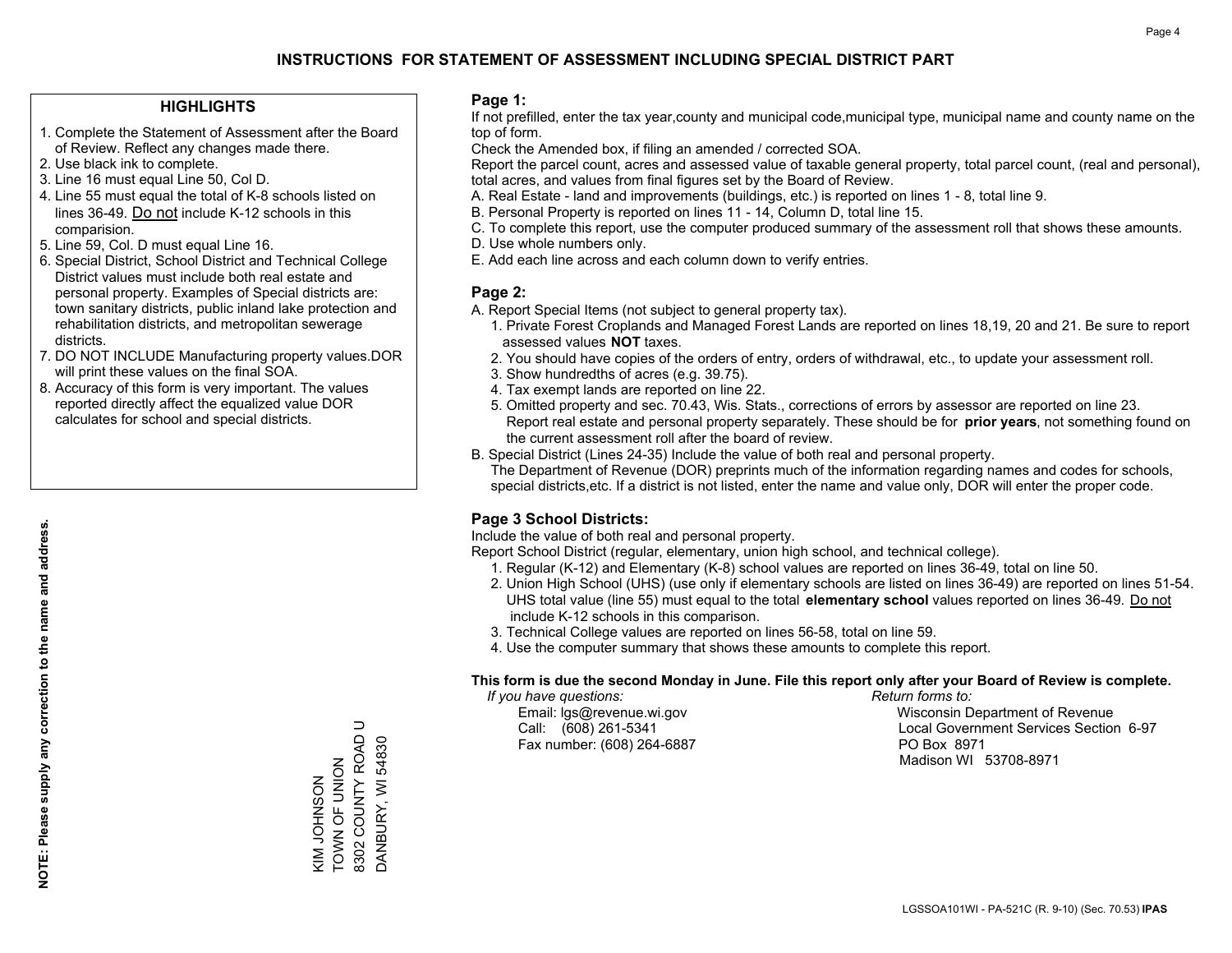**STATEMENT OF ASSESSMENT FOR 2016 FINAL - EQUATED**

| Ω7 | 038 | 0172    |
|----|-----|---------|
| rη | MUN | ACCT NO |

|                | <b>FOR</b>                                                                                                                                                                                   | <b>TOWN OF</b><br><b>OF</b><br>Town - Village - City      | <b>WEBB LAKE</b><br><b>Municipality Name</b>        |          | <b>BURNETT COUNTY</b><br><b>County Name</b> |                         |                                        | <b>WHEN COMPLETING THIS DOCUMENT</b><br>DO NOT WRITE OVER X's OR IN SHADED AREAS |
|----------------|----------------------------------------------------------------------------------------------------------------------------------------------------------------------------------------------|-----------------------------------------------------------|-----------------------------------------------------|----------|---------------------------------------------|-------------------------|----------------------------------------|----------------------------------------------------------------------------------|
| Line<br>No.    | <b>REAL ESTATE</b><br>(See Lines 18 - 22 for<br>other Real Estate)                                                                                                                           |                                                           | PARCEL COUNT<br>TOTAL LAND MPROVEMENTS NUMBERS ONLY |          | NO. OF ACRES<br><b>WHOLE</b>                | <b>VALUE OF</b><br>LAND | <b>VALUE OF</b><br><b>IMPROVEMENTS</b> | TOTAL VALUE OF LAND<br>AND IMPROVEMENTS                                          |
|                |                                                                                                                                                                                              |                                                           | Col. A                                              | Col. B   | Col. C                                      | Col. D                  | Col. E                                 | Col. F                                                                           |
| -1             |                                                                                                                                                                                              | <b>RESIDENTIAL - Class 1</b>                              | 1,558                                               | 1,020    | 2,983                                       | 114,931,300             | 110,315,400                            | 225,246,700                                                                      |
| $\overline{2}$ |                                                                                                                                                                                              | <b>COMMERCIAL - Class 2</b>                               | 31                                                  | 28       | 72                                          | 1,272,000               | 2,850,400                              | 4,122,400                                                                        |
| 3              |                                                                                                                                                                                              | <b>MANUFACTURING - Class 3</b>                            | $\mathbf{0}$                                        | 0        | $\mathbf{0}$                                | 0                       | 0                                      | 0                                                                                |
| $\overline{4}$ |                                                                                                                                                                                              | <b>AGRICULTURAL - Class 4</b>                             | 0                                                   |          | $\Omega$                                    | 0                       |                                        | $\overline{0}$                                                                   |
| 5              |                                                                                                                                                                                              | <b>UNDEVELOPED - Class 5</b>                              | 118                                                 |          | 1,333                                       | 199,700                 |                                        | 199,700                                                                          |
| 6              |                                                                                                                                                                                              | AGRICULTURAL FOREST - Class 5m                            | $\mathbf{0}$                                        |          | $\mathbf{0}$                                | 0                       |                                        | $\overline{0}$                                                                   |
| 7              |                                                                                                                                                                                              | FOREST LANDS - Class 6                                    | 180                                                 |          | 3,660                                       | 8,419,800               |                                        | 8,419,800                                                                        |
| 8              |                                                                                                                                                                                              | OTHER - Class 7                                           | $\Omega$                                            | $\Omega$ | $\Omega$                                    | 0                       | $\Omega$                               | 0                                                                                |
| 9              |                                                                                                                                                                                              | TOTAL - ALL COLUMNS                                       | 1,887                                               | 1,048    | 8,048                                       | 124,822,800             | 113,165,800                            | 237,988,600                                                                      |
| 10             |                                                                                                                                                                                              | NUMBER OF PERSONAL PROPERTY ACCOUNTS IN ROLL              |                                                     |          | 24                                          | <b>LOCALLY ASSESSED</b> | <b>MANUFACTURING</b>                   | <b>MERGED</b>                                                                    |
| 11             |                                                                                                                                                                                              | BOATS AND OTHER WATERCRAFT NOT EXEMPT - Code 1            |                                                     |          |                                             | 14,500                  | 0                                      | 14,500                                                                           |
| 12             |                                                                                                                                                                                              | MACHINERY, TOOLS AND PATTERNS - Code 2                    |                                                     |          |                                             | 22,100                  | $\Omega$                               | 22,100                                                                           |
| 13             |                                                                                                                                                                                              | FURNITURE, FIXTURES AND EQUIPMENT - Code 3                |                                                     |          |                                             | 133,500                 | 0                                      | 133,500                                                                          |
| 14             |                                                                                                                                                                                              | ALL OTHER PERSONAL PROPERTY NOT EXEMPT - Codes 4A, 4B, 4C |                                                     |          |                                             | 198,700                 | 0                                      | 198,700                                                                          |
| 15             | TOTAL OF PERSONAL PROPERTY NOT EXEMPT (Total of Lines 11-14)<br>368,800                                                                                                                      |                                                           |                                                     |          |                                             |                         |                                        | 368,800                                                                          |
| 16             | AGGREGATE ASSESSED VALUE OF ALL PROPERTY SUBJECT TO THE GENERAL PROPERTY TAX (Total of Lines 9F and 15F)<br>MUST EQUAL TOTAL VALUE OF THE SCHOOL DISTRICTS (K-12 PLUS K-8) - Line 50, Col. F |                                                           |                                                     |          |                                             |                         | 238,357,400                            |                                                                                  |
| 17             | Name of Assessor<br>Telephone #<br><b>BOARD OF REVIEW</b><br>DATE OF FINAL ADJOURNMENT<br><b>ROBERT PARDUN</b><br>(715) 790-3498<br>06/04/2016                                               |                                                           |                                                     |          |                                             |                         |                                        |                                                                                  |

REMARKS

The Assessment Ratio to be used in calculating the estimated Fair Market Value on tax bills for this tax district is 1.107538743

This ratio should be used to convert assessed values to "Calculate Equalized Values" in Step 1 of the Lottery and Gaming Credit Calculations.<br>This ratio should be used in the "Computation of Tax Equivalent" schedule of the Commission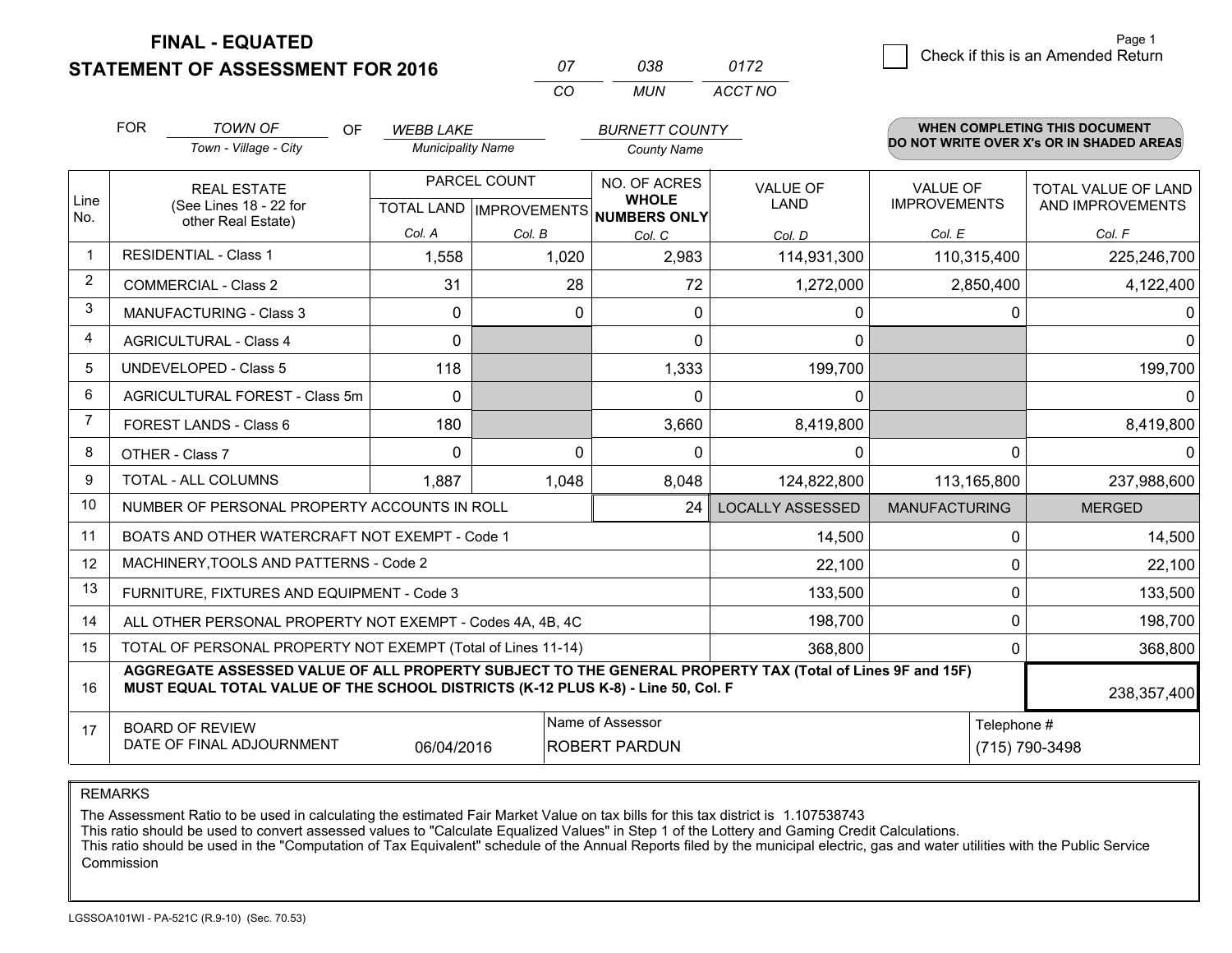*YEAR CO MUN ACCT NO* 2016 07 038 0172 Page 2

Do not confuse FOREST LANDS (Line 7) with FOREST CROPS (in this section) - They are **NOT** the same

|    |                                  | Private Forest Crop - Reg Class @ 10¢ per acre |  |                                                                                |                 | Private Forest Crop - Reg Class @ \$2.52 per acre             |                                                                              |               |                    |  |
|----|----------------------------------|------------------------------------------------|--|--------------------------------------------------------------------------------|-----------------|---------------------------------------------------------------|------------------------------------------------------------------------------|---------------|--------------------|--|
| 18 | (a) PARCELS                      | (b) ACRES                                      |  | (c) ASSESSED VALUE                                                             |                 | (d) PARCELS                                                   | (e) ACRES                                                                    |               | (f) ASSESSED VALUE |  |
|    | 2                                | 79.5                                           |  | 181.800                                                                        |                 |                                                               |                                                                              |               |                    |  |
|    |                                  |                                                |  | Private Forest Crop - Special Class @ 20¢ per acre                             |                 |                                                               | Entered Before 2005 Managed Forest - Ferrous Mining CLOSED @ \$8.27 per acre |               |                    |  |
| 19 | (a) PARCELS                      | (b) ACRES                                      |  | (c) ASSESSED VALUE                                                             |                 | (d) PARCELS                                                   | (e) ACRES                                                                    |               | (f) ASSESSED VALUE |  |
|    |                                  |                                                |  |                                                                                |                 |                                                               |                                                                              |               |                    |  |
|    |                                  |                                                |  | Entered Before 2005 Managed Forest - OPEN @ \$.79 per acre                     |                 |                                                               | Entered Before 2005 Managed Forest - CLOSED @ \$1.87 per acre                |               |                    |  |
| 20 | (a) PARCELS                      | (b) ACRES                                      |  | (c) ASSESSED VALUE                                                             |                 | (d) PARCELS                                                   | (e) ACRES                                                                    |               | (f) ASSESSED VALUE |  |
|    | 10                               | 389.25                                         |  | 747.800                                                                        |                 | 8                                                             | 288.33                                                                       |               | 602.800            |  |
|    |                                  | Entered After 2004 Managed Forest - OPEN @     |  | \$2.14 per acre                                                                |                 | Entered After 2004 Managed Forest - CLOSED @ \$10.68 per acre |                                                                              |               |                    |  |
| 21 | (a) PARCELS                      | (b) ACRES                                      |  | (c) ASSESSED VALUE                                                             |                 | (d) PARCELS<br>(e) ACRES                                      |                                                                              |               | (f) ASSESSED VALUE |  |
|    |                                  |                                                |  |                                                                                |                 |                                                               |                                                                              |               |                    |  |
|    | 9                                | 360                                            |  | 805,800                                                                        |                 | 12<br>414.13                                                  |                                                                              |               | 1,052,700          |  |
| 22 | (a) County Forest Cropland Acres |                                                |  | (b) Federal Acres                                                              | (c) State Acres |                                                               | (d) County (NOT FOREST CROP) Acres                                           |               | (e) Other Acres    |  |
|    | 9,431.21                         |                                                |  | 572.3<br>53.64                                                                 |                 | 208.89                                                        |                                                                              |               | 82.15              |  |
|    |                                  |                                                |  | Assessed Value of Omitted Property From Prior Years (Sec. 70.44)               |                 |                                                               | Assessed Value of Sec. 70.43 Corrections of Errors by Assessors              |               |                    |  |
|    |                                  | (a) REAL ESTATE                                |  | (b) PERSONAL                                                                   |                 |                                                               | (c1) REAL ESTATE                                                             |               | (c2) PERSONAL      |  |
| 23 |                                  |                                                |  |                                                                                |                 |                                                               |                                                                              |               |                    |  |
|    |                                  |                                                |  | Manufacturing Equated Value of Omitted Property From Prior Years (Sec. 70.995) |                 |                                                               | Mfg. Equated Value of Sec.70.43 Corrections of Errors by Assessors           |               |                    |  |
|    | (d) REAL ESTATE                  |                                                |  | (e) PERSONAL                                                                   |                 | (f1) REAL ESTATE                                              |                                                                              | (f2) PERSONAL |                    |  |
|    |                                  |                                                |  |                                                                                |                 |                                                               |                                                                              |               |                    |  |

## **SPECIAL DISTRICTS**

| Line<br>No. | Enter 6-digit<br><b>Special District</b> | <b>Account</b><br><b>Number</b> | <b>Special District Name</b> | <b>Locally Assessed Value</b><br>of Real Estate and | Mfg Value of Real Estate<br>and Personal Property | <b>Merged Value of</b><br><b>Real Estate and</b> |
|-------------|------------------------------------------|---------------------------------|------------------------------|-----------------------------------------------------|---------------------------------------------------|--------------------------------------------------|
|             | Code (Col. A)                            | (Col. B)                        | (Col. C)                     | Personal Property (Col. D)                          | (Col. E)                                          | Personal Property (Col. F)                       |
| 24          |                                          |                                 |                              |                                                     |                                                   |                                                  |
| 25          |                                          |                                 |                              |                                                     |                                                   |                                                  |
| 26          |                                          |                                 |                              |                                                     |                                                   |                                                  |
| 27          |                                          |                                 |                              |                                                     |                                                   |                                                  |
| 28          |                                          |                                 |                              |                                                     |                                                   |                                                  |
| 29          |                                          |                                 |                              |                                                     |                                                   |                                                  |
| 30          |                                          |                                 |                              |                                                     |                                                   |                                                  |
| 31          |                                          |                                 |                              |                                                     |                                                   |                                                  |
| 32          |                                          |                                 |                              |                                                     |                                                   |                                                  |
| 33          |                                          |                                 |                              |                                                     |                                                   |                                                  |
| 34          |                                          |                                 |                              |                                                     |                                                   |                                                  |
| 35          |                                          |                                 |                              |                                                     |                                                   |                                                  |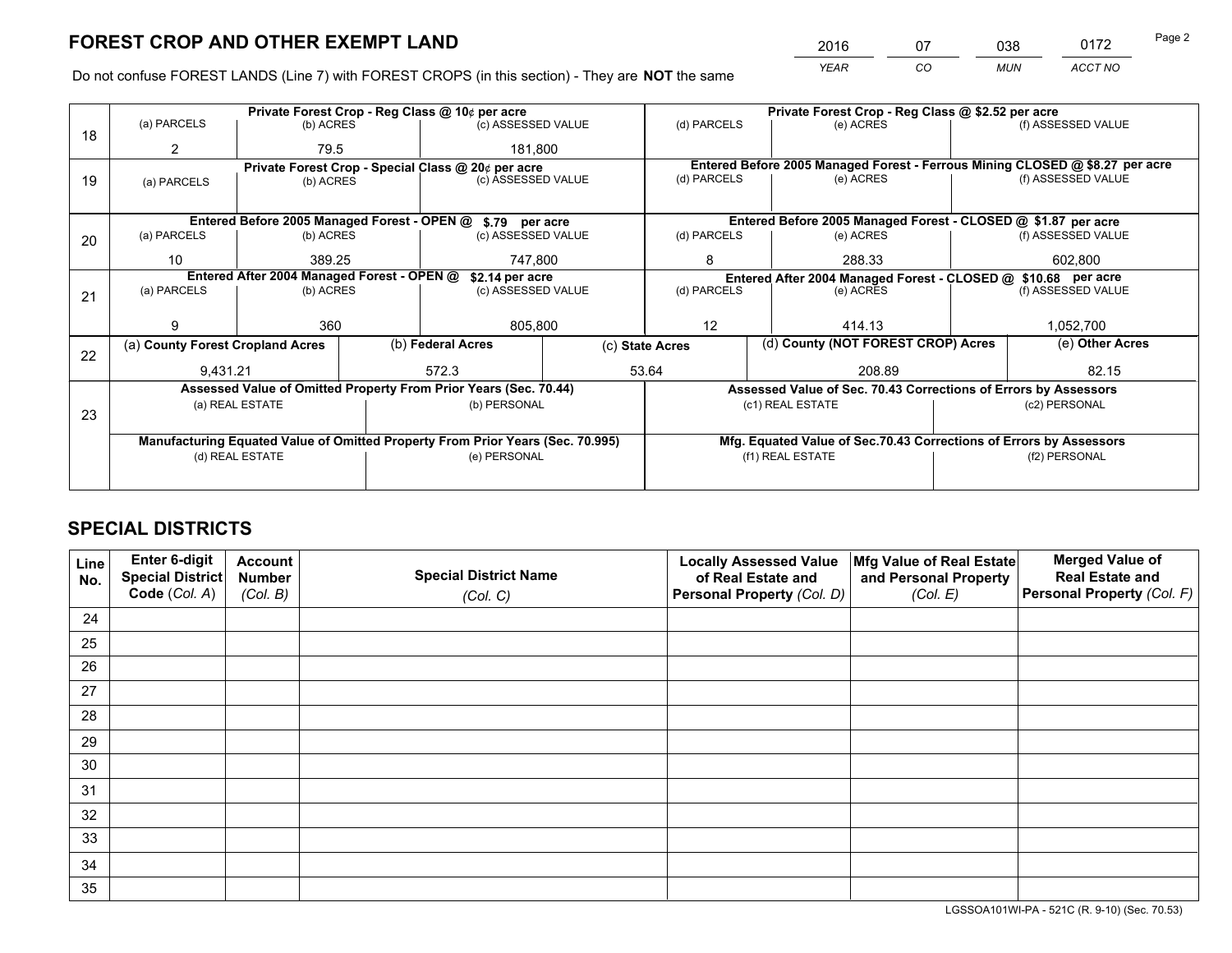|             |                                                          |                                             |                                                         | <b>YEAR</b>                                                                       | CO<br><b>MUN</b>                                              | ACCT NO                                                                        |
|-------------|----------------------------------------------------------|---------------------------------------------|---------------------------------------------------------|-----------------------------------------------------------------------------------|---------------------------------------------------------------|--------------------------------------------------------------------------------|
| Line<br>No. | Enter 6-digit<br><b>School District</b><br>Code (Col. A) | <b>Account</b><br><b>Number</b><br>(Col. B) | <b>School District Name</b><br>(Col. C)                 | <b>Locally Assessed Value</b><br>of Real Estate and<br>Personal Property (Col. D) | Mfg Value of Real Estate<br>and Personal Property<br>(Col. E) | <b>Merged Value of</b><br><b>Real Estate and</b><br>Personal Property (Col. F) |
|             | A. SCHOOL DISTRICTS (K-8 and K-12)                       |                                             |                                                         |                                                                                   |                                                               |                                                                                |
| 36          | 076293                                                   | 0047                                        | <b>SCH D OF WEBSTER</b>                                 | 238,357,400                                                                       |                                                               | 238,357,400                                                                    |
| 37          |                                                          |                                             |                                                         |                                                                                   |                                                               |                                                                                |
| 38          |                                                          |                                             |                                                         |                                                                                   |                                                               |                                                                                |
| 39          |                                                          |                                             |                                                         |                                                                                   |                                                               |                                                                                |
| 40          |                                                          |                                             |                                                         |                                                                                   |                                                               |                                                                                |
| 41<br>42    |                                                          |                                             |                                                         |                                                                                   |                                                               |                                                                                |
| 43          |                                                          |                                             |                                                         |                                                                                   |                                                               |                                                                                |
| 44          |                                                          |                                             |                                                         |                                                                                   |                                                               |                                                                                |
| 45          |                                                          |                                             |                                                         |                                                                                   |                                                               |                                                                                |
| 46          |                                                          |                                             |                                                         |                                                                                   |                                                               |                                                                                |
| 47          |                                                          |                                             |                                                         |                                                                                   |                                                               |                                                                                |
| 48          |                                                          |                                             |                                                         |                                                                                   |                                                               |                                                                                |
| 49          |                                                          |                                             |                                                         |                                                                                   |                                                               |                                                                                |
| 50          |                                                          |                                             | TOTAL ASSESSED VALUE OF SCHOOL DISTRICTS (K-8 and K-12) | 238,357,400                                                                       |                                                               | 238,357,400                                                                    |
|             | <b>B.</b><br><b>UNION HIGH SCHOOL DISTRICTS</b>          |                                             |                                                         |                                                                                   |                                                               |                                                                                |
| 51          |                                                          |                                             |                                                         |                                                                                   |                                                               |                                                                                |
| 52          |                                                          |                                             |                                                         |                                                                                   |                                                               |                                                                                |
| 53<br>54    |                                                          |                                             |                                                         |                                                                                   |                                                               |                                                                                |
|             |                                                          |                                             | TOTAL ASSESSED VALUE OF UNION HIGH SCHOOLS              |                                                                                   |                                                               |                                                                                |
| 55          | <b>TECHNICAL COLLEGE DISTRICTS</b><br>C.                 |                                             |                                                         |                                                                                   |                                                               |                                                                                |
| 56          | 001700                                                   | 0016                                        | WISCONSIN INDIANHEAD TECH COLLEGE SHEL                  | 238,357,400                                                                       |                                                               | 238,357,400                                                                    |
| 57          |                                                          |                                             |                                                         |                                                                                   |                                                               |                                                                                |
| 58          |                                                          |                                             |                                                         |                                                                                   |                                                               |                                                                                |
| 59          |                                                          |                                             | TOTAL ASSESSED VALUE OF TECHNICAL COLLEGES              | 238,357,400                                                                       |                                                               | 238, 357, 400                                                                  |

07

038

## *I hereby certify, to the best of my knowledge and belief, this form is complete and correct.*

**SCHOOL DISTRICTS**

| Print name of preparer | Title                    |                | Date (MM / DD / CCYY) |
|------------------------|--------------------------|----------------|-----------------------|
|                        |                          |                |                       |
| Signature of preparer  | Contact Telephone Number | E-mail address |                       |
|                        | $\overline{\phantom{0}}$ |                |                       |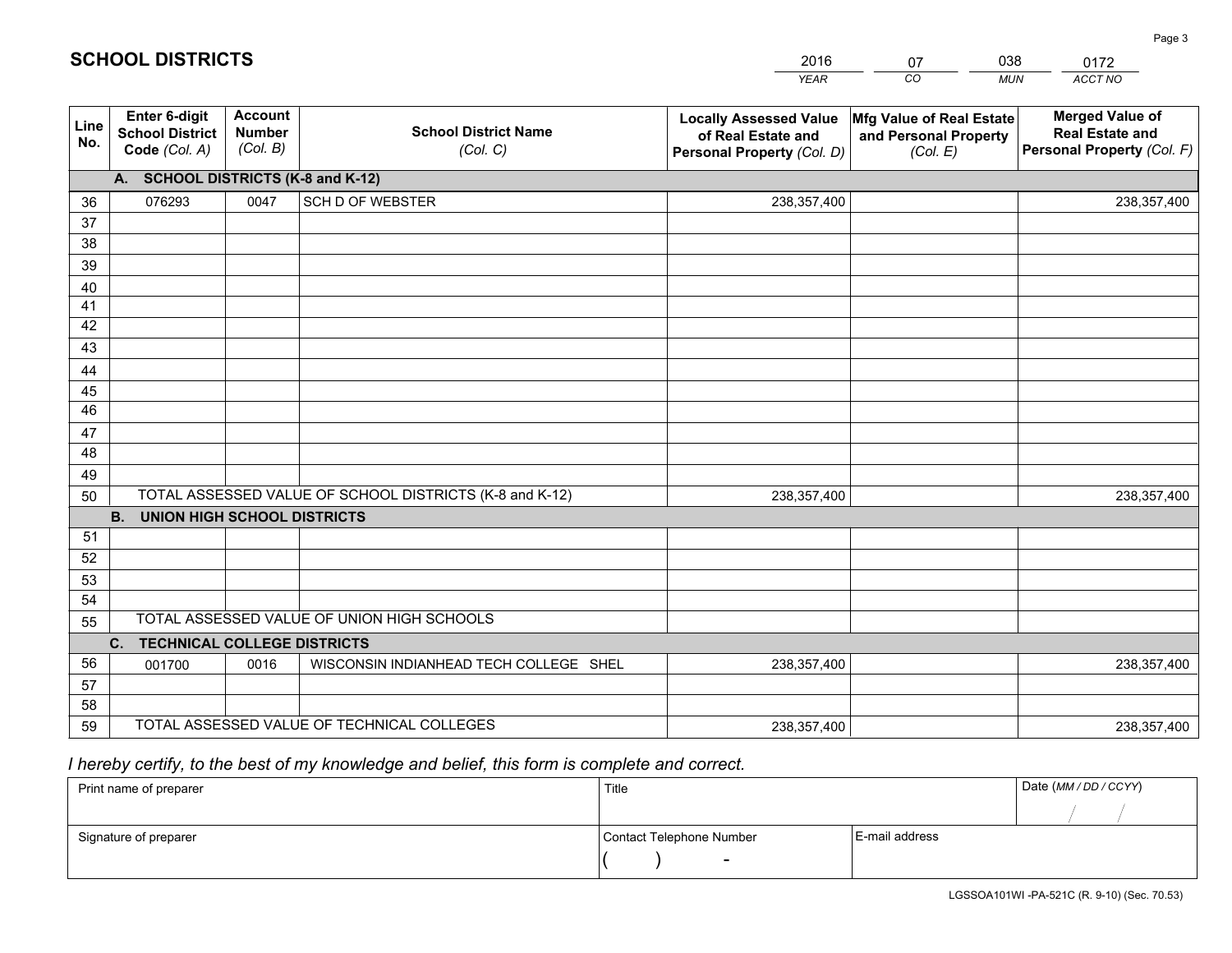### **HIGHLIGHTS**

- 1. Complete the Statement of Assessment after the Board of Review. Reflect any changes made there.
- 2. Use black ink to complete.
- 3. Line 16 must equal Line 50, Col D.
- 4. Line 55 must equal the total of K-8 schools listed on lines 36-49. Do not include K-12 schools in this comparision.
- 5. Line 59, Col. D must equal Line 16.
- 6. Special District, School District and Technical College District values must include both real estate and personal property. Examples of Special districts are: town sanitary districts, public inland lake protection and rehabilitation districts, and metropolitan sewerage districts.
- 7. DO NOT INCLUDE Manufacturing property values.DOR will print these values on the final SOA.

GAIL KEUP

GAIL KEUP

TOWN OF WEBB LAKE 2363 ESCAPE DR WEBB LAKE, WI 54830

WEBB LAKE, WI 54830 2363 ESCAPE DR

TOWN OF WEBB LAKE

 8. Accuracy of this form is very important. The values reported directly affect the equalized value DOR calculates for school and special districts.

### **Page 1:**

 If not prefilled, enter the tax year,county and municipal code,municipal type, municipal name and county name on the top of form.

Check the Amended box, if filing an amended / corrected SOA.

 Report the parcel count, acres and assessed value of taxable general property, total parcel count, (real and personal), total acres, and values from final figures set by the Board of Review.

- A. Real Estate land and improvements (buildings, etc.) is reported on lines 1 8, total line 9.
- B. Personal Property is reported on lines 11 14, Column D, total line 15.
- C. To complete this report, use the computer produced summary of the assessment roll that shows these amounts.
- D. Use whole numbers only.
- E. Add each line across and each column down to verify entries.

### **Page 2:**

- A. Report Special Items (not subject to general property tax).
- 1. Private Forest Croplands and Managed Forest Lands are reported on lines 18,19, 20 and 21. Be sure to report assessed values **NOT** taxes.
- 2. You should have copies of the orders of entry, orders of withdrawal, etc., to update your assessment roll.
	- 3. Show hundredths of acres (e.g. 39.75).
- 4. Tax exempt lands are reported on line 22.
- 5. Omitted property and sec. 70.43, Wis. Stats., corrections of errors by assessor are reported on line 23. Report real estate and personal property separately. These should be for **prior years**, not something found on the current assessment roll after the board of review.
- B. Special District (Lines 24-35) Include the value of both real and personal property.
- The Department of Revenue (DOR) preprints much of the information regarding names and codes for schools, special districts,etc. If a district is not listed, enter the name and value only, DOR will enter the proper code.

### **Page 3 School Districts:**

Include the value of both real and personal property.

Report School District (regular, elementary, union high school, and technical college).

- 1. Regular (K-12) and Elementary (K-8) school values are reported on lines 36-49, total on line 50.
- 2. Union High School (UHS) (use only if elementary schools are listed on lines 36-49) are reported on lines 51-54. UHS total value (line 55) must equal to the total **elementary school** values reported on lines 36-49. Do notinclude K-12 schools in this comparison.
- 3. Technical College values are reported on lines 56-58, total on line 59.
- 4. Use the computer summary that shows these amounts to complete this report.

#### **This form is due the second Monday in June. File this report only after your Board of Review is complete.**

 *If you have questions: Return forms to:*

Fax number: (608) 264-6887 PO Box 8971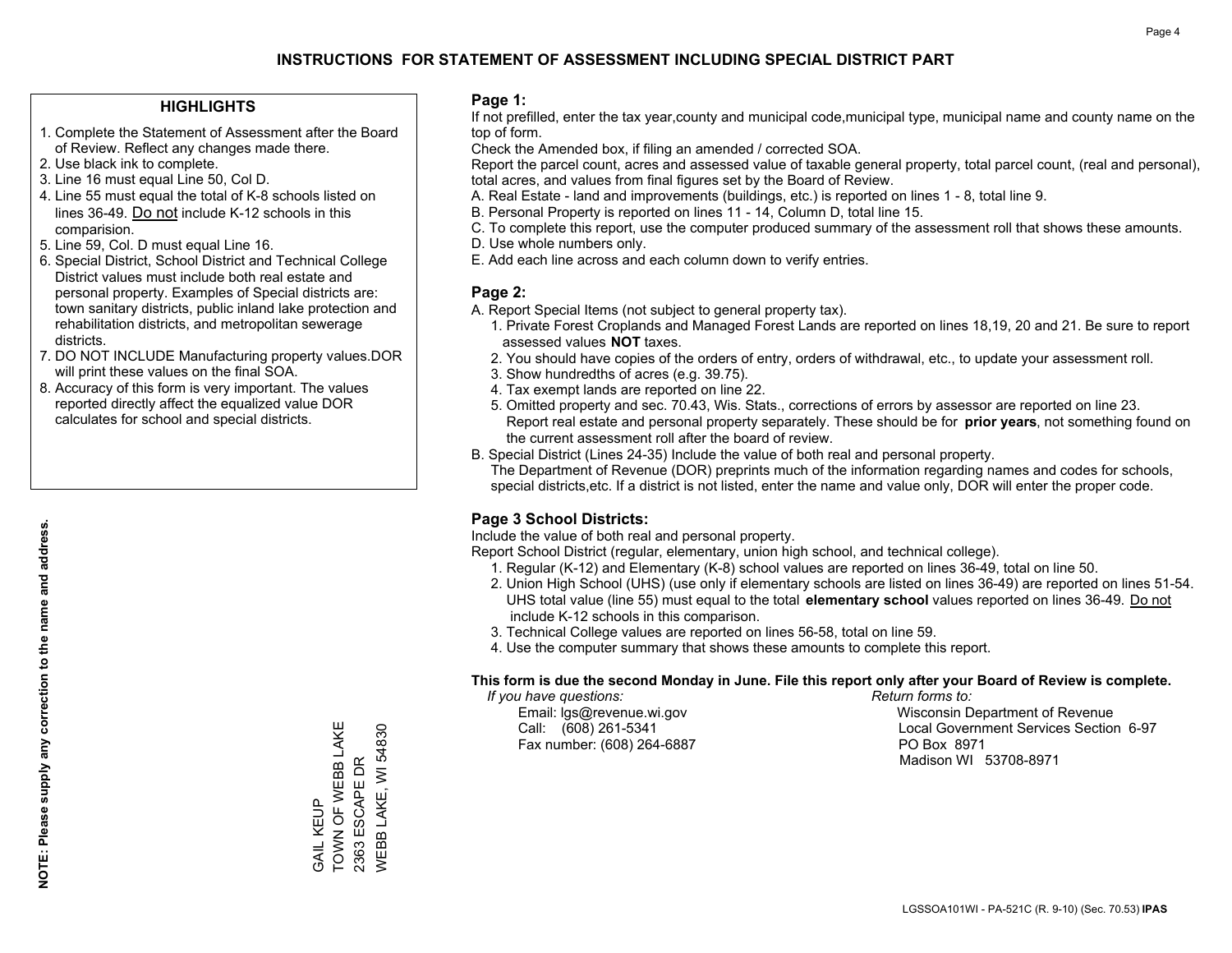**FINAL - EQUATED**

| 07 | N4N  | 0173    |
|----|------|---------|
| rη | MUN. | ACCT NO |

|             | <b>FOR</b>                                                                                                                                                                                   | <b>TOWN OF</b><br><b>OF</b>                                        | <b>WEST MARSHLAND</b>                     |        | <b>BURNETT COUNTY</b>                               |                                |                                        | <b>WHEN COMPLETING THIS DOCUMENT</b>     |  |
|-------------|----------------------------------------------------------------------------------------------------------------------------------------------------------------------------------------------|--------------------------------------------------------------------|-------------------------------------------|--------|-----------------------------------------------------|--------------------------------|----------------------------------------|------------------------------------------|--|
|             |                                                                                                                                                                                              | Town - Village - City                                              | <b>Municipality Name</b>                  |        | <b>County Name</b>                                  |                                |                                        | DO NOT WRITE OVER X's OR IN SHADED AREAS |  |
| Line<br>No. |                                                                                                                                                                                              | <b>REAL ESTATE</b><br>(See Lines 18 - 22 for<br>other Real Estate) | PARCEL COUNT<br>TOTAL LAND   IMPROVEMENTS |        | NO. OF ACRES<br><b>WHOLE</b><br><b>NUMBERS ONLY</b> | <b>VALUE OF</b><br><b>LAND</b> | <b>VALUE OF</b><br><b>IMPROVEMENTS</b> | TOTAL VALUE OF LAND<br>AND IMPROVEMENTS  |  |
|             |                                                                                                                                                                                              |                                                                    | Col. A                                    | Col. B | Col. C                                              | Col. D                         | Col. E                                 | Col. F                                   |  |
| -1          |                                                                                                                                                                                              | <b>RESIDENTIAL - Class 1</b>                                       | 288                                       | 271    | 609                                                 | 2,663,700                      | 15,353,600                             | 18,017,300                               |  |
| 2           |                                                                                                                                                                                              | <b>COMMERCIAL - Class 2</b>                                        | $\mathbf{0}$                              | 0      | 0                                                   | 0                              | 0                                      | 0                                        |  |
| 3           |                                                                                                                                                                                              | <b>MANUFACTURING - Class 3</b>                                     | $\Omega$                                  | 0      | $\mathbf{0}$                                        | $\mathbf 0$                    | 0                                      | $\overline{0}$                           |  |
| 4           |                                                                                                                                                                                              | <b>AGRICULTURAL - Class 4</b>                                      | 45                                        |        | 767                                                 | 93,900                         |                                        | 93,900                                   |  |
| 5           |                                                                                                                                                                                              | UNDEVELOPED - Class 5                                              | 85                                        |        | 598                                                 | 242,700                        |                                        | 242,700                                  |  |
| 6           |                                                                                                                                                                                              | AGRICULTURAL FOREST - Class 5m                                     | 17                                        |        | 217                                                 | 156,900                        |                                        | 156,900                                  |  |
| 7           |                                                                                                                                                                                              | FOREST LANDS - Class 6                                             | 334                                       |        | 6,411                                               | 10,001,800                     |                                        | 10,001,800                               |  |
| 8           |                                                                                                                                                                                              | OTHER - Class 7                                                    | 4                                         | 4      | 6                                                   | 18,000                         | 184,400                                | 202,400                                  |  |
| 9           |                                                                                                                                                                                              | TOTAL - ALL COLUMNS                                                | 773                                       | 275    | 8,608                                               | 13,177,000                     | 15,538,000                             | 28,715,000                               |  |
| 10          |                                                                                                                                                                                              | NUMBER OF PERSONAL PROPERTY ACCOUNTS IN ROLL                       |                                           |        | 10 <sup>°</sup>                                     | <b>LOCALLY ASSESSED</b>        | <b>MANUFACTURING</b>                   | <b>MERGED</b>                            |  |
| 11          |                                                                                                                                                                                              | BOATS AND OTHER WATERCRAFT NOT EXEMPT - Code 1                     |                                           |        |                                                     | 0                              | 0                                      | $\overline{0}$                           |  |
| 12          |                                                                                                                                                                                              | MACHINERY, TOOLS AND PATTERNS - Code 2                             |                                           |        |                                                     | 4,100                          | $\Omega$                               | 4,100                                    |  |
| 13          |                                                                                                                                                                                              | FURNITURE, FIXTURES AND EQUIPMENT - Code 3                         |                                           |        |                                                     | $\Omega$                       | 0                                      | $\Omega$                                 |  |
| 14          |                                                                                                                                                                                              | ALL OTHER PERSONAL PROPERTY NOT EXEMPT - Codes 4A, 4B, 4C          |                                           |        |                                                     | 99,300                         | 0                                      | 99,300                                   |  |
| 15          | TOTAL OF PERSONAL PROPERTY NOT EXEMPT (Total of Lines 11-14)<br>103,400                                                                                                                      |                                                                    |                                           |        |                                                     |                                |                                        | 103,400                                  |  |
| 16          | AGGREGATE ASSESSED VALUE OF ALL PROPERTY SUBJECT TO THE GENERAL PROPERTY TAX (Total of Lines 9F and 15F)<br>MUST EQUAL TOTAL VALUE OF THE SCHOOL DISTRICTS (K-12 PLUS K-8) - Line 50, Col. F |                                                                    |                                           |        |                                                     |                                | 28,818,400                             |                                          |  |
| 17          |                                                                                                                                                                                              | <b>BOARD OF REVIEW</b><br>DATE OF FINAL ADJOURNMENT                | 09/28/2016                                |        | Name of Assessor<br><b>ROBERT PARDUN</b>            | Telephone #<br>(715) 790-3498  |                                        |                                          |  |

REMARKS

The Assessment Ratio to be used in calculating the estimated Fair Market Value on tax bills for this tax district is 1.044701345

This ratio should be used to convert assessed values to "Calculate Equalized Values" in Step 1 of the Lottery and Gaming Credit Calculations.<br>This ratio should be used in the "Computation of Tax Equivalent" schedule of the Commission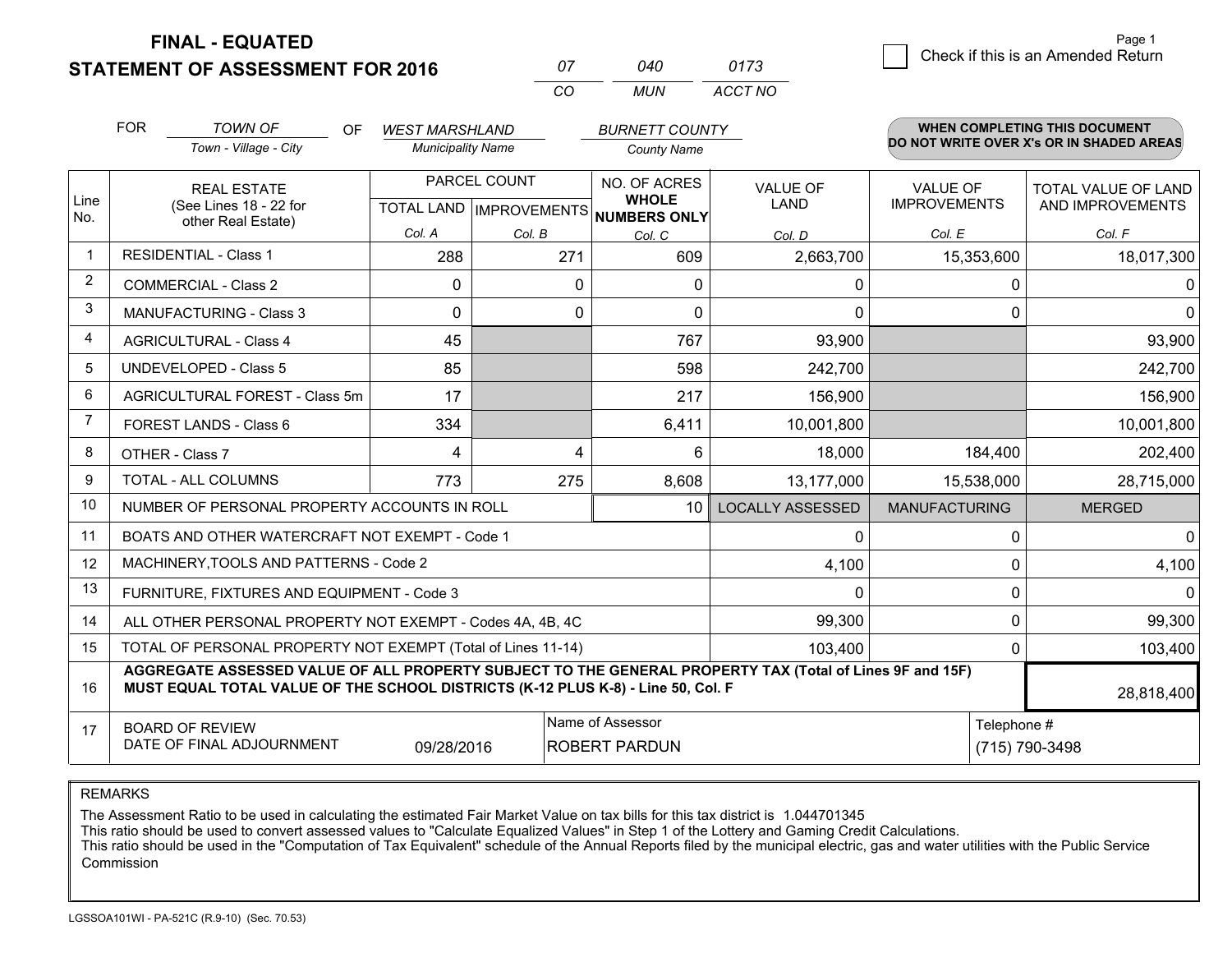*YEAR CO MUN ACCT NO* <sup>2016</sup> <sup>07</sup> <sup>040</sup> <sup>0173</sup>

Do not confuse FOREST LANDS (Line 7) with FOREST CROPS (in this section) - They are **NOT** the same

|    |                                                                                |                 |  | Private Forest Crop - Reg Class @ 10¢ per acre                   |               |                                                               | Private Forest Crop - Reg Class @ \$2.52 per acre     |                                                                    |               |                                                                              |  |
|----|--------------------------------------------------------------------------------|-----------------|--|------------------------------------------------------------------|---------------|---------------------------------------------------------------|-------------------------------------------------------|--------------------------------------------------------------------|---------------|------------------------------------------------------------------------------|--|
| 18 | (a) PARCELS                                                                    | (b) ACRES       |  | (c) ASSESSED VALUE                                               |               | (d) PARCELS                                                   |                                                       | (e) ACRES                                                          |               | (f) ASSESSED VALUE                                                           |  |
|    |                                                                                |                 |  |                                                                  |               |                                                               |                                                       | 40.2                                                               |               | 56,300                                                                       |  |
|    |                                                                                |                 |  | Private Forest Crop - Special Class @ 20¢ per acre               |               |                                                               |                                                       |                                                                    |               | Entered Before 2005 Managed Forest - Ferrous Mining CLOSED @ \$8.27 per acre |  |
| 19 | (a) PARCELS                                                                    | (b) ACRES       |  | (c) ASSESSED VALUE                                               |               | (d) PARCELS                                                   |                                                       | (e) ACRES                                                          |               | (f) ASSESSED VALUE                                                           |  |
|    |                                                                                |                 |  |                                                                  |               |                                                               |                                                       |                                                                    |               |                                                                              |  |
|    |                                                                                |                 |  | Entered Before 2005 Managed Forest - OPEN @ \$.79 per acre       |               |                                                               |                                                       | Entered Before 2005 Managed Forest - CLOSED @ \$1.87 per acre      |               |                                                                              |  |
| 20 | (a) PARCELS                                                                    | (b) ACRES       |  | (c) ASSESSED VALUE                                               |               | (d) PARCELS                                                   |                                                       | (e) ACRES                                                          |               | (f) ASSESSED VALUE                                                           |  |
|    | 2                                                                              | 74.9            |  |                                                                  | 24<br>104.800 |                                                               |                                                       | 766.04                                                             |               | 1,098,300                                                                    |  |
|    | Entered After 2004 Managed Forest - OPEN @<br>\$2.14 per acre                  |                 |  |                                                                  |               | Entered After 2004 Managed Forest - CLOSED @ \$10.68 per acre |                                                       |                                                                    |               |                                                                              |  |
| 21 | (a) PARCELS                                                                    | (b) ACRES       |  | (c) ASSESSED VALUE                                               |               | (d) PARCELS<br>(e) ACRES                                      |                                                       | (f) ASSESSED VALUE                                                 |               |                                                                              |  |
|    |                                                                                |                 |  |                                                                  |               |                                                               |                                                       |                                                                    |               |                                                                              |  |
|    |                                                                                | 255.7           |  | 351,100                                                          |               | 17<br>541.59                                                  |                                                       | 751,300                                                            |               |                                                                              |  |
| 22 | (a) County Forest Cropland Acres                                               |                 |  | (b) Federal Acres                                                |               |                                                               | (d) County (NOT FOREST CROP) Acres<br>(c) State Acres |                                                                    |               | (e) Other Acres                                                              |  |
|    | 2,664.4                                                                        |                 |  | 496.02                                                           |               | 32,777.8                                                      | 20.27                                                 |                                                                    |               | 5.3                                                                          |  |
|    |                                                                                |                 |  | Assessed Value of Omitted Property From Prior Years (Sec. 70.44) |               |                                                               |                                                       | Assessed Value of Sec. 70.43 Corrections of Errors by Assessors    |               |                                                                              |  |
|    |                                                                                | (a) REAL ESTATE |  | (b) PERSONAL                                                     |               |                                                               |                                                       | (c1) REAL ESTATE                                                   | (c2) PERSONAL |                                                                              |  |
| 23 |                                                                                |                 |  |                                                                  |               |                                                               |                                                       |                                                                    |               |                                                                              |  |
|    | Manufacturing Equated Value of Omitted Property From Prior Years (Sec. 70.995) |                 |  |                                                                  |               |                                                               |                                                       | Mfg. Equated Value of Sec.70.43 Corrections of Errors by Assessors |               |                                                                              |  |
|    |                                                                                | (d) REAL ESTATE |  | (e) PERSONAL                                                     |               |                                                               |                                                       | (f1) REAL ESTATE                                                   |               | (f2) PERSONAL                                                                |  |
|    |                                                                                |                 |  |                                                                  |               |                                                               |                                                       |                                                                    |               |                                                                              |  |

## **SPECIAL DISTRICTS**

| Line<br>No. | Enter 6-digit<br>Special District<br>Code (Col. A) | <b>Account</b><br><b>Number</b> | <b>Special District Name</b> | <b>Locally Assessed Value</b><br>of Real Estate and | Mfg Value of Real Estate<br>and Personal Property | <b>Merged Value of</b><br><b>Real Estate and</b><br>Personal Property (Col. F) |
|-------------|----------------------------------------------------|---------------------------------|------------------------------|-----------------------------------------------------|---------------------------------------------------|--------------------------------------------------------------------------------|
|             |                                                    | (Col. B)                        | (Col. C)                     | Personal Property (Col. D)                          | (Col. E)                                          |                                                                                |
| 24          |                                                    |                                 |                              |                                                     |                                                   |                                                                                |
| 25          |                                                    |                                 |                              |                                                     |                                                   |                                                                                |
| 26          |                                                    |                                 |                              |                                                     |                                                   |                                                                                |
| 27          |                                                    |                                 |                              |                                                     |                                                   |                                                                                |
| 28          |                                                    |                                 |                              |                                                     |                                                   |                                                                                |
| 29          |                                                    |                                 |                              |                                                     |                                                   |                                                                                |
| 30          |                                                    |                                 |                              |                                                     |                                                   |                                                                                |
| 31          |                                                    |                                 |                              |                                                     |                                                   |                                                                                |
| 32          |                                                    |                                 |                              |                                                     |                                                   |                                                                                |
| 33          |                                                    |                                 |                              |                                                     |                                                   |                                                                                |
| 34          |                                                    |                                 |                              |                                                     |                                                   |                                                                                |
| 35          |                                                    |                                 |                              |                                                     |                                                   |                                                                                |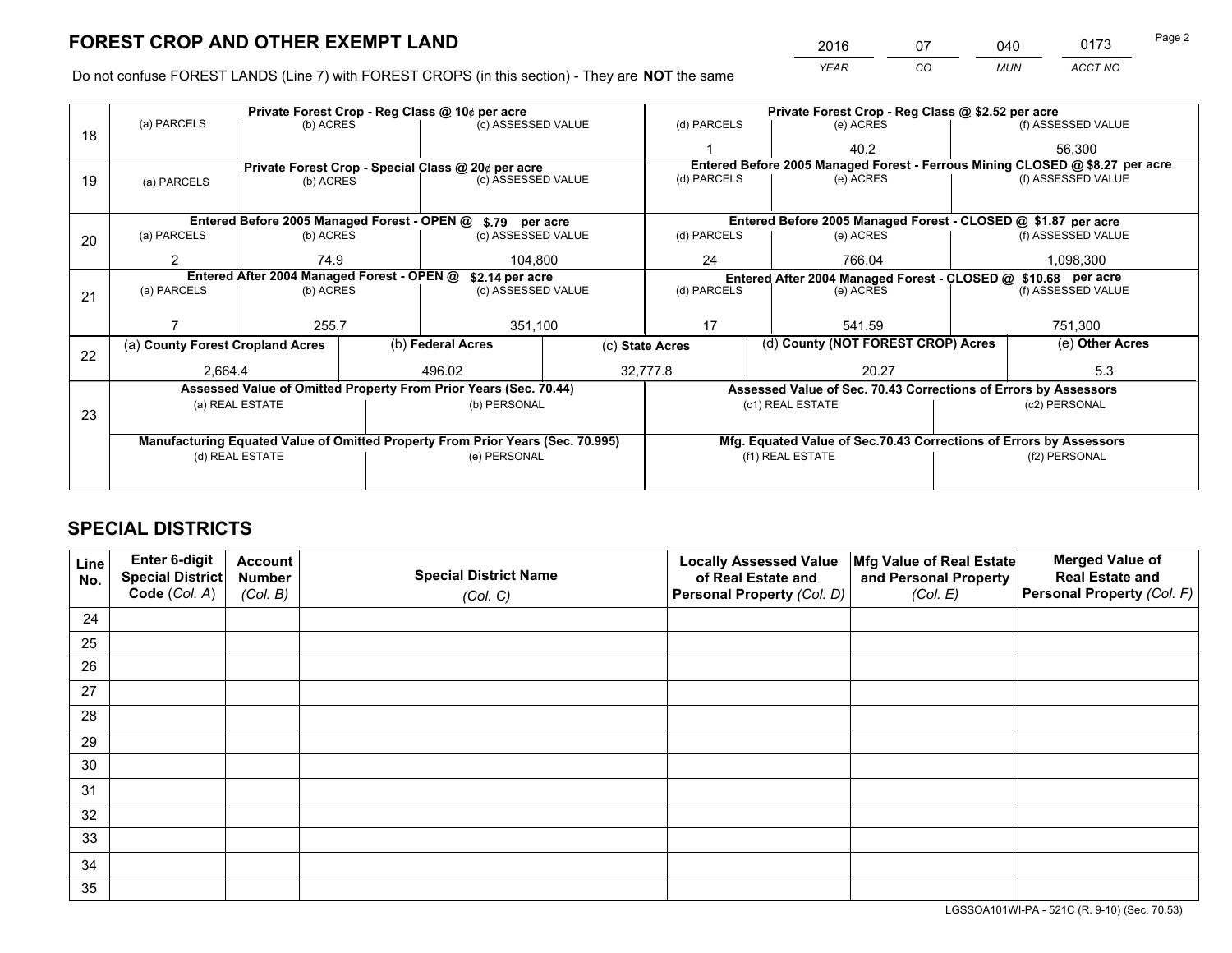|             |                                                          |                                             |                                                         | <b>YEAR</b>                                                                       | CO<br><b>MUN</b>                                              | ACCT NO                                                                        |
|-------------|----------------------------------------------------------|---------------------------------------------|---------------------------------------------------------|-----------------------------------------------------------------------------------|---------------------------------------------------------------|--------------------------------------------------------------------------------|
| Line<br>No. | Enter 6-digit<br><b>School District</b><br>Code (Col. A) | <b>Account</b><br><b>Number</b><br>(Col. B) | <b>School District Name</b><br>(Col. C)                 | <b>Locally Assessed Value</b><br>of Real Estate and<br>Personal Property (Col. D) | Mfg Value of Real Estate<br>and Personal Property<br>(Col. E) | <b>Merged Value of</b><br><b>Real Estate and</b><br>Personal Property (Col. F) |
|             | A. SCHOOL DISTRICTS (K-8 and K-12)                       |                                             |                                                         |                                                                                   |                                                               |                                                                                |
| 36          | 072233                                                   | 0045                                        | SCH D OF GRANTSBURG                                     | 28,818,400                                                                        |                                                               | 28,818,400                                                                     |
| 37          |                                                          |                                             |                                                         |                                                                                   |                                                               |                                                                                |
| 38          |                                                          |                                             |                                                         |                                                                                   |                                                               |                                                                                |
| 39          |                                                          |                                             |                                                         |                                                                                   |                                                               |                                                                                |
| 40          |                                                          |                                             |                                                         |                                                                                   |                                                               |                                                                                |
| 41          |                                                          |                                             |                                                         |                                                                                   |                                                               |                                                                                |
| 42          |                                                          |                                             |                                                         |                                                                                   |                                                               |                                                                                |
| 43          |                                                          |                                             |                                                         |                                                                                   |                                                               |                                                                                |
| 44<br>45    |                                                          |                                             |                                                         |                                                                                   |                                                               |                                                                                |
| 46          |                                                          |                                             |                                                         |                                                                                   |                                                               |                                                                                |
| 47          |                                                          |                                             |                                                         |                                                                                   |                                                               |                                                                                |
| 48          |                                                          |                                             |                                                         |                                                                                   |                                                               |                                                                                |
| 49          |                                                          |                                             |                                                         |                                                                                   |                                                               |                                                                                |
| 50          |                                                          |                                             | TOTAL ASSESSED VALUE OF SCHOOL DISTRICTS (K-8 and K-12) | 28,818,400                                                                        |                                                               | 28,818,400                                                                     |
|             | <b>B.</b><br><b>UNION HIGH SCHOOL DISTRICTS</b>          |                                             |                                                         |                                                                                   |                                                               |                                                                                |
| 51          |                                                          |                                             |                                                         |                                                                                   |                                                               |                                                                                |
| 52          |                                                          |                                             |                                                         |                                                                                   |                                                               |                                                                                |
| 53          |                                                          |                                             |                                                         |                                                                                   |                                                               |                                                                                |
| 54          |                                                          |                                             |                                                         |                                                                                   |                                                               |                                                                                |
| 55          |                                                          |                                             | TOTAL ASSESSED VALUE OF UNION HIGH SCHOOLS              |                                                                                   |                                                               |                                                                                |
|             | <b>TECHNICAL COLLEGE DISTRICTS</b><br>C.                 |                                             |                                                         |                                                                                   |                                                               |                                                                                |
| 56          | 001700                                                   | 0016                                        | WISCONSIN INDIANHEAD TECH COLLEGE SHEL                  | 28,818,400                                                                        |                                                               | 28,818,400                                                                     |
| 57          |                                                          |                                             |                                                         |                                                                                   |                                                               |                                                                                |
| 58          |                                                          |                                             |                                                         |                                                                                   |                                                               |                                                                                |
| 59          |                                                          |                                             | TOTAL ASSESSED VALUE OF TECHNICAL COLLEGES              | 28,818,400                                                                        |                                                               | 28,818,400                                                                     |

07

040

## *I hereby certify, to the best of my knowledge and belief, this form is complete and correct.*

**SCHOOL DISTRICTS**

| Print name of preparer | Title                    | Date (MM / DD / CCYY) |  |
|------------------------|--------------------------|-----------------------|--|
|                        |                          |                       |  |
| Signature of preparer  | Contact Telephone Number | E-mail address        |  |
|                        | $\overline{\phantom{0}}$ |                       |  |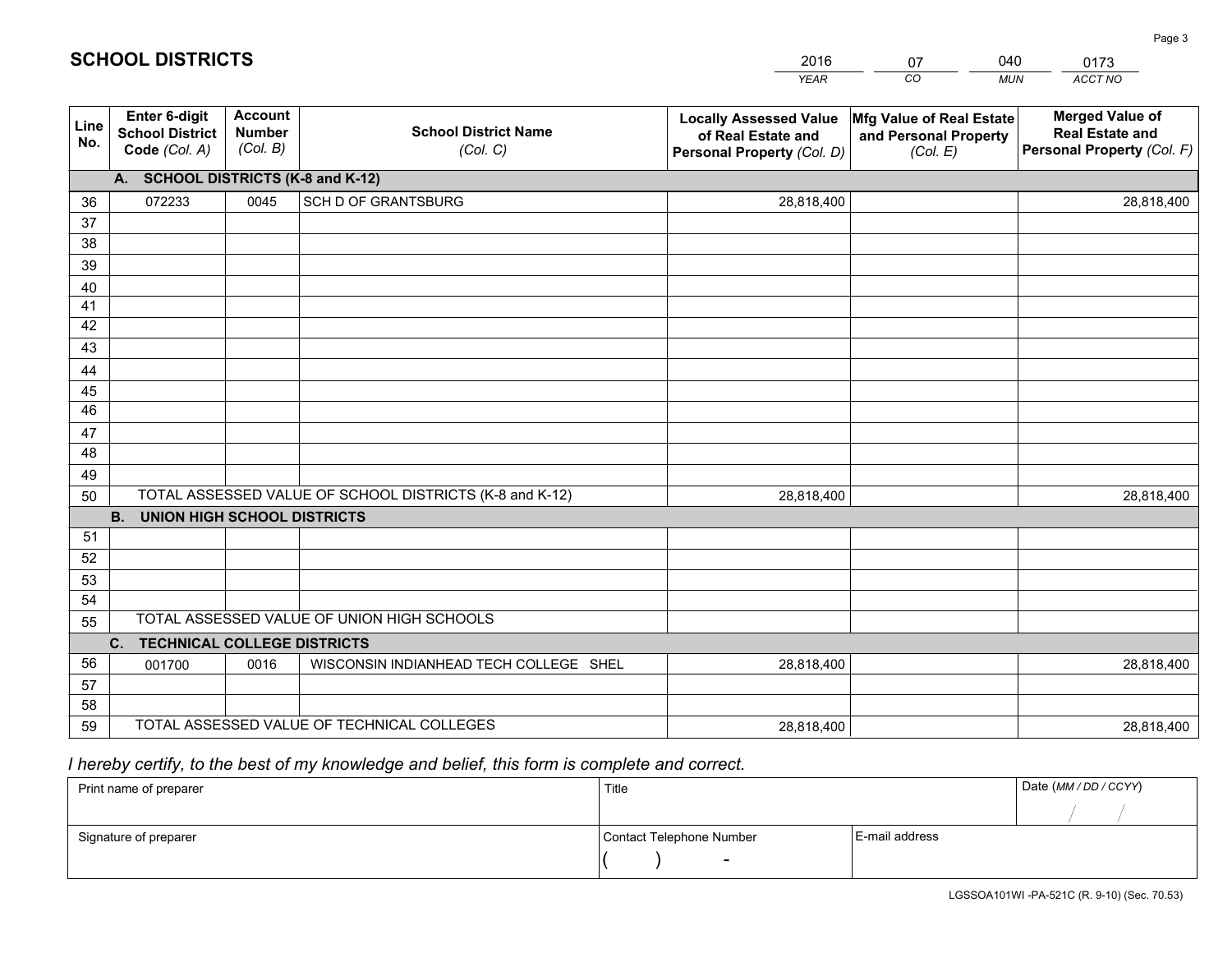### **HIGHLIGHTS**

- 1. Complete the Statement of Assessment after the Board of Review. Reflect any changes made there.
- 2. Use black ink to complete.
- 3. Line 16 must equal Line 50, Col D.
- 4. Line 55 must equal the total of K-8 schools listed on lines 36-49. Do not include K-12 schools in this comparision.
- 5. Line 59, Col. D must equal Line 16.
- 6. Special District, School District and Technical College District values must include both real estate and personal property. Examples of Special districts are: town sanitary districts, public inland lake protection and rehabilitation districts, and metropolitan sewerage districts.
- 7. DO NOT INCLUDE Manufacturing property values.DOR will print these values on the final SOA.

KERRI HARTER

TOWN OF WEST MARSHLAND

KERRI HARTER<br>TOWN OF WEST MARSHLAND

PO BOX 612

PO BOX 612

GRANTSBURG, WI 54840

GRANTSBURG, WI 54840

 8. Accuracy of this form is very important. The values reported directly affect the equalized value DOR calculates for school and special districts.

### **Page 1:**

 If not prefilled, enter the tax year,county and municipal code,municipal type, municipal name and county name on the top of form.

Check the Amended box, if filing an amended / corrected SOA.

 Report the parcel count, acres and assessed value of taxable general property, total parcel count, (real and personal), total acres, and values from final figures set by the Board of Review.

- A. Real Estate land and improvements (buildings, etc.) is reported on lines 1 8, total line 9.
- B. Personal Property is reported on lines 11 14, Column D, total line 15.
- C. To complete this report, use the computer produced summary of the assessment roll that shows these amounts.
- D. Use whole numbers only.
- E. Add each line across and each column down to verify entries.

### **Page 2:**

- A. Report Special Items (not subject to general property tax).
- 1. Private Forest Croplands and Managed Forest Lands are reported on lines 18,19, 20 and 21. Be sure to report assessed values **NOT** taxes.
- 2. You should have copies of the orders of entry, orders of withdrawal, etc., to update your assessment roll.
	- 3. Show hundredths of acres (e.g. 39.75).
- 4. Tax exempt lands are reported on line 22.
- 5. Omitted property and sec. 70.43, Wis. Stats., corrections of errors by assessor are reported on line 23. Report real estate and personal property separately. These should be for **prior years**, not something found on the current assessment roll after the board of review.
- B. Special District (Lines 24-35) Include the value of both real and personal property.
- The Department of Revenue (DOR) preprints much of the information regarding names and codes for schools, special districts,etc. If a district is not listed, enter the name and value only, DOR will enter the proper code.

### **Page 3 School Districts:**

Include the value of both real and personal property.

Report School District (regular, elementary, union high school, and technical college).

- 1. Regular (K-12) and Elementary (K-8) school values are reported on lines 36-49, total on line 50.
- 2. Union High School (UHS) (use only if elementary schools are listed on lines 36-49) are reported on lines 51-54. UHS total value (line 55) must equal to the total **elementary school** values reported on lines 36-49. Do notinclude K-12 schools in this comparison.
- 3. Technical College values are reported on lines 56-58, total on line 59.
- 4. Use the computer summary that shows these amounts to complete this report.

#### **This form is due the second Monday in June. File this report only after your Board of Review is complete.**

 *If you have questions: Return forms to:*

Fax number: (608) 264-6887 PO Box 8971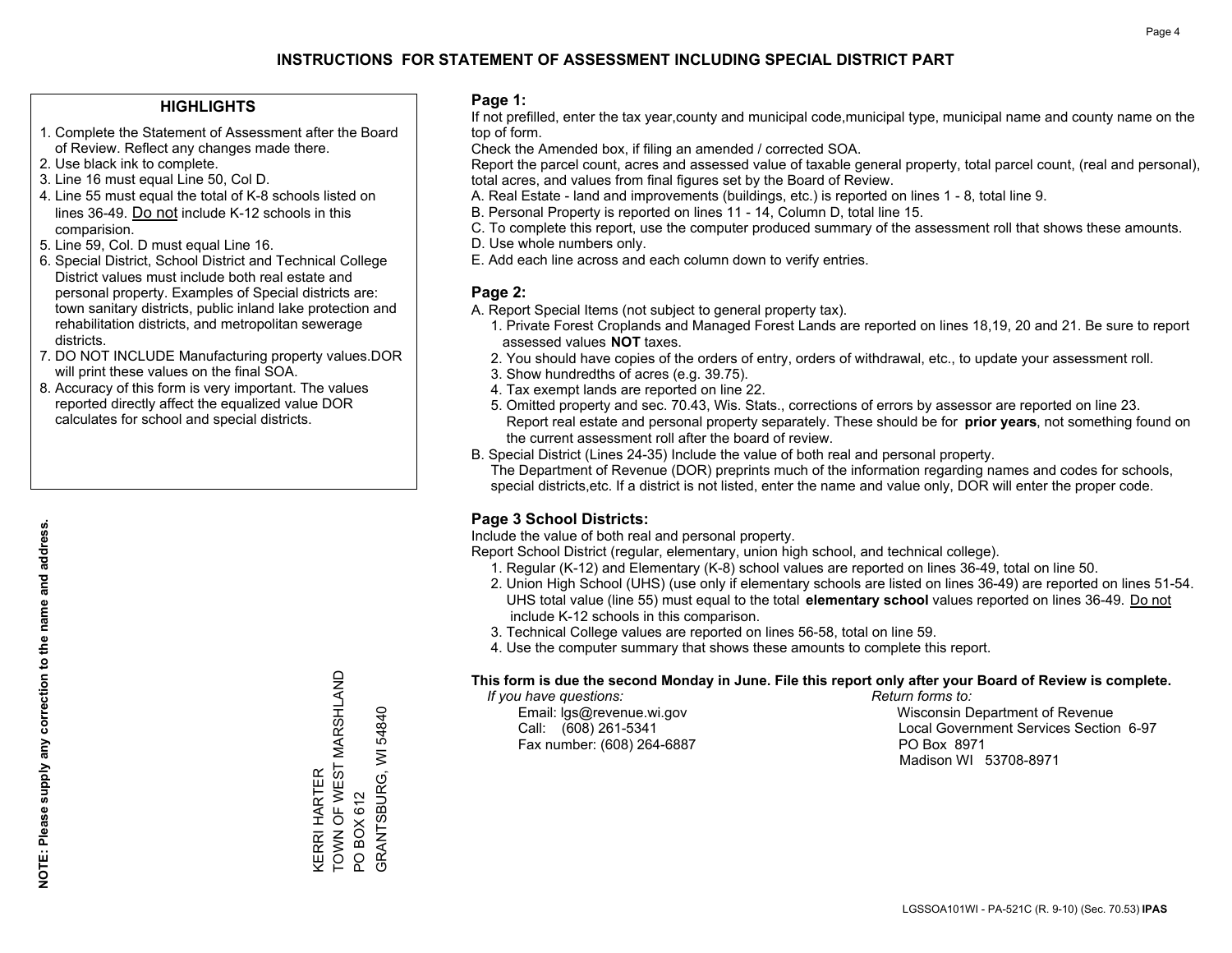**FINAL - EQUATED**

| 07 | N42 | 0174    |
|----|-----|---------|
|    | MUN | ACCT NO |

|                         | <b>FOR</b><br><b>TOWN OF</b><br>OF<br><b>WOOD RIVER</b><br><b>BURNETT COUNTY</b><br>Town - Village - City |                                                                                                                                                                                              |                | <b>WHEN COMPLETING THIS DOCUMENT</b><br>DO NOT WRITE OVER X's OR IN SHADED AREAS |                                     |                         |                      |                            |  |
|-------------------------|-----------------------------------------------------------------------------------------------------------|----------------------------------------------------------------------------------------------------------------------------------------------------------------------------------------------|----------------|----------------------------------------------------------------------------------|-------------------------------------|-------------------------|----------------------|----------------------------|--|
|                         |                                                                                                           | <b>Municipality Name</b>                                                                                                                                                                     |                | <b>County Name</b>                                                               |                                     |                         |                      |                            |  |
| Line                    |                                                                                                           | <b>REAL ESTATE</b>                                                                                                                                                                           |                | PARCEL COUNT                                                                     | NO. OF ACRES<br><b>WHOLE</b>        | <b>VALUE OF</b>         | <b>VALUE OF</b>      | <b>TOTAL VALUE OF LAND</b> |  |
| No.                     | (See Lines 18 - 22 for                                                                                    | other Real Estate)                                                                                                                                                                           |                |                                                                                  | TOTAL LAND MPROVEMENTS NUMBERS ONLY | LAND                    | <b>IMPROVEMENTS</b>  | AND IMPROVEMENTS           |  |
|                         |                                                                                                           |                                                                                                                                                                                              | Col. A         | Col. B                                                                           | Col. C                              | Col. D                  | Col. E               | Col. F                     |  |
| $\mathbf 1$             |                                                                                                           | <b>RESIDENTIAL - Class 1</b>                                                                                                                                                                 | 660            | 571                                                                              | 1,438                               | 29,867,900              | 65,087,900           | 94,955,800                 |  |
| $\overline{2}$          |                                                                                                           | <b>COMMERCIAL - Class 2</b>                                                                                                                                                                  | 21             | 15                                                                               | 31                                  | 544,600                 | 1,620,800            | 2,165,400                  |  |
| 3                       |                                                                                                           | <b>MANUFACTURING - Class 3</b>                                                                                                                                                               | $\overline{7}$ | 2                                                                                | 183                                 | 387,700                 | 5,261,300            | 5,649,000                  |  |
| $\overline{\mathbf{4}}$ |                                                                                                           | <b>AGRICULTURAL - Class 4</b>                                                                                                                                                                | 482            |                                                                                  | 9,918                               | 1,293,800               |                      | 1,293,800                  |  |
| 5                       |                                                                                                           | <b>UNDEVELOPED - Class 5</b>                                                                                                                                                                 | 302            |                                                                                  | 3,389                               | 1,609,600               |                      | 1,609,600                  |  |
| 6                       | AGRICULTURAL FOREST - Class 5m                                                                            |                                                                                                                                                                                              | 173            |                                                                                  | 2,341                               | 2,604,200               |                      | 2,604,200                  |  |
| 7                       |                                                                                                           | FOREST LANDS - Class 6                                                                                                                                                                       | 185            |                                                                                  | 3,223                               | 6,175,100               |                      | 6,175,100                  |  |
| 8                       |                                                                                                           | OTHER - Class 7                                                                                                                                                                              | 71             | 71                                                                               | 146                                 | 558,000                 | 5,668,400            | 6,226,400                  |  |
| 9                       |                                                                                                           | TOTAL - ALL COLUMNS                                                                                                                                                                          | 1,901          | 659                                                                              | 20,669                              | 43,040,900              | 77,638,400           | 120,679,300                |  |
| 10                      |                                                                                                           | NUMBER OF PERSONAL PROPERTY ACCOUNTS IN ROLL                                                                                                                                                 |                |                                                                                  | 17                                  | <b>LOCALLY ASSESSED</b> | <b>MANUFACTURING</b> | <b>MERGED</b>              |  |
| 11                      |                                                                                                           | BOATS AND OTHER WATERCRAFT NOT EXEMPT - Code 1                                                                                                                                               |                |                                                                                  |                                     | 0                       | 0                    | $\mathbf 0$                |  |
| 12                      |                                                                                                           | MACHINERY, TOOLS AND PATTERNS - Code 2                                                                                                                                                       |                |                                                                                  |                                     | 56,000                  | 482,500              | 538,500                    |  |
| 13                      |                                                                                                           | FURNITURE, FIXTURES AND EQUIPMENT - Code 3                                                                                                                                                   |                |                                                                                  |                                     | 26,400                  | 306,800              | 333,200                    |  |
| 14                      |                                                                                                           | ALL OTHER PERSONAL PROPERTY NOT EXEMPT - Codes 4A, 4B, 4C                                                                                                                                    |                |                                                                                  |                                     | 68,000                  | 81,200               | 149,200                    |  |
| 15                      |                                                                                                           | TOTAL OF PERSONAL PROPERTY NOT EXEMPT (Total of Lines 11-14)                                                                                                                                 |                |                                                                                  |                                     | 150,400                 | 870,500              | 1,020,900                  |  |
| 16                      |                                                                                                           | AGGREGATE ASSESSED VALUE OF ALL PROPERTY SUBJECT TO THE GENERAL PROPERTY TAX (Total of Lines 9F and 15F)<br>MUST EQUAL TOTAL VALUE OF THE SCHOOL DISTRICTS (K-12 PLUS K-8) - Line 50, Col. F |                |                                                                                  |                                     |                         |                      | 121,700,200                |  |
| 17                      |                                                                                                           | <b>BOARD OF REVIEW</b>                                                                                                                                                                       |                |                                                                                  | Name of Assessor                    |                         |                      | Telephone #                |  |
|                         |                                                                                                           | DATE OF FINAL ADJOURNMENT                                                                                                                                                                    | 06/03/2016     |                                                                                  | <b>RONALD MEYER</b>                 |                         |                      | (715) 232-9068             |  |

REMARKS

The Assessment Ratio to be used in calculating the estimated Fair Market Value on tax bills for this tax district is 1.096400406

This ratio should be used to convert assessed values to "Calculate Equalized Values" in Step 1 of the Lottery and Gaming Credit Calculations.<br>This ratio should be used in the "Computation of Tax Equivalent" schedule of the Commission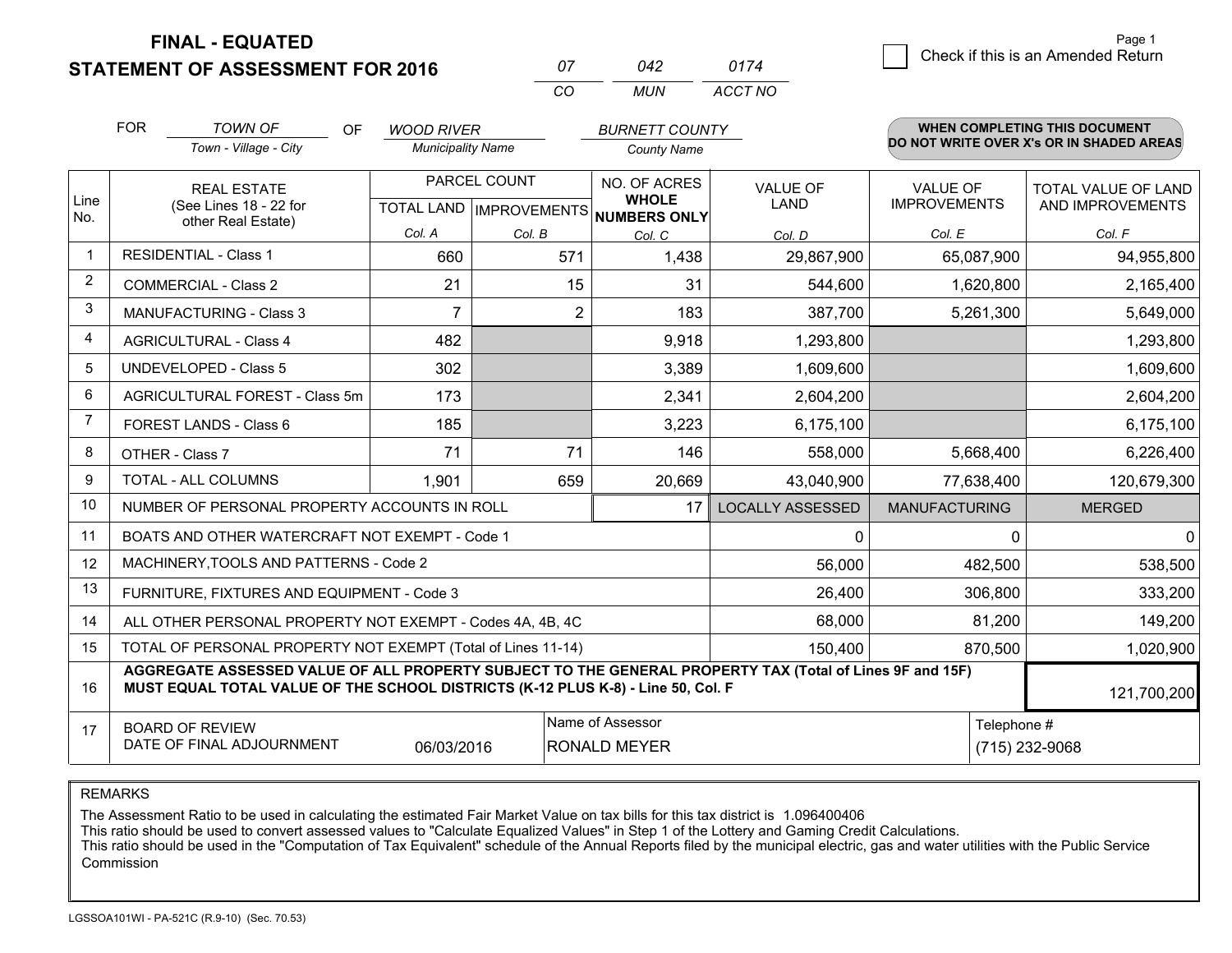*YEAR CO MUN ACCT NO* 2016 07 042 0174 Page 2

Do not confuse FOREST LANDS (Line 7) with FOREST CROPS (in this section) - They are **NOT** the same

|    |                                                               |                                             |  | Private Forest Crop - Reg Class @ 10¢ per acre                                 |     | Private Forest Crop - Reg Class @ \$2.52 per acre     |                                                                              |         |                    |  |
|----|---------------------------------------------------------------|---------------------------------------------|--|--------------------------------------------------------------------------------|-----|-------------------------------------------------------|------------------------------------------------------------------------------|---------|--------------------|--|
| 18 | (a) PARCELS                                                   | (b) ACRES                                   |  | (c) ASSESSED VALUE                                                             |     | (d) PARCELS                                           | (e) ACRES                                                                    |         | (f) ASSESSED VALUE |  |
|    |                                                               |                                             |  |                                                                                |     |                                                       |                                                                              |         |                    |  |
|    |                                                               |                                             |  | Private Forest Crop - Special Class @ 20¢ per acre                             |     |                                                       | Entered Before 2005 Managed Forest - Ferrous Mining CLOSED @ \$8.27 per acre |         |                    |  |
| 19 | (a) PARCELS                                                   | (b) ACRES                                   |  | (c) ASSESSED VALUE                                                             |     | (d) PARCELS                                           | (e) ACRES                                                                    |         | (f) ASSESSED VALUE |  |
|    |                                                               |                                             |  |                                                                                |     |                                                       |                                                                              |         |                    |  |
|    |                                                               | Entered Before 2005 Managed Forest - OPEN @ |  | \$.79 per acre                                                                 |     |                                                       | Entered Before 2005 Managed Forest - CLOSED @ \$1.87 per acre                |         |                    |  |
| 20 | (a) PARCELS                                                   | (b) ACRES                                   |  | (c) ASSESSED VALUE                                                             |     | (d) PARCELS                                           | (e) ACRES                                                                    |         | (f) ASSESSED VALUE |  |
|    |                                                               |                                             |  |                                                                                | 135 |                                                       |                                                                              | 240,000 |                    |  |
|    | Entered After 2004 Managed Forest - OPEN @<br>\$2.14 per acre |                                             |  |                                                                                |     |                                                       | Entered After 2004 Managed Forest - CLOSED @ \$10.68 per acre                |         |                    |  |
| 21 | (a) PARCELS                                                   | (b) ACRES                                   |  | (c) ASSESSED VALUE                                                             |     | (d) PARCELS                                           | (e) ACRES                                                                    |         |                    |  |
|    |                                                               |                                             |  |                                                                                |     |                                                       |                                                                              |         |                    |  |
|    |                                                               |                                             |  |                                                                                |     |                                                       | 91.41                                                                        |         |                    |  |
| 22 | (a) County Forest Cropland Acres                              |                                             |  | (b) Federal Acres                                                              |     | (d) County (NOT FOREST CROP) Acres<br>(c) State Acres |                                                                              |         | (e) Other Acres    |  |
|    |                                                               |                                             |  | 274.05                                                                         |     | 722.87                                                | 25.73                                                                        |         | 201.51             |  |
|    |                                                               |                                             |  | Assessed Value of Omitted Property From Prior Years (Sec. 70.44)               |     |                                                       | Assessed Value of Sec. 70.43 Corrections of Errors by Assessors              |         |                    |  |
|    |                                                               | (a) REAL ESTATE                             |  | (b) PERSONAL                                                                   |     |                                                       | (c1) REAL ESTATE                                                             |         | (c2) PERSONAL      |  |
| 23 |                                                               |                                             |  |                                                                                |     |                                                       |                                                                              |         |                    |  |
|    |                                                               |                                             |  | Manufacturing Equated Value of Omitted Property From Prior Years (Sec. 70.995) |     |                                                       | Mfg. Equated Value of Sec.70.43 Corrections of Errors by Assessors           |         |                    |  |
|    |                                                               | (d) REAL ESTATE                             |  | (e) PERSONAL                                                                   |     | (f1) REAL ESTATE                                      |                                                                              |         | (f2) PERSONAL      |  |
|    |                                                               |                                             |  |                                                                                |     |                                                       |                                                                              |         |                    |  |

## **SPECIAL DISTRICTS**

| Line<br>No. | Enter 6-digit<br>Special District<br>Code (Col. A) | <b>Account</b><br><b>Number</b> | <b>Special District Name</b> | <b>Locally Assessed Value</b><br>of Real Estate and | Mfg Value of Real Estate<br>and Personal Property | <b>Merged Value of</b><br><b>Real Estate and</b><br>Personal Property (Col. F) |
|-------------|----------------------------------------------------|---------------------------------|------------------------------|-----------------------------------------------------|---------------------------------------------------|--------------------------------------------------------------------------------|
|             |                                                    | (Col. B)                        | (Col. C)                     | Personal Property (Col. D)                          | (Col. E)                                          |                                                                                |
| 24          |                                                    |                                 |                              |                                                     |                                                   |                                                                                |
| 25          |                                                    |                                 |                              |                                                     |                                                   |                                                                                |
| 26          |                                                    |                                 |                              |                                                     |                                                   |                                                                                |
| 27          |                                                    |                                 |                              |                                                     |                                                   |                                                                                |
| 28          |                                                    |                                 |                              |                                                     |                                                   |                                                                                |
| 29          |                                                    |                                 |                              |                                                     |                                                   |                                                                                |
| 30          |                                                    |                                 |                              |                                                     |                                                   |                                                                                |
| 31          |                                                    |                                 |                              |                                                     |                                                   |                                                                                |
| 32          |                                                    |                                 |                              |                                                     |                                                   |                                                                                |
| 33          |                                                    |                                 |                              |                                                     |                                                   |                                                                                |
| 34          |                                                    |                                 |                              |                                                     |                                                   |                                                                                |
| 35          |                                                    |                                 |                              |                                                     |                                                   |                                                                                |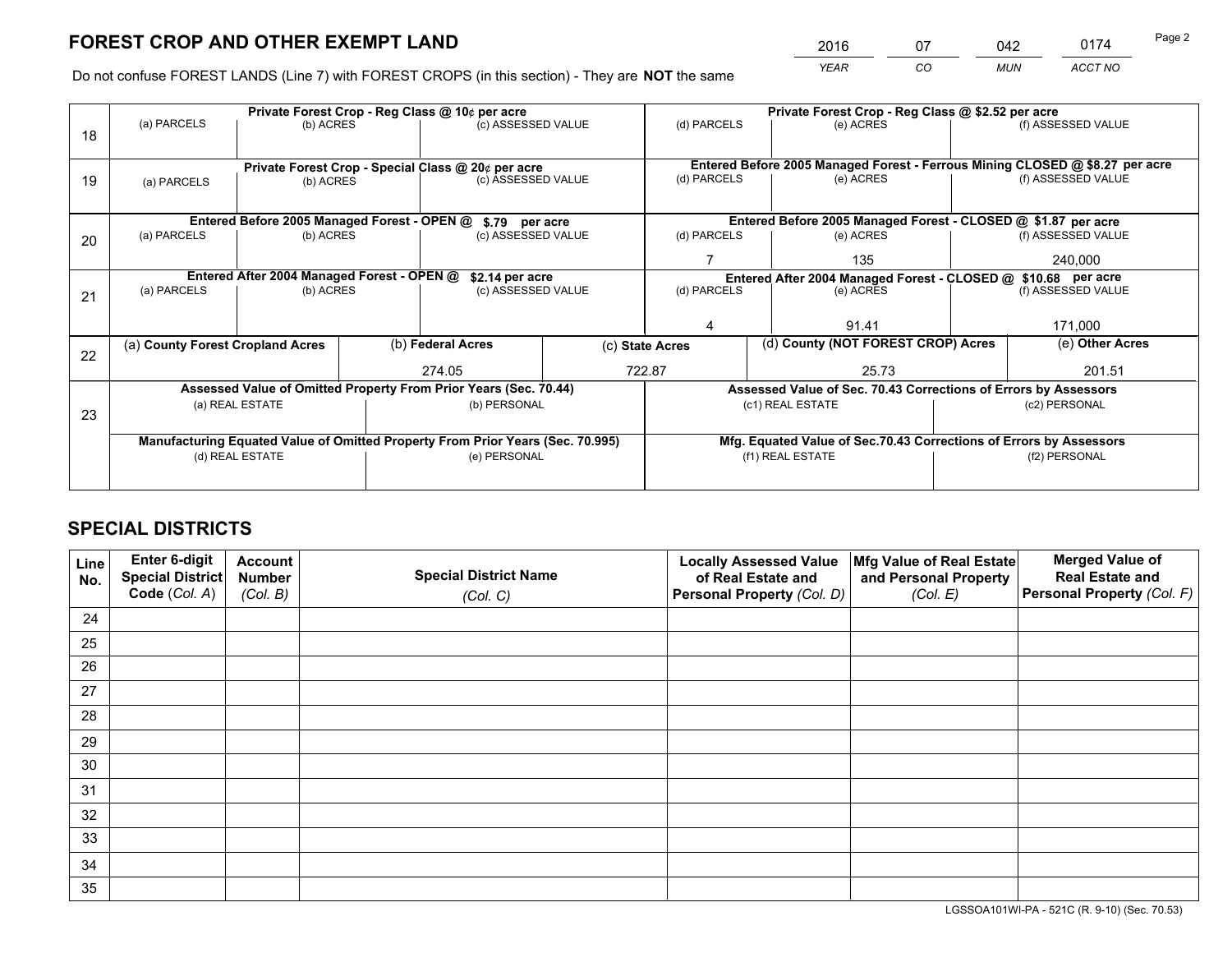| <b>Account</b><br>Enter 6-digit<br><b>Merged Value of</b><br>Mfg Value of Real Estate<br><b>Locally Assessed Value</b><br>Line<br><b>School District Name</b><br><b>Number</b><br><b>School District</b><br><b>Real Estate and</b><br>of Real Estate and<br>and Personal Property<br>No.<br>(Col. B)<br>Personal Property (Col. F)<br>Code (Col. A)<br>(Col. C)<br>(Col. E)<br>Personal Property (Col. D)<br>A. SCHOOL DISTRICTS (K-8 and K-12)<br>SCH D OF GRANTSBURG<br>072233<br>0045<br>115,180,700<br>6,519,500<br>121,700,200<br>36<br>37<br>38<br>39<br>40<br>41<br>42<br>43<br>44<br>45<br>46<br>47<br>48<br>49<br>TOTAL ASSESSED VALUE OF SCHOOL DISTRICTS (K-8 and K-12)<br>50<br>115,180,700<br>6,519,500<br>121,700,200<br><b>B.</b><br><b>UNION HIGH SCHOOL DISTRICTS</b><br>51<br>52<br>53<br>54<br>TOTAL ASSESSED VALUE OF UNION HIGH SCHOOLS<br>55<br>C.<br><b>TECHNICAL COLLEGE DISTRICTS</b><br>56<br>WISCONSIN INDIANHEAD TECH COLLEGE SHEL<br>0016<br>115,180,700<br>6,519,500<br>001700<br>121,700,200 |    |  | <b>YEAR</b> | $\overline{co}$<br><b>MUN</b> | ACCT NO |
|-----------------------------------------------------------------------------------------------------------------------------------------------------------------------------------------------------------------------------------------------------------------------------------------------------------------------------------------------------------------------------------------------------------------------------------------------------------------------------------------------------------------------------------------------------------------------------------------------------------------------------------------------------------------------------------------------------------------------------------------------------------------------------------------------------------------------------------------------------------------------------------------------------------------------------------------------------------------------------------------------------------------------------|----|--|-------------|-------------------------------|---------|
|                                                                                                                                                                                                                                                                                                                                                                                                                                                                                                                                                                                                                                                                                                                                                                                                                                                                                                                                                                                                                             |    |  |             |                               |         |
|                                                                                                                                                                                                                                                                                                                                                                                                                                                                                                                                                                                                                                                                                                                                                                                                                                                                                                                                                                                                                             |    |  |             |                               |         |
|                                                                                                                                                                                                                                                                                                                                                                                                                                                                                                                                                                                                                                                                                                                                                                                                                                                                                                                                                                                                                             |    |  |             |                               |         |
|                                                                                                                                                                                                                                                                                                                                                                                                                                                                                                                                                                                                                                                                                                                                                                                                                                                                                                                                                                                                                             |    |  |             |                               |         |
|                                                                                                                                                                                                                                                                                                                                                                                                                                                                                                                                                                                                                                                                                                                                                                                                                                                                                                                                                                                                                             |    |  |             |                               |         |
|                                                                                                                                                                                                                                                                                                                                                                                                                                                                                                                                                                                                                                                                                                                                                                                                                                                                                                                                                                                                                             |    |  |             |                               |         |
|                                                                                                                                                                                                                                                                                                                                                                                                                                                                                                                                                                                                                                                                                                                                                                                                                                                                                                                                                                                                                             |    |  |             |                               |         |
|                                                                                                                                                                                                                                                                                                                                                                                                                                                                                                                                                                                                                                                                                                                                                                                                                                                                                                                                                                                                                             |    |  |             |                               |         |
|                                                                                                                                                                                                                                                                                                                                                                                                                                                                                                                                                                                                                                                                                                                                                                                                                                                                                                                                                                                                                             |    |  |             |                               |         |
|                                                                                                                                                                                                                                                                                                                                                                                                                                                                                                                                                                                                                                                                                                                                                                                                                                                                                                                                                                                                                             |    |  |             |                               |         |
|                                                                                                                                                                                                                                                                                                                                                                                                                                                                                                                                                                                                                                                                                                                                                                                                                                                                                                                                                                                                                             |    |  |             |                               |         |
|                                                                                                                                                                                                                                                                                                                                                                                                                                                                                                                                                                                                                                                                                                                                                                                                                                                                                                                                                                                                                             |    |  |             |                               |         |
|                                                                                                                                                                                                                                                                                                                                                                                                                                                                                                                                                                                                                                                                                                                                                                                                                                                                                                                                                                                                                             |    |  |             |                               |         |
|                                                                                                                                                                                                                                                                                                                                                                                                                                                                                                                                                                                                                                                                                                                                                                                                                                                                                                                                                                                                                             |    |  |             |                               |         |
|                                                                                                                                                                                                                                                                                                                                                                                                                                                                                                                                                                                                                                                                                                                                                                                                                                                                                                                                                                                                                             |    |  |             |                               |         |
|                                                                                                                                                                                                                                                                                                                                                                                                                                                                                                                                                                                                                                                                                                                                                                                                                                                                                                                                                                                                                             |    |  |             |                               |         |
|                                                                                                                                                                                                                                                                                                                                                                                                                                                                                                                                                                                                                                                                                                                                                                                                                                                                                                                                                                                                                             |    |  |             |                               |         |
|                                                                                                                                                                                                                                                                                                                                                                                                                                                                                                                                                                                                                                                                                                                                                                                                                                                                                                                                                                                                                             |    |  |             |                               |         |
|                                                                                                                                                                                                                                                                                                                                                                                                                                                                                                                                                                                                                                                                                                                                                                                                                                                                                                                                                                                                                             |    |  |             |                               |         |
|                                                                                                                                                                                                                                                                                                                                                                                                                                                                                                                                                                                                                                                                                                                                                                                                                                                                                                                                                                                                                             |    |  |             |                               |         |
|                                                                                                                                                                                                                                                                                                                                                                                                                                                                                                                                                                                                                                                                                                                                                                                                                                                                                                                                                                                                                             |    |  |             |                               |         |
|                                                                                                                                                                                                                                                                                                                                                                                                                                                                                                                                                                                                                                                                                                                                                                                                                                                                                                                                                                                                                             |    |  |             |                               |         |
|                                                                                                                                                                                                                                                                                                                                                                                                                                                                                                                                                                                                                                                                                                                                                                                                                                                                                                                                                                                                                             |    |  |             |                               |         |
|                                                                                                                                                                                                                                                                                                                                                                                                                                                                                                                                                                                                                                                                                                                                                                                                                                                                                                                                                                                                                             | 57 |  |             |                               |         |
| 58                                                                                                                                                                                                                                                                                                                                                                                                                                                                                                                                                                                                                                                                                                                                                                                                                                                                                                                                                                                                                          |    |  |             |                               |         |
| TOTAL ASSESSED VALUE OF TECHNICAL COLLEGES<br>59<br>121,700,200<br>115,180,700<br>6,519,500                                                                                                                                                                                                                                                                                                                                                                                                                                                                                                                                                                                                                                                                                                                                                                                                                                                                                                                                 |    |  |             |                               |         |

07

042

 *I hereby certify, to the best of my knowledge and belief, this form is complete and correct.*

**SCHOOL DISTRICTS**

| Print name of preparer | Title                    |                | Date (MM / DD / CCYY) |
|------------------------|--------------------------|----------------|-----------------------|
|                        |                          |                |                       |
| Signature of preparer  | Contact Telephone Number | E-mail address |                       |
|                        | $\sim$                   |                |                       |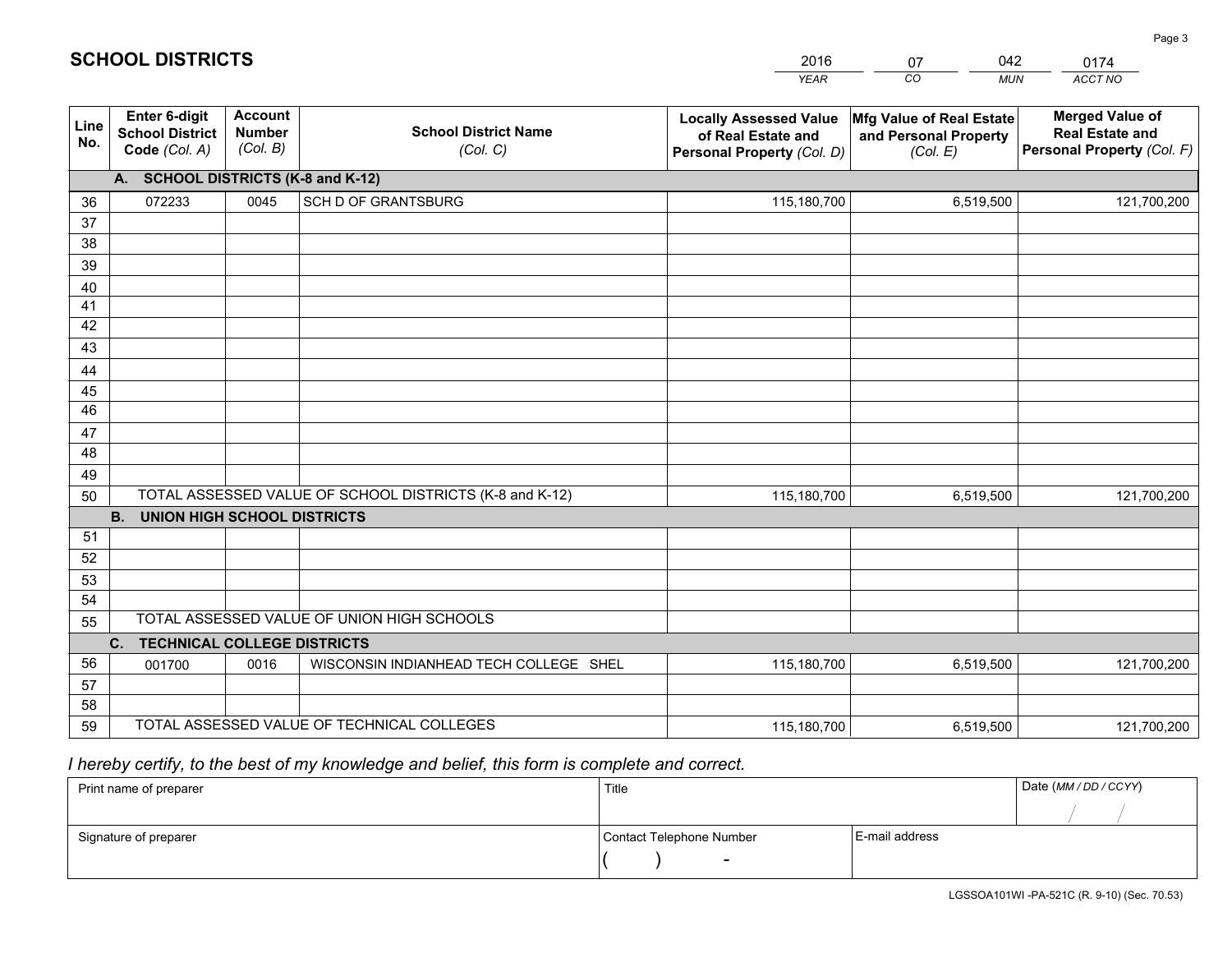### **HIGHLIGHTS**

- 1. Complete the Statement of Assessment after the Board of Review. Reflect any changes made there.
- 2. Use black ink to complete.
- 3. Line 16 must equal Line 50, Col D.
- 4. Line 55 must equal the total of K-8 schools listed on lines 36-49. Do not include K-12 schools in this comparision.
- 5. Line 59, Col. D must equal Line 16.
- 6. Special District, School District and Technical College District values must include both real estate and personal property. Examples of Special districts are: town sanitary districts, public inland lake protection and rehabilitation districts, and metropolitan sewerage districts.
- 7. DO NOT INCLUDE Manufacturing property values.DOR will print these values on the final SOA.

CINDY OLSON

TOWN OF WOOD RIVER 24788 RYLANDER RD GRANTSBURG, WI 54840

CINDY OLSON<br>TOWN OF WOOD RIVER 24788 RYLANDER RD GRANTSBURG, WI 54840

 8. Accuracy of this form is very important. The values reported directly affect the equalized value DOR calculates for school and special districts.

### **Page 1:**

 If not prefilled, enter the tax year,county and municipal code,municipal type, municipal name and county name on the top of form.

Check the Amended box, if filing an amended / corrected SOA.

 Report the parcel count, acres and assessed value of taxable general property, total parcel count, (real and personal), total acres, and values from final figures set by the Board of Review.

- A. Real Estate land and improvements (buildings, etc.) is reported on lines 1 8, total line 9.
- B. Personal Property is reported on lines 11 14, Column D, total line 15.
- C. To complete this report, use the computer produced summary of the assessment roll that shows these amounts.
- D. Use whole numbers only.
- E. Add each line across and each column down to verify entries.

### **Page 2:**

- A. Report Special Items (not subject to general property tax).
- 1. Private Forest Croplands and Managed Forest Lands are reported on lines 18,19, 20 and 21. Be sure to report assessed values **NOT** taxes.
- 2. You should have copies of the orders of entry, orders of withdrawal, etc., to update your assessment roll.
	- 3. Show hundredths of acres (e.g. 39.75).
- 4. Tax exempt lands are reported on line 22.
- 5. Omitted property and sec. 70.43, Wis. Stats., corrections of errors by assessor are reported on line 23. Report real estate and personal property separately. These should be for **prior years**, not something found on the current assessment roll after the board of review.
- B. Special District (Lines 24-35) Include the value of both real and personal property.

 The Department of Revenue (DOR) preprints much of the information regarding names and codes for schools, special districts,etc. If a district is not listed, enter the name and value only, DOR will enter the proper code.

### **Page 3 School Districts:**

Include the value of both real and personal property.

Report School District (regular, elementary, union high school, and technical college).

- 1. Regular (K-12) and Elementary (K-8) school values are reported on lines 36-49, total on line 50.
- 2. Union High School (UHS) (use only if elementary schools are listed on lines 36-49) are reported on lines 51-54. UHS total value (line 55) must equal to the total **elementary school** values reported on lines 36-49. Do notinclude K-12 schools in this comparison.
- 3. Technical College values are reported on lines 56-58, total on line 59.
- 4. Use the computer summary that shows these amounts to complete this report.

#### **This form is due the second Monday in June. File this report only after your Board of Review is complete.**

 *If you have questions: Return forms to:*

Fax number: (608) 264-6887 PO Box 8971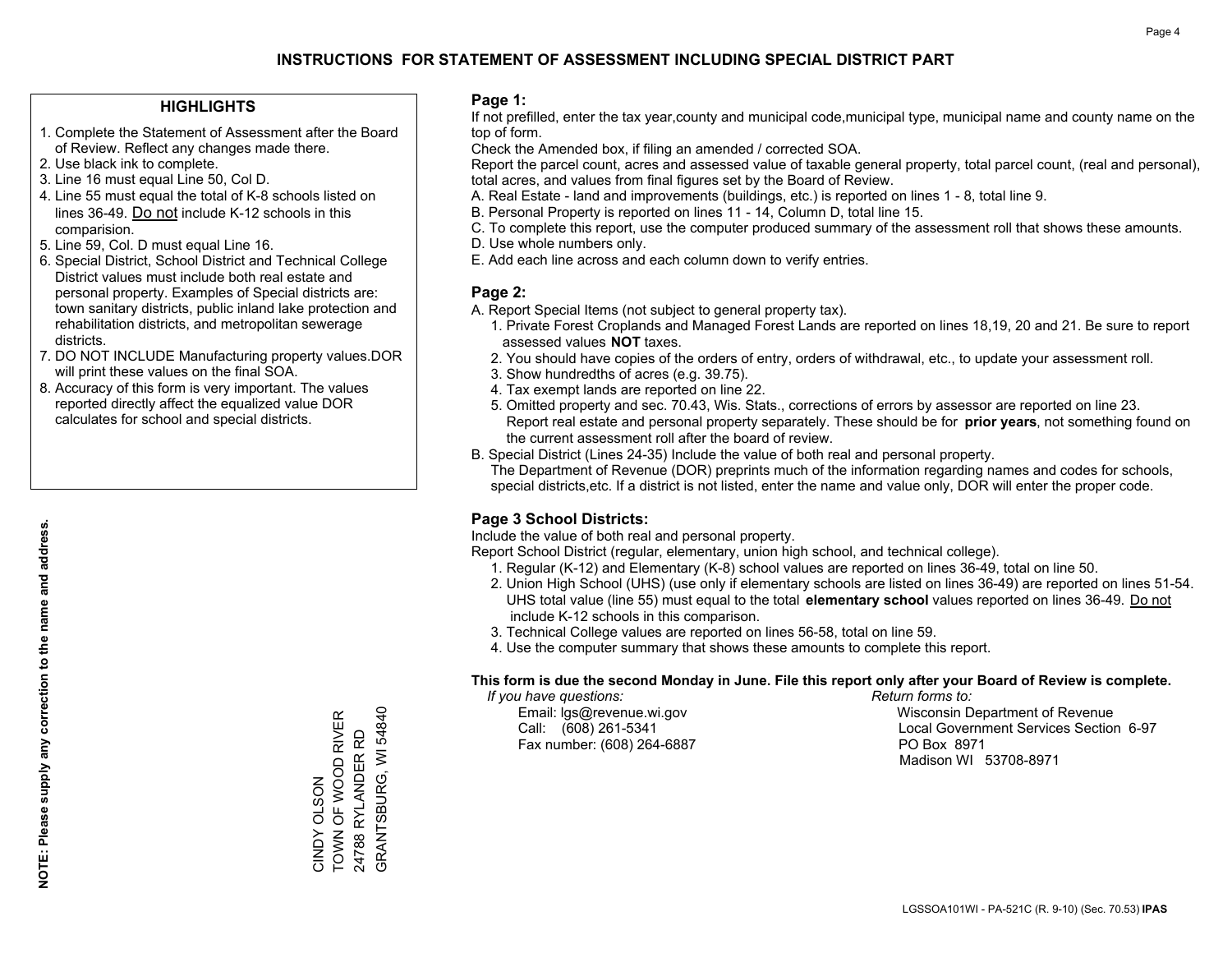**FINAL - EQUATED**

| $^{\prime\prime}$ | 737   | 0175    |
|-------------------|-------|---------|
| $\cdots$          | MI IN | ACCT NO |

|                | <b>FOR</b>                                                                                                                                                                                   | <b>VILLAGE OF</b><br>OF.                                                                                                                          | <b>GRANTSBURG</b>                         |        | <b>BURNETT COUNTY</b>         |                                |                                        | <b>WHEN COMPLETING THIS DOCUMENT</b>     |
|----------------|----------------------------------------------------------------------------------------------------------------------------------------------------------------------------------------------|---------------------------------------------------------------------------------------------------------------------------------------------------|-------------------------------------------|--------|-------------------------------|--------------------------------|----------------------------------------|------------------------------------------|
|                |                                                                                                                                                                                              | Town - Village - City                                                                                                                             | <b>Municipality Name</b>                  |        | <b>County Name</b>            |                                |                                        | DO NOT WRITE OVER X's OR IN SHADED AREAS |
| Line           |                                                                                                                                                                                              | <b>REAL ESTATE</b><br>(See Lines 18 - 22 for                                                                                                      | PARCEL COUNT<br>TOTAL LAND   IMPROVEMENTS |        | NO. OF ACRES<br><b>WHOLE</b>  | <b>VALUE OF</b><br><b>LAND</b> | <b>VALUE OF</b><br><b>IMPROVEMENTS</b> | TOTAL VALUE OF LAND<br>AND IMPROVEMENTS  |
| No.            |                                                                                                                                                                                              | other Real Estate)                                                                                                                                | Col. A                                    | Col. B | <b>NUMBERS ONLY</b><br>Col. C | Col. D                         | Col. E                                 | Col. F                                   |
| -1             | <b>RESIDENTIAL - Class 1</b>                                                                                                                                                                 |                                                                                                                                                   | 624                                       | 496    | 399                           | 7,389,400                      | 38,413,100                             | 45,802,500                               |
| 2              |                                                                                                                                                                                              | <b>COMMERCIAL - Class 2</b>                                                                                                                       | 109                                       | 66     | 137                           | 1,933,400                      | 9,985,500                              | 11,918,900                               |
| 3              |                                                                                                                                                                                              | <b>MANUFACTURING - Class 3</b>                                                                                                                    | 10                                        | 9      | 25                            | 206,600                        | 4,723,000                              | 4,929,600                                |
| 4              |                                                                                                                                                                                              | <b>AGRICULTURAL - Class 4</b>                                                                                                                     | 5                                         |        | 140                           | 16,000                         |                                        | 16,000                                   |
| 5              |                                                                                                                                                                                              | <b>UNDEVELOPED - Class 5</b>                                                                                                                      | 9                                         |        | 35                            | 6,400                          |                                        | 6,400                                    |
| 6              | AGRICULTURAL FOREST - Class 5m                                                                                                                                                               |                                                                                                                                                   | 0                                         |        | $\Omega$                      | 0                              |                                        | $\mathbf{0}$                             |
| $\overline{7}$ | FOREST LANDS - Class 6                                                                                                                                                                       |                                                                                                                                                   | $\overline{2}$                            |        | 18                            | 15,500                         |                                        | 15,500                                   |
| 8              |                                                                                                                                                                                              | OTHER - Class 7                                                                                                                                   | 1                                         | 1      |                               | 10,000                         | 87,200                                 | 97,200                                   |
| 9              |                                                                                                                                                                                              | TOTAL - ALL COLUMNS                                                                                                                               | 760                                       | 572    | 755                           | 9,577,300                      | 53,208,800                             | 62,786,100                               |
| 10             |                                                                                                                                                                                              | NUMBER OF PERSONAL PROPERTY ACCOUNTS IN ROLL                                                                                                      |                                           |        | 110                           | <b>LOCALLY ASSESSED</b>        | <b>MANUFACTURING</b>                   | <b>MERGED</b>                            |
| 11             |                                                                                                                                                                                              | BOATS AND OTHER WATERCRAFT NOT EXEMPT - Code 1                                                                                                    |                                           |        |                               | 0                              | 0                                      | 0                                        |
| 12             |                                                                                                                                                                                              | MACHINERY, TOOLS AND PATTERNS - Code 2                                                                                                            |                                           |        |                               | 353,610                        | 155,900                                | 509,510                                  |
| 13             |                                                                                                                                                                                              | FURNITURE, FIXTURES AND EQUIPMENT - Code 3                                                                                                        |                                           |        |                               | 1,127,230                      | 152,900                                | 1,280,130                                |
| 14             |                                                                                                                                                                                              | ALL OTHER PERSONAL PROPERTY NOT EXEMPT - Codes 4A, 4B, 4C                                                                                         |                                           |        |                               | 335,320                        | 374,400                                | 709,720                                  |
| 15             |                                                                                                                                                                                              | TOTAL OF PERSONAL PROPERTY NOT EXEMPT (Total of Lines 11-14)                                                                                      |                                           |        |                               | 1,816,160                      | 683,200                                | 2,499,360                                |
| 16             | AGGREGATE ASSESSED VALUE OF ALL PROPERTY SUBJECT TO THE GENERAL PROPERTY TAX (Total of Lines 9F and 15F)<br>MUST EQUAL TOTAL VALUE OF THE SCHOOL DISTRICTS (K-12 PLUS K-8) - Line 50, Col. F |                                                                                                                                                   |                                           |        |                               |                                |                                        | 65,285,460                               |
| 17             |                                                                                                                                                                                              | Name of Assessor<br>Telephone #<br><b>BOARD OF REVIEW</b><br>DATE OF FINAL ADJOURNMENT<br>05/17/2016<br><b>BOWMAR APPRAISAL</b><br>(715) 835-1141 |                                           |        |                               |                                |                                        |                                          |

REMARKS

The Assessment Ratio to be used in calculating the estimated Fair Market Value on tax bills for this tax district is 1.091237028<br>This ratio should be used to convert assessed values to "Calculate Equalized Values" in Step Commission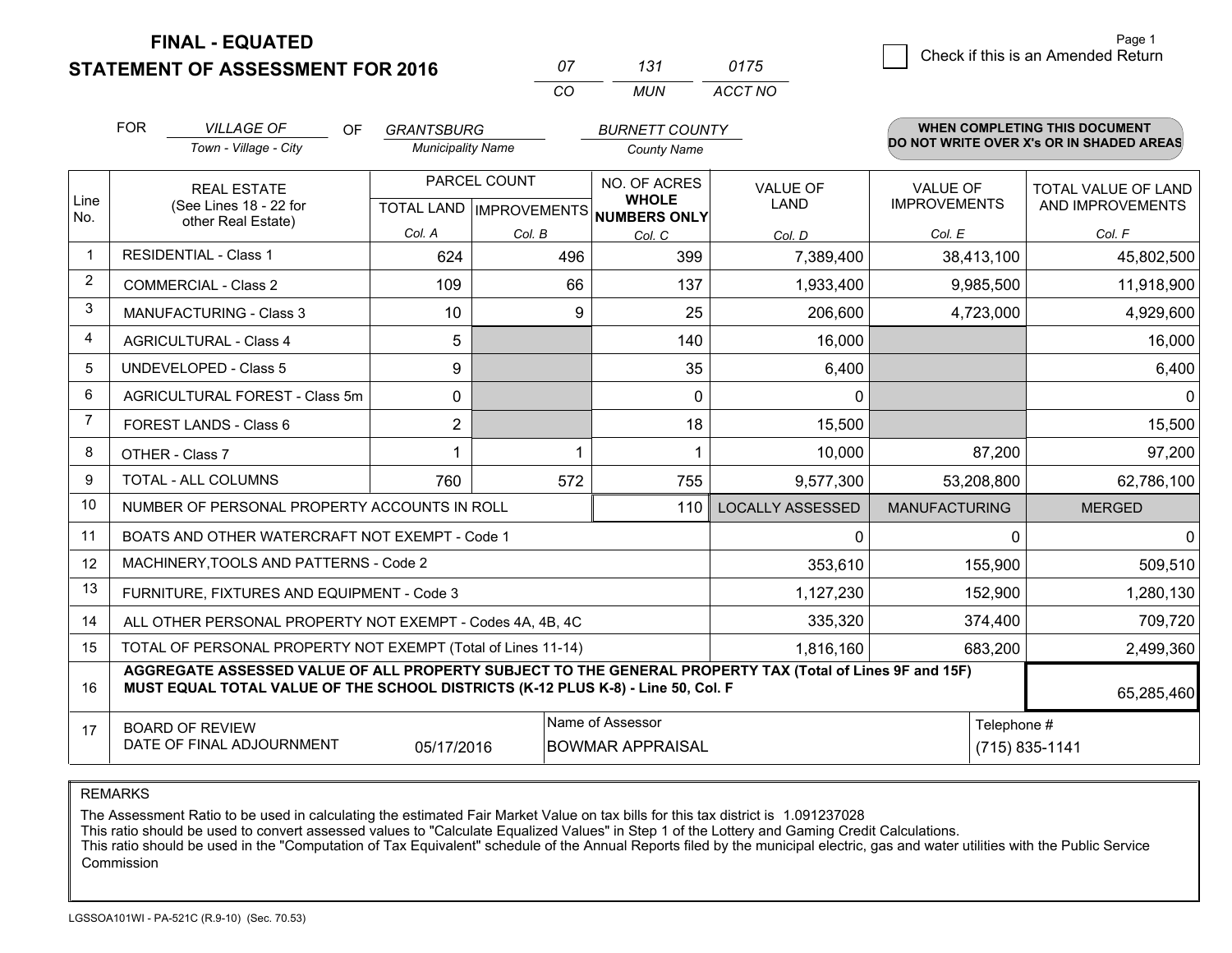*YEAR CO MUN ACCT NO* <sup>2016</sup> <sup>07</sup> <sup>131</sup> <sup>0175</sup> Page 2

Do not confuse FOREST LANDS (Line 7) with FOREST CROPS (in this section) - They are **NOT** the same

|    |                                                               |                                             | Private Forest Crop - Reg Class @ 10¢ per acre |                                                                                | Private Forest Crop - Reg Class @ \$2.52 per acre |                          |  |                                                                    |               |                                                                              |
|----|---------------------------------------------------------------|---------------------------------------------|------------------------------------------------|--------------------------------------------------------------------------------|---------------------------------------------------|--------------------------|--|--------------------------------------------------------------------|---------------|------------------------------------------------------------------------------|
| 18 | (a) PARCELS                                                   | (b) ACRES                                   |                                                | (c) ASSESSED VALUE                                                             |                                                   | (d) PARCELS              |  | (e) ACRES                                                          |               | (f) ASSESSED VALUE                                                           |
|    |                                                               |                                             |                                                | Private Forest Crop - Special Class @ 20¢ per acre                             |                                                   |                          |  |                                                                    |               | Entered Before 2005 Managed Forest - Ferrous Mining CLOSED @ \$8.27 per acre |
| 19 | (a) PARCELS                                                   | (b) ACRES                                   |                                                | (c) ASSESSED VALUE                                                             |                                                   | (d) PARCELS              |  | (e) ACRES                                                          |               | (f) ASSESSED VALUE                                                           |
|    |                                                               | Entered Before 2005 Managed Forest - OPEN @ |                                                | \$.79 per acre                                                                 |                                                   |                          |  | Entered Before 2005 Managed Forest - CLOSED @ \$1.87 per acre      |               |                                                                              |
|    | (a) PARCELS                                                   | (b) ACRES                                   |                                                | (c) ASSESSED VALUE                                                             |                                                   | (d) PARCELS              |  | (e) ACRES                                                          |               | (f) ASSESSED VALUE                                                           |
| 20 |                                                               |                                             |                                                |                                                                                |                                                   |                          |  |                                                                    |               |                                                                              |
|    | Entered After 2004 Managed Forest - OPEN @<br>\$2.14 per acre |                                             |                                                |                                                                                |                                                   |                          |  | Entered After 2004 Managed Forest - CLOSED @ \$10.68 per acre      |               |                                                                              |
| 21 | (a) PARCELS                                                   | (b) ACRES                                   |                                                | (c) ASSESSED VALUE                                                             |                                                   | (d) PARCELS<br>(e) ACRES |  | (f) ASSESSED VALUE                                                 |               |                                                                              |
|    |                                                               |                                             |                                                |                                                                                |                                                   |                          |  |                                                                    |               |                                                                              |
| 22 |                                                               | (a) County Forest Cropland Acres            |                                                | (b) Federal Acres                                                              | (c) State Acres                                   |                          |  | (d) County (NOT FOREST CROP) Acres                                 |               | (e) Other Acres                                                              |
|    |                                                               |                                             |                                                |                                                                                |                                                   | 52.06<br>.52             |  |                                                                    |               | 603.79                                                                       |
|    |                                                               |                                             |                                                | Assessed Value of Omitted Property From Prior Years (Sec. 70.44)               |                                                   |                          |  | Assessed Value of Sec. 70.43 Corrections of Errors by Assessors    |               |                                                                              |
|    |                                                               | (a) REAL ESTATE                             |                                                | (b) PERSONAL                                                                   |                                                   |                          |  | (c1) REAL ESTATE                                                   |               | (c2) PERSONAL                                                                |
| 23 |                                                               |                                             |                                                |                                                                                |                                                   |                          |  |                                                                    |               |                                                                              |
|    |                                                               |                                             |                                                | Manufacturing Equated Value of Omitted Property From Prior Years (Sec. 70.995) |                                                   |                          |  | Mfg. Equated Value of Sec.70.43 Corrections of Errors by Assessors |               |                                                                              |
|    |                                                               | (d) REAL ESTATE                             |                                                | (e) PERSONAL                                                                   |                                                   | (f1) REAL ESTATE         |  |                                                                    | (f2) PERSONAL |                                                                              |
|    |                                                               |                                             |                                                |                                                                                |                                                   |                          |  |                                                                    |               |                                                                              |

## **SPECIAL DISTRICTS**

| Line<br>No. | Enter 6-digit<br>Special District<br>Code (Col. A) | <b>Account</b><br><b>Number</b> | <b>Special District Name</b> | <b>Locally Assessed Value</b><br>of Real Estate and | Mfg Value of Real Estate<br>and Personal Property | <b>Merged Value of</b><br><b>Real Estate and</b><br>Personal Property (Col. F) |
|-------------|----------------------------------------------------|---------------------------------|------------------------------|-----------------------------------------------------|---------------------------------------------------|--------------------------------------------------------------------------------|
|             |                                                    | (Col. B)                        | (Col. C)                     | Personal Property (Col. D)                          | (Col. E)                                          |                                                                                |
| 24          |                                                    |                                 |                              |                                                     |                                                   |                                                                                |
| 25          |                                                    |                                 |                              |                                                     |                                                   |                                                                                |
| 26          |                                                    |                                 |                              |                                                     |                                                   |                                                                                |
| 27          |                                                    |                                 |                              |                                                     |                                                   |                                                                                |
| 28          |                                                    |                                 |                              |                                                     |                                                   |                                                                                |
| 29          |                                                    |                                 |                              |                                                     |                                                   |                                                                                |
| 30          |                                                    |                                 |                              |                                                     |                                                   |                                                                                |
| 31          |                                                    |                                 |                              |                                                     |                                                   |                                                                                |
| 32          |                                                    |                                 |                              |                                                     |                                                   |                                                                                |
| 33          |                                                    |                                 |                              |                                                     |                                                   |                                                                                |
| 34          |                                                    |                                 |                              |                                                     |                                                   |                                                                                |
| 35          |                                                    |                                 |                              |                                                     |                                                   |                                                                                |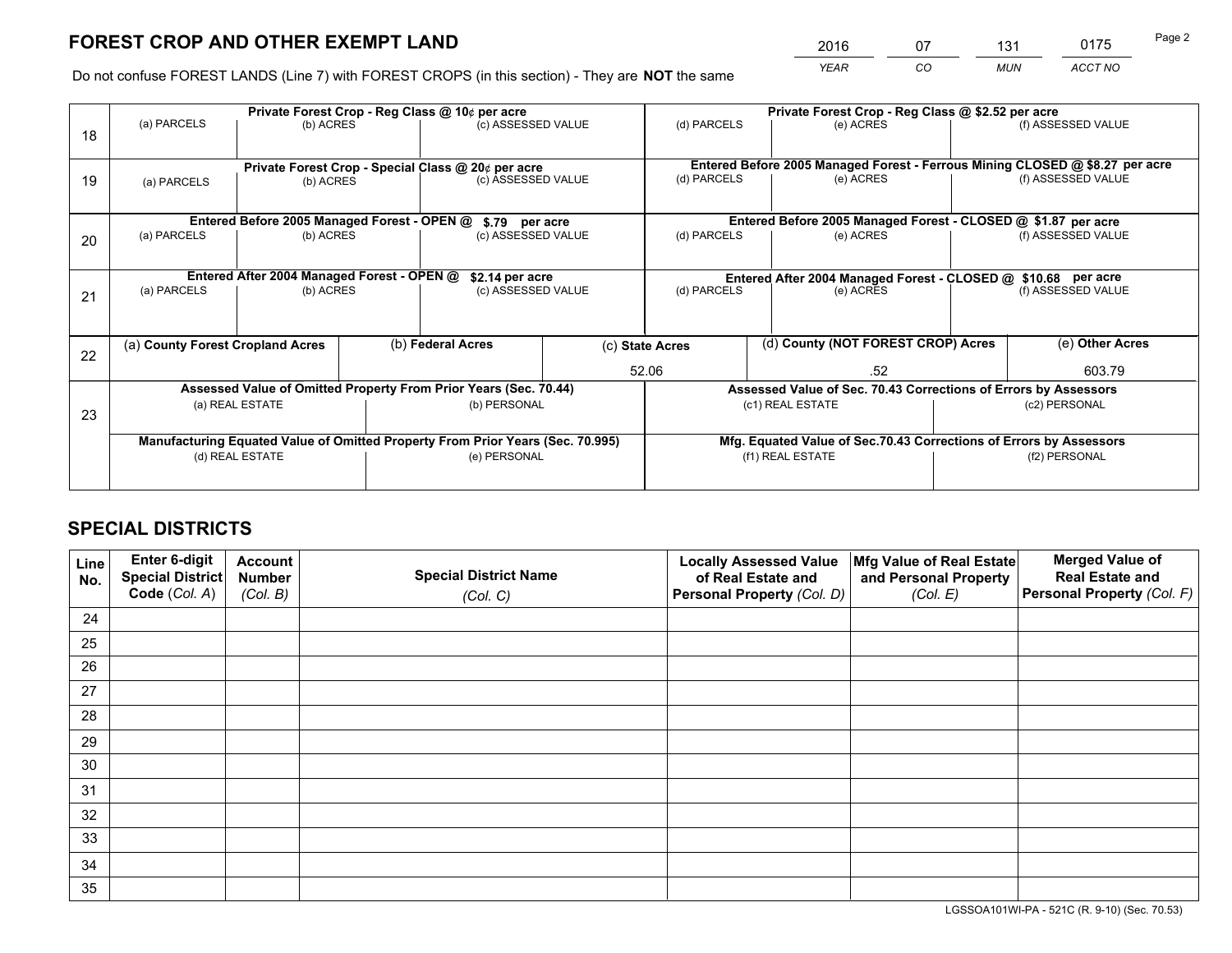|             |                                                                 |                                             |                                                         | <b>YEAR</b>                                                                       | CO<br><b>MUN</b>                                              | <b>ACCT NO</b>                                                                 |
|-------------|-----------------------------------------------------------------|---------------------------------------------|---------------------------------------------------------|-----------------------------------------------------------------------------------|---------------------------------------------------------------|--------------------------------------------------------------------------------|
| Line<br>No. | <b>Enter 6-digit</b><br><b>School District</b><br>Code (Col. A) | <b>Account</b><br><b>Number</b><br>(Col. B) | <b>School District Name</b><br>(Col. C)                 | <b>Locally Assessed Value</b><br>of Real Estate and<br>Personal Property (Col. D) | Mfg Value of Real Estate<br>and Personal Property<br>(Col. E) | <b>Merged Value of</b><br><b>Real Estate and</b><br>Personal Property (Col. F) |
|             | A. SCHOOL DISTRICTS (K-8 and K-12)                              |                                             |                                                         |                                                                                   |                                                               |                                                                                |
| 36          | 072233                                                          | 0045                                        | SCH D OF GRANTSBURG                                     | 59,672,660                                                                        | 5,612,800                                                     | 65,285,460                                                                     |
| 37          |                                                                 |                                             |                                                         |                                                                                   |                                                               |                                                                                |
| 38          |                                                                 |                                             |                                                         |                                                                                   |                                                               |                                                                                |
| 39          |                                                                 |                                             |                                                         |                                                                                   |                                                               |                                                                                |
| 40          |                                                                 |                                             |                                                         |                                                                                   |                                                               |                                                                                |
| 41<br>42    |                                                                 |                                             |                                                         |                                                                                   |                                                               |                                                                                |
| 43          |                                                                 |                                             |                                                         |                                                                                   |                                                               |                                                                                |
| 44          |                                                                 |                                             |                                                         |                                                                                   |                                                               |                                                                                |
| 45          |                                                                 |                                             |                                                         |                                                                                   |                                                               |                                                                                |
| 46          |                                                                 |                                             |                                                         |                                                                                   |                                                               |                                                                                |
| 47          |                                                                 |                                             |                                                         |                                                                                   |                                                               |                                                                                |
| 48          |                                                                 |                                             |                                                         |                                                                                   |                                                               |                                                                                |
| 49          |                                                                 |                                             |                                                         |                                                                                   |                                                               |                                                                                |
| 50          |                                                                 |                                             | TOTAL ASSESSED VALUE OF SCHOOL DISTRICTS (K-8 and K-12) | 59,672,660                                                                        | 5,612,800                                                     | 65,285,460                                                                     |
|             | <b>B.</b><br><b>UNION HIGH SCHOOL DISTRICTS</b>                 |                                             |                                                         |                                                                                   |                                                               |                                                                                |
| 51          |                                                                 |                                             |                                                         |                                                                                   |                                                               |                                                                                |
| 52          |                                                                 |                                             |                                                         |                                                                                   |                                                               |                                                                                |
| 53          |                                                                 |                                             |                                                         |                                                                                   |                                                               |                                                                                |
| 54          |                                                                 |                                             | TOTAL ASSESSED VALUE OF UNION HIGH SCHOOLS              |                                                                                   |                                                               |                                                                                |
| 55          |                                                                 |                                             |                                                         |                                                                                   |                                                               |                                                                                |
| 56          | C.<br><b>TECHNICAL COLLEGE DISTRICTS</b><br>001700              | 0016                                        | WISCONSIN INDIANHEAD TECH COLLEGE SHEL                  | 59,672,660                                                                        | 5,612,800                                                     | 65,285,460                                                                     |
| 57          |                                                                 |                                             |                                                         |                                                                                   |                                                               |                                                                                |
| 58          |                                                                 |                                             |                                                         |                                                                                   |                                                               |                                                                                |
| 59          |                                                                 |                                             | TOTAL ASSESSED VALUE OF TECHNICAL COLLEGES              | 59,672,660                                                                        | 5,612,800                                                     | 65,285,460                                                                     |

07

131

 *I hereby certify, to the best of my knowledge and belief, this form is complete and correct.*

**SCHOOL DISTRICTS**

| Print name of preparer | Title                    |                | Date (MM / DD / CCYY) |
|------------------------|--------------------------|----------------|-----------------------|
|                        |                          |                |                       |
| Signature of preparer  | Contact Telephone Number | E-mail address |                       |
|                        | $\sim$                   |                |                       |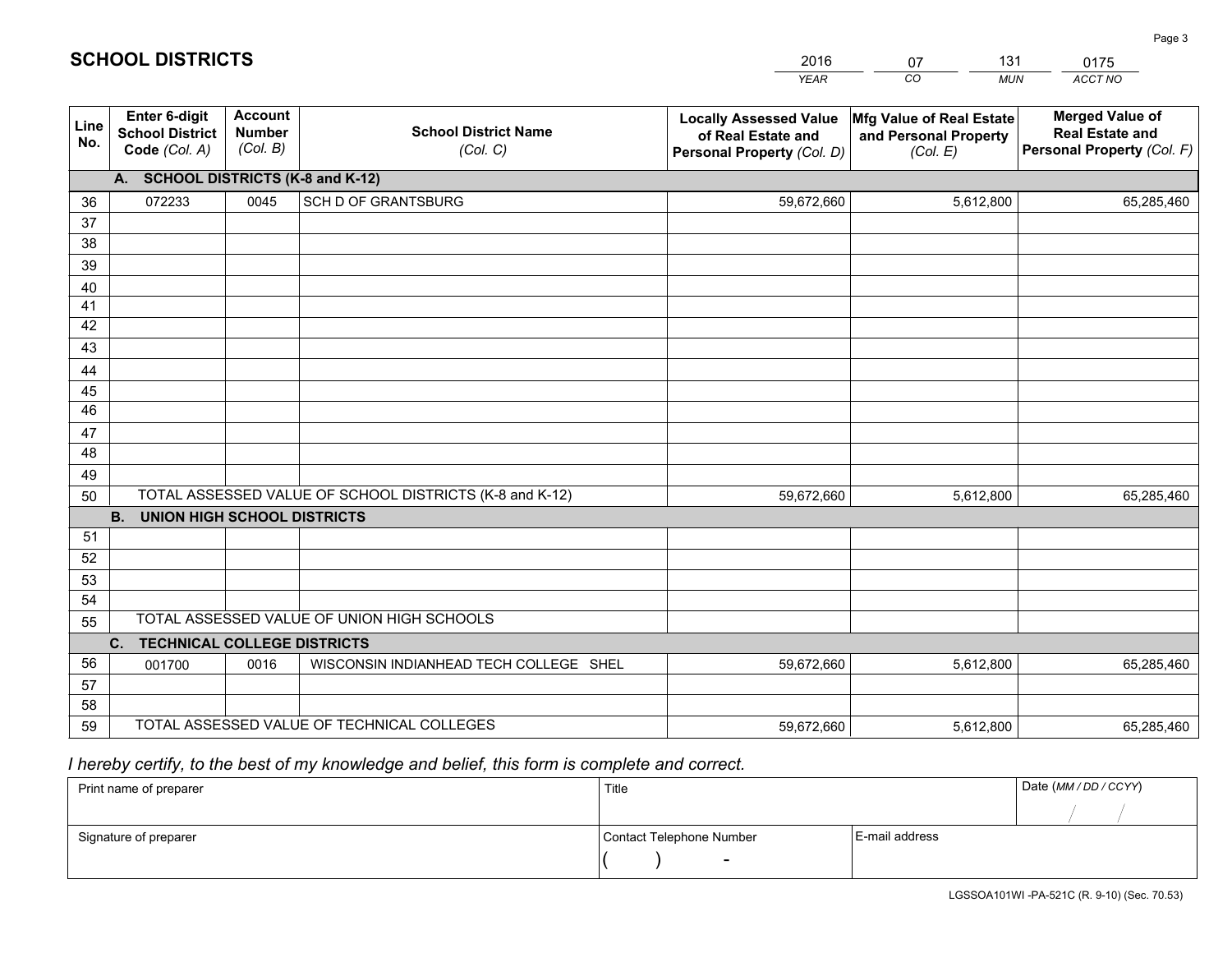### **HIGHLIGHTS**

- 1. Complete the Statement of Assessment after the Board of Review. Reflect any changes made there.
- 2. Use black ink to complete.
- 3. Line 16 must equal Line 50, Col D.
- 4. Line 55 must equal the total of K-8 schools listed on lines 36-49. Do not include K-12 schools in this comparision.
- 5. Line 59, Col. D must equal Line 16.
- 6. Special District, School District and Technical College District values must include both real estate and personal property. Examples of Special districts are: town sanitary districts, public inland lake protection and rehabilitation districts, and metropolitan sewerage districts.
- 7. DO NOT INCLUDE Manufacturing property values.DOR will print these values on the final SOA.

JENNIFER ZEILER

VILLAGE OF GRANTSBURG

JENNIFER ZEILER<br>VILLAGE OF GRANTSBURG

316 S BRAD ST

GRANTSBURG, WI 54840 - 7944

GRANTSBURG, WI 316 S BRAD ST

54840 - 7944

 8. Accuracy of this form is very important. The values reported directly affect the equalized value DOR calculates for school and special districts.

### **Page 1:**

 If not prefilled, enter the tax year,county and municipal code,municipal type, municipal name and county name on the top of form.

Check the Amended box, if filing an amended / corrected SOA.

 Report the parcel count, acres and assessed value of taxable general property, total parcel count, (real and personal), total acres, and values from final figures set by the Board of Review.

- A. Real Estate land and improvements (buildings, etc.) is reported on lines 1 8, total line 9.
- B. Personal Property is reported on lines 11 14, Column D, total line 15.
- C. To complete this report, use the computer produced summary of the assessment roll that shows these amounts.
- D. Use whole numbers only.
- E. Add each line across and each column down to verify entries.

### **Page 2:**

- A. Report Special Items (not subject to general property tax).
- 1. Private Forest Croplands and Managed Forest Lands are reported on lines 18,19, 20 and 21. Be sure to report assessed values **NOT** taxes.
- 2. You should have copies of the orders of entry, orders of withdrawal, etc., to update your assessment roll.
	- 3. Show hundredths of acres (e.g. 39.75).
- 4. Tax exempt lands are reported on line 22.
- 5. Omitted property and sec. 70.43, Wis. Stats., corrections of errors by assessor are reported on line 23. Report real estate and personal property separately. These should be for **prior years**, not something found on the current assessment roll after the board of review.
- B. Special District (Lines 24-35) Include the value of both real and personal property.
- The Department of Revenue (DOR) preprints much of the information regarding names and codes for schools, special districts,etc. If a district is not listed, enter the name and value only, DOR will enter the proper code.

### **Page 3 School Districts:**

Include the value of both real and personal property.

Report School District (regular, elementary, union high school, and technical college).

- 1. Regular (K-12) and Elementary (K-8) school values are reported on lines 36-49, total on line 50.
- 2. Union High School (UHS) (use only if elementary schools are listed on lines 36-49) are reported on lines 51-54. UHS total value (line 55) must equal to the total **elementary school** values reported on lines 36-49. Do notinclude K-12 schools in this comparison.
- 3. Technical College values are reported on lines 56-58, total on line 59.
- 4. Use the computer summary that shows these amounts to complete this report.

#### **This form is due the second Monday in June. File this report only after your Board of Review is complete.**

 *If you have questions: Return forms to:*

Fax number: (608) 264-6887 PO Box 8971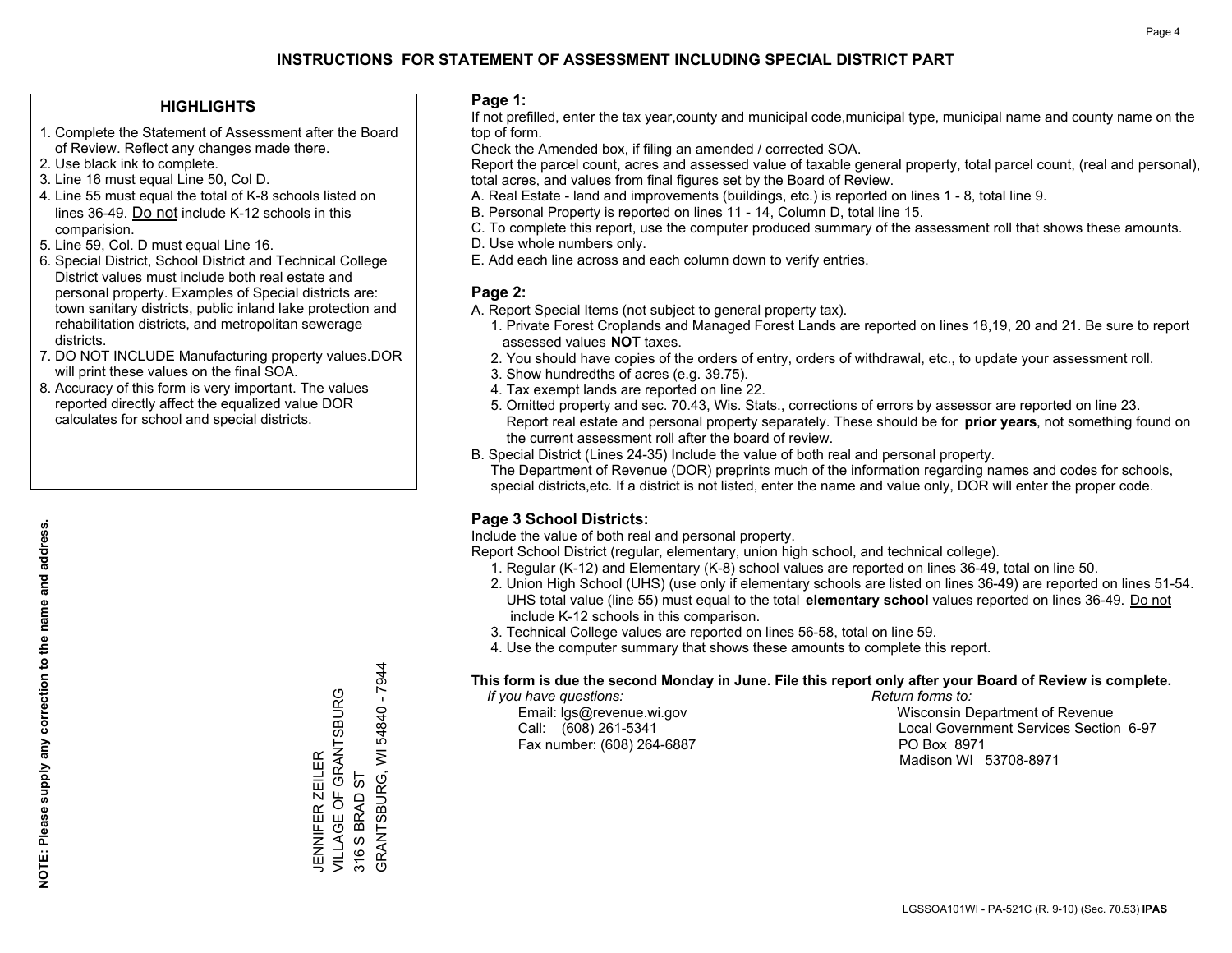**FINAL - EQUATED**

| 07 | 181 | 0176    |
|----|-----|---------|
| (  | MUN | ACCT NO |

|             | <b>FOR</b>                                                                                                                                                    | <b>VILLAGE OF</b><br><b>OF</b>                                                                                                                                                               | <b>SIREN</b>             |                                                  | <b>BURNETT COUNTY</b>                        |                         |                                        | <b>WHEN COMPLETING THIS DOCUMENT</b>     |
|-------------|---------------------------------------------------------------------------------------------------------------------------------------------------------------|----------------------------------------------------------------------------------------------------------------------------------------------------------------------------------------------|--------------------------|--------------------------------------------------|----------------------------------------------|-------------------------|----------------------------------------|------------------------------------------|
|             |                                                                                                                                                               | Town - Village - City                                                                                                                                                                        | <b>Municipality Name</b> |                                                  | <b>County Name</b>                           |                         |                                        | DO NOT WRITE OVER X's OR IN SHADED AREAS |
| Line<br>No. |                                                                                                                                                               | <b>REAL ESTATE</b><br>(See Lines 18 - 22 for                                                                                                                                                 |                          | PARCEL COUNT<br><b>TOTAL LAND   IMPROVEMENTS</b> | NO. OF ACRES<br><b>WHOLE</b><br>NUMBERS ONLY | VALUE OF<br><b>LAND</b> | <b>VALUE OF</b><br><b>IMPROVEMENTS</b> | TOTAL VALUE OF LAND<br>AND IMPROVEMENTS  |
|             |                                                                                                                                                               | other Real Estate)                                                                                                                                                                           | Col. A                   | Col. B                                           | Col. C                                       | Col. D                  | Col. E                                 | Col. F                                   |
|             |                                                                                                                                                               | <b>RESIDENTIAL - Class 1</b>                                                                                                                                                                 | 501                      | 355                                              | 322                                          | 12,905,700              | 25,333,200                             | 38,238,900                               |
| 2           |                                                                                                                                                               | <b>COMMERCIAL - Class 2</b>                                                                                                                                                                  | 155                      | 104                                              | 104                                          | 6,365,400               | 17,114,500                             | 23,479,900                               |
| 3           |                                                                                                                                                               | <b>MANUFACTURING - Class 3</b>                                                                                                                                                               | 4                        | 4                                                | 20                                           | 89,700                  | 2,937,700                              | 3,027,400                                |
| 4           |                                                                                                                                                               | <b>AGRICULTURAL - Class 4</b>                                                                                                                                                                | 0                        |                                                  | $\Omega$                                     | 0                       |                                        |                                          |
| 5           |                                                                                                                                                               | UNDEVELOPED - Class 5                                                                                                                                                                        | 0                        |                                                  | 0                                            | 0                       |                                        |                                          |
| 6           |                                                                                                                                                               | AGRICULTURAL FOREST - Class 5m                                                                                                                                                               | $\mathbf{0}$             |                                                  | $\mathbf{0}$                                 | 0                       |                                        |                                          |
|             |                                                                                                                                                               | FOREST LANDS - Class 6                                                                                                                                                                       | 0                        |                                                  | $\Omega$                                     | 0                       |                                        |                                          |
| 8           |                                                                                                                                                               | OTHER - Class 7                                                                                                                                                                              | $\Omega$                 | 0                                                | $\Omega$                                     | $\mathbf 0$             | $\Omega$                               |                                          |
| 9           |                                                                                                                                                               | TOTAL - ALL COLUMNS                                                                                                                                                                          | 660                      | 463                                              | 446                                          | 19,360,800              | 45,385,400                             | 64,746,200                               |
| 10          |                                                                                                                                                               | NUMBER OF PERSONAL PROPERTY ACCOUNTS IN ROLL                                                                                                                                                 |                          |                                                  | 100                                          | <b>LOCALLY ASSESSED</b> | <b>MANUFACTURING</b>                   | <b>MERGED</b>                            |
| 11          |                                                                                                                                                               | BOATS AND OTHER WATERCRAFT NOT EXEMPT - Code 1                                                                                                                                               |                          |                                                  |                                              | 0                       | n                                      |                                          |
| 12          |                                                                                                                                                               | MACHINERY, TOOLS AND PATTERNS - Code 2                                                                                                                                                       |                          |                                                  |                                              | 320,900                 | 160,400                                | 481,300                                  |
| 13          |                                                                                                                                                               | FURNITURE, FIXTURES AND EQUIPMENT - Code 3                                                                                                                                                   |                          |                                                  |                                              | 1,100,000               | 37,400                                 | 1,137,400                                |
| 14          | ALL OTHER PERSONAL PROPERTY NOT EXEMPT - Codes 4A, 4B, 4C                                                                                                     | 128,300                                                                                                                                                                                      | 374,200                  |                                                  |                                              |                         |                                        |                                          |
| 15          | TOTAL OF PERSONAL PROPERTY NOT EXEMPT (Total of Lines 11-14)<br>1,666,800<br>326,100                                                                          |                                                                                                                                                                                              |                          |                                                  |                                              |                         |                                        | 1,992,900                                |
| 16          |                                                                                                                                                               | AGGREGATE ASSESSED VALUE OF ALL PROPERTY SUBJECT TO THE GENERAL PROPERTY TAX (Total of Lines 9F and 15F)<br>MUST EQUAL TOTAL VALUE OF THE SCHOOL DISTRICTS (K-12 PLUS K-8) - Line 50, Col. F |                          |                                                  |                                              |                         |                                        | 66,739,100                               |
| 17          | Name of Assessor<br>Telephone #<br><b>BOARD OF REVIEW</b><br>DATE OF FINAL ADJOURNMENT<br>05/25/2016<br>ASSOCIATED APPRAISAL - JERI ST JOHN<br>(800) 721-4157 |                                                                                                                                                                                              |                          |                                                  |                                              |                         |                                        |                                          |

REMARKS

The Assessment Ratio to be used in calculating the estimated Fair Market Value on tax bills for this tax district is .988824062<br>This ratio should be used to convert assessed values to "Calculate Equalized Values" in Step 1 Commission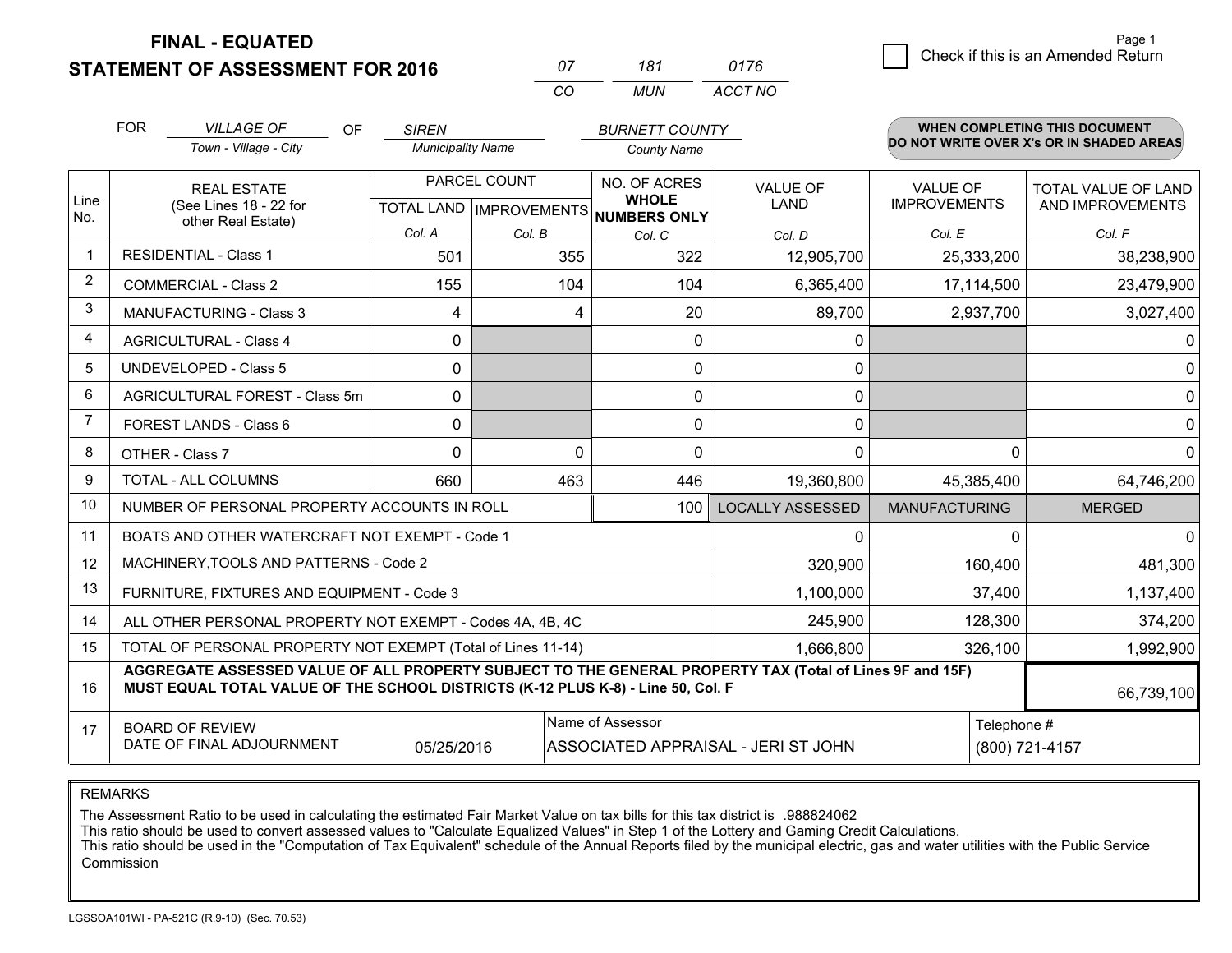*YEAR CO MUN ACCT NO* <sup>2016</sup> <sup>07</sup> <sup>181</sup> <sup>0176</sup>

Do not confuse FOREST LANDS (Line 7) with FOREST CROPS (in this section) - They are **NOT** the same

|    |                                                                                |                                                               |  | Private Forest Crop - Reg Class @ 10¢ per acre                           |  | Private Forest Crop - Reg Class @ \$2.52 per acre |                                                                              |  |                    |  |
|----|--------------------------------------------------------------------------------|---------------------------------------------------------------|--|--------------------------------------------------------------------------|--|---------------------------------------------------|------------------------------------------------------------------------------|--|--------------------|--|
| 18 | (a) PARCELS                                                                    | (b) ACRES                                                     |  | (c) ASSESSED VALUE                                                       |  | (d) PARCELS                                       | (e) ACRES                                                                    |  | (f) ASSESSED VALUE |  |
|    |                                                                                |                                                               |  |                                                                          |  |                                                   | Entered Before 2005 Managed Forest - Ferrous Mining CLOSED @ \$8.27 per acre |  |                    |  |
| 19 | (a) PARCELS                                                                    | (b) ACRES                                                     |  | Private Forest Crop - Special Class @ 20¢ per acre<br>(c) ASSESSED VALUE |  | (d) PARCELS                                       | (e) ACRES                                                                    |  | (f) ASSESSED VALUE |  |
|    |                                                                                |                                                               |  | \$.79 per acre                                                           |  |                                                   | Entered Before 2005 Managed Forest - CLOSED @ \$1.87 per acre                |  |                    |  |
| 20 | Entered Before 2005 Managed Forest - OPEN @<br>(a) PARCELS<br>(b) ACRES        |                                                               |  | (c) ASSESSED VALUE                                                       |  | (d) PARCELS                                       | (e) ACRES                                                                    |  | (f) ASSESSED VALUE |  |
|    |                                                                                | Entered After 2004 Managed Forest - OPEN @<br>\$2.14 per acre |  | Entered After 2004 Managed Forest - CLOSED @ \$10.68 per acre            |  |                                                   |                                                                              |  |                    |  |
| 21 | (a) PARCELS<br>(b) ACRES                                                       |                                                               |  | (c) ASSESSED VALUE                                                       |  | (d) PARCELS                                       | (e) ACRES                                                                    |  | (f) ASSESSED VALUE |  |
|    | (a) County Forest Cropland Acres                                               |                                                               |  | (b) Federal Acres                                                        |  | (c) State Acres                                   | (d) County (NOT FOREST CROP) Acres                                           |  | (e) Other Acres    |  |
|    | 22                                                                             |                                                               |  |                                                                          |  | 17.38<br>6.86                                     |                                                                              |  | 208.53             |  |
|    |                                                                                |                                                               |  | Assessed Value of Omitted Property From Prior Years (Sec. 70.44)         |  |                                                   | Assessed Value of Sec. 70.43 Corrections of Errors by Assessors              |  |                    |  |
| 23 | (a) REAL ESTATE                                                                |                                                               |  | (b) PERSONAL                                                             |  | (c1) REAL ESTATE                                  |                                                                              |  | (c2) PERSONAL      |  |
|    | Manufacturing Equated Value of Omitted Property From Prior Years (Sec. 70.995) |                                                               |  |                                                                          |  |                                                   | Mfg. Equated Value of Sec.70.43 Corrections of Errors by Assessors           |  |                    |  |
|    |                                                                                | (d) REAL ESTATE                                               |  | (e) PERSONAL                                                             |  |                                                   | (f1) REAL ESTATE                                                             |  | (f2) PERSONAL      |  |
|    |                                                                                |                                                               |  |                                                                          |  |                                                   |                                                                              |  |                    |  |

## **SPECIAL DISTRICTS**

| Line<br>No. | Enter 6-digit<br><b>Special District</b> | <b>Account</b><br><b>Number</b> | <b>Special District Name</b> | <b>Locally Assessed Value</b><br>of Real Estate and | Mfg Value of Real Estate<br>and Personal Property | <b>Merged Value of</b><br><b>Real Estate and</b> |
|-------------|------------------------------------------|---------------------------------|------------------------------|-----------------------------------------------------|---------------------------------------------------|--------------------------------------------------|
|             | Code (Col. A)                            | (Col. B)                        | (Col. C)                     | Personal Property (Col. D)                          | (Col. E)                                          | Personal Property (Col. F)                       |
| 24          |                                          |                                 |                              |                                                     |                                                   |                                                  |
| 25          |                                          |                                 |                              |                                                     |                                                   |                                                  |
| 26          |                                          |                                 |                              |                                                     |                                                   |                                                  |
| 27          |                                          |                                 |                              |                                                     |                                                   |                                                  |
| 28          |                                          |                                 |                              |                                                     |                                                   |                                                  |
| 29          |                                          |                                 |                              |                                                     |                                                   |                                                  |
| 30          |                                          |                                 |                              |                                                     |                                                   |                                                  |
| 31          |                                          |                                 |                              |                                                     |                                                   |                                                  |
| 32          |                                          |                                 |                              |                                                     |                                                   |                                                  |
| 33          |                                          |                                 |                              |                                                     |                                                   |                                                  |
| 34          |                                          |                                 |                              |                                                     |                                                   |                                                  |
| 35          |                                          |                                 |                              |                                                     |                                                   |                                                  |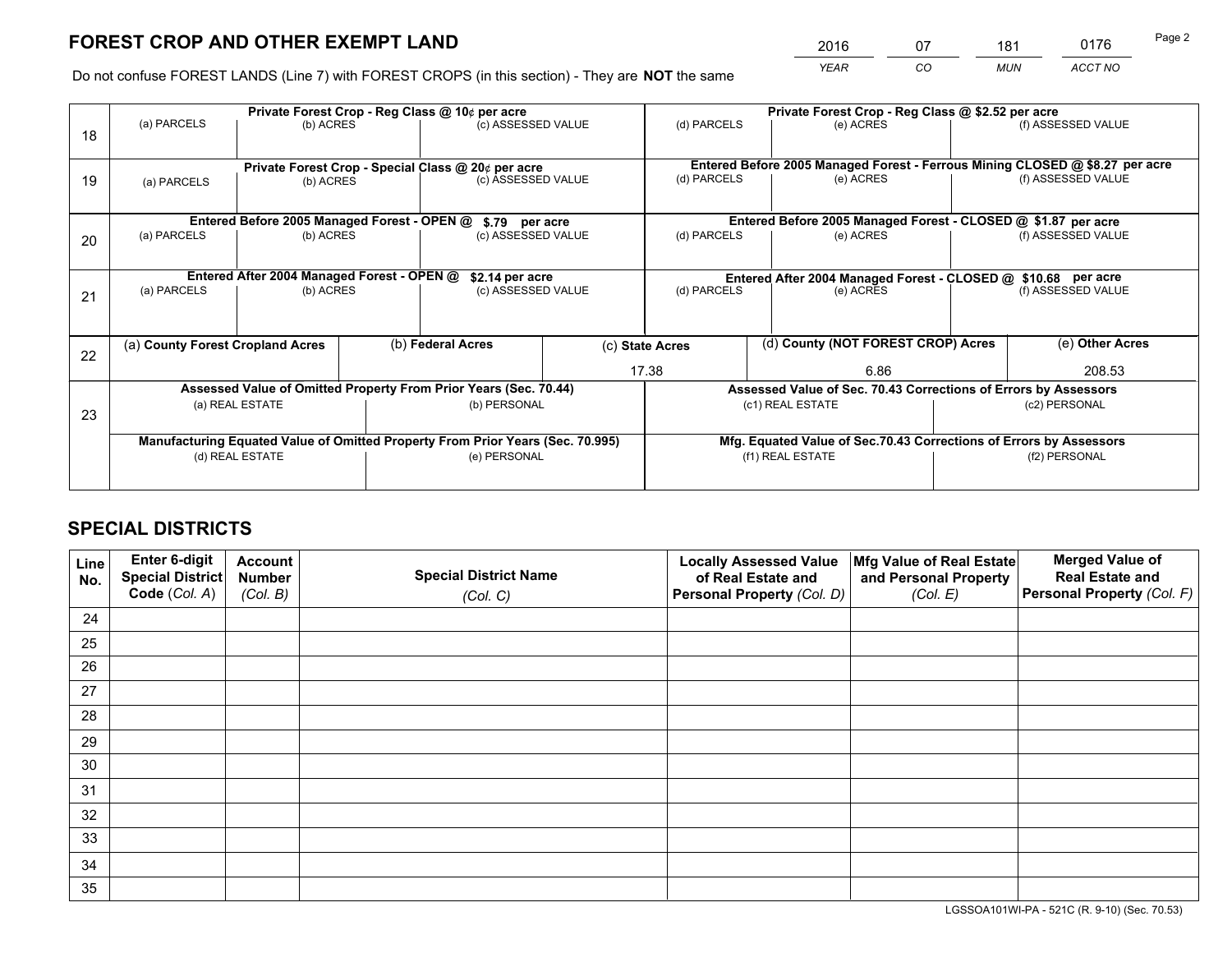| <b>Account</b><br><b>Merged Value of</b><br>Enter 6-digit<br>Mfg Value of Real Estate<br><b>Locally Assessed Value</b><br>Line<br><b>School District Name</b><br><b>Number</b><br><b>School District</b><br><b>Real Estate and</b><br>of Real Estate and<br>and Personal Property<br>No.<br>(Col. B)<br>Personal Property (Col. F)<br>Code (Col. A)<br>(Col. C)<br>Personal Property (Col. D)<br>(Col. E)<br>A. SCHOOL DISTRICTS (K-8 and K-12)<br>075376<br>0046<br>SCH D OF SIREN<br>3,353,500<br>63,385,600<br>66,739,100<br>36<br>37<br>38<br>39<br>40<br>41<br>42<br>43<br>44<br>45<br>46<br>47<br>48<br>49<br>TOTAL ASSESSED VALUE OF SCHOOL DISTRICTS (K-8 and K-12)<br>50<br>63,385,600<br>3,353,500<br>66,739,100<br><b>B.</b><br><b>UNION HIGH SCHOOL DISTRICTS</b><br>51<br>52 |
|-------------------------------------------------------------------------------------------------------------------------------------------------------------------------------------------------------------------------------------------------------------------------------------------------------------------------------------------------------------------------------------------------------------------------------------------------------------------------------------------------------------------------------------------------------------------------------------------------------------------------------------------------------------------------------------------------------------------------------------------------------------------------------------------|
|                                                                                                                                                                                                                                                                                                                                                                                                                                                                                                                                                                                                                                                                                                                                                                                           |
|                                                                                                                                                                                                                                                                                                                                                                                                                                                                                                                                                                                                                                                                                                                                                                                           |
|                                                                                                                                                                                                                                                                                                                                                                                                                                                                                                                                                                                                                                                                                                                                                                                           |
|                                                                                                                                                                                                                                                                                                                                                                                                                                                                                                                                                                                                                                                                                                                                                                                           |
|                                                                                                                                                                                                                                                                                                                                                                                                                                                                                                                                                                                                                                                                                                                                                                                           |
|                                                                                                                                                                                                                                                                                                                                                                                                                                                                                                                                                                                                                                                                                                                                                                                           |
|                                                                                                                                                                                                                                                                                                                                                                                                                                                                                                                                                                                                                                                                                                                                                                                           |
|                                                                                                                                                                                                                                                                                                                                                                                                                                                                                                                                                                                                                                                                                                                                                                                           |
|                                                                                                                                                                                                                                                                                                                                                                                                                                                                                                                                                                                                                                                                                                                                                                                           |
|                                                                                                                                                                                                                                                                                                                                                                                                                                                                                                                                                                                                                                                                                                                                                                                           |
|                                                                                                                                                                                                                                                                                                                                                                                                                                                                                                                                                                                                                                                                                                                                                                                           |
|                                                                                                                                                                                                                                                                                                                                                                                                                                                                                                                                                                                                                                                                                                                                                                                           |
|                                                                                                                                                                                                                                                                                                                                                                                                                                                                                                                                                                                                                                                                                                                                                                                           |
|                                                                                                                                                                                                                                                                                                                                                                                                                                                                                                                                                                                                                                                                                                                                                                                           |
|                                                                                                                                                                                                                                                                                                                                                                                                                                                                                                                                                                                                                                                                                                                                                                                           |
|                                                                                                                                                                                                                                                                                                                                                                                                                                                                                                                                                                                                                                                                                                                                                                                           |
|                                                                                                                                                                                                                                                                                                                                                                                                                                                                                                                                                                                                                                                                                                                                                                                           |
|                                                                                                                                                                                                                                                                                                                                                                                                                                                                                                                                                                                                                                                                                                                                                                                           |
|                                                                                                                                                                                                                                                                                                                                                                                                                                                                                                                                                                                                                                                                                                                                                                                           |
| 53                                                                                                                                                                                                                                                                                                                                                                                                                                                                                                                                                                                                                                                                                                                                                                                        |
| 54                                                                                                                                                                                                                                                                                                                                                                                                                                                                                                                                                                                                                                                                                                                                                                                        |
| TOTAL ASSESSED VALUE OF UNION HIGH SCHOOLS<br>55                                                                                                                                                                                                                                                                                                                                                                                                                                                                                                                                                                                                                                                                                                                                          |
| C.<br><b>TECHNICAL COLLEGE DISTRICTS</b>                                                                                                                                                                                                                                                                                                                                                                                                                                                                                                                                                                                                                                                                                                                                                  |
| 56<br>WISCONSIN INDIANHEAD TECH COLLEGE SHEL<br>001700<br>0016<br>63,385,600<br>3,353,500<br>66,739,100<br>57                                                                                                                                                                                                                                                                                                                                                                                                                                                                                                                                                                                                                                                                             |
| 58                                                                                                                                                                                                                                                                                                                                                                                                                                                                                                                                                                                                                                                                                                                                                                                        |
| TOTAL ASSESSED VALUE OF TECHNICAL COLLEGES<br>59<br>3,353,500<br>63,385,600<br>66,739,100                                                                                                                                                                                                                                                                                                                                                                                                                                                                                                                                                                                                                                                                                                 |

07

181

0176

 *I hereby certify, to the best of my knowledge and belief, this form is complete and correct.*

**SCHOOL DISTRICTS**

| Print name of preparer | Title                    |                | Date (MM / DD / CCYY) |
|------------------------|--------------------------|----------------|-----------------------|
|                        |                          |                |                       |
| Signature of preparer  | Contact Telephone Number | E-mail address |                       |
|                        | $\sim$                   |                |                       |

Page 3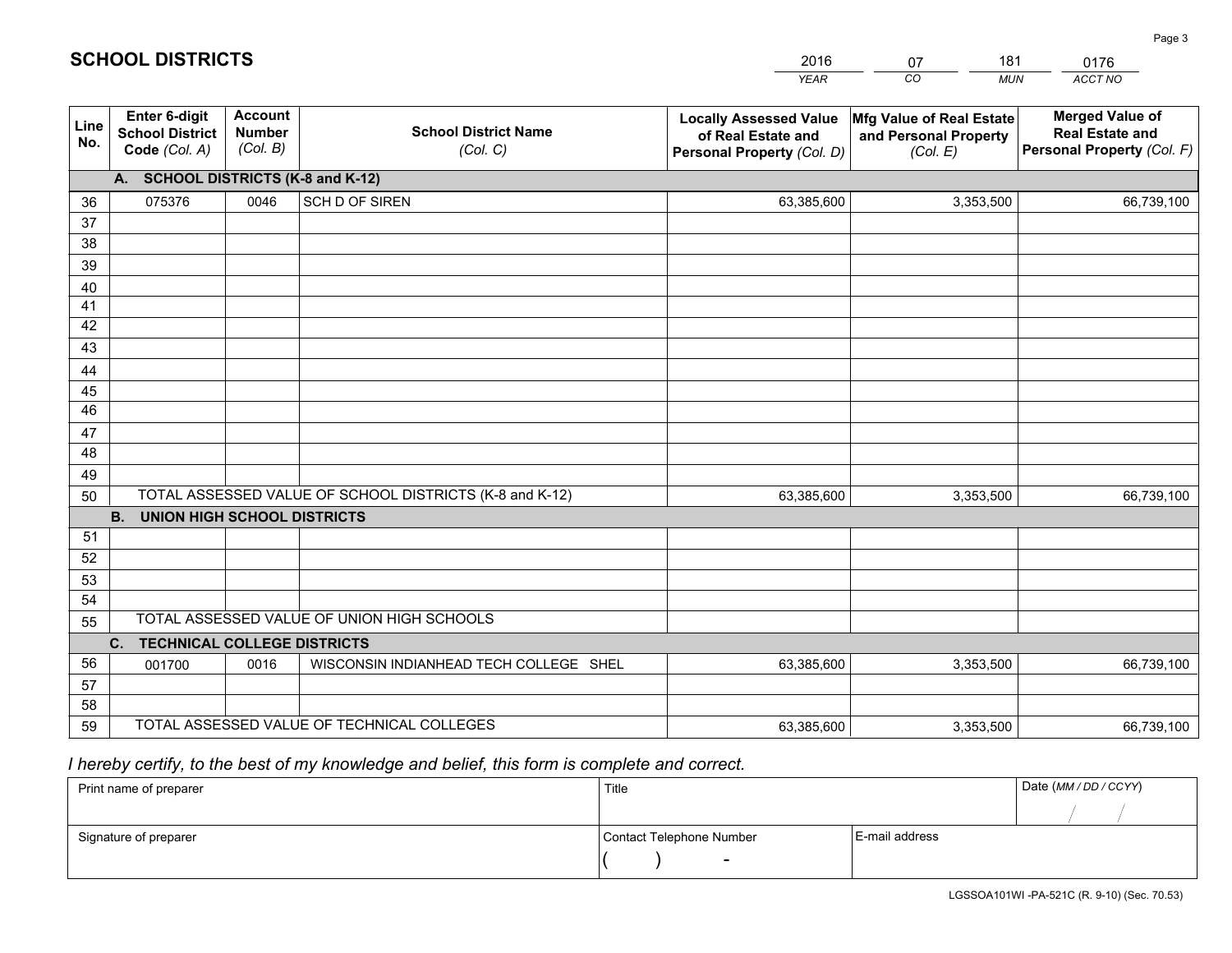### **HIGHLIGHTS**

- 1. Complete the Statement of Assessment after the Board of Review. Reflect any changes made there.
- 2. Use black ink to complete.
- 3. Line 16 must equal Line 50, Col D.
- 4. Line 55 must equal the total of K-8 schools listed on lines 36-49. Do not include K-12 schools in this comparision.
- 5. Line 59, Col. D must equal Line 16.
- 6. Special District, School District and Technical College District values must include both real estate and personal property. Examples of Special districts are: town sanitary districts, public inland lake protection and rehabilitation districts, and metropolitan sewerage districts.
- 7. DO NOT INCLUDE Manufacturing property values.DOR will print these values on the final SOA.

ANN PETERSON VILLAGE OF SIREN

ANN PETERSON

VILLAGE OF SIREN

PO BOX 23

 $\overline{S}$ 

**BOX 23** 

SIREN, WI 54872 - 0023

SIREN, WI 54872

 $-0023$ 

 8. Accuracy of this form is very important. The values reported directly affect the equalized value DOR calculates for school and special districts.

### **Page 1:**

 If not prefilled, enter the tax year,county and municipal code,municipal type, municipal name and county name on the top of form.

Check the Amended box, if filing an amended / corrected SOA.

 Report the parcel count, acres and assessed value of taxable general property, total parcel count, (real and personal), total acres, and values from final figures set by the Board of Review.

- A. Real Estate land and improvements (buildings, etc.) is reported on lines 1 8, total line 9.
- B. Personal Property is reported on lines 11 14, Column D, total line 15.
- C. To complete this report, use the computer produced summary of the assessment roll that shows these amounts.
- D. Use whole numbers only.
- E. Add each line across and each column down to verify entries.

### **Page 2:**

- A. Report Special Items (not subject to general property tax).
- 1. Private Forest Croplands and Managed Forest Lands are reported on lines 18,19, 20 and 21. Be sure to report assessed values **NOT** taxes.
- 2. You should have copies of the orders of entry, orders of withdrawal, etc., to update your assessment roll.
	- 3. Show hundredths of acres (e.g. 39.75).
- 4. Tax exempt lands are reported on line 22.
- 5. Omitted property and sec. 70.43, Wis. Stats., corrections of errors by assessor are reported on line 23. Report real estate and personal property separately. These should be for **prior years**, not something found on the current assessment roll after the board of review.
- B. Special District (Lines 24-35) Include the value of both real and personal property.
- The Department of Revenue (DOR) preprints much of the information regarding names and codes for schools, special districts,etc. If a district is not listed, enter the name and value only, DOR will enter the proper code.

### **Page 3 School Districts:**

Include the value of both real and personal property.

Report School District (regular, elementary, union high school, and technical college).

- 1. Regular (K-12) and Elementary (K-8) school values are reported on lines 36-49, total on line 50.
- 2. Union High School (UHS) (use only if elementary schools are listed on lines 36-49) are reported on lines 51-54. UHS total value (line 55) must equal to the total **elementary school** values reported on lines 36-49. Do notinclude K-12 schools in this comparison.
- 3. Technical College values are reported on lines 56-58, total on line 59.
- 4. Use the computer summary that shows these amounts to complete this report.

#### **This form is due the second Monday in June. File this report only after your Board of Review is complete.**

 *If you have questions: Return forms to:*

Fax number: (608) 264-6887 PO Box 8971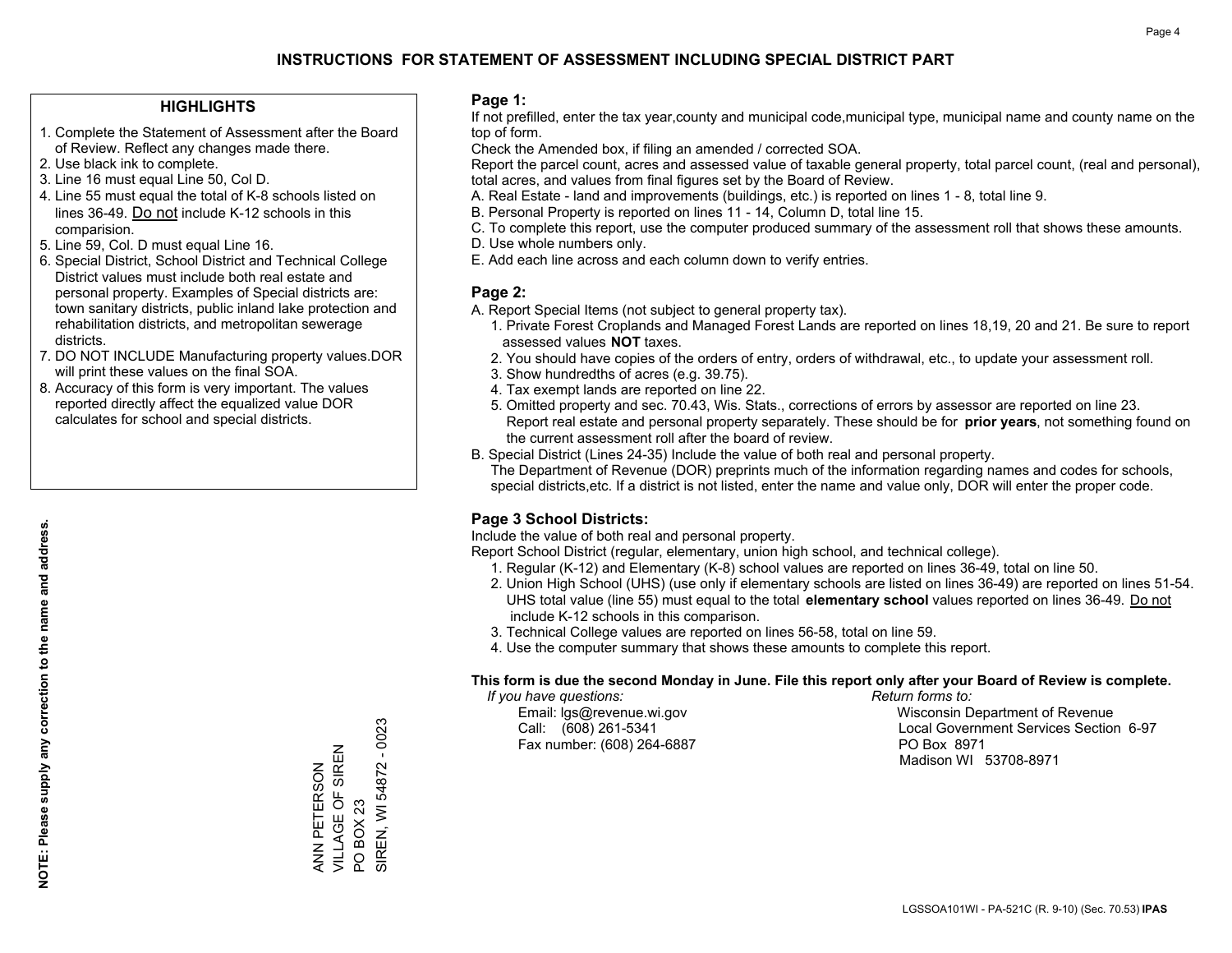**FINAL - EQUATED**

| Ω7       | 191   | 0177    |
|----------|-------|---------|
| $\cdots$ | MI IN | ACCT NO |

|                | <b>FOR</b>                                                                                                                                                                                   | <b>VILLAGE OF</b><br>OF<br>Town - Village - City             | <b>WEBSTER</b><br><b>Municipality Name</b> |                                | <b>BURNETT COUNTY</b><br><b>County Name</b> |                                                   |                      | WHEN COMPLETING THIS DOCUMENT<br>DO NOT WRITE OVER X's OR IN SHADED AREAS |
|----------------|----------------------------------------------------------------------------------------------------------------------------------------------------------------------------------------------|--------------------------------------------------------------|--------------------------------------------|--------------------------------|---------------------------------------------|---------------------------------------------------|----------------------|---------------------------------------------------------------------------|
| Line<br>No.    | PARCEL COUNT<br><b>REAL ESTATE</b><br>(See Lines 18 - 22 for<br>TOTAL LAND IMPROVEMENTS NUMBERS ONLY<br>other Real Estate)<br>Col. A                                                         |                                                              | NO. OF ACRES<br><b>WHOLE</b>               | <b>VALUE OF</b><br><b>LAND</b> | VALUE OF<br><b>IMPROVEMENTS</b><br>Col. E   | TOTAL VALUE OF LAND<br>AND IMPROVEMENTS<br>Col. F |                      |                                                                           |
|                |                                                                                                                                                                                              | <b>RESIDENTIAL - Class 1</b>                                 | 377                                        | Col. B<br>280                  | Col. C<br>355                               | Col. D<br>3,965,400                               | 17,304,600           | 21,270,000                                                                |
| $\overline{2}$ |                                                                                                                                                                                              | <b>COMMERCIAL - Class 2</b>                                  | 108                                        | 78                             | 77                                          | 2,326,900                                         | 7,754,100            | 10,081,000                                                                |
| 3              |                                                                                                                                                                                              | MANUFACTURING - Class 3                                      | $\overline{2}$                             | 2                              | 16                                          | 86,700                                            | 1,211,300            | 1,298,000                                                                 |
| 4              |                                                                                                                                                                                              | <b>AGRICULTURAL - Class 4</b>                                | 0                                          |                                | $\mathbf{0}$                                | 0                                                 |                      | $\Omega$                                                                  |
| 5              |                                                                                                                                                                                              | <b>UNDEVELOPED - Class 5</b>                                 | 5                                          |                                | 16                                          | 5,200                                             |                      | 5,200                                                                     |
| 6              |                                                                                                                                                                                              | AGRICULTURAL FOREST - Class 5m                               | $\Omega$                                   |                                | $\Omega$                                    | $\mathbf{0}$                                      |                      | $\Omega$                                                                  |
| 7              |                                                                                                                                                                                              | FOREST LANDS - Class 6                                       | 11                                         |                                | 139                                         | 179,400                                           |                      | 179,400                                                                   |
| 8              |                                                                                                                                                                                              | OTHER - Class 7                                              | $\Omega$                                   | $\Omega$                       | $\mathbf{0}$                                | 0                                                 | $\Omega$             | $\mathbf{0}$                                                              |
| 9              |                                                                                                                                                                                              | TOTAL - ALL COLUMNS                                          | 503                                        | 360                            | 603                                         | 6,563,600                                         | 26,270,000           | 32,833,600                                                                |
| 10             |                                                                                                                                                                                              | NUMBER OF PERSONAL PROPERTY ACCOUNTS IN ROLL                 |                                            |                                | 54                                          | <b>LOCALLY ASSESSED</b>                           | <b>MANUFACTURING</b> | <b>MERGED</b>                                                             |
| 11             |                                                                                                                                                                                              | BOATS AND OTHER WATERCRAFT NOT EXEMPT - Code 1               |                                            |                                |                                             | 0                                                 | ∩                    | $\Omega$                                                                  |
| 12             |                                                                                                                                                                                              | MACHINERY, TOOLS AND PATTERNS - Code 2                       |                                            |                                |                                             | 490,700                                           | 358,100              | 848,800                                                                   |
| 13             |                                                                                                                                                                                              | FURNITURE, FIXTURES AND EQUIPMENT - Code 3                   |                                            |                                |                                             | 379,000                                           | 176,600              | 555,600                                                                   |
| 14             |                                                                                                                                                                                              | ALL OTHER PERSONAL PROPERTY NOT EXEMPT - Codes 4A, 4B, 4C    |                                            |                                | 54,000                                      | 50,500                                            | 104,500              |                                                                           |
| 15             |                                                                                                                                                                                              | TOTAL OF PERSONAL PROPERTY NOT EXEMPT (Total of Lines 11-14) |                                            |                                | 923,700                                     | 585,200                                           | 1,508,900            |                                                                           |
| 16             | AGGREGATE ASSESSED VALUE OF ALL PROPERTY SUBJECT TO THE GENERAL PROPERTY TAX (Total of Lines 9F and 15F)<br>MUST EQUAL TOTAL VALUE OF THE SCHOOL DISTRICTS (K-12 PLUS K-8) - Line 50, Col. F |                                                              |                                            |                                |                                             |                                                   |                      | 34, 342, 500                                                              |
| 17             | Name of Assessor<br>Telephone #<br><b>BOARD OF REVIEW</b><br>DATE OF FINAL ADJOURNMENT<br><b>STEVE NORDQUIST</b><br>05/24/2016                                                               |                                                              |                                            |                                |                                             |                                                   |                      | (715) 934-2902                                                            |

REMARKS

The Assessment Ratio to be used in calculating the estimated Fair Market Value on tax bills for this tax district is 1.070907057

This ratio should be used to convert assessed values to "Calculate Equalized Values" in Step 1 of the Lottery and Gaming Credit Calculations.<br>This ratio should be used in the "Computation of Tax Equivalent" schedule of the Commission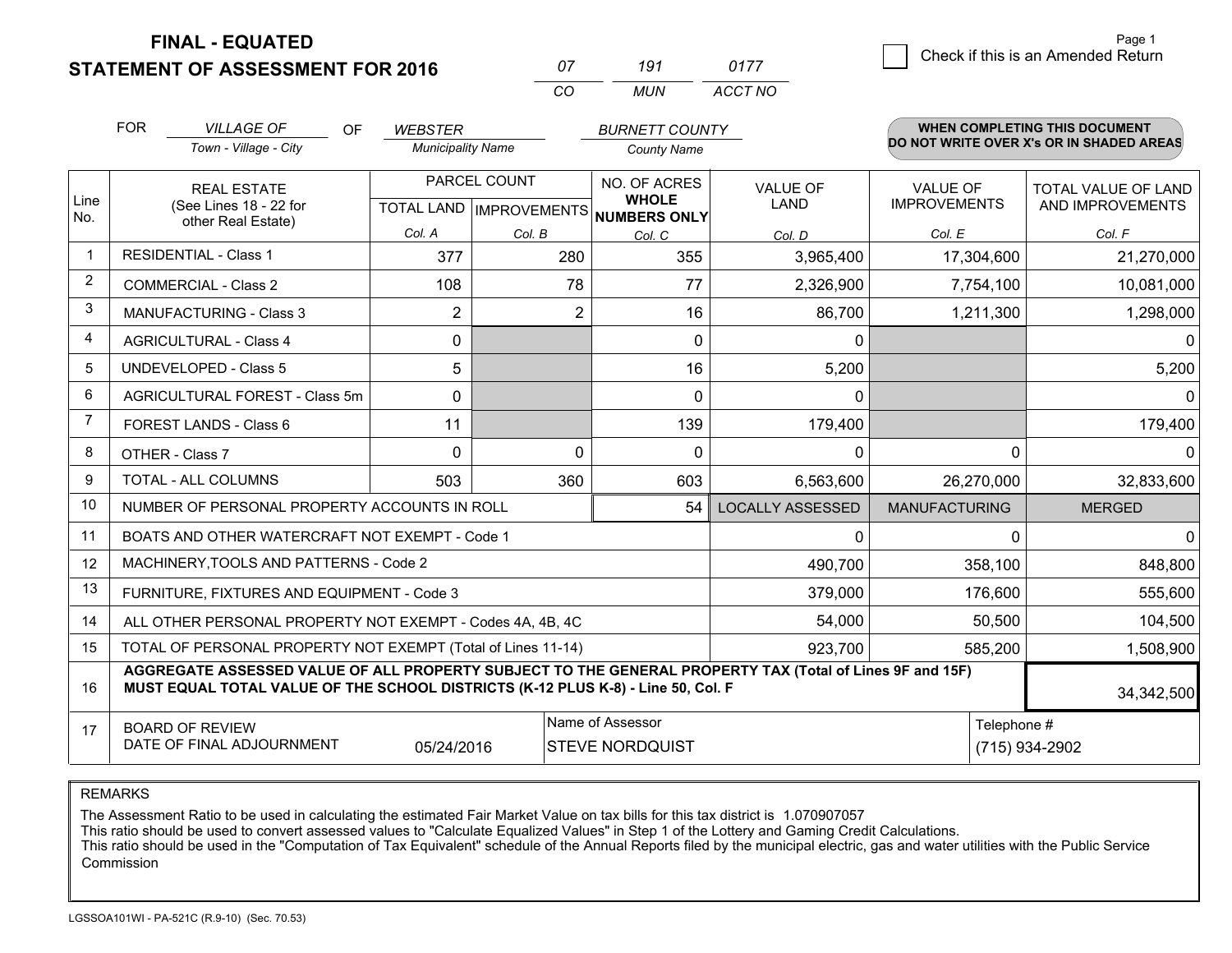*YEAR CO MUN ACCT NO* <sup>2016</sup> <sup>07</sup> <sup>191</sup> <sup>0177</sup> Page 2

Do not confuse FOREST LANDS (Line 7) with FOREST CROPS (in this section) - They are **NOT** the same

|    | Private Forest Crop - Reg Class @ 10¢ per acre                                 |                                             |  |                                                    |              | Private Forest Crop - Reg Class @ \$2.52 per acre             |                                                                              |               |                    |  |
|----|--------------------------------------------------------------------------------|---------------------------------------------|--|----------------------------------------------------|--------------|---------------------------------------------------------------|------------------------------------------------------------------------------|---------------|--------------------|--|
| 18 | (a) PARCELS                                                                    | (b) ACRES                                   |  | (c) ASSESSED VALUE                                 |              | (d) PARCELS                                                   | (e) ACRES                                                                    |               | (f) ASSESSED VALUE |  |
|    |                                                                                |                                             |  | Private Forest Crop - Special Class @ 20¢ per acre |              |                                                               | Entered Before 2005 Managed Forest - Ferrous Mining CLOSED @ \$8.27 per acre |               |                    |  |
| 19 | (a) PARCELS                                                                    | (b) ACRES                                   |  | (c) ASSESSED VALUE                                 |              | (d) PARCELS                                                   | (e) ACRES                                                                    |               | (f) ASSESSED VALUE |  |
|    |                                                                                | Entered Before 2005 Managed Forest - OPEN @ |  | \$.79 per acre                                     |              |                                                               | Entered Before 2005 Managed Forest - CLOSED @ \$1.87 per acre                |               |                    |  |
| 20 | (a) PARCELS<br>(b) ACRES                                                       |                                             |  | (c) ASSESSED VALUE                                 |              | (d) PARCELS                                                   | (e) ACRES                                                                    |               | (f) ASSESSED VALUE |  |
|    | Entered After 2004 Managed Forest - OPEN @<br>\$2.14 per acre                  |                                             |  |                                                    |              | Entered After 2004 Managed Forest - CLOSED @ \$10.68 per acre |                                                                              |               |                    |  |
| 21 | (a) PARCELS<br>(b) ACRES                                                       |                                             |  | (c) ASSESSED VALUE                                 |              | (d) PARCELS                                                   | (e) ACRES                                                                    |               | (f) ASSESSED VALUE |  |
|    |                                                                                |                                             |  |                                                    |              |                                                               |                                                                              |               |                    |  |
| 22 | (a) County Forest Cropland Acres                                               |                                             |  | (b) Federal Acres                                  |              | (c) State Acres                                               | (d) County (NOT FOREST CROP) Acres                                           |               | (e) Other Acres    |  |
|    |                                                                                |                                             |  |                                                    | 36.6<br>9.42 |                                                               |                                                                              |               | 412.11             |  |
|    | Assessed Value of Omitted Property From Prior Years (Sec. 70.44)               |                                             |  |                                                    |              |                                                               | Assessed Value of Sec. 70.43 Corrections of Errors by Assessors              |               |                    |  |
| 23 | (a) REAL ESTATE                                                                |                                             |  | (b) PERSONAL                                       |              | (c1) REAL ESTATE                                              |                                                                              |               | (c2) PERSONAL      |  |
|    | Manufacturing Equated Value of Omitted Property From Prior Years (Sec. 70.995) |                                             |  |                                                    |              |                                                               | Mfg. Equated Value of Sec.70.43 Corrections of Errors by Assessors           |               |                    |  |
|    |                                                                                | (d) REAL ESTATE                             |  | (e) PERSONAL                                       |              |                                                               | (f1) REAL ESTATE                                                             | (f2) PERSONAL |                    |  |
|    |                                                                                |                                             |  |                                                    |              |                                                               |                                                                              |               |                    |  |

## **SPECIAL DISTRICTS**

| Line<br>No. | Enter 6-digit<br><b>Special District</b> | <b>Account</b><br><b>Number</b> | <b>Special District Name</b> | <b>Locally Assessed Value</b><br>of Real Estate and | Mfg Value of Real Estate<br>and Personal Property | <b>Merged Value of</b><br><b>Real Estate and</b> |
|-------------|------------------------------------------|---------------------------------|------------------------------|-----------------------------------------------------|---------------------------------------------------|--------------------------------------------------|
|             | Code (Col. A)                            | (Col. B)                        | (Col. C)                     | Personal Property (Col. D)                          | (Col. E)                                          | Personal Property (Col. F)                       |
| 24          |                                          |                                 |                              |                                                     |                                                   |                                                  |
| 25          |                                          |                                 |                              |                                                     |                                                   |                                                  |
| 26          |                                          |                                 |                              |                                                     |                                                   |                                                  |
| 27          |                                          |                                 |                              |                                                     |                                                   |                                                  |
| 28          |                                          |                                 |                              |                                                     |                                                   |                                                  |
| 29          |                                          |                                 |                              |                                                     |                                                   |                                                  |
| 30          |                                          |                                 |                              |                                                     |                                                   |                                                  |
| 31          |                                          |                                 |                              |                                                     |                                                   |                                                  |
| 32          |                                          |                                 |                              |                                                     |                                                   |                                                  |
| 33          |                                          |                                 |                              |                                                     |                                                   |                                                  |
| 34          |                                          |                                 |                              |                                                     |                                                   |                                                  |
| 35          |                                          |                                 |                              |                                                     |                                                   |                                                  |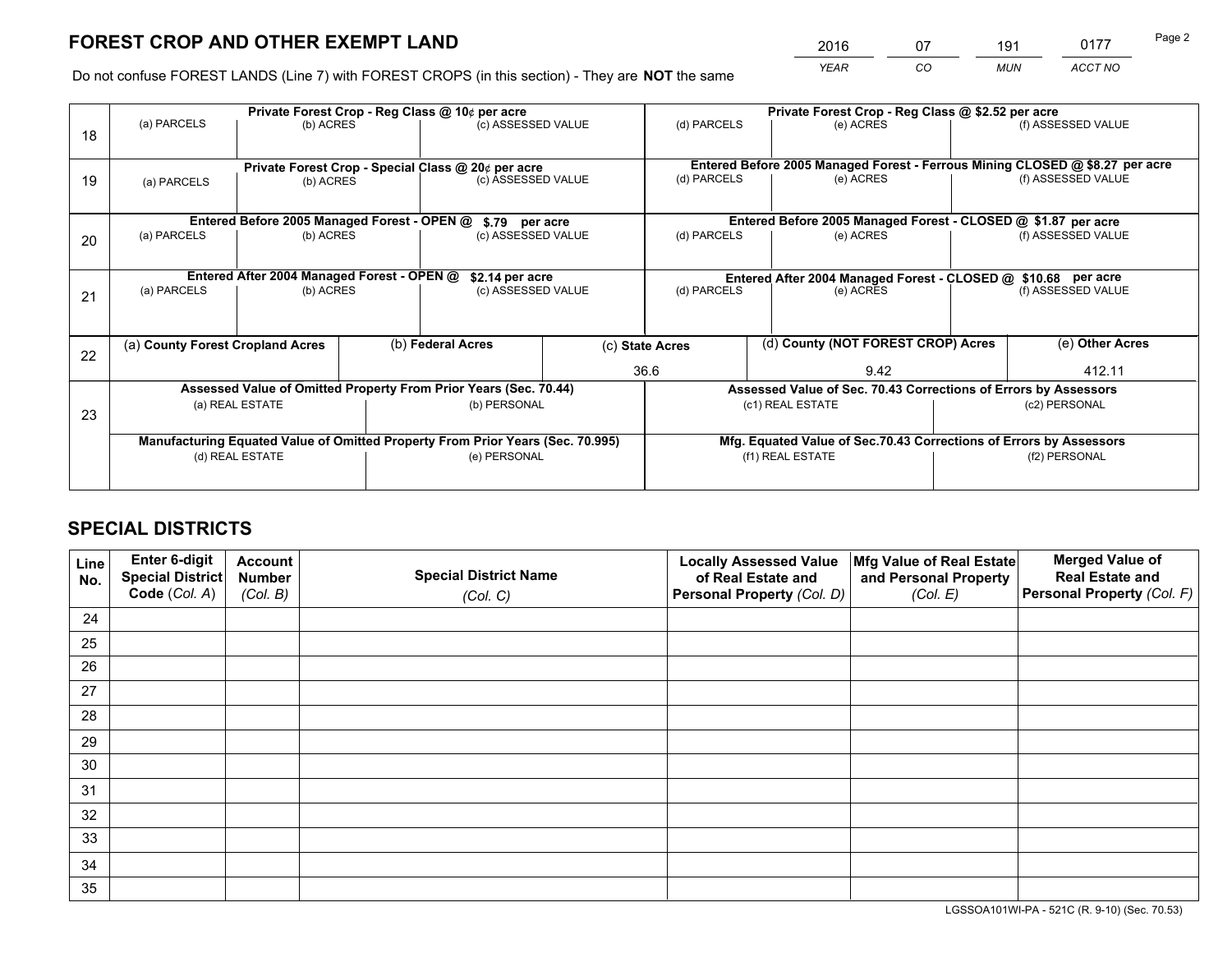|             |                                                                 |                                             |                                                         | <b>YEAR</b>                                                                       | CO<br><b>MUN</b>                                              | ACCT NO                                                                        |
|-------------|-----------------------------------------------------------------|---------------------------------------------|---------------------------------------------------------|-----------------------------------------------------------------------------------|---------------------------------------------------------------|--------------------------------------------------------------------------------|
| Line<br>No. | <b>Enter 6-digit</b><br><b>School District</b><br>Code (Col. A) | <b>Account</b><br><b>Number</b><br>(Col. B) | <b>School District Name</b><br>(Col. C)                 | <b>Locally Assessed Value</b><br>of Real Estate and<br>Personal Property (Col. D) | Mfg Value of Real Estate<br>and Personal Property<br>(Col. E) | <b>Merged Value of</b><br><b>Real Estate and</b><br>Personal Property (Col. F) |
|             | A. SCHOOL DISTRICTS (K-8 and K-12)                              |                                             |                                                         |                                                                                   |                                                               |                                                                                |
| 36          | 076293                                                          | 0047                                        | <b>SCH D OF WEBSTER</b>                                 | 32,459,300                                                                        | 1,883,200                                                     | 34, 342, 500                                                                   |
| 37          |                                                                 |                                             |                                                         |                                                                                   |                                                               |                                                                                |
| 38          |                                                                 |                                             |                                                         |                                                                                   |                                                               |                                                                                |
| 39          |                                                                 |                                             |                                                         |                                                                                   |                                                               |                                                                                |
| 40          |                                                                 |                                             |                                                         |                                                                                   |                                                               |                                                                                |
| 41<br>42    |                                                                 |                                             |                                                         |                                                                                   |                                                               |                                                                                |
| 43          |                                                                 |                                             |                                                         |                                                                                   |                                                               |                                                                                |
| 44          |                                                                 |                                             |                                                         |                                                                                   |                                                               |                                                                                |
| 45          |                                                                 |                                             |                                                         |                                                                                   |                                                               |                                                                                |
| 46          |                                                                 |                                             |                                                         |                                                                                   |                                                               |                                                                                |
| 47          |                                                                 |                                             |                                                         |                                                                                   |                                                               |                                                                                |
| 48          |                                                                 |                                             |                                                         |                                                                                   |                                                               |                                                                                |
| 49          |                                                                 |                                             |                                                         |                                                                                   |                                                               |                                                                                |
| 50          |                                                                 |                                             | TOTAL ASSESSED VALUE OF SCHOOL DISTRICTS (K-8 and K-12) | 32,459,300                                                                        | 1,883,200                                                     | 34,342,500                                                                     |
|             | <b>B. UNION HIGH SCHOOL DISTRICTS</b>                           |                                             |                                                         |                                                                                   |                                                               |                                                                                |
| 51<br>52    |                                                                 |                                             |                                                         |                                                                                   |                                                               |                                                                                |
| 53          |                                                                 |                                             |                                                         |                                                                                   |                                                               |                                                                                |
| 54          |                                                                 |                                             |                                                         |                                                                                   |                                                               |                                                                                |
| 55          |                                                                 |                                             | TOTAL ASSESSED VALUE OF UNION HIGH SCHOOLS              |                                                                                   |                                                               |                                                                                |
|             | C.<br><b>TECHNICAL COLLEGE DISTRICTS</b>                        |                                             |                                                         |                                                                                   |                                                               |                                                                                |
| 56          | 001700                                                          | 0016                                        | WISCONSIN INDIANHEAD TECH COLLEGE SHEL                  | 32,459,300                                                                        | 1,883,200                                                     | 34,342,500                                                                     |
| 57          |                                                                 |                                             |                                                         |                                                                                   |                                                               |                                                                                |
| 58          |                                                                 |                                             |                                                         |                                                                                   |                                                               |                                                                                |
| 59          |                                                                 |                                             | TOTAL ASSESSED VALUE OF TECHNICAL COLLEGES              | 32,459,300                                                                        | 1,883,200                                                     | 34,342,500                                                                     |

07

191

 *I hereby certify, to the best of my knowledge and belief, this form is complete and correct.*

**SCHOOL DISTRICTS**

| Print name of preparer | Title                    |                | Date (MM/DD/CCYY) |
|------------------------|--------------------------|----------------|-------------------|
|                        |                          |                |                   |
| Signature of preparer  | Contact Telephone Number | E-mail address |                   |
|                        | $\overline{\phantom{a}}$ |                |                   |